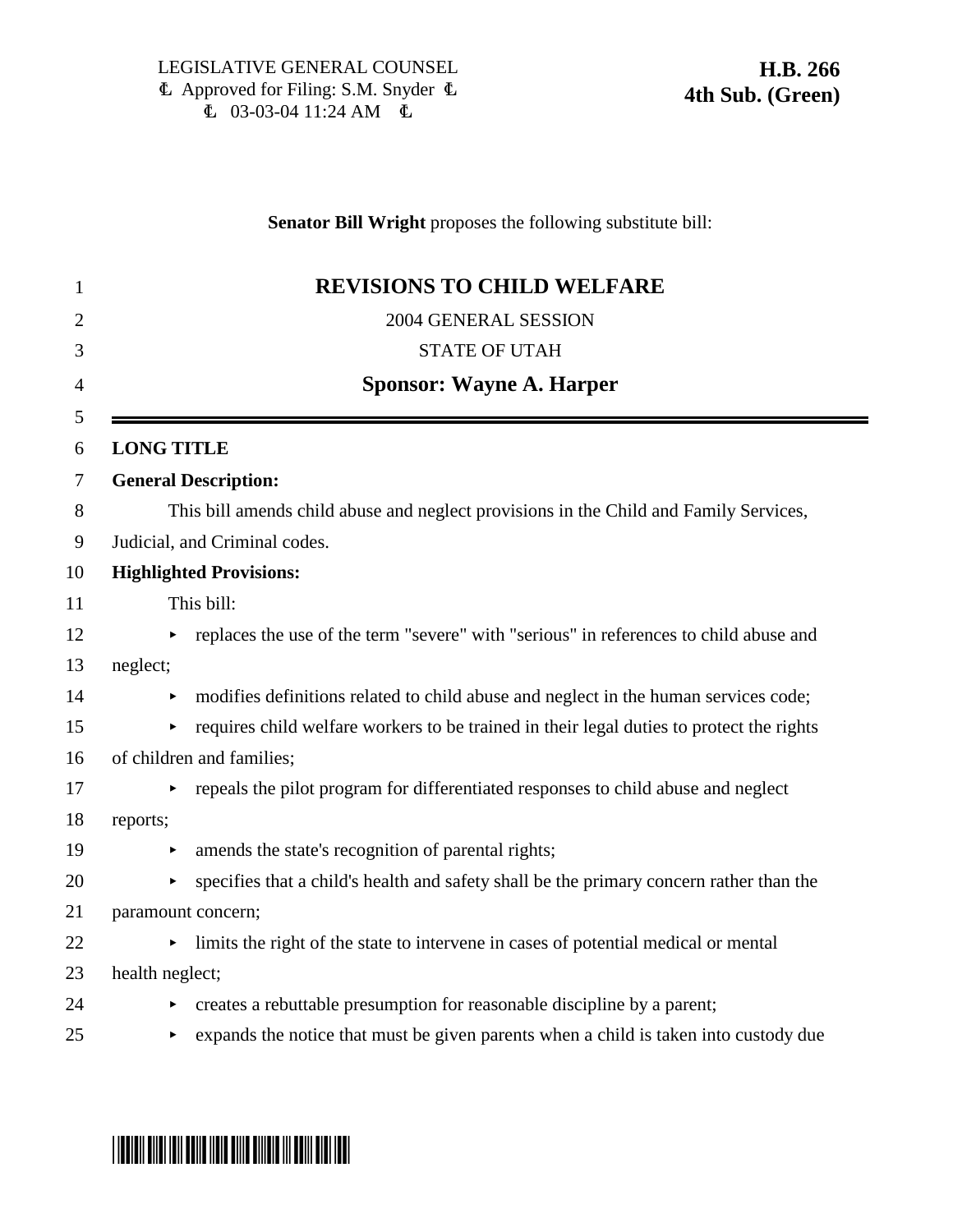| 26 | to abuse or neglect;  |                                                                                         |
|----|-----------------------|-----------------------------------------------------------------------------------------|
| 27 |                       | • requires the Division of Child and Family Services to attempt to develop treatment    |
| 28 |                       | plans with which parents agree and allows a parent to submit an alternate plan to the   |
| 29 | court;                |                                                                                         |
| 30 | ▶.                    | limits the reasons for which parent-time may be denied the parent of a child in the     |
| 31 | custody of the state; |                                                                                         |
| 32 |                       | limits items that may be included in a treatment plan;                                  |
| 33 |                       | requires that a treatment plan be designed to minimize disruption to the normal         |
| 34 |                       | activities of a child's family;                                                         |
| 35 |                       | • specifies conditions under which reporting is not required for a case of potential    |
| 36 | medical neglect;      |                                                                                         |
| 37 |                       | makes a technical correction by replacing the terms "substantiated" and                 |
| 38 |                       | "unsubstantiated" with "supported" and "unsupported";                                   |
| 39 |                       | modifies definitions related to child abuse and neglect in the criminal code;           |
| 40 |                       | modifies definitions related to child abuse and neglect in the Juvenile Court Act of    |
| 41 | 1996;                 |                                                                                         |
| 42 |                       | amends the conditions under which a court may issue a warrant to take a child into      |
| 43 | protective custody;   |                                                                                         |
| 44 |                       | • expands access to and participation in juvenile court proceedings and allows the      |
| 45 |                       | court to exclude persons in specified circumstances;                                    |
| 46 |                       | limits the dispositions a juvenile court may make in a case involving potential         |
| 47 |                       | medical or mental health neglect;                                                       |
| 48 | ► .                   | amends the conditions and evidentiary standard for continued custody by the             |
| 49 |                       | Division of Child and Family Services beyond protective custody to clear and            |
| 50 | convincing;           |                                                                                         |
| 51 | ▶                     | amends shelter hearing provisions;                                                      |
| 52 |                       | requires a juvenile court to grant a continuance of a shelter hearing at the request of |
| 53 | a parent;             |                                                                                         |
| 54 | ▶                     | amends the factors used by a court to determine whether to order reunification          |
| 55 | services;             |                                                                                         |
| 56 |                       | amends the grounds for termination of parental rights;                                  |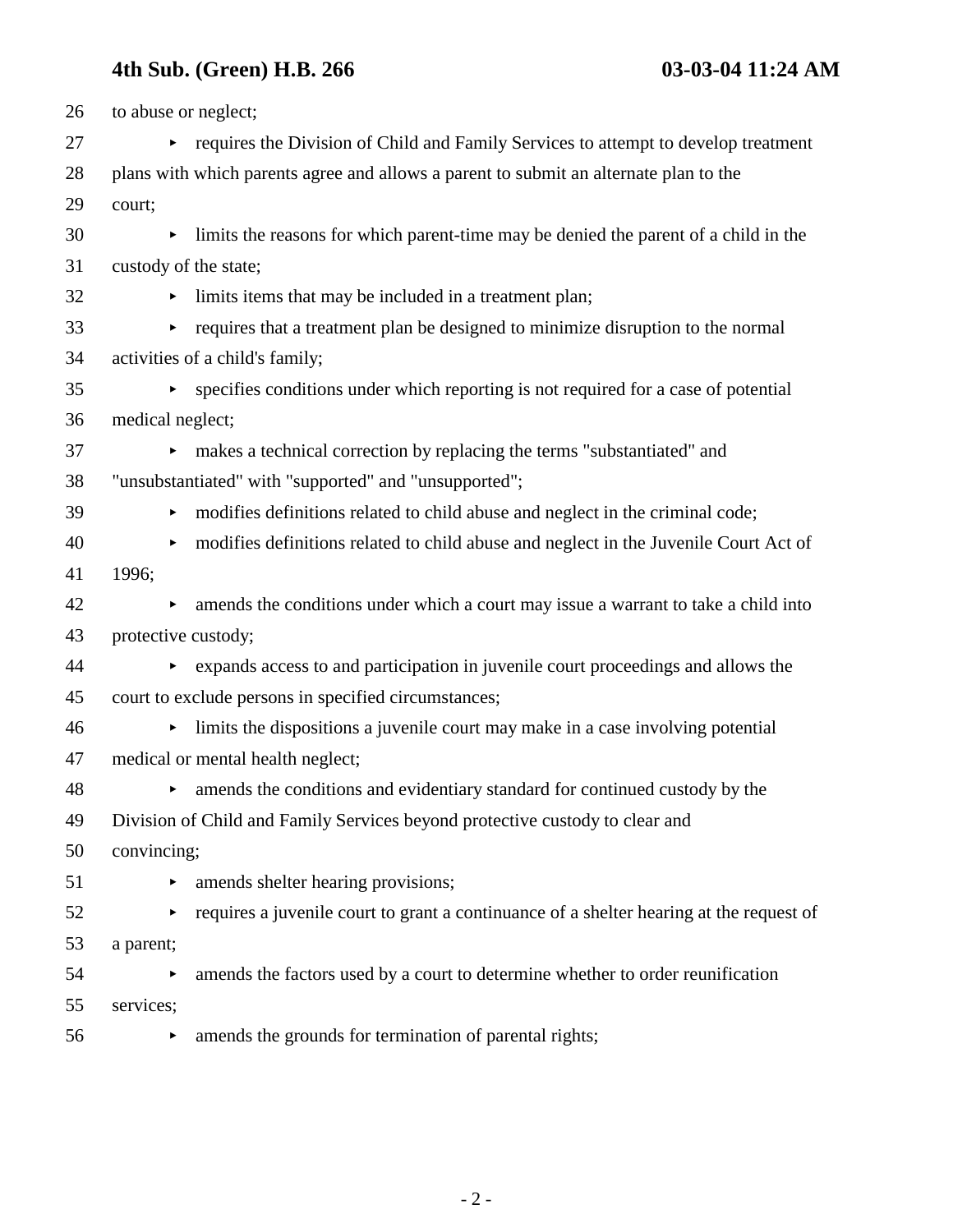| 57 | repeals the definitions section within the termination of Parental Rights Act;<br>▶ |
|----|-------------------------------------------------------------------------------------|
| 58 | makes conforming changes; and<br>▶                                                  |
| 59 | makes other technical corrections.<br>▶                                             |
| 60 | <b>Monies Appropriated in this Bill:</b>                                            |
| 61 | None                                                                                |
| 62 | <b>Other Special Clauses:</b>                                                       |
| 63 | This bill takes effect on July 1, 2005.                                             |
| 64 | <b>Utah Code Sections Affected:</b>                                                 |
| 65 | <b>AMENDS:</b>                                                                      |
| 66 | 26-21-9.5, as last amended by Chapter 283, Laws of Utah 2002                        |
| 67 | 62A-2-121, as last amended by Chapters 283 and 300, Laws of Utah 2002               |
| 68 | 62A-4a-101, as last amended by Chapters 281 and 283, Laws of Utah 2002              |
| 69 | 62A-4a-107, as last amended by Chapter 94, Laws of Utah 2003                        |
| 70 | 62A-4a-116.1, as last amended by Chapter 210, Laws of Utah 2003                     |
| 71 | 62A-4a-116.2, as last amended by Chapter 210, Laws of Utah 2003                     |
| 72 | 62A-4a-116.5, as last amended by Chapter 210, Laws of Utah 2003                     |
| 73 | 62A-4a-116.6, as last amended by Chapter 210, Laws of Utah 2003                     |
| 74 | 62A-4a-117, as last amended by Chapter 94, Laws of Utah 2003                        |
| 75 | 62A-4a-201, as last amended by Chapter 274, Laws of Utah 2000                       |
| 76 | 62A-4a-202, as last amended by Chapter 94, Laws of Utah 2003                        |
| 77 | 62A-4a-202.1 (Effective 07/01/04), as last amended by Chapter 171, Laws of Utah     |
| 78 | 2003                                                                                |
| 79 | 62A-4a-202.2, as last amended by Chapter 10, Laws of Utah 2001, First Special       |
| 80 | Session                                                                             |
| 81 | 62A-4a-203, as last amended by Chapter 274, Laws of Utah 1998                       |
| 82 | 62A-4a-205, as last amended by Chapter 306, Laws of Utah 2002                       |
| 83 | 62A-4a-302, as renumbered and amended by Chapter 260, Laws of Utah 1994             |
| 84 | 62A-4a-402, as last amended by Chapter 274, Laws of Utah 1998                       |
| 85 | 62A-4a-403, as last amended by Chapter 21, Laws of Utah 1999                        |
| 86 | 62A-4a-409, as last amended by Chapter 265, Laws of Utah 2002                       |
| 87 | 63-55-262, as last amended by Chapter 134, Laws of Utah 2001                        |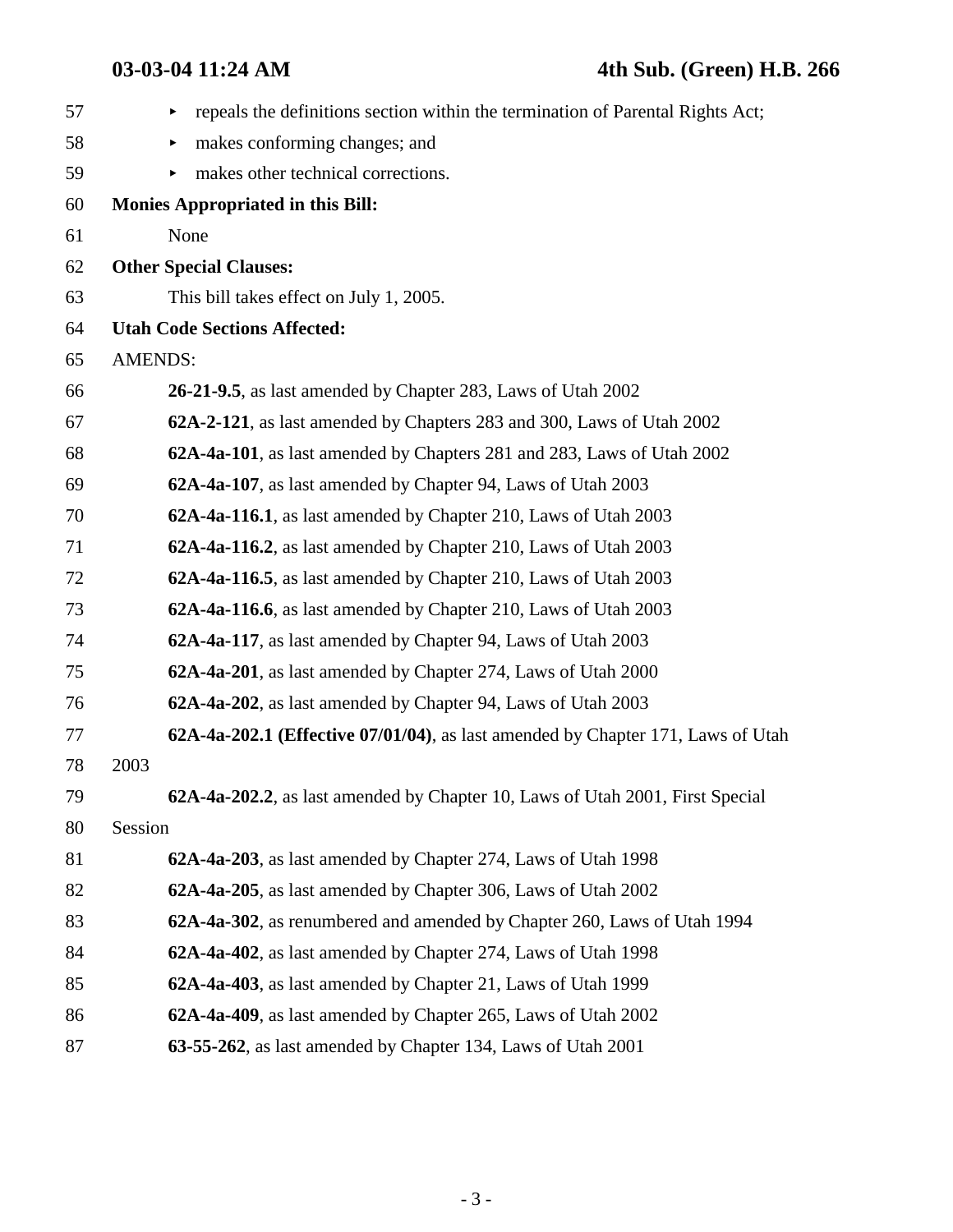| 88         | <b>76-5-109</b> , as last amended by Chapter 125, Laws of Utah 2000                                   |
|------------|-------------------------------------------------------------------------------------------------------|
| 89         | <b>76-5-110</b> , as last amended by Chapter 303, Laws of Utah 1997                                   |
| 90         | 78-3a-103 (Effective 07/01/04), as last amended by Chapter 171, Laws of Utah 2003                     |
| 91         | 78-3a-106, as last amended by Chapter 267, Laws of Utah 2003                                          |
| 92         | 78-3a-110, as enacted by Chapter 365, Laws of Utah 1997                                               |
| 93         | <b>78-3a-115</b> , as last amended by Chapter 332, Laws of Utah 2003                                  |
| 94         | 78-3a-118 (Effective 07/01/04), as last amended by Chapter 171, Laws of Utah 2003                     |
| 95         | 78-3a-301 (Effective 07/01/04), as last amended by Chapter 171, Laws of Utah 2003                     |
| 96         | 78-3a-306, as last amended by Chapters 131 and 267, Laws of Utah 2003                                 |
| 97         | <b>78-3a-311</b> , as last amended by Chapter 246, Laws of Utah 2002                                  |
| 98         | 78-3a-320, as last amended by Chapter 210, Laws of Utah 2003                                          |
| 99         | <b>78-3a-402</b> , as renumbered and amended by Chapter 260, Laws of Utah 1994                        |
| 100        | 78-3a-406, as last amended by Chapter 332, Laws of Utah 2003                                          |
| 101        | 78-3a-407, as last amended by Chapter 246, Laws of Utah 2002                                          |
| 102        | <b>78-3a-408</b> , as last amended by Chapter 274, Laws of Utah 1998                                  |
| 103        | 78-3a-414, as last amended by Chapter 101, Laws of Utah 2001                                          |
| 104        | <b>REPEALS:</b>                                                                                       |
| 105        | 62A-4a-202.7, as last amended by Chapter 94, Laws of Utah 2003                                        |
| 106        | 78-3a-403, as last amended by Chapter 318, Laws of Utah 1996                                          |
| 107<br>108 | Be it enacted by the Legislature of the state of Utah:                                                |
| 109        | Section 1. Section 26-21-9.5 is amended to read:                                                      |
| 110        | 26-21-9.5. Criminal background check and Licensing Information System check.                          |
| 111        | (1) In addition to the licensing requirements of Sections 26-21-8 and 26-21-9, a                      |
| 112        | covered health care facility, as defined in Subsection (10), at the time of initial application for a |
| 113        | license and license renewal shall:                                                                    |
| 114        | (a) submit the name and other identifying information of each person associated with                  |
| 115        | the facility who:                                                                                     |
| 116        | (i) provides direct care to a patient; and                                                            |
| 117        | (ii) has been the subject of a criminal background check within the preceding                         |
| 118        | three-year period by a public or private entity recognized by the department; and                     |
|            |                                                                                                       |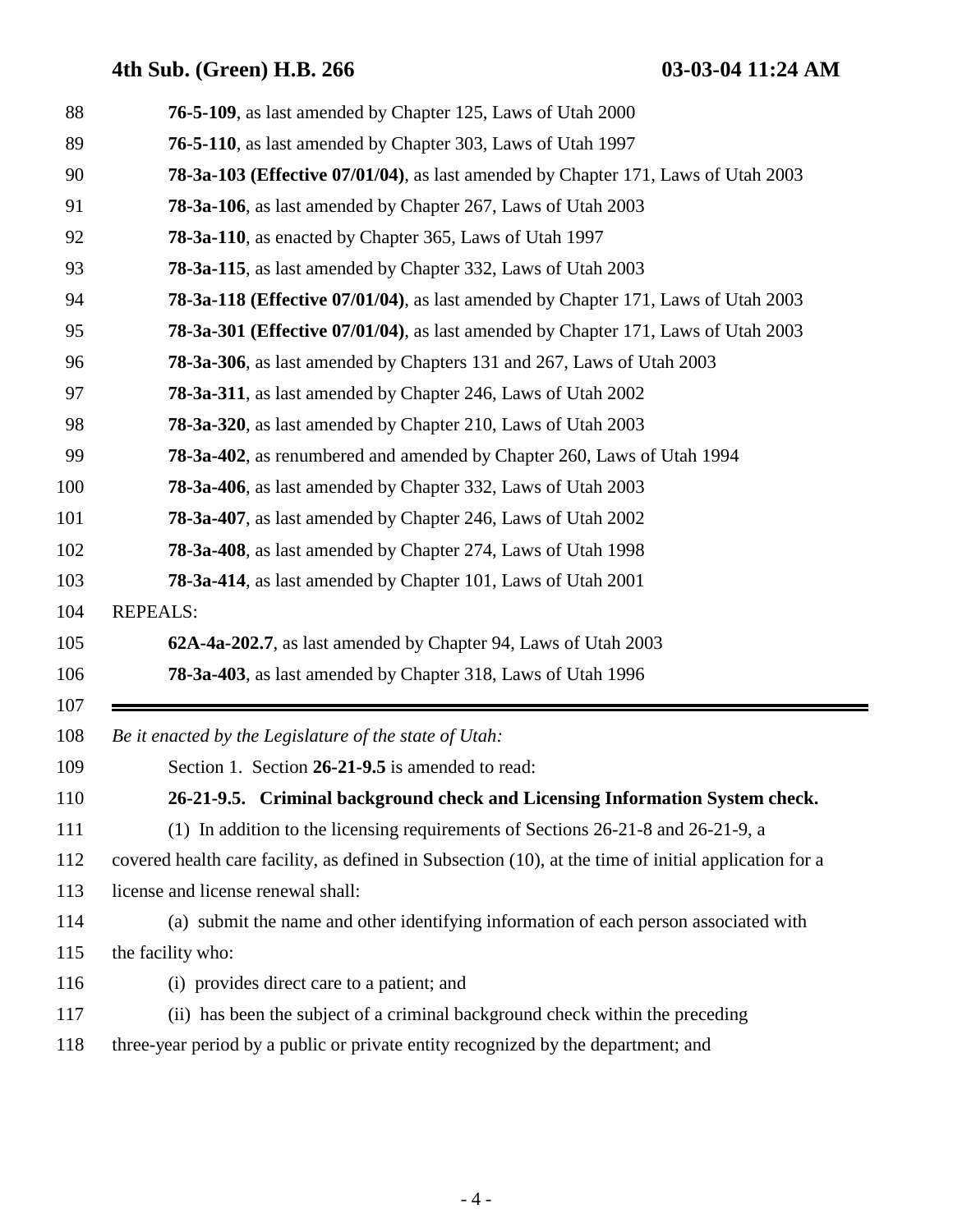119 (b) submit the name and other identifying information, which may include fingerprints, 120 of each person associated with the facility who: 121 (i) provides direct care to a patient; and 122 (ii) has not been the subject of a criminal background check in accordance with 123 Subsection  $(1)(a)(ii)$ . 124 (2) (a) The department shall forward the information received under Subsection (1)(b) 125 to the Criminal Investigations and Technical Services Division of the Department of Public 126 Safety for processing to determine whether an individual has been convicted of any crime. 127 (b) If an individual has not had residency in Utah for the last five years, the individual 128 shall submit fingerprints for an FBI national criminal history record check. The fingerprints 129 shall be submitted to the FBI through the Criminal Investigations and Technical Services 130 Division. The individual or licensee is responsible for the cost of the fingerprinting and 131 national criminal history check. 132 (3) The department may determine whether: 133 (a) an individual whose name and other identifying information has been submitted 134 pursuant to Subsection (1) and who provides direct care to children is listed in the Licensing 135 Information System described in Section 62A-4a-116.2 or has a substantiated finding by a 136 court of [severe] serious child abuse or neglect under Section 78-3a-320, if identification as a 137 possible perpetrator of child abuse or neglect is relevant to the employment activities of that 138 individual; or 139 (b) an individual whose name and other identifying information has been submitted 140 pursuant to Subsection (1) and who provides direct care to disabled or elder adults has a 141 substantiated finding of abuse, neglect, or exploitation of a disabled or elder adult by accessing 142 in accordance with Subsection (4) the database created in Section 62A-3-311.1 if identification

143 as a possible perpetrator of disabled or elder adult abuse, neglect, or exploitation is relevant to 144 the employment activities of that person.

145 (4) (a) The department shall:

146 (i) designate two persons within the department to access the Licensing Information 147 System described in Section 62A-4a-116.2 and court records under Subsection 78-3a-320(4) 148 and two persons to access the database described in Subsection (3)(b); and

149 (ii) adopt measures to:

- 5 -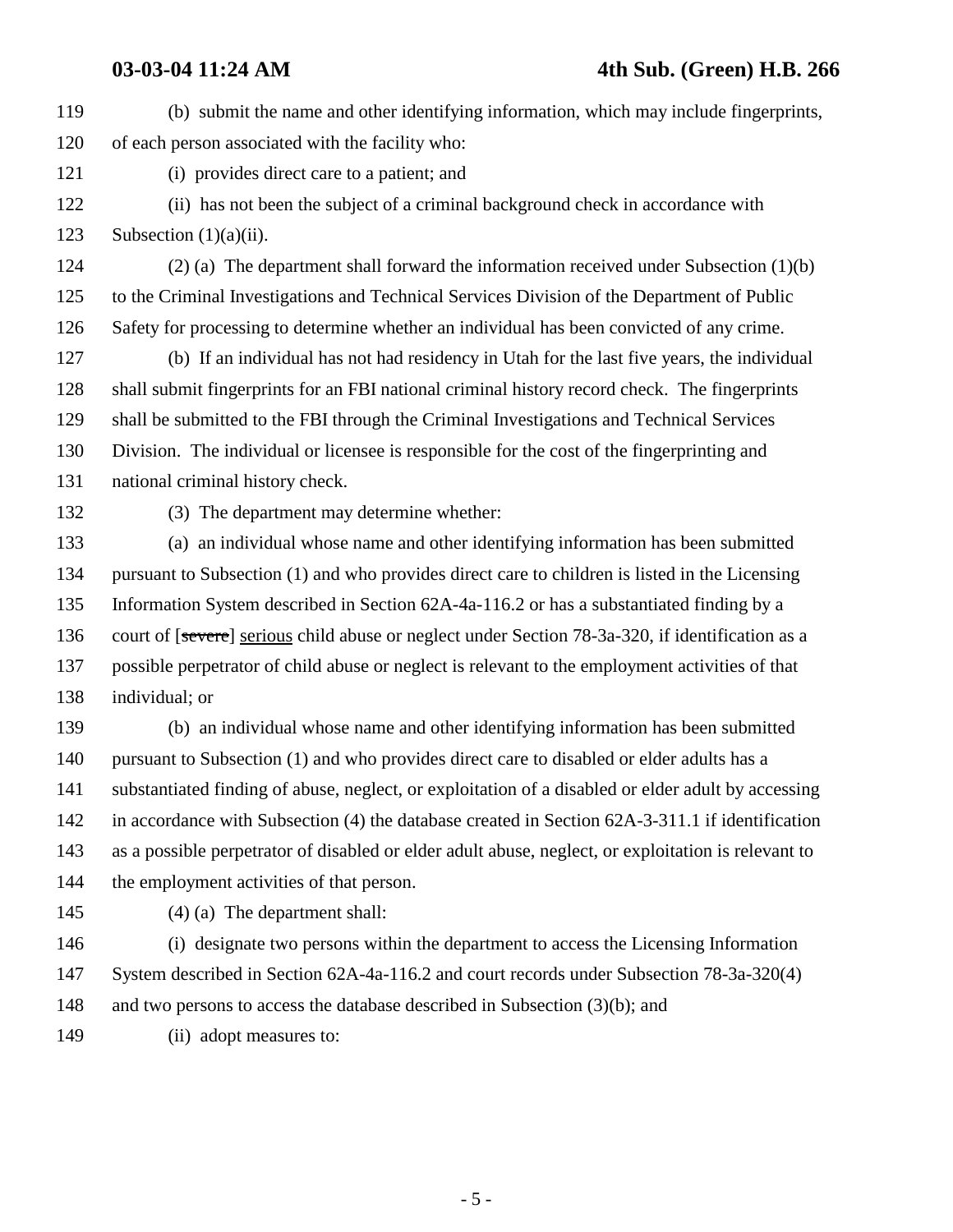| 150 | (A) protect the security of the Licensing Information System, the court records, and the           |
|-----|----------------------------------------------------------------------------------------------------|
| 151 | database; and                                                                                      |
| 152 | (B) strictly limit access to the Licensing Information System, the court records, and the          |
| 153 | database to those designated under Subsection $(4)(a)(i)$ .                                        |
| 154 | (b) Those designated under Subsection $(4)(a)(i)$ shall receive training from the                  |
| 155 | Department of Human Services with respect to:                                                      |
| 156 | (i) accessing the Licensing Information System, the court records, and the database;               |
| 157 | (ii) maintaining strict security; and                                                              |
| 158 | (iii) the criminal provisions in Section 62A-4a-412 for the improper release of                    |
| 159 | information.                                                                                       |
| 160 | (c) Those designated under Subsection $(4)(a)(i)$ :                                                |
| 161 | (i) are the only ones in the department with the authority to access the Licensing                 |
| 162 | Information System, the court records, and database; and                                           |
| 163 | (ii) may only access the Licensing Information System, the court records, and the                  |
| 164 | database for the purpose of licensing and in accordance with the provisions of Subsection (3).     |
| 165 | (5) Within ten days of initially hiring an individual, a covered health care facility shall        |
| 166 | submit the individual's information to the department in accordance with Subsection (1).           |
| 167 | (6) The department shall adopt rules under Title 63, Chapter 46a, Utah Administrative              |
| 168 | Rulemaking Act, consistent with this chapter, defining the circumstances under which a person      |
| 169 | who has been convicted of a criminal offense, or a person described in Subsection (3), may         |
| 170 | provide direct care to a patient in a covered health care facility, taking into account the nature |
| 171 | of the criminal conviction or substantiated finding and its relation to patient care.              |
| 172 | (7) The department may, in accordance with Section 26-1-6, assess reasonable fees for              |
| 173 | a criminal background check processed pursuant to this section.                                    |
| 174 | (8) The department may inform the covered health care facility of information                      |
| 175 | discovered under Subsection (3) with respect to an individual associated with the facility.        |
| 176 | (9) A covered health care facility is not civilly liable for submitting information to the         |
| 177 | department as required by Subsection (1).                                                          |
| 178 | (10) For purposes of this section, "covered health care facility" only includes:                   |
| 179 | (a) home health care agencies;                                                                     |
| 180 | (b) hospices;                                                                                      |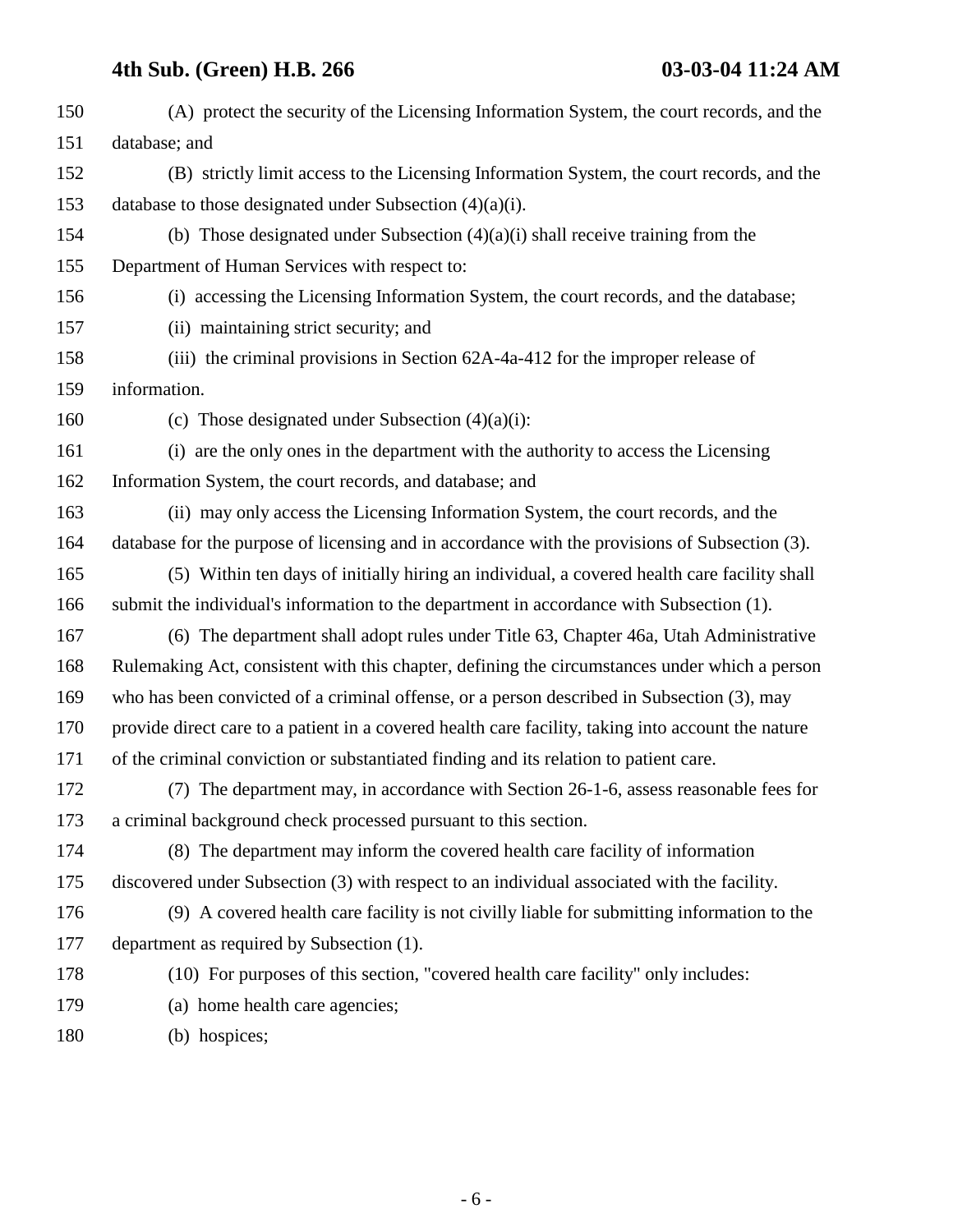| 181 | (c) nursing care facilities;                                                                   |
|-----|------------------------------------------------------------------------------------------------|
| 182 | (d) assisted-living facilities;                                                                |
| 183 | (e) small health care facilities; and                                                          |
| 184 | (f) end stage renal disease facilities.                                                        |
| 185 | Section 2. Section 62A-2-121 is amended to read:                                               |
| 186 | 62A-2-121. Access to abuse and neglect information for licensing purposes.                     |
| 187 | (1) With respect to human services licensees, the department may access only the               |
| 188 | Licensing Information System of the Division of Child and Family Services created by Section   |
| 189 | 62A-4a-116.2 and juvenile court records under Subsection 78-3a-320(4), for the purpose of:     |
| 190 | (a) determining whether a person associated with a licensee, with direct access to             |
| 191 | children, is listed in the Licensing Information System or has a substantiated finding by a    |
| 192 | juvenile court of a [severe] serious type of child abuse or neglect under Subsections          |
| 193 | $78-3a-320(1)$ and $(2)$ ; and                                                                 |
| 194 | (b) informing a licensee that a person associated with the licensee is listed in the           |
| 195 | Licensing Information System or has a substantiated finding by a juvenile court of a [severe]  |
| 196 | serious type of child abuse or neglect under Subsections $78-3a-320(1)$ and (2).               |
| 197 | (2) After receiving identifying information for a person under Subsection                      |
| 198 | $62A-2-120(1)$ , the department shall process the information for the purposes described in    |
| 199 | Subsection (1).                                                                                |
| 200 | (3) The department shall adopt rules under Title 63, Chapter 46a, Utah Administrative          |
| 201 | Rulemaking Act, consistent with this chapter, defining the circumstances under which a person  |
| 202 | who has direct access to children and who is listed in the Licensing Information System or has |
| 203 | a substantiated finding by a court of a [severe] serious type of child abuse or neglect under  |
| 204 | Subsections $78-3a-320(1)$ and (2) may provide services to children.                           |
| 205 | Section 3. Section 62A-4a-101 is amended to read:                                              |
| 206 | 62A-4a-101. Definitions.                                                                       |
| 207 | As used in this chapter:                                                                       |
| 208 | $(1)$ $(a)$ "Abuse" means:                                                                     |
| 209 | $[(a)$ actual or threatened nonaccidental physical or mental harm;                             |
| 210 | $[$ (b) negligent treatment;]                                                                  |
|     |                                                                                                |

211 (i) physical abuse;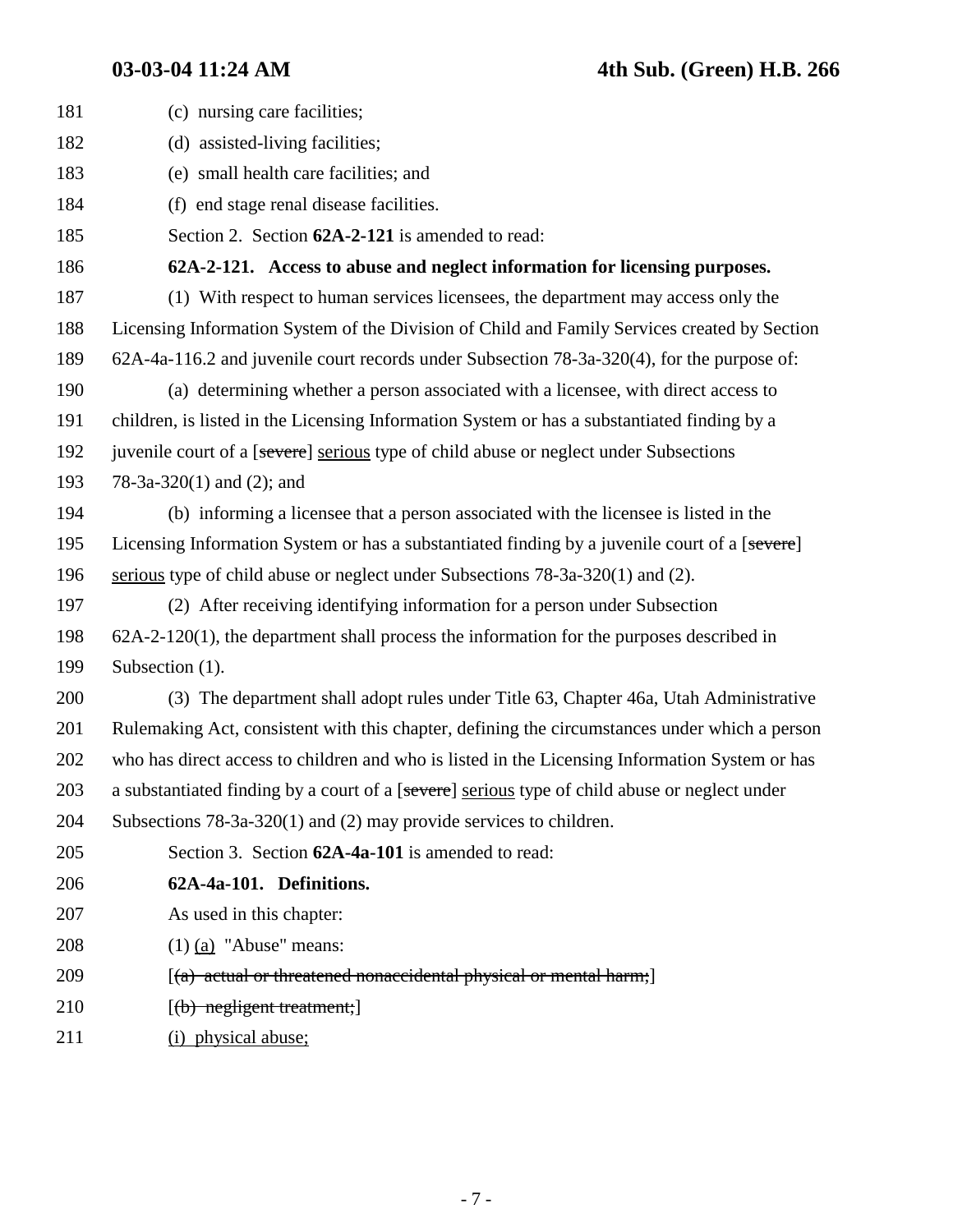| 212 | (ii) serious physical abuse;                                                                      |
|-----|---------------------------------------------------------------------------------------------------|
| 213 | (iii) mental cruelty;                                                                             |
| 214 | $[\text{e}(\text{e})]$ (iv) sexual exploitation; $[\text{or}]$                                    |
| 215 | $[(d)$ any] (v) sexual abuse[:]; or                                                               |
| 216 | (vi) an injury, accident, or other incident that was caused intentionally, knowingly,             |
| 217 | recklessly, or with criminal negligence as defined in Section 76-2-103.                           |
| 218 | (b) "Abuse" does not include:                                                                     |
| 219 | (i) unintentional incidents, including unintentional accidents and unintentional injuries;        |
| 220 | $or$                                                                                              |
| 221 | (ii) reasonable parental discipline or management of a child with which a child may               |
| 222 | disagree, including prohibiting the use of an automobile or other possession and the              |
| 223 | withholding of other privileges.                                                                  |
| 224 | (2) "Adoption services" means:                                                                    |
| 225 | (a) placing children for adoption[,];                                                             |
| 226 | (b) subsidizing adoptions under Section $62A-4a-105$ ,                                            |
| 227 | (c) supervising adoption placements until the adoption is finalized by the court[;]:              |
| 228 | (d) conducting adoption studies $[\, , ]$ ;                                                       |
| 229 | (e) preparing adoption reports upon request of the court[,]; and                                  |
| 230 | $(f)$ providing postadoptive placement services, upon request of a family, for the                |
| 231 | purpose of stabilizing a possible disruptive placement.                                           |
| 232 | (3) "Board" means the Board of Child and Family Services established in accordance                |
| 233 | with Sections 62A-1-105, 62A-1-107, and 62A-4a-102.                                               |
| 234 | (4) "Child" has the same meaning as "minor," as defined in this section.                          |
| 235 | $[(6)]$ (5) "Chronic physical abuse" means repeated or patterned:                                 |
| 236 | (a) physical abuse[ $:$ ]; or                                                                     |
| 237 | (b) serious physical abuse.                                                                       |
| 238 | $[\overline{(+)}]$ (6) "Chronic neglect" means [a repeated or] patterned [failure or refusal by a |
| 239 | parent, guardian, or custodian to provide necessary care for a minor's safety, morals, or         |
| 240 | well-being] neglect.                                                                              |
| 241 | [(8) "Chronic emotional abuse" means repeated or patterned emotional abuse.]                      |
| 242 | $[\frac{(-5)}{7}]$ (7) "Consumer" means a person who receives services offered by the division in |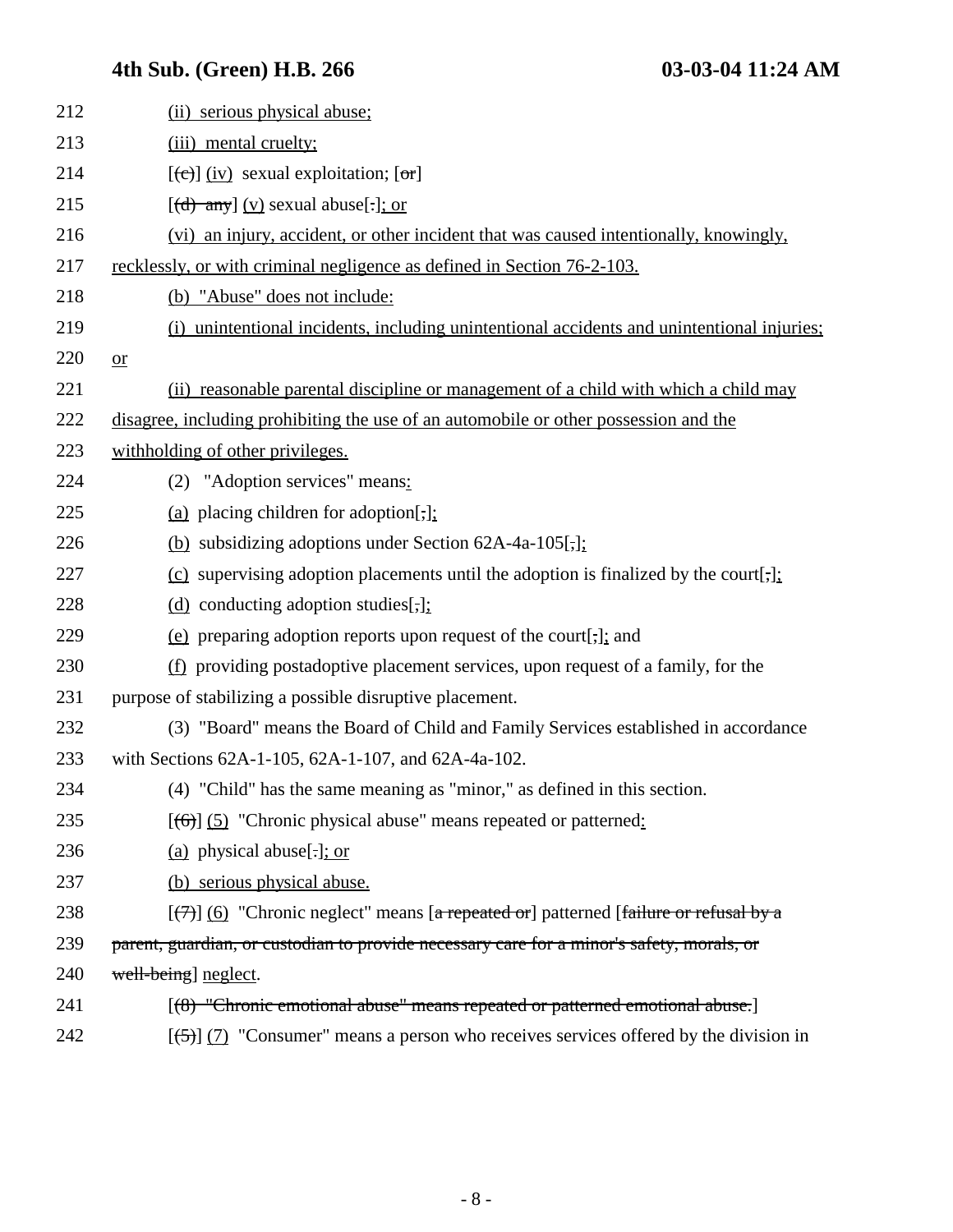| 243 | accordance with this chapter.                                                                               |
|-----|-------------------------------------------------------------------------------------------------------------|
| 244 | $[\frac{(\Theta)}{8}]$ (8) "Custody," with regard to the division, means the custody of a child in the      |
| 245 | division as of the date of disposition.                                                                     |
| 246 | $[(10)(9)$ "Day-care services" means care of a child for a portion of the day which is:                     |
| 247 | (a) less than 24 hours $\lbrack \cdot \rbrack$ ; and                                                        |
| 248 | (b) (i) in [his] the child's own home by a responsible person[;]; or                                        |
| 249 | (ii) outside of [his] the child's home in a day-care center, family group home, or family                   |
| 250 | child care home.                                                                                            |
| 251 | $[\frac{11}{1}]$ (10) "Dependent child" or "dependency" means a child, or the condition of a                |
| 252 | child, who is homeless or without [proper] adequate care through no fault of the child's parent,            |
| 253 | guardian, or custodian.                                                                                     |
| 254 | $[$ ( $\frac{12}{2}$ ) $]$ (11) "Director" means the director of the Division of Child and Family Services. |
| 255 | $[ (13) ] (12)$ "Division" means the Division of Child and Family Services.                                 |
| 256 | $[\frac{14}{3}]$ (13) (a) "Domestic violence services" means temporary shelter, treatment, and              |
| 257 | related services to:                                                                                        |
| 258 | $(i)$ (A) persons who are victims of abuse; and                                                             |
| 259 | (B) their dependent children; and                                                                           |
| 260 | (ii) treatment services for domestic violence perpetrators.                                                 |
| 261 | (b) As used in this Subsection $[$ ( $\frac{14}{13}$ ):                                                     |
| 262 | $(i)$ "abuse" means the same as that term is defined in Section 30-6-1[;]; and                              |
| 263 | (ii) "domestic violence perpetrator" means a person who is alleged to have committed,                       |
| 264 | has been convicted of, or has pled guilty to an act of domestic violence as defined in                      |
| 265 | Subsection 77-36-1(2).                                                                                      |
| 266 | $[ (15) ]$ (14) "Homemaking service" means the care of individuals in their domiciles, and                  |
| 267 | help given to individual caretaker relatives to achieve improved household and family                       |
| 268 | management through the services of a trained homemaker.                                                     |
| 269 | (15) "Mental cruelty" has the same meaning as defined in Section 76-5-109.                                  |
| 270 | $(16)$ (a) "Minor" means a person under 18 years of age.                                                    |
| 271 | (b) "Minor" may also include a person under 21 years of age for whom the division has                       |
| 272 | been specifically ordered by the juvenile court to provide services.                                        |
| 273 | (17) "Natural parent" means a minor's biological or adoptive parent, and includes a                         |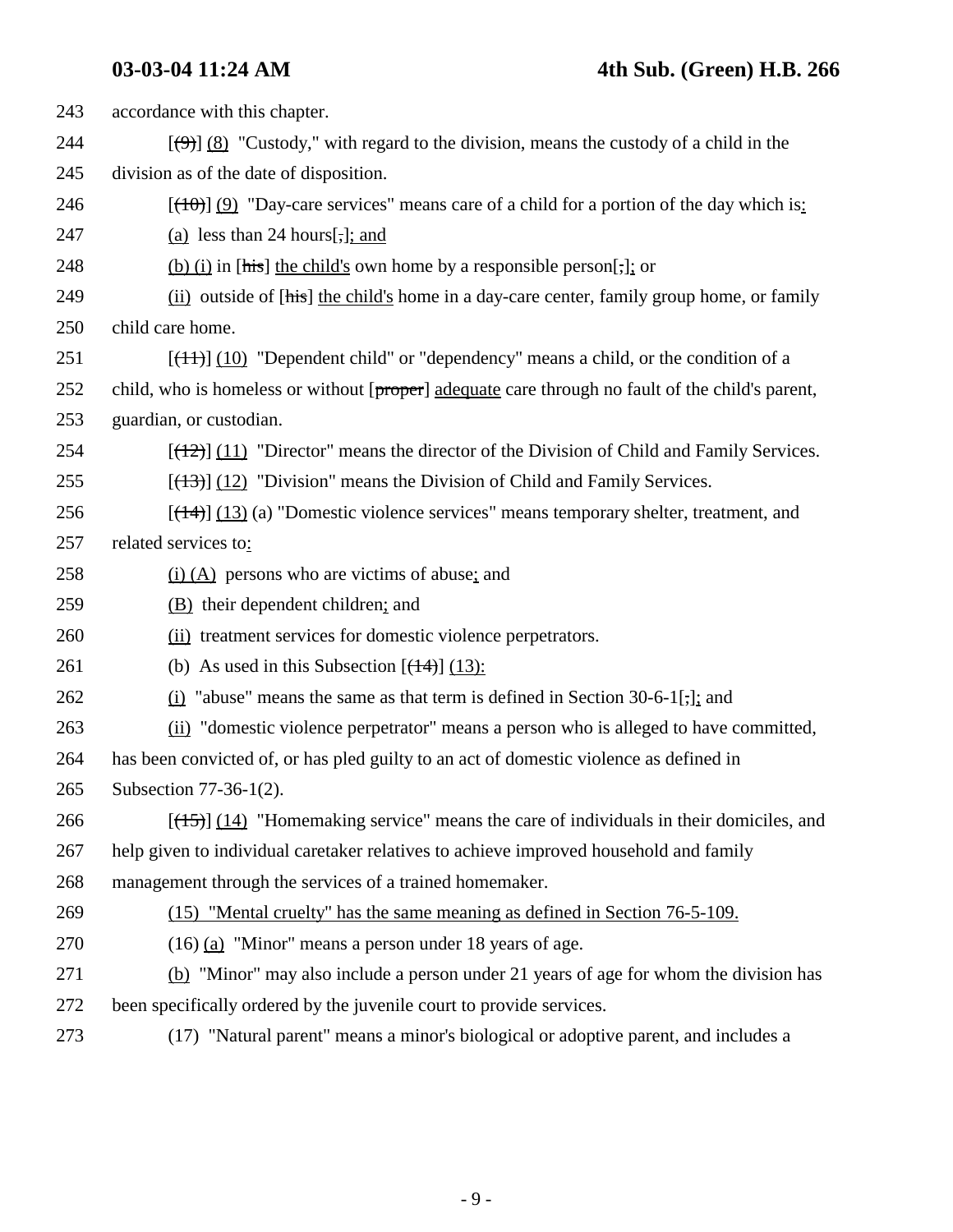| 274 | minor's noncustodial parent.                                                                             |
|-----|----------------------------------------------------------------------------------------------------------|
| 275 | (18) (a) "Neglect" means[:] repeated or substantial failure by a parent or guardian to                   |
| 276 | provide adequate food, shelter, clothing, training, or physical safety to a child within the             |
| 277 | custody or care of the parent or guardian.                                                               |
| 278 | $[\overrightarrow{(i)}]$ (b) "Neglect" includes:                                                         |
| 279 | (i) abandonment of a child, except as provided in Title 62A, Chapter 4a, Part 8, Safe                    |
| 280 | Relinquishment of a Newborn Child;                                                                       |
| 281 | (ii) lack of adequate care by a parent or guardian;                                                      |
| 282 | $[(ii)$ subjecting a child to mistreatment or abuse;                                                     |
| 283 | (iii) lack of proper parental care by reason of the fault or habits of the parent, guardian,             |
| 284 | or custodian; and                                                                                        |
| 285 | $(iv)$ failure or refusal of a parent, guardian, or custodian to provide proper or necessary             |
| 286 | subsistence, education, or medical care, including surgery or psychiatric services when                  |
| 287 | required, or any other care necessary for his health, safety, morals, or well-being; or                  |
| 288 | $(v)$ a child at risk of being neglected or abused because another child in the same                     |
| 289 | home is neglected or abused.]                                                                            |
| 290 | $[(b)$ The aspect of neglect relating to education, described in Subsection $(18)(a)(iv)$ ,              |
| 291 | means that, after receiving notice that a child has been frequently absent from school without           |
| 292 | good cause, or that the child has failed to cooperate with school authorities in a reasonable            |
| 293 | manner,                                                                                                  |
| 294 | (iv) failure by a parent or guardian [fails] to make a good faith effort to ensure that                  |
| 295 | [the] a child receives an appropriate education[-] after having received notice that the child has       |
| 296 | been frequently absent from school without good cause.                                                   |
| 297 | $[\text{c}^{\text{+}}]$ (c) "Neglect" does not include:                                                  |
| 298 | (i) a parent or guardian legitimately practicing religious beliefs and who, for that                     |
| 299 | reason, does not provide specified medical <u>or mental health</u> treatment for a child[, is not guilty |
| 300 | of neglect.]; or                                                                                         |
| 301 | (ii) unintentional incidents, or reasonable parental discipline or management, described                 |
| 302 | in Subsection $(1)(b)$ .                                                                                 |
| 303 | (19) "Physical abuse" has the same meaning as "physical injury," as defined in Section                   |
| 304 | $76 - 5 - 109.$                                                                                          |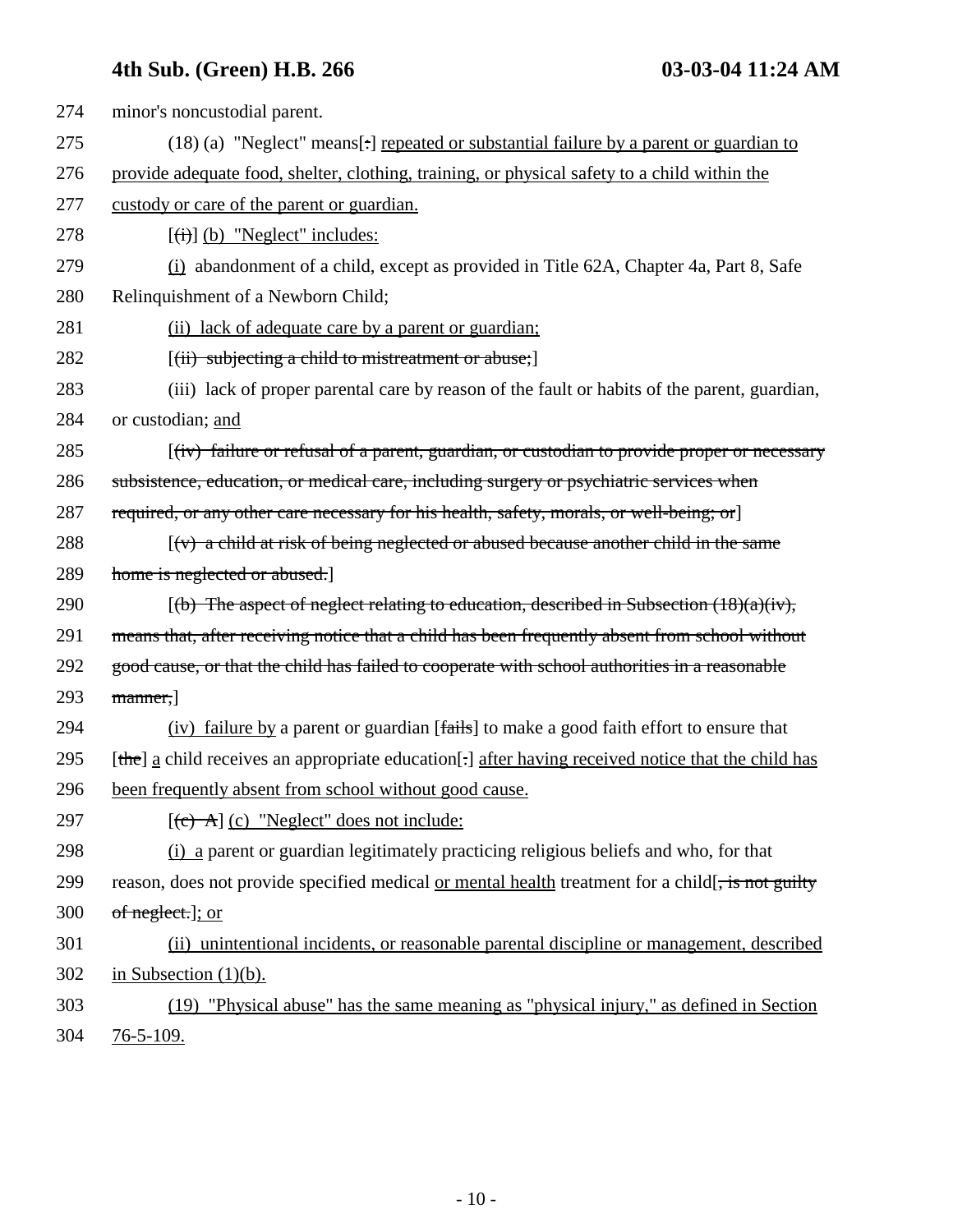### **03-03-04 11:24 AM 4th Sub. (Green) H.B. 266**

| 305 | $[$ ( $\frac{19}{20}$ ) $\frac{120}{20}$ "Protective custody," with regard to the division, means the shelter of a |
|-----|--------------------------------------------------------------------------------------------------------------------|
| 306 | child by the division from the time the child is removed from the child's home until the shelter                   |
| 307 | hearing[,] or the child's return home, whichever occurs earlier.                                                   |
| 308 | $[\frac{(20)}{(21)}]$ "Protective services" means expedited services that are provided:                            |
| 309 | (a) in response to evidence of neglect, abuse, or dependency of a minor;                                           |
| 310 | (b) in an effort to substantiate evidence of neglect, abuse, or dependency;                                        |
| 311 | (c) to a cohabitant who is neglecting or abusing a child, in order to help the cohabitant                          |
| 312 | develop recognition of the cohabitant's duty of care and of the causes of neglect or abuse, and                    |
| 313 | to strengthen the cohabitant's ability to provide [safe and acceptable] adequate care; and                         |
| 314 | (d) in cases where the child's welfare is endangered:                                                              |
| 315 | (i) to bring the situation to the attention of the appropriate juvenile court and law                              |
| 316 | enforcement agency;                                                                                                |
| 317 | (ii) to cause a protective order to be issued for the protection of the minor, when                                |
| 318 | appropriate; and                                                                                                   |
| 319 | (iii) to protect the child from the circumstances that endanger the child's welfare                                |
| 320 | including, when appropriate, removal from the child's home, placement in substitute care, and                      |
| 321 | petitioning the court for termination of parental rights.                                                          |
| 322 | $[\frac{(21)}{(22)}]$ "Services to unwed parents" means social, educational, and medical                           |
| 323 | services arranged for or provided to unwed parents to help them plan for themselves and the                        |
| 324 | unborn child.                                                                                                      |
| 325 | $[(22)$ "Severe neglect" means neglect that causes or threatens to cause serious harm to a                         |
| 326 | minor.]                                                                                                            |
| 327 | [(23) "Shelter care" means the temporary care of minors in nonsecure facilities.]                                  |
| 328 | $[(24)$ "State" means a state of the United States, the District of Columbia, the                                  |
| 329 | Commonwealth of Puerto Rico, the Virgin Islands, Guam, the Commonwealth of the Northern                            |
| 330 | Mariana Islands, or a territory or possession administered by the United States.]                                  |
| 331 | $(25)$ "Severe emotional abuse" means emotional abuse that causes or threatens to                                  |
| 332 | cause serious harm to a minor.                                                                                     |
| 333 | $(26)$ "Severe physical abuse" means physical abuse that causes or threatens to cause                              |
| 334 | serious harm to a minor.                                                                                           |
|     |                                                                                                                    |

335 (23) "Serious neglect" means neglect that causes serious harm to a minor.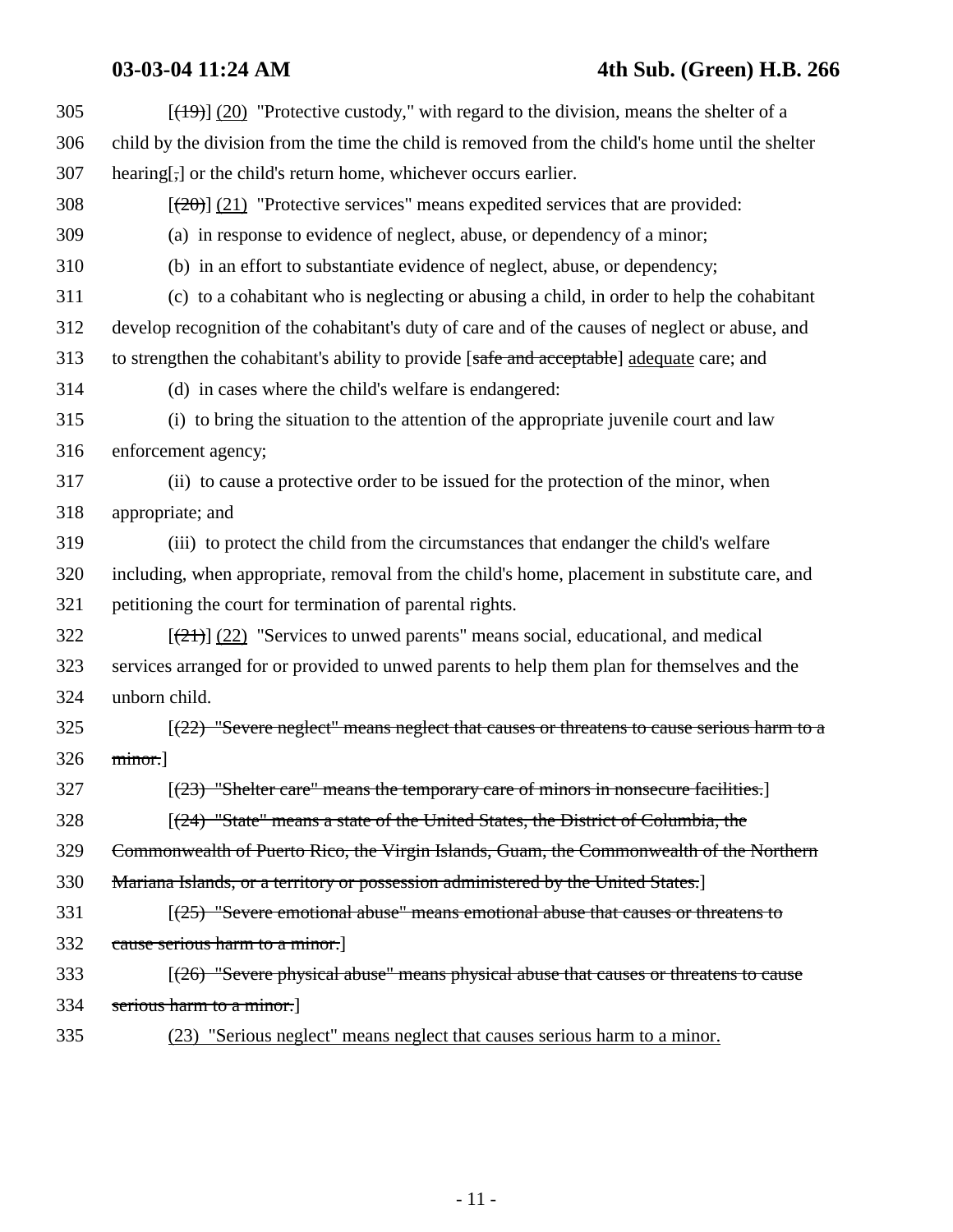| 336 | (24) "Serious physical abuse" has the same meaning as "serious physical injury," as               |
|-----|---------------------------------------------------------------------------------------------------|
| 337 | defined in Section 76-5-109.                                                                      |
| 338 | (25) "Sexual abuse" does not include legitimate physical care or contact with a child             |
| 339 | that is needed to address the hygiene, safety, training, rehabilitation, or medical needs of the  |
| 340 | child.                                                                                            |
| 341 | (26) "Shelter care" means the temporary care of minors in nonsecure facilities.                   |
| 342 | (27) "State" means a state of the United States, the District of Columbia, the                    |
| 343 | Commonwealth of Puerto Rico, the Virgin Islands, Guam, the Commonwealth of the Northern           |
| 344 | Mariana Islands, or a territory or possession administered by the United States.                  |
| 345 | $[\frac{27}{27}]$ (28) "State plan" means the written description of the programs for children,   |
| 346 | youth, and family services administered by the division in accordance with federal law.           |
| 347 | $[\frac{(28)}{(29)}]$ "Status offense" means a violation of the law that would not be a violation |
| 348 | but for the age of the offender.                                                                  |
| 349 | $[\frac{29}{30}]$ Substantiated" or "substantiation" means a judicial finding based on a          |
| 350 | preponderance of the evidence that abuse or neglect occurred. Each allegation made or             |
| 351 | identified in a given case shall be considered separately in determining whether there should be  |
| 352 | a finding of substantiated.                                                                       |
| 353 | $[\left(30\right)]$ (31) "Substitute care" means:                                                 |
| 354 | (a) the placement of a minor in a family home, group care facility, or other placement            |
| 355 | outside the minor's own home, either at the request of a parent or other responsible relative or  |
| 356 | guardian, or upon court order, when it is determined that continuation of care in the child's own |
| 357 | home would be contrary to the child's welfare;                                                    |
| 358 | (b) services provided for a child awaiting placement; and                                         |
| 359 | (c) the licensing and supervision of a substitute care facility.                                  |
| 360 | $[\frac{(31)}{(32)}]$ "Supported" means a finding by the division based on the evidence           |
| 361 | available at the completion of an investigation that there is a reasonable basis to conclude that |
| 362 | abuse, neglect, or dependency occurred. Each allegation made or identified during the course      |
| 363 | of the investigation shall be considered separately in determining whether there should be a      |
| 364 | finding of supported.                                                                             |
| 365 | $[322]$ (33) "Temporary custody," with regard to the division, means the custody of a             |
| 366 | child in the division from the date of the shelter hearing until disposition.                     |
|     |                                                                                                   |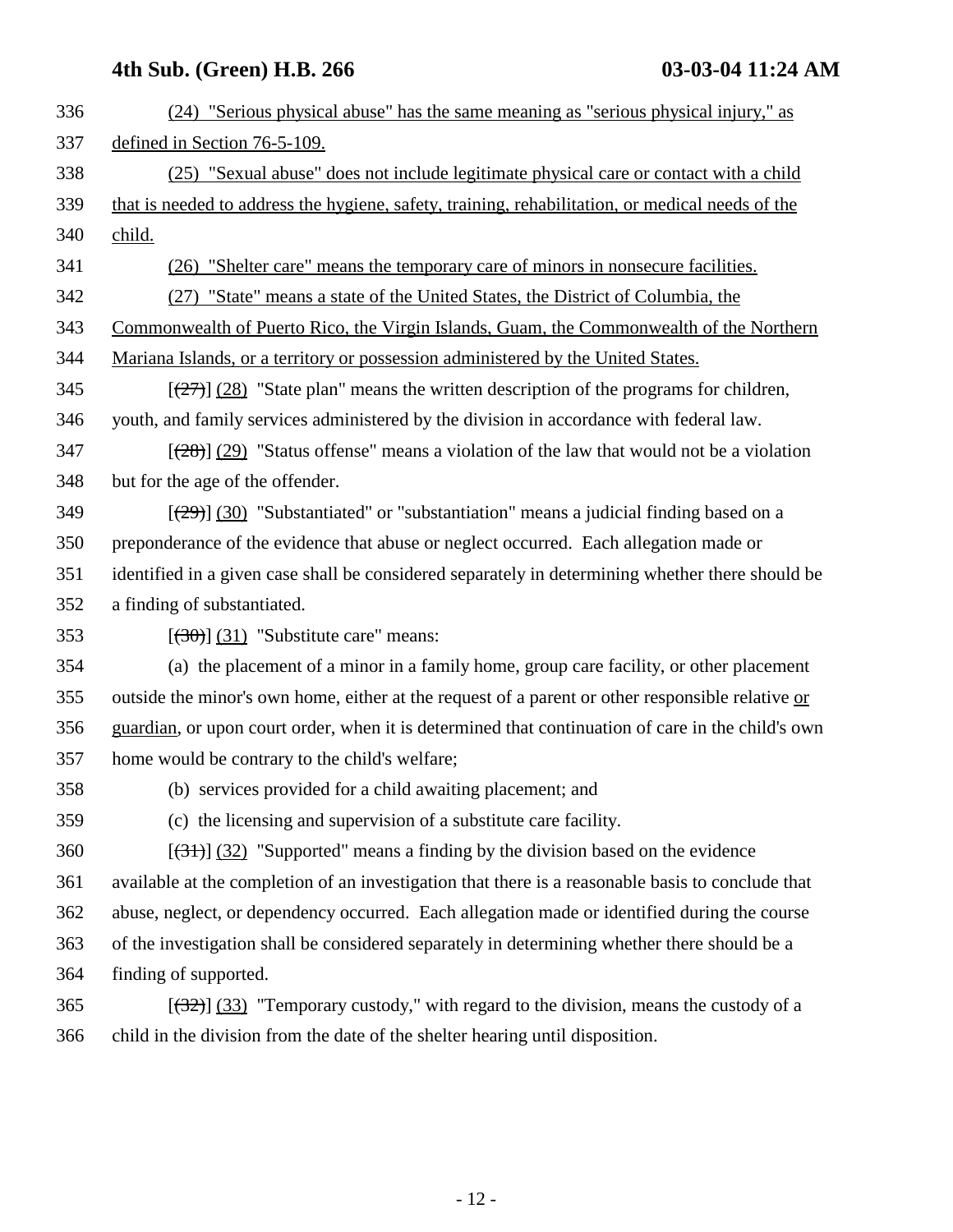### **03-03-04 11:24 AM 4th Sub. (Green) H.B. 266**

 $367$  [ $(33)$ ] (34) "Transportation services" means travel assistance given to an individual 368 with escort service, if necessary, to and from community facilities and resources as part of a 369 service plan.

 $370$  [ $(34)$ ]  $(35)$  "Unsubstantiated" means a judicial finding that there is insufficient 371 evidence to conclude that abuse or neglect occurred.

 $372$  [(35)] (36) "Unsupported" means a finding at the completion of an investigation that 373 there is insufficient evidence to conclude that abuse, neglect, or dependency occurred. 374 However, a finding of unsupported means also that the division worker did not conclude that

375 the allegation was without merit.

 $376$  [(36)] (37) "Without merit" means a finding at the completion of an investigation by 377 the division, or a judicial finding, that the alleged abuse, neglect, or dependency did not occur, 378 or that the alleged perpetrator was not responsible for the abuse, neglect, or dependency.

379 Section 4. Section **62A-4a-107** is amended to read:

380 **62A-4a-107. Mandatory education and training of caseworkers -- Development of** 381 **curriculum.**

382 (1) There is created within the division a full-time position of Child Welfare Training 383 Coordinator, who shall be appointed by and serve at the pleasure of the director. The employee 384 in that position shall not be responsible for direct casework services or the supervision of those 385 services, but shall:

386 (a) develop child welfare curriculum that is current and effective, consistent with the 387 division's mission and purpose for child welfare;

388 (b) recruit, select, and supervise child welfare trainers;

389 (c) develop a statewide training program, including a budget and identification of 390 sources of funding to support that training;

391 (d) evaluate the efficacy of training in improving job performance;

392 (e) assist child protective services and foster care workers in developing and fulfilling 393 their individual training plans;

394 (f) monitor staff compliance with division training requirements and individual training 395 plans; and

396 (g) expand the collaboration between the division and schools of social work within 397 institutions of higher education in developing child welfare services curriculum, and in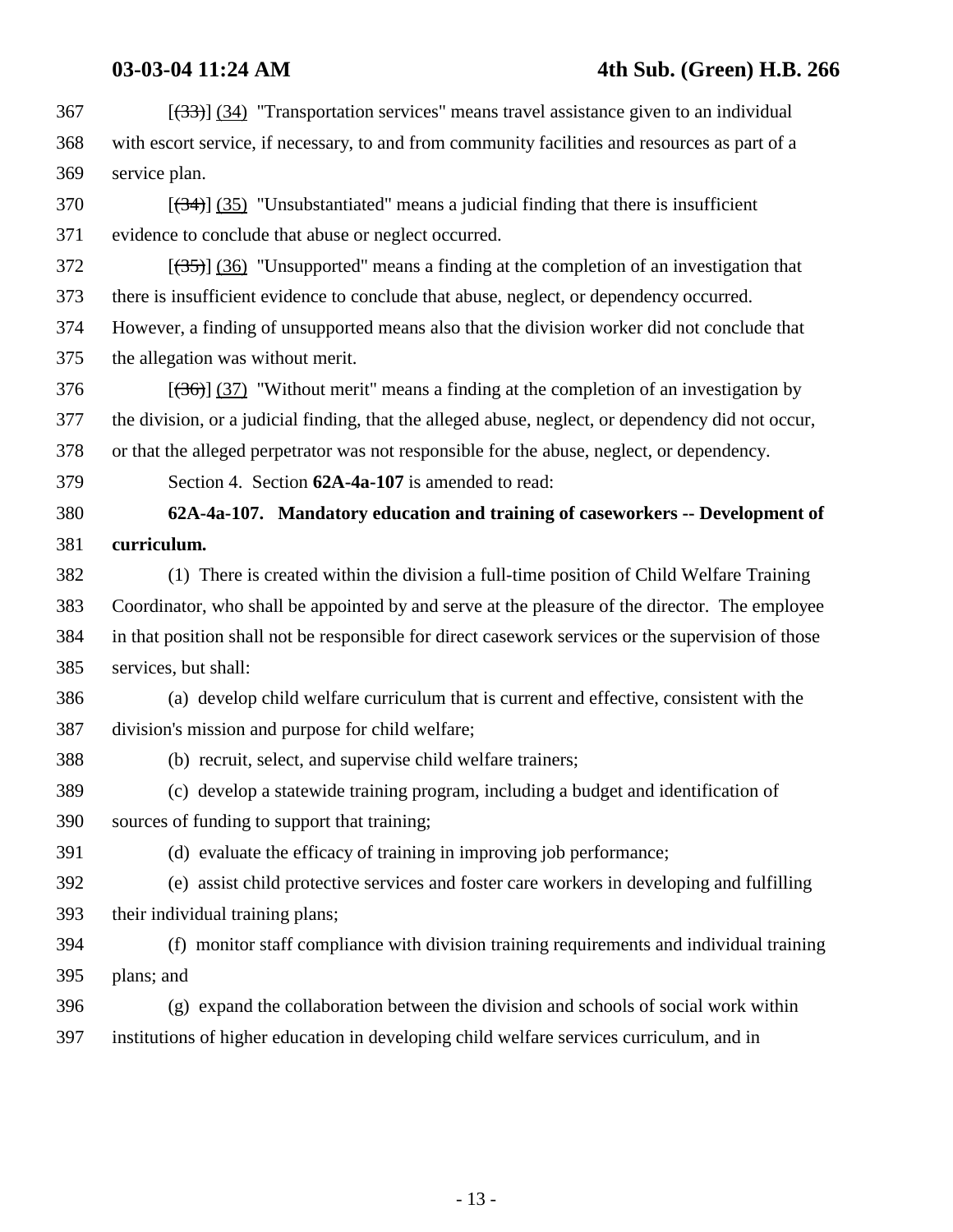| 398 | providing and evaluating training.                                                               |
|-----|--------------------------------------------------------------------------------------------------|
| 399 | (2) (a) The director shall, with the assistance of the child welfare training coordinator,       |
| 400 | establish a core curriculum for child welfare services that is substantially equivalent to the   |
| 401 | Child Welfare League of America's Core Training for Child Welfare Caseworkers Curriculum.        |
| 402 | (b) Any child welfare worker who is employed by the division for the first time after            |
| 403 | July 1, 1999, shall, before assuming significant independent casework responsibilities,          |
| 404 | successfully complete:                                                                           |
| 405 | (i) the core curriculum; and                                                                     |
| 406 | (ii) except as provided in Subsection $(2)(c)$ , on-the-job training that consists of            |
| 407 | observing and accompanying at least two capable and experienced child welfare workers as         |
| 408 | they perform work-related functions:                                                             |
| 409 | (A) for three months if the worker has less than six months of on-the-job experience as          |
| 410 | a child welfare worker; or                                                                       |
| 411 | (B) for two months if the worker has six months or more but less than 24 months of               |
| 412 | on-the-job experience as a child welfare worker.                                                 |
| 413 | (c) A child welfare worker with at least 24 months of on-the-job experience is not               |
| 414 | required to receive on-the-job training under Subsection $(2)(b)(ii)$ .                          |
| 415 | (3) All child welfare workers shall be trained in their legal duties to protect the              |
| 416 | constitutional and statutory rights of children and families from the initial time of contact    |
| 417 | during investigation through treatment. The training curriculum shall include instruction in the |
| 418 | Fourth Amendment to the United States Constitution and parents' rights.                          |
| 419 | Section 5. Section 62A-4a-116.1 is amended to read:                                              |
| 420 | 62A-4a-116.1. Supported finding of severe types of abuse or neglect -- Notation in               |
| 421 | Licensing Information System -- Juvenile court petition or notice to alleged perpetrator --      |
| 422 | Rights of alleged perpetrator -- Juvenile court finding.                                         |
| 423 | (1) If the division makes a supported finding of one or more of the [severe] serious             |
| 424 | types of child abuse or neglect described in Subsection (2), the division shall:                 |
| 425 | (a) serve notice of the finding on the alleged perpetrator and enter into the Licensing          |
| 426 | Information System created in Section 62A-4a-116.2 the name and other identifying                |
| 427 | information of the perpetrator with the supported finding, without identifying the person as a   |
| 428 | perpetrator or alleged perpetrator, and a notation to the effect that an investigation regarding |
|     |                                                                                                  |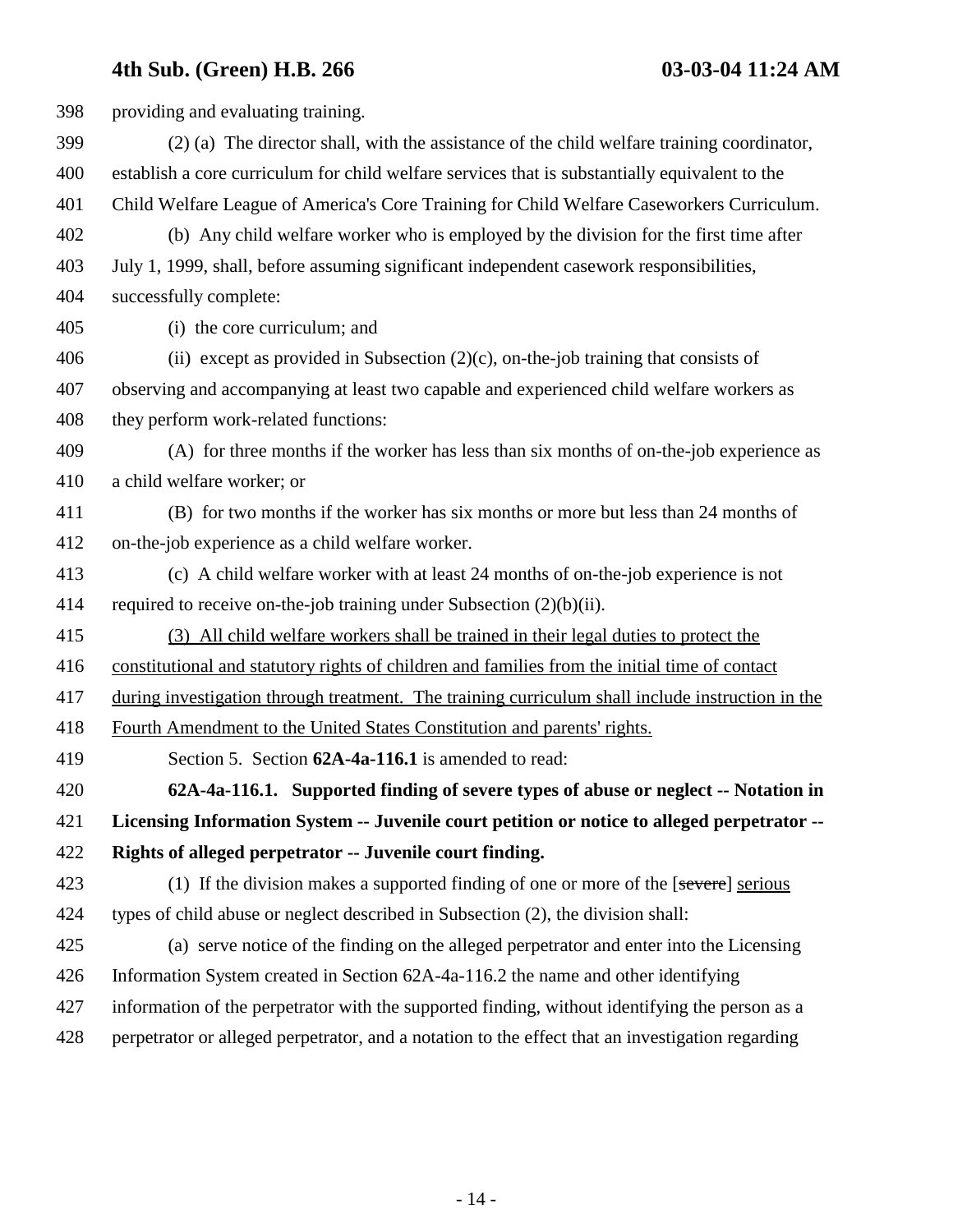| 429 | the person is pending; and                                                                          |
|-----|-----------------------------------------------------------------------------------------------------|
| 430 | (b) if the division considers it advisable, file a petition for substantiation within one           |
| 431 | year of the supported finding.                                                                      |
| 432 | (2) Except as otherwise provided in Subsection (3), the [severe] serious types of child             |
| 433 | abuse or neglect referred to in Subsection (1) are as follows:                                      |
| 434 | (a) if committed by a person 18 years of age or older:                                              |
| 435 | (i) [severe] serious or chronic physical abuse;                                                     |
| 436 | (ii) sexual abuse;                                                                                  |
| 437 | (iii) sexual exploitation;                                                                          |
| 438 | (iv) abandonment;                                                                                   |
| 439 | (v) medical neglect resulting in death, disability, or serious illness;                             |
| 440 | (vi) chronic or [severe] serious neglect; or                                                        |
| 441 | (vii) [chronic or severe emotional abuse] mental cruelty; or                                        |
| 442 | (b) if committed by a person under the age of 18:                                                   |
| 443 | (i) serious physical [injury, as defined in Subsection $76-5-109(1)(d)$ ,] abuse to another         |
| 444 | child which indicates a significant risk to other children; or                                      |
| 445 | (ii) sexual behavior with or upon another child which indicates a significant risk to               |
| 446 | other children.                                                                                     |
| 447 | (3) [Severe] The serious types of child abuse or neglect referred to in Subsection $(\frac{2}{2})$  |
| 448 | $\frac{1}{1}$ (1) do not include:                                                                   |
| 449 | (a) the use of reasonable and necessary physical restraint or force by an educator in               |
| 450 | accordance with Subsection 53A-11-802(2) or Section 76-2-401; or                                    |
| 451 | (b) a person's conduct that:                                                                        |
| 452 | (i) is justified under Section $76-2-401$ ; or                                                      |
| 453 | (ii) constitutes the use of reasonable and necessary physical restraint or force in                 |
| 454 | self-defense or otherwise appropriate to the circumstances to obtain possession of a weapon or      |
| 455 | other dangerous object in the possession or under the control of a child or to protect the child or |
| 456 | another person from physical injury.                                                                |
| 457 | $(4)$ (a) For purposes of Subsection (2)(b), "significant risk" shall be determined in              |
| 458 | accordance with risk assessment tools and rules established by the division that focus on age,      |
| 459 | social factors, emotional factors, sexual factors, intellectual factors, family risk factors, and   |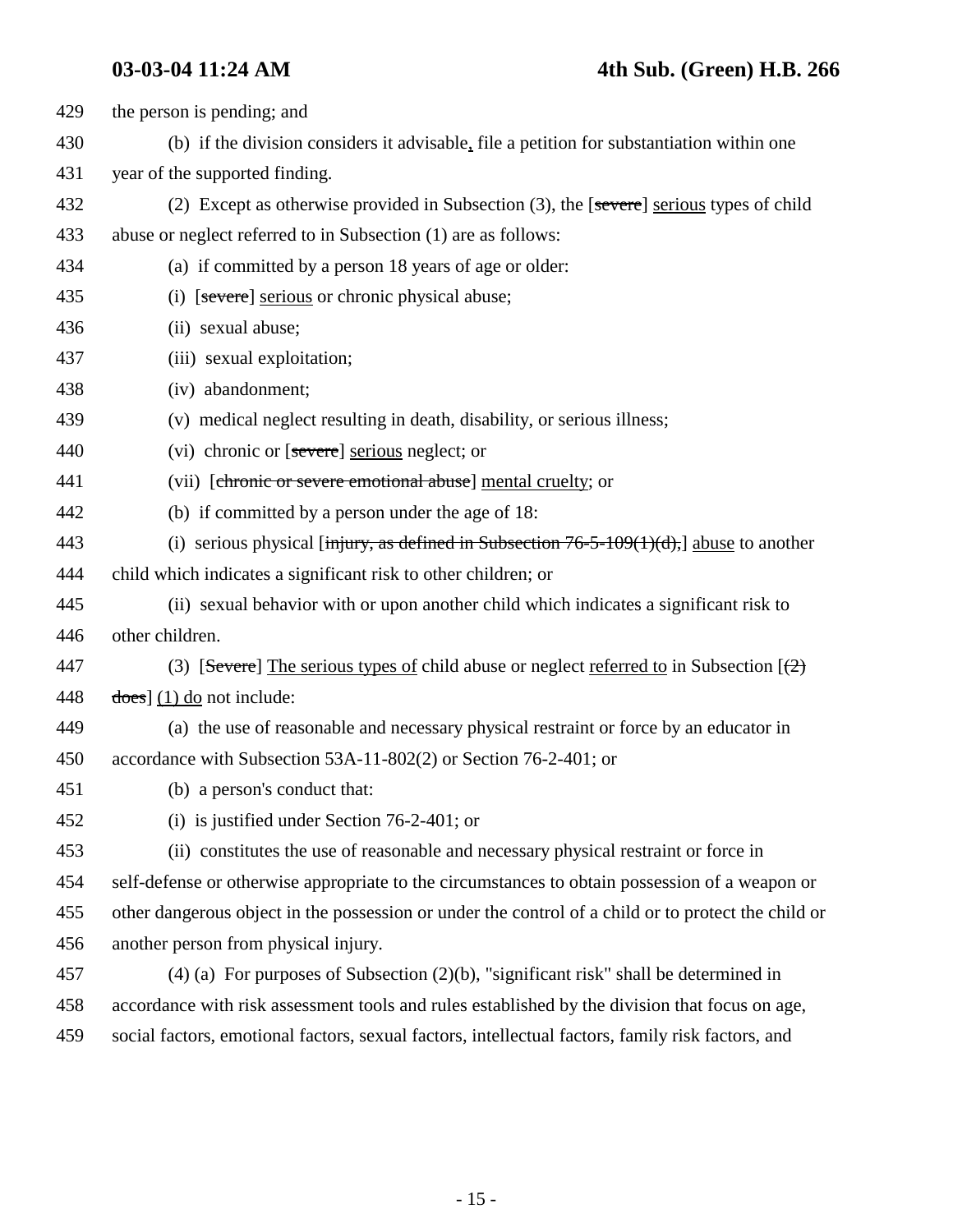| 460 | other related considerations.                                                                      |
|-----|----------------------------------------------------------------------------------------------------|
| 461 | (b) The division shall train its child protection workers to apply the risk assessment             |
| 462 | tools and rules established under Subsection $(4)(a)$ .                                            |
| 463 | (5) The notice referred to in Subsection $(1)$ (a) shall state that:                               |
| 464 | (a) the division has conducted an investigation regarding alleged child abuse or                   |
| 465 | neglect;                                                                                           |
| 466 | (b) the division has made a supported finding of one of the [severe] serious types of              |
| 467 | child abuse or neglect described in Subsection (2);                                                |
| 468 | (c) facts gathered by the division support the supported finding;                                  |
| 469 | (d) as a result of the supported finding, the alleged perpetrator's name and other                 |
| 470 | identifying information have been listed in the Licensing Information System in accordance         |
| 471 | with Subsection $(1)(a)$ ;                                                                         |
| 472 | (e) the alleged perpetrator may be disqualified from adopting a child or being licensed            |
| 473 | by:                                                                                                |
| 474 | (i) the department;                                                                                |
| 475 | (ii) a human services licensee;                                                                    |
| 476 | (iii) a child care provider or program; and                                                        |
| 477 | (iv) a covered health care facility;                                                               |
| 478 | (f) the alleged perpetrator has the rights described in Subsection (6); and                        |
| 479 | (g) failure to take either action described in Subsection $(6)(a)$ within one year after           |
| 480 | service of the notice will result in the action described in Subsection $(6)(b)$ .                 |
| 481 | $(6)$ (a) Upon receipt of the notice described in Subsection $(5)$ , the alleged perpetrator       |
| 482 | shall have the right to:                                                                           |
| 483 | (i) file a written request asking the division to review the findings under Subsection             |
| 484 | (2);                                                                                               |
| 485 | (ii) immediately petition the juvenile court under Section 78-3a-320; or                           |
| 486 | (iii) sign a written consent to the supported finding and entry of the alleged                     |
| 487 | perpetrator's name and other information regarding the supported finding of abuse or neglect       |
| 488 | into the Licensing Information System.                                                             |
| 489 | (b) If the alleged perpetrator fails to take action as described in Subsection $(6)(a)$            |
| 490 | within one year after service of the notice described in Subsection (5), the alleged perpetrator's |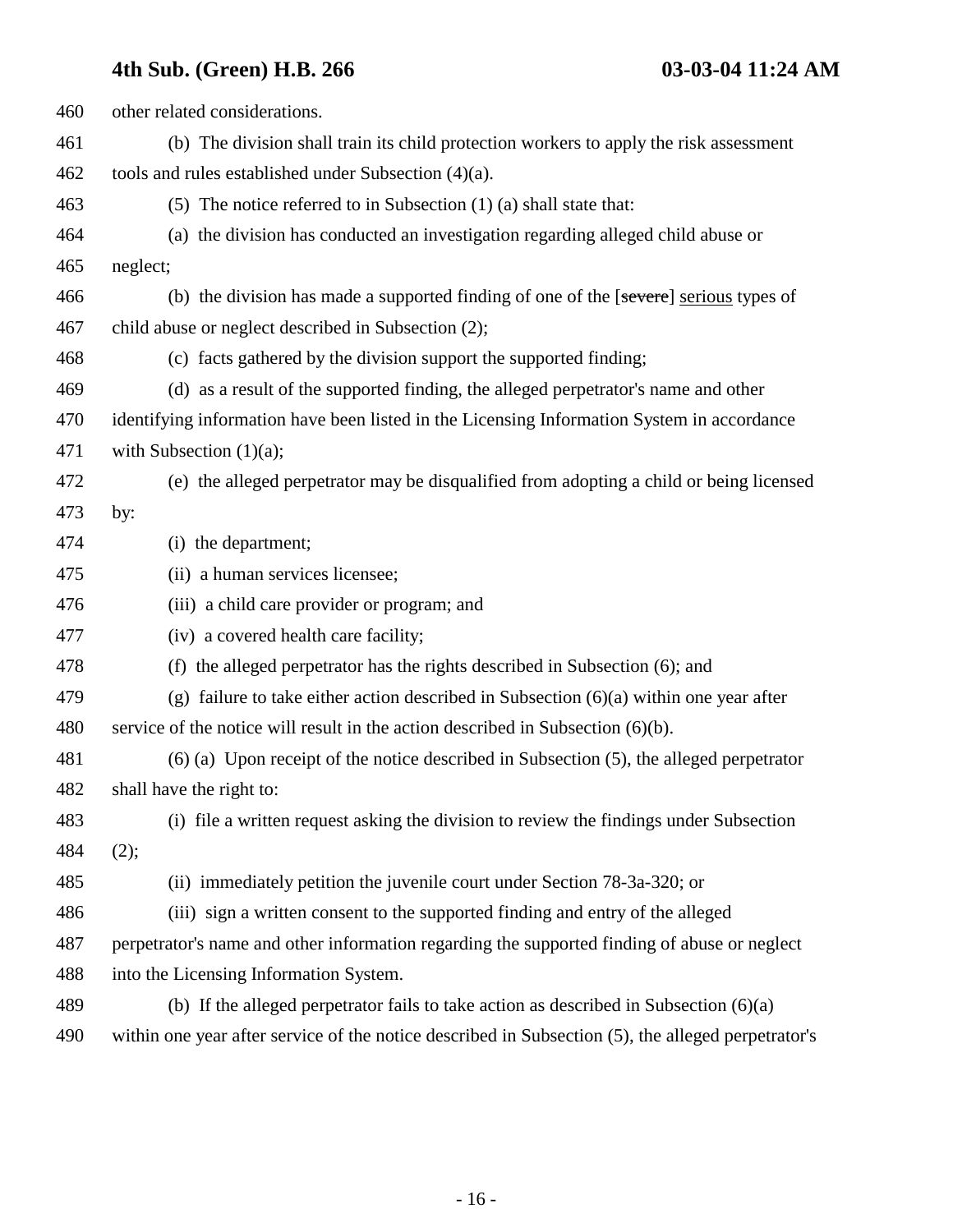## **03-03-04 11:24 AM 4th Sub. (Green) H.B. 266**

| 491 | name and the notation described in Subsection $(1)(a)$ shall remain in the Licensing Information |
|-----|--------------------------------------------------------------------------------------------------|
| 492 | System. This information shall also remain in the Licensing Information System while the         |
| 493 | division awaits a response from the alleged perpetrator pursuant to Subsection $(6)(a)$ and      |
| 494 | during the pendency of any proceeding, including an appeal of a finding of unsubstantiated or    |
| 495 | without merit, under Section 78-3a-320.                                                          |
| 496 | (c) The alleged perpetrator shall have no right to petition the juvenile court under             |
| 497 | Subsection $(6)(b)$ if the court has previously held a hearing on the same alleged incident of   |
| 498 | abuse or neglect pursuant to the filing of a petition under Section 78-3a-305 by some other      |
| 499 | party.                                                                                           |
| 500 | (d) Consent under Subsection $(6)(a)(iii)$ by a minor shall be given by the minor's parent       |
| 501 | or guardian.                                                                                     |
| 502 | (7) Upon the filing of a petition under Subsection $(1)(b)$ , the juvenile court shall make      |
| 503 | a finding of substantiated, unsubstantiated, or without merit as provided in Subsections         |
| 504 | $78-3a-320(1)$ and $(2)$ .                                                                       |
| 505 | (8) Service of the notice under Subsections $(1)$ $(a)$ and $(5)$ :                              |
| 506 | (a) shall be personal service in accordance with Rule 4 of the Utah Rules of Civil               |
| 507 | Procedure; and                                                                                   |
| 508 | (b) does not preclude civil or criminal action against the alleged perpetrator.                  |
| 509 | Section 6. Section 62A-4a-116.2 is amended to read:                                              |
| 510 | 62A-4a-116.2. Licensing Information System -- Contents -- Juvenile court finding                 |
| 511 | -- Protected record -- Access -- Criminal penalty.                                               |
| 512 | (1) The division shall maintain a sub-part of the Management Information System                  |
| 513 | established pursuant to Section 62A-4a-116, to be known as the Licensing Information System,     |
| 514 | to be used solely for licensing purposes. The Licensing Information System shall include only    |
| 515 | the following information:                                                                       |
| 516 | (a) the information described in Subsections $62A-4a-116.1(1)(a)$ and $(6)(b)$ ;                 |
| 517 | (b) consented-to supported findings by alleged perpetrators under Subsection                     |
| 518 | $62A-4a-116.1(6)(a)(iii)$ ; and                                                                  |
| 519 | (c) the information in the licensing part of the division's Management Information               |
| 520 | System as of May 6, 2002.                                                                        |
| 521 | (2) The division shall promptly amend the Licensing Information System, upon receipt             |
|     |                                                                                                  |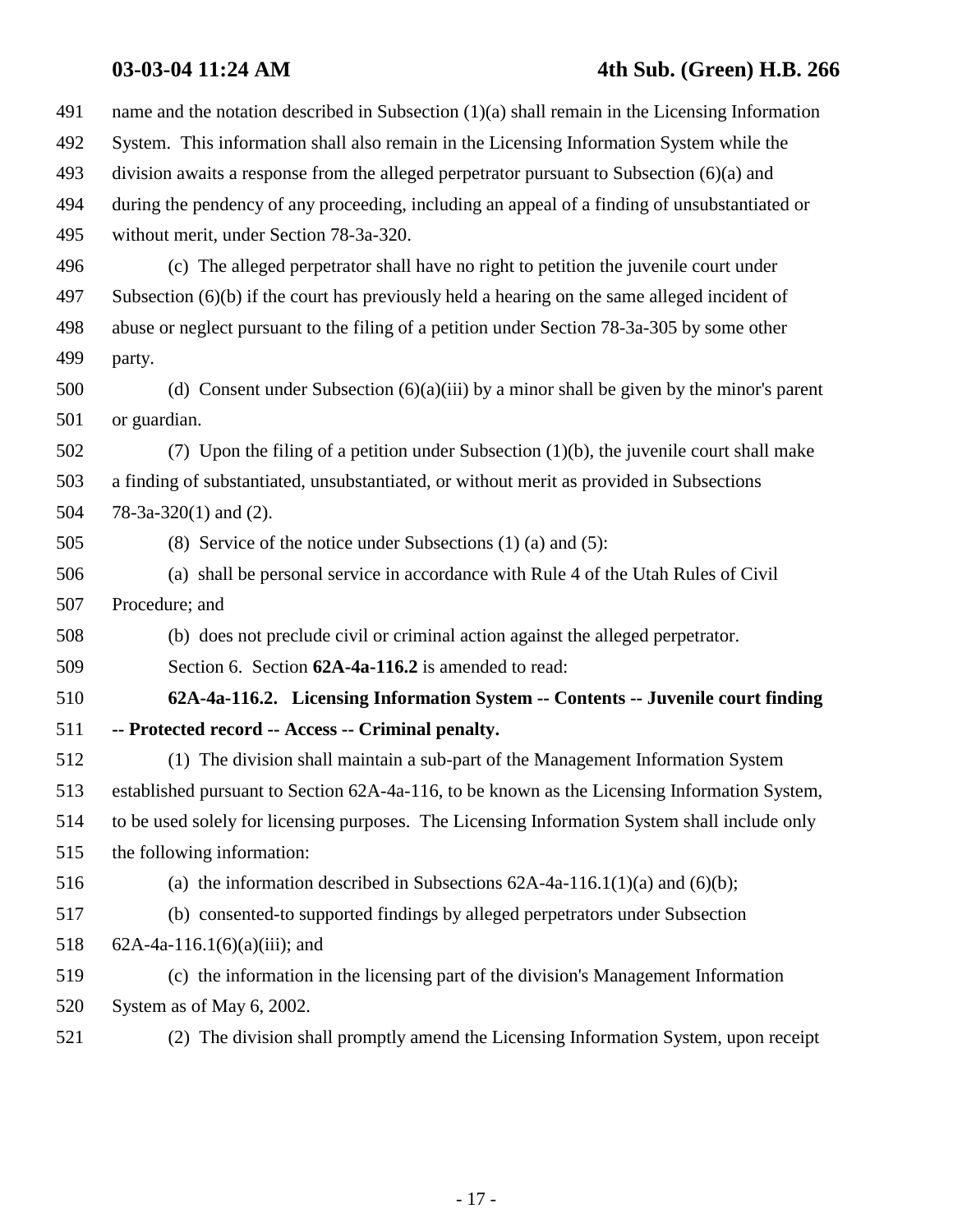522 of a finding from the juvenile court under Section 78-3a-320, and shall enter the same 523 information in the Management Information System. However, if a finding of unsubstantiated 524 or without merit is appealed, the supported finding shall not be amended until the appeal is 525 concluded.

526 (3) Information contained in the Licensing Information System is classified as a 527 protected record under Title 63, Chapter 2, Government Records Access and Management Act. 528 Notwithstanding the disclosure provisions of Title 63, Chapter 2, Government Records Access 529 and Management Act, the information contained in the Licensing Information System may only 530 be used or disclosed as specifically provided in this chapter and Section 62A-2-121 and is 531 accessible only to:

532 (a) the Office of Licensing within the department, for licensing purposes only;

533 (b) the division, for the following purposes:

534 (i) to screen a person at the request of the Office of the Guardian Ad Litem Director, at 535 the time that person seeks a paid or voluntary position with the Office of the Guardian Ad 536 Litem Director and each year thereafter that the person remains with that office; and

537 (ii) to respond to a request for information from a person whose name is listed in the 538 Licensing Information System;

539 (c) two persons designated by and within the Department of Health, only for the 540 following purposes:

541 (i) licensing a child care program or provider; or

542 (ii) determining whether a person associated with a covered health care facility, as 543 defined by the Department of Health by rule, who provides direct care to a child, has a 544 supported finding of [severe] a serious type of child abuse or neglect, as described in Section 545 62A-4a-116; and

546 (d) the department, as specifically provided in this chapter.

547 (4) The two persons designated by the Department of Health under Subsection (3)(c) 548 shall adopt measures to:

549 (a) protect the security of the Licensing Information System; and

550 (b) strictly limit access to the Licensing Information System to those persons 551 designated by statute.

552 (5) All persons designated by statute as having access to information contained in the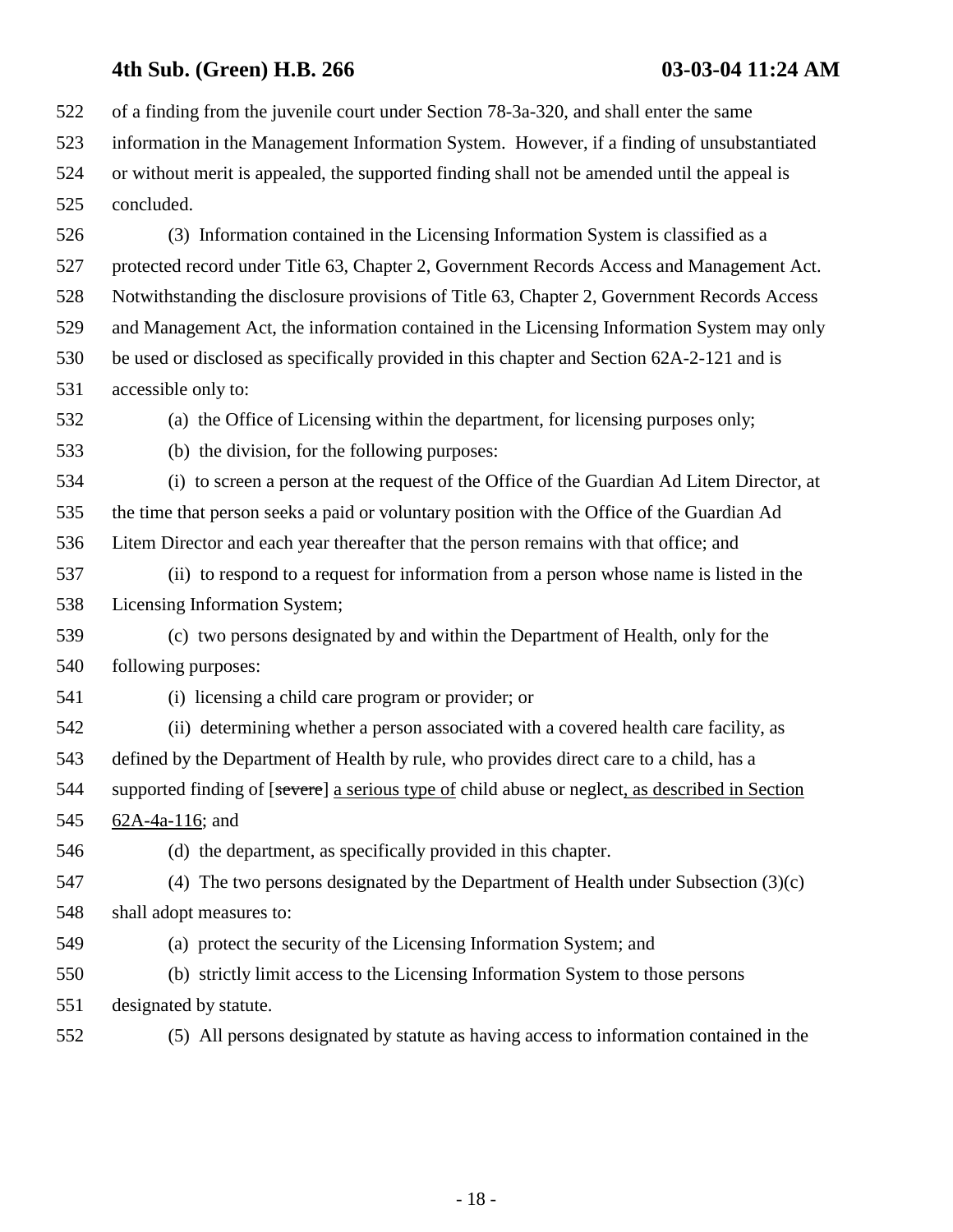553 Licensing Information System shall receive training from the department with respect to: 554 (a) accessing the Licensing Information System; 555 (b) maintaining strict security; and 556 (c) the criminal provisions of Sections 62A-4a-412 and 63-2-801 pertaining to the 557 improper release of information. 558 (6) No person, except those authorized by this chapter, may request another person to 559 obtain or release any other information in the Licensing Information System to screen for 560 potential perpetrators of child abuse or neglect. A person who requests information knowing 561 that it is a violation of this Subsection (6) to do so is subject to the criminal penalty described 562 in Sections 62A-4a-412 and 63-2-801. 563 Section 7. Section **62A-4a-116.5** is amended to read: 564 **62A-4a-116.5. Notice and opportunity to challenge supported finding in** 565 **Management Information System -- Right of judicial review.** 566 (1) (a) Except as provided in Subsection (2), the division shall send a notice of agency 567 action to a person with respect to whom the division makes a supported finding. In addition, if 568 the alleged perpetrator is under the age of 18, the division shall: 569 (i) make reasonable efforts to identify the alleged perpetrator's parent or guardian; and 570 (ii) send a notice to each parent or guardian identified under Subsection  $(1)(a)(i)$  that 571 lives at a different address, unless there is good cause, as defined by rule, for not sending a 572 notice to a parent or guardian. 573 (b) Nothing in this section may be construed as affecting: 574 (i) the manner in which the division conducts an investigation; or 575 (ii) the use or effect, in any other setting, of a supported finding by the division at the 576 completion of an investigation for any purpose other than for notification under Subsection (1) 577 (a). 578 (2) Subsection (1) does not apply to a person who has been served with notice under 579 Subsection 62A-4a-116.1(1)(a). 580 (3) The notice described in Subsection (1) shall state: 581 (a) that the division has conducted an investigation regarding alleged child abuse, 582 neglect, or dependency; 583 (b) that the division has made a supported finding of abuse, neglect, or dependency;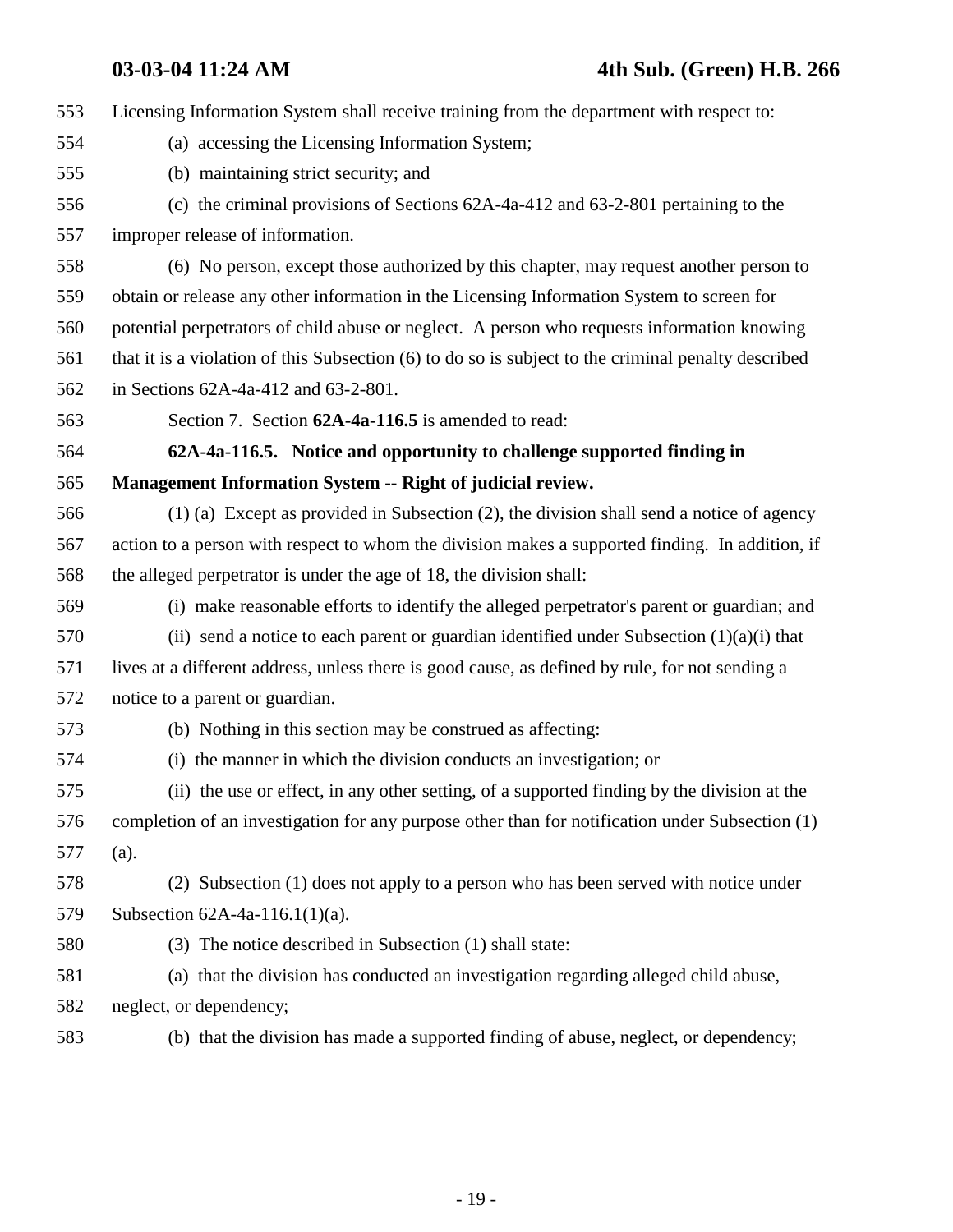584 (c) that facts gathered by the division support the supported finding; 585 (d) that the person has the right to request: 586 (i) a copy of the report; and 587 (ii) an opportunity to challenge the supported finding by the division; and 588 (e) that failure to request an opportunity to challenge the supported finding within 30 589 days of receiving the notice will result in an unappealable supported finding of child abuse, 590 neglect, or dependency unless the person can show good cause for why compliance within the 591 30-day requirement was virtually impossible or unreasonably burdensome. 592 (4) (a) A person may make a request to challenge a supported finding within 30 days of 593 a notice being received under this section. 594 (b) Upon receipt of a request under Subsection (4)(a), the Office of Administrative 595 Hearings shall hold an adjudicative proceeding pursuant to Title 63, Chapter 46b, 596 Administrative Procedures Act. 597 (5) (a) In an adjudicative proceeding held pursuant to this section, the division shall 598 have the burden of proving, by a preponderance of the evidence, that there is a reasonable basis 599 to conclude that child abuse, neglect, or dependency occurred and that the alleged perpetrator 600 was substantially responsible for the abuse or neglect that occurred. 601 (b) Any party shall have the right of judicial review of final agency action, in 602 accordance with Title 63, Chapter 46b, Administrative Procedures Act. 603 (6) Except as otherwise provided in this chapter, an alleged perpetrator who, after 604 receiving notice, fails to challenge a supported finding in accordance with this section, may not 605 further challenge the finding and shall have no right to agency review or to an adjudicative 606 hearing or judicial review of the finding. 607 (7) (a) An alleged perpetrator may not make a request under Subsection (4) to 608 challenge a supported finding if a court of competent jurisdiction has made a determination, in 609 a proceeding in which the alleged perpetrator was a party, that the alleged perpetrator is 610 substantially responsible for the abuse, neglect, or dependency which was also the subject of 611 the supported finding. 612 (b) An adjudicative proceeding under Subsection (5) may be stayed during the time a

613 judicial action on the same matter is pending.

614 (8) An adjudicative proceeding on a supported finding of one of the [nonsevere]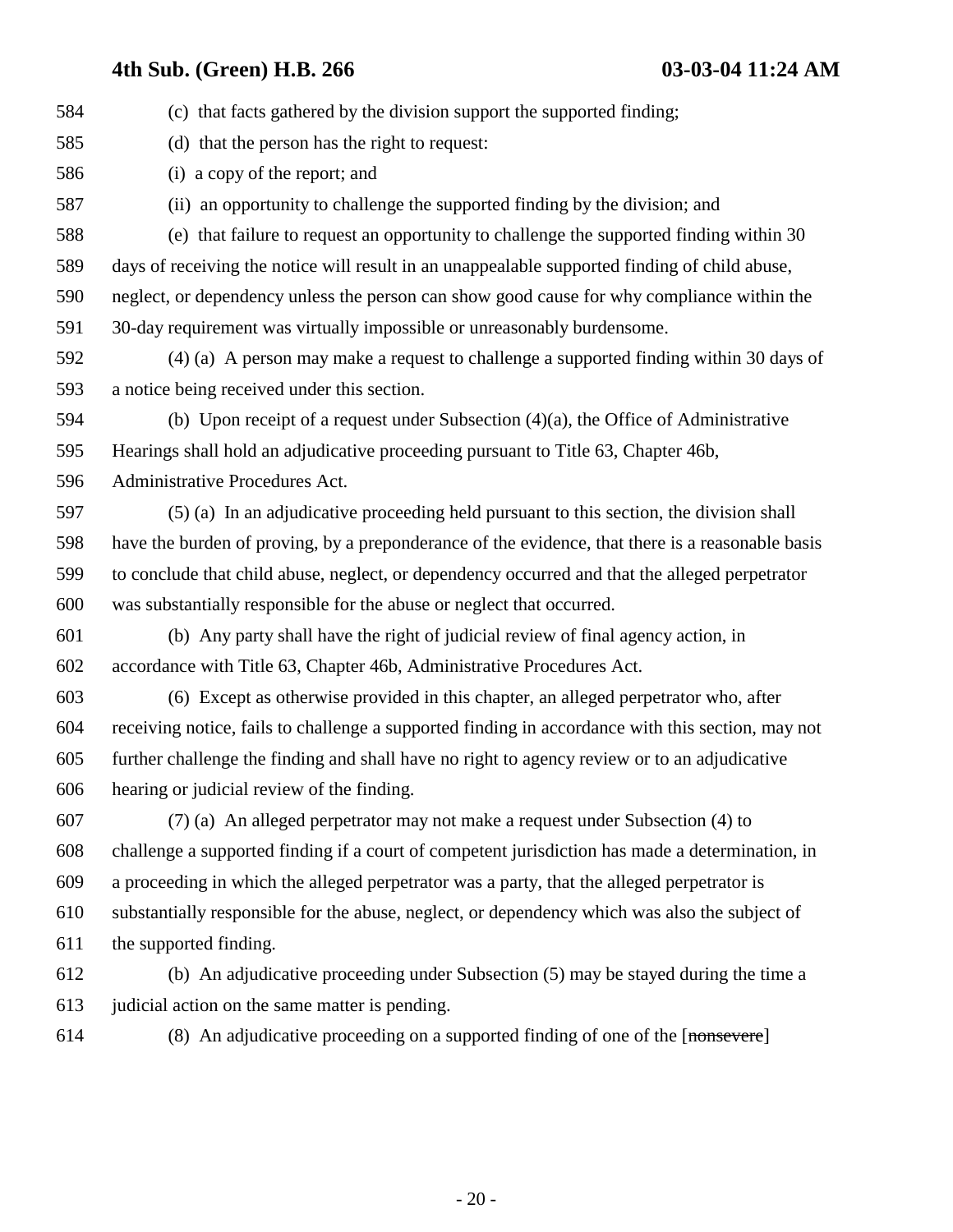## **03-03-04 11:24 AM 4th Sub. (Green) H.B. 266**

| 615 | nonserious types of abuse or neglect under Section 78-3a-320 may be joined in the juvenile       |
|-----|--------------------------------------------------------------------------------------------------|
| 616 | court with an adjudicative proceeding on a supported finding of a [severe] serious type of abuse |
| 617 | or neglect.                                                                                      |
| 618 | Section 8. Section 62A-4a-116.6 is amended to read:                                              |
| 619 | 62A-4a-116.6. Notice and opportunity for court hearing for persons listed in                     |
| 620 | <b>Licensing Information System.</b>                                                             |
| 621 | (1) Persons whose names were listed on the Licensing Information System as of May                |
| 622 | 6, 2002 and who have not been the subject of a court determination with respect to the alleged   |
| 623 | incident of abuse or neglect may at any time:                                                    |
| 624 | (a) request review by the division of their case and removal of their name from the              |
| 625 | Licensing Information System pursuant to Subsection (3); or                                      |
| 626 | (b) file a petition for an evidentiary hearing and a request for a finding of                    |
| 627 | unsubstantiated or without merit.                                                                |
| 628 | (2) Subsection (1) does not apply to an individual who has been the subject of any of            |
| 629 | the following court determinations with respect to the alleged incident of abuse or neglect:     |
| 630 | (a) conviction;                                                                                  |
| 631 | (b) adjudication under Title 78, Chapter 3a, Juvenile Courts;                                    |
| 632 | (c) plea of guilty;                                                                              |
| 633 | (d) plea of guilty and mentally ill; or                                                          |
| 634 | (e) no contest.                                                                                  |
| 635 | (3) If an alleged perpetrator listed on the Licensing Information System prior to May 6,         |
| 636 | 2002 requests removal of their name from the Licensing Information System, the division shall,   |
| 637 | within 30 days:                                                                                  |
| 638 | (a) review the case to determine whether the incident of alleged abuse or neglect                |
| 639 | qualifies as [severe] serious or chronic under Subsection $62A-4a-116.1(2)$ and if it does not,  |
| 640 | remove the name from the Licensing Information System; or                                        |
| 641 | (b) determine whether to file a petition for substantiation.                                     |
| 642 | (4) If the division decides to file a petition, that petition must be filed no more than 14      |
| 643 | days after the decision.                                                                         |
| 644 | (5) The juvenile court shall act on the petition as provided in Subsection 78-3a-320(3).         |
| 645 | (6) If a person whose name appears on the Licensing Information System prior to May              |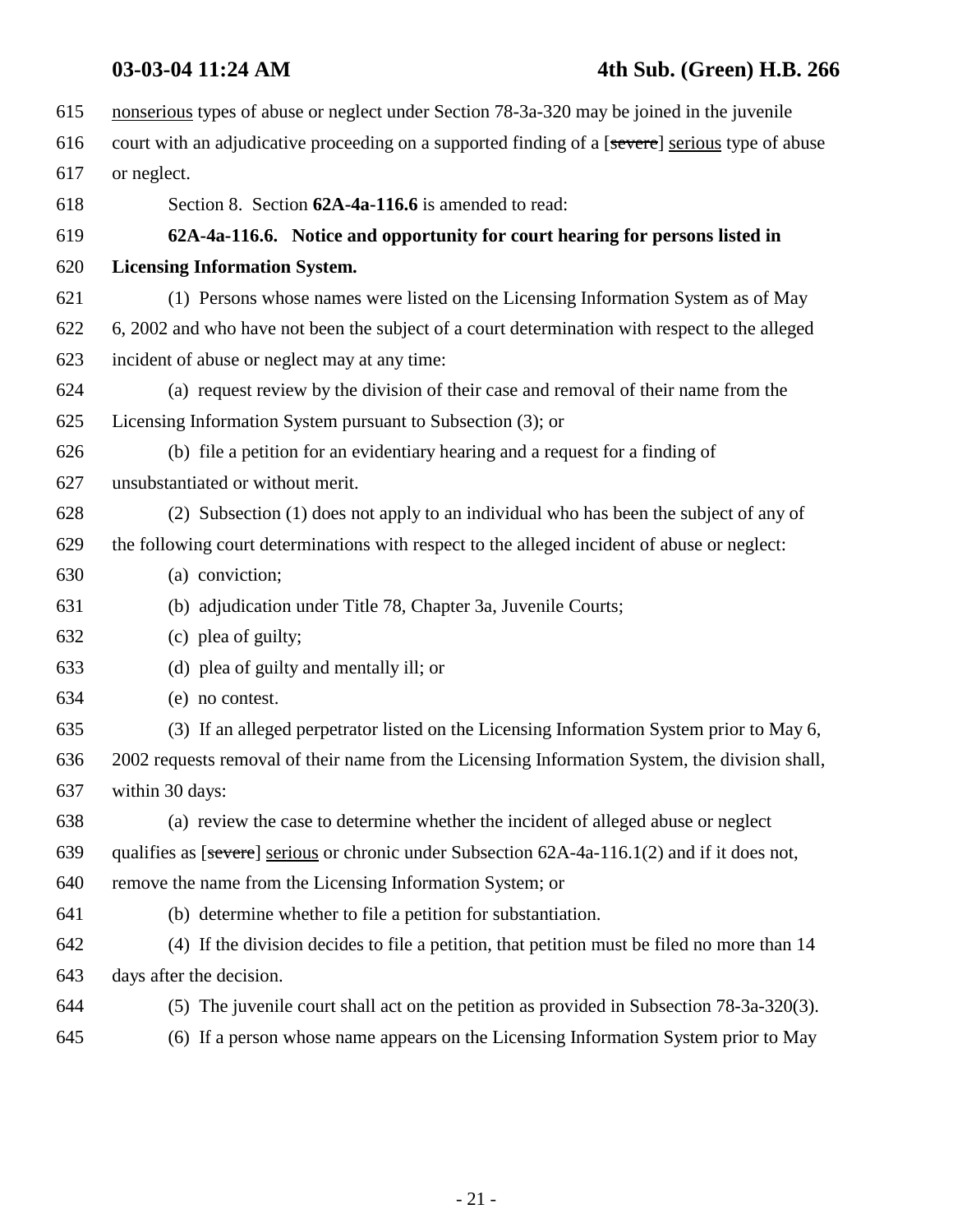646 6, 2002 files a petition pursuant to Section 78-3a-320 during the time that an alleged 647 perpetrator's application for clearance to work with children or vulnerable adults is pending, the 648 court shall hear the matter on an expedited basis. 649 Section 9. Section **62A-4a-117** is amended to read: 650 **62A-4a-117. Performance monitoring system.** 651 (1) As used in this section: 652 (a) "Performance goals" means a target level of performance or an expected level of 653 performance against which actual performance is compared. 654 (b) "Performance indicators" means actual performance information regarding a 655 program or activity. 656 (c) "Performance monitoring system" means a process to regularly collect and analyze 657 performance information including performance indicators and performance goals. 658 (2) On or before May 1, 1996, the director, in cooperation with the board, shall develop 659 a performance monitoring system of each area in the child welfare system, including foster care 660 and other substitute care, child protective services, and adoption. 661 (3) On or before June 1, 1996, the director shall submit a description of that monitoring 662 system to the Child Welfare Legislative Oversight Panel for review. 663 (4) The division shall fully implement a performance monitoring system on or before 664 October 1, 1996. 665 (5) Before January 1 each year the director shall submit a written report describing the 666 difference between actual performance and performance goals for the prior fiscal year to the 667 Child Welfare Legislative Oversight Panel, the Joint Health and Human Services 668 Appropriations Subcommittee, and the Utah Tomorrow Strategic Planning Committee. The 669 report shall include: 670 (a) a summary of the division's efforts during the prior fiscal year to implement the 671 Performance Milestone Plan; 672 (b) a summary of how performance must be improved to achieve full implementation 673 of the Performance Milestone Plan; 674 (c) data on the extent to which new and experienced division employees have received 675 training pursuant to statute and division policy; and 676 (d) an analysis of the use and efficacy of family preservation services, both before and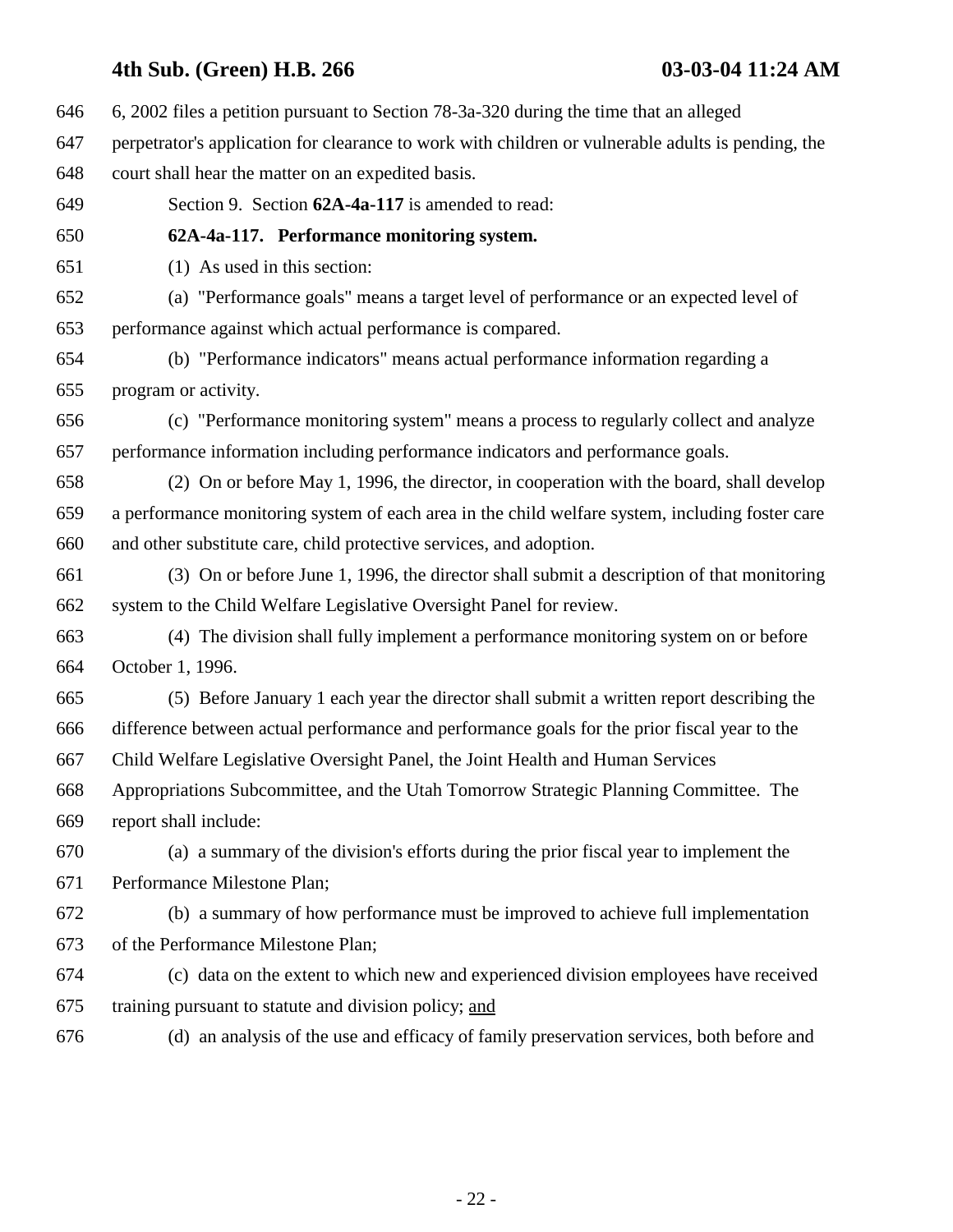| 677 | after removal of children from their homes [; and].                                                |
|-----|----------------------------------------------------------------------------------------------------|
| 678 | $[$ (e) a description of the extent to which the pilot program under Section 62A-4a-202.7          |
| 679 | has been expanded during the prior fiscal year and an explanation of how the performance of        |
| 680 | regions that have previously implemented the program has been affected by the program,             |
| 681 | including data showing the number of referrals to the division:                                    |
| 682 | $[(i)$ accepted for an investigation;                                                              |
| 683 | $[(ii)$ accepted for a family assessment; or                                                       |
| 684 | $[\overrightarrow{(\text{iii})}$ not accepted.                                                     |
| 685 | Section 10. Section 62A-4a-201 is amended to read:                                                 |
| 686 | 62A-4a-201. Rights of parents -- Children's rights -- Interest and responsibility of               |
| 687 | state.                                                                                             |
| 688 | $(1)$ (a) $(i)$ Courts have recognized a general presumption that it is in the best interest       |
| 689 | and welfare of a child to be raised under the care and supervision of [his] the child's natural    |
| 690 | parents. A child's need for a normal family life in a permanent home, and for positive,            |
| 691 | nurturing family relationships will usually best be met by [his] the child's natural parents.      |
| 692 | (ii) Additionally, the integrity of the family unit, and the right of parents to conceive          |
| 693 | and raise their children have found protection in the due process clause of the Fourteenth         |
| 694 | Amendment to the United States Constitution. The right of a fit, competent parent to raise         |
| 695 | [his] the parent's child has long been protected by the laws and Constitution of this state and of |
| 696 | the United States.                                                                                 |
| 697 | (b) (i) The state recognizes that:                                                                 |
| 698 | (A) parents have the right, obligation, responsibility, and authority to manage, train,            |
| 699 | educate, provide for, and discipline their children; and                                           |
| 700 | (B) the state's role is secondary and supportive to that primary role of the parents.              |
| 701 | $[\phi]$ (ii) It is the public policy of this state that parents retain the fundamental right and  |
| 702 | duty to exercise primary control over the care, supervision, upbringing, and education of their    |
| 703 | children who are in their custody[-], including the right to make decisions regarding the          |
| 704 | discipline and provision of medical and mental health care to their children.                      |
| 705 | (iii) The state's right to order or intervene in the provision of medical and mental health        |
| 706 | care for a minor is limited as provided in Subsection $78-3a-118(2)(n)$ .                          |
| 707 | (c) (i) It is the public policy of this state that a parent or guardian has the right to           |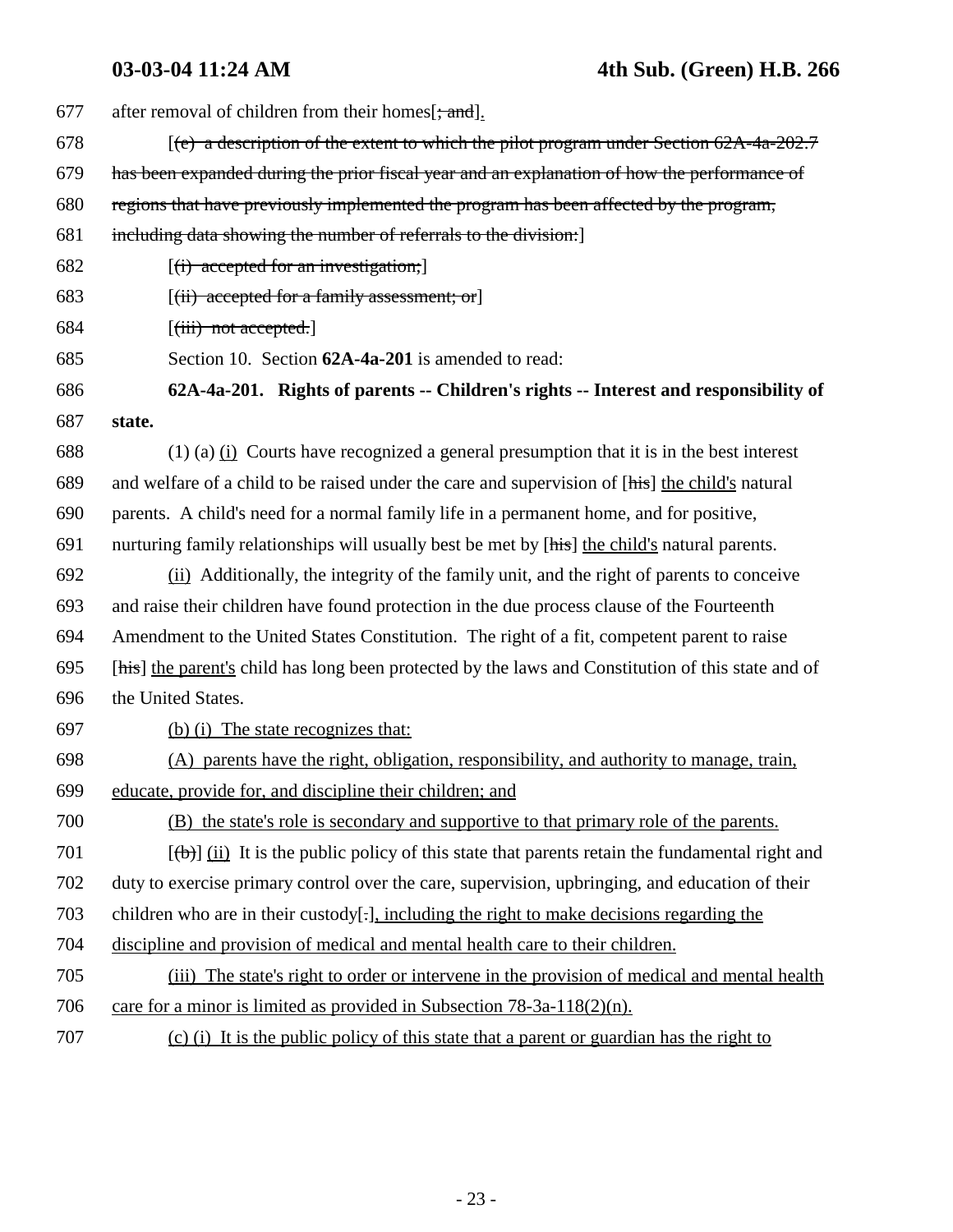| 708 | reasonably discipline a child. The appropriate exercise of this right is not grounds for           |
|-----|----------------------------------------------------------------------------------------------------|
| 709 | punishment, restriction, disqualification, or surveillance of any kind, including:                 |
| 710 | (A) arrest or criminal liability of any kind;                                                      |
| 711 | (B) award or change of physical custody of a child;                                                |
| 712 | (C) issuance of a protective order;                                                                |
| 713 | (D) required reporting or investigation by any person; and                                         |
| 714 | (E) withholding licensing.                                                                         |
| 715 | (ii) Discipline by a parent is presumed to be reasonable. This presumption may only be             |
| 716 | rebutted by a preponderance of the evidence that:                                                  |
| 717 | (A) a reasonable person acting under the existing circumstances would expect the                   |
| 718 | discipline to create a serious risk of physical abuse of, or mental cruelty to, the child;         |
| 719 | (B) the discipline was not justified under Section 76-2-401; or                                    |
| 720 | (C) the discipline constitutes the use of unreasonable or unnecessary physical restraint           |
| 721 | or force in self-defense or other circumstances:                                                   |
| 722 | (I) to obtain possession of a weapon or other dangerous object in the possession or                |
| 723 | under the control of a child; or                                                                   |
| 724 | (II) to protect the child or another person from physical injury.                                  |
| 725 | $(2)$ (a) It is also the public policy of this state that children have the right to protection    |
| 726 | from abuse and neglect, and that the state retains a compelling interest in investigating,         |
| 727 | prosecuting, and punishing abuse and neglect, as defined in this chapter, and in Title 78,         |
| 728 | Chapter 3a. Therefore, as a counterweight to parental rights, the state [, as parens patriae,] has |
| 729 | an interest in and responsibility to protect children whose parents abuse them or do not           |
| 730 | adequately provide for their [welfare] health and safety.                                          |
| 731 | (b) There are circumstances where a parent's conduct or condition is a substantial                 |
| 732 | departure from the norm and the parent is unable or unwilling to render safe and [proper]          |
| 733 | adequate parental care and protection. Under those circumstances, the welfare and protection       |
| 734 | of children is [the] a consideration of [paramount] primary importance.                            |
| 735 | (3) When the division intervenes on behalf of an abused, neglected, or dependent child,            |
| 736 | it shall take into account the child's need for protection from immediate serious harm.            |
| 737 | Throughout its involvement, the division shall utilize the least intrusive means available to      |
| 738 | protect a child, in an effort to ensure that children are brought up in stable, permanent          |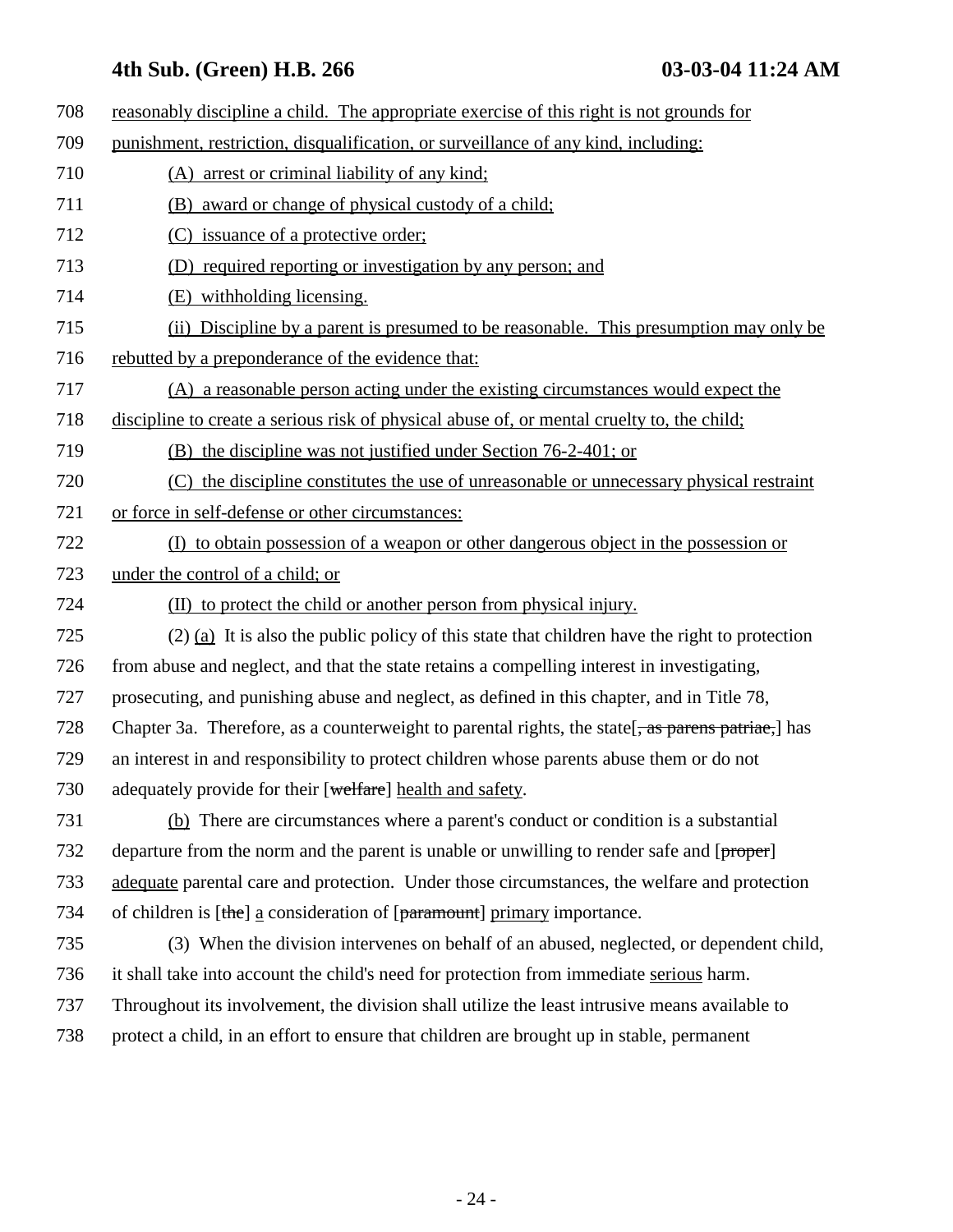739 families[,] rather than in temporary foster and other placements under the supervision of the 740 state.

741 (4) When circumstances within the family pose a serious threat to the child's health, 742 safety, or welfare, the state's interest in the child's welfare is paramount to the rights of a parent. 743 The division may obtain custody of the child for a planned period and place him in a safe 744 environment, in accordance with the requirements of Title 78, Chapter 3a, Part 3, Abuse, 745 Neglect, and Dependency Proceedings.

746 (5) In determining and making "reasonable efforts" with regard to a child, pursuant to 747 the provisions of Section 62A-4a-203 and in keeping with the presumptions described in 748 Subsection (1), both the division's and the court's  $[paramount]$  primary concern shall be the 749 child's health $\left[\frac{1}{2}\right]$  and safety $\left[\frac{1}{2}$  and welfare].

750 (6) (a) In cases where actual sexual abuse, abandonment, [or] serious physical abuse, or 751 serious neglect are involved, the state has no duty to make "reasonable efforts" or to, in any 752 other way, attempt to maintain a child in [his] the child's home, provide reunification services, 753 or to attempt to rehabilitate the offending parent or parents. [This]

754 (b) Subsection (6)(a) does not exempt the division from providing court-ordered 755 services.

756 (7) (a) It is the division's obligation, under federal law, to achieve permanency for 757 children who are abused, neglected, or dependent. If the use or continuation of "reasonable 758 efforts," as described in Subsections (5) and (6), is determined to be inconsistent with the 759 permanency plan for a child, then measures shall be taken, in a timely manner, to place the 760 child in accordance with the permanency plan, and to complete whatever steps are necessary to 761 finalize the permanent placement of the child.

762 (b) If, because of  $[\overline{\text{his}}]$  a parent's conduct or condition,  $[\overline{\text{a}}]$  the parent is determined to 763 be unfit or incompetent based on the grounds for termination of parental rights described in 764 Title 78, Chapter 3a, Part 4, Termination of Parental Rights Act, the welfare and best interest of 765 the child is of paramount importance, and shall govern in determining whether that parent's 766 rights should be terminated.

767 Section 11. Section **62A-4a-202** is amended to read:

768 **62A-4a-202. Preventive services -- Family preservation services.**

769 (1) (a) Within appropriations from the Legislature, the division shall provide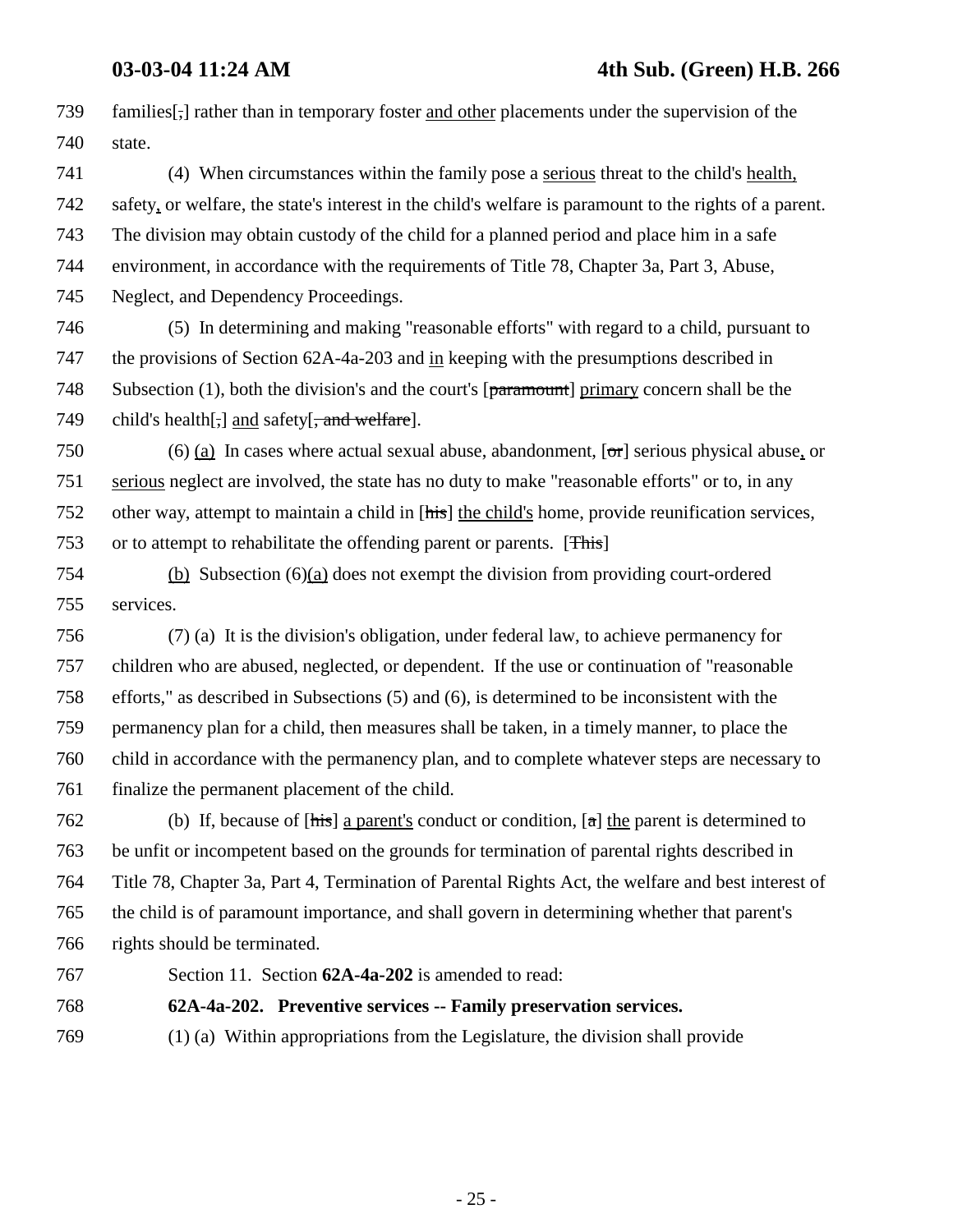770 preventive, in-home services and family preservation services for families whose children are 771 at immediate risk of being removed from the home and for families in crisis, if the child's 772 welfare is not immediately endangered and the division determines that it is possible and 773 appropriate. 774 (b) In determining whether preventive or family preservation services are reasonable 775 and appropriate, in keeping with the provisions of Subsection 62A-4a-201(1) the child's health, 776 safety, and welfare shall be the [paramount] primary concern. The division shall consider 777 whether those services will be effective within a six-month period[-] and whether they are 778 likely to prevent reabuse or continued neglect of the child. 779 (2) The division shall maintain a statewide inventory of early intervention, preventive, 780 and family preservation services available through public and private agencies or individuals 781 for use by caseworkers. The inventory shall include: 782 (a) the method of accessing each service; 783 (b) eligibility requirements for each service; [and] 784 (c) the geographic areas and the number of families that can be served by each 785 service[,]; and 786 (d) information regarding waiting lists for each service. 787 (3) As a part of its preventive services, the division shall provide family preservation 788 services that are short-term, intensive, crisis intervention programs[ $\frac{1}{2}$  and] that address: 789 (a) the safety of children; 790 (b) the physical and emotional needs of parents and children; the division shall also 791 evaluate specific needs of the family, including depression, addiction, and mental illness; 792 (c) the child's physical surroundings, including cleaning and repairing physical 793 housing, and addressing needs for necessities such as food, heat, and electricity; 794 (d) personal cleanliness, nutrition, and provision of personal grooming supplies and 795 clothing; 796 (e) budgeting, money management, and employment; and 797 (f) parenting skills, including: 798 (i) nonviolent discipline, nurturing, and structure[,]; and 799 (ii) teaching responsibility, respect for others, cooperation, and moral values. 800 (4) (a) The division may use only specially trained caseworkers or private providers to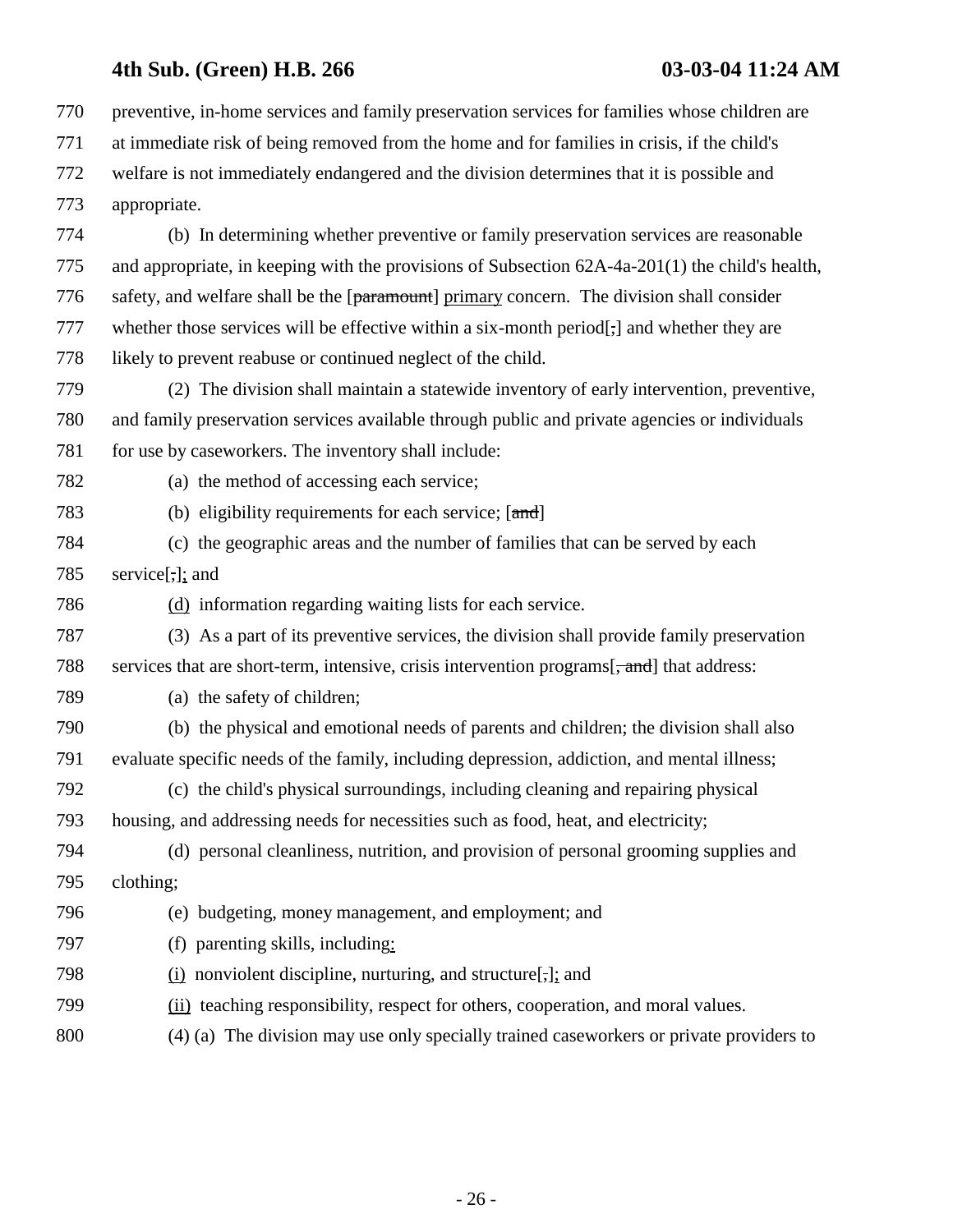801 provide the family preservation services described in Subsection (3). 802 (b) Family preservation caseworkers  $[may]$  shall: 803 (i) only be assigned a [minimum] minimal number of families [, but the division shall 804 require that they]; 805 (ii) be available 24 hours each day for an intensive period of at least six weeks[;]; and 806 [that they] 807 (iii) respond to an assigned family within 24 hours. 808 (c) The division shall allow family preservation caseworkers to be creative and flexible 809 in responding to the needs of each individual family. 810 Section 12. Section **62A-4a-202.1 (Effective 07/01/04)** is amended to read: 811 **62A-4a-202.1 (Effective 07/01/04). Taking a minor into protective custody with or** 812 **without warrant or court order -- Peace officer -- Division of Child and Family Services** 813 **caseworker -- Consent or specified circumstances -- Shelter care or emergency kinship.** 814 (1) A state officer, peace officer, or child welfare worker may not, without the consent 815 of the minor's parent or guardian, a warrant, or a court order issued under Section 78-3a-106, 816 remove a minor from the minor's home or school, or take a minor into protective custody 817 unless there exist exigent circumstances. 818 (2) A child welfare worker within the division may take action under Subsection (1) 819 accompanied by a peace officer, or without a peace officer when a peace officer is not 820 reasonably available. 821 (3) (a) If possible, consistent with the minor's safety and welfare, before taking a minor 822 into protective custody, the worker shall also determine whether there are services [reasonably] 823 available to the worker which, if provided to the minor's parent or to the minor, would 824 eliminate the need to remove the minor from the custody of the minor's parent or guardian. If 825 those services are [reasonably] available, they shall be utilized.

826 (b) In determining whether services are [reasonably] available, and in making 827 reasonable efforts to provide those services, the minor's health, safety, and welfare shall be the 828 worker's [paramount] primary concern.

829 (4) (a) A minor removed or taken into custody under this section may not be placed or 830 kept in a secure detention facility pending court proceedings unless the minor is detainable 831 based on guidelines promulgated by the Division of Juvenile Justice Services.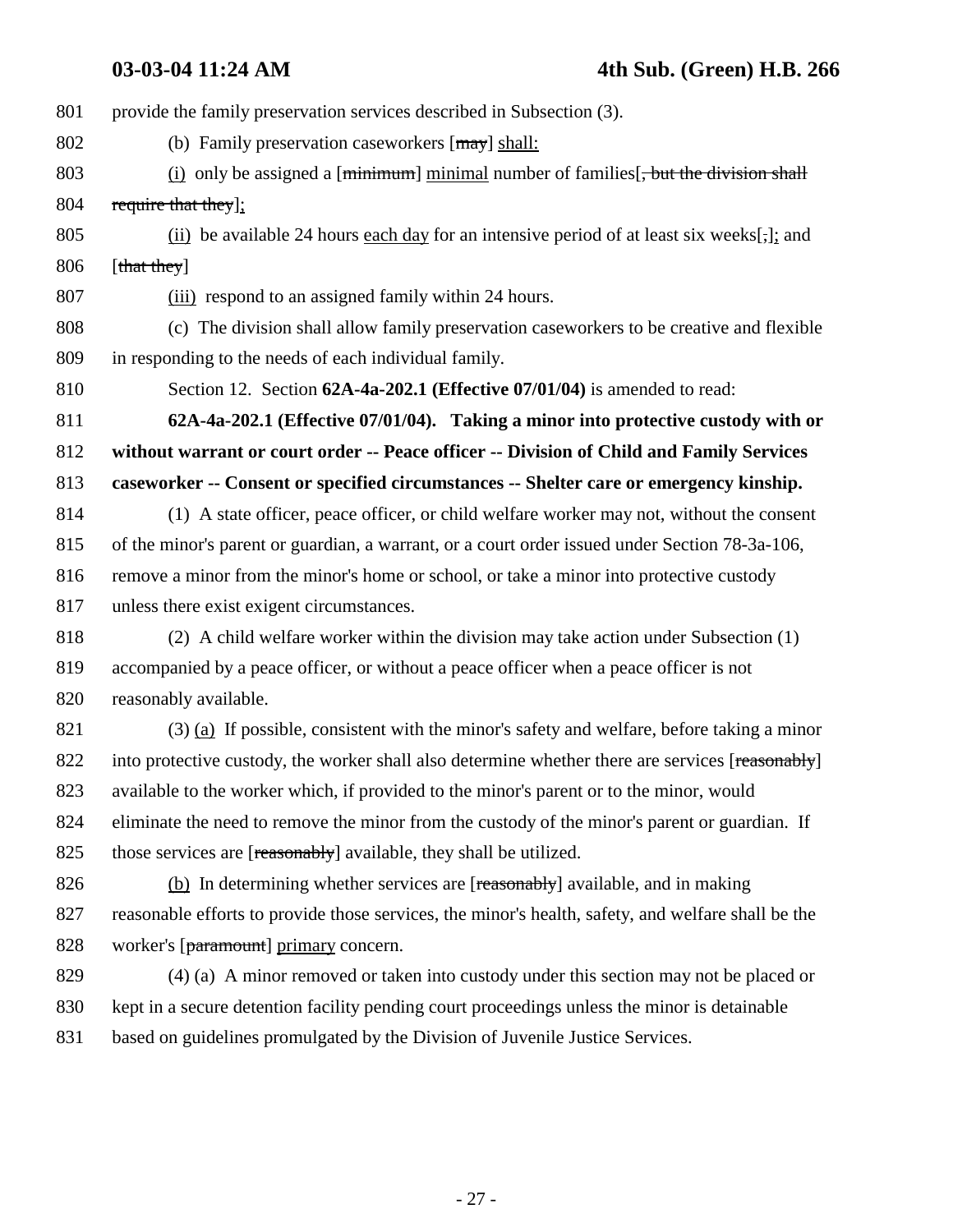| 832 | (b) A minor removed from the custody of the minor's parent or guardian but who does                 |
|-----|-----------------------------------------------------------------------------------------------------|
| 833 | not require physical restriction shall be given temporary care in:                                  |
| 834 | (i) a shelter facility; or                                                                          |
| 835 | (ii) an emergency kinship placement in accordance with Section 62A-4a-209.                          |
| 836 | Section 13. Section 62A-4a-202.2 is amended to read:                                                |
| 837 | 62A-4a-202.2. Notice to parents upon removal of child -- Locating noncustodial                      |
| 838 | parent -- Written statement of procedural rights and preliminary proceedings.                       |
| 839 | (1) (a) Any peace officer or caseworker who takes a minor into protective custody                   |
| 840 | pursuant to Section 62A-4a-202.1 shall immediately use reasonable efforts to locate and             |
| 841 | inform, through the most efficient means available, the parents, including a noncustodial           |
| 842 | parent, the guardian, or responsible relative:                                                      |
| 843 | (i) that the minor has been taken into protective custody;                                          |
| 844 | (ii) that a written statement is available that explains the reasons for removal and                |
| 845 | placement in protective custody;                                                                    |
| 846 | (iii) that a written statement is available that explains the parent's procedural rights and        |
| 847 | the preliminary stages of the investigation and shelter hearing; [and]                              |
| 848 | (iv) that the parent or guardian to whom notice is given, and the minor, are entitled to            |
| 849 | have an attorney present at the shelter hearing, and that if the parent or guardian is indigent and |
| 850 | cannot afford an attorney, and desires to be represented by an attorney, one will be provided;      |
| 851 | (v) that there are resources available to assist the parent or guardian in locating:                |
| 852 | (A) a parent advocate;                                                                              |
| 853 | (B) a qualified attorney; and                                                                       |
| 854 | (C) potential expert witnesses to testify on behalf of the child, the parents, or the               |
| 855 | family; and                                                                                         |
| 856 | $[\overrightarrow{tv}] (v)$ of a telephone number where the parent may access further information.  |
| 857 | (b) For purposes of locating and informing the noncustodial parent as required in                   |
| 858 | Subsection $(1)(a)$ , the division shall search for the noncustodial parent through the national    |
| 859 | parent locator database if the division is unable to locate the noncustodial parent through other   |
| 860 | reasonable efforts.                                                                                 |
| 861 | $(2)$ (a) The attorney general's office shall adopt, print, and distribute a form for the           |
| 862 | written statement described in Subsection $(1)(a)(iii)$ .                                           |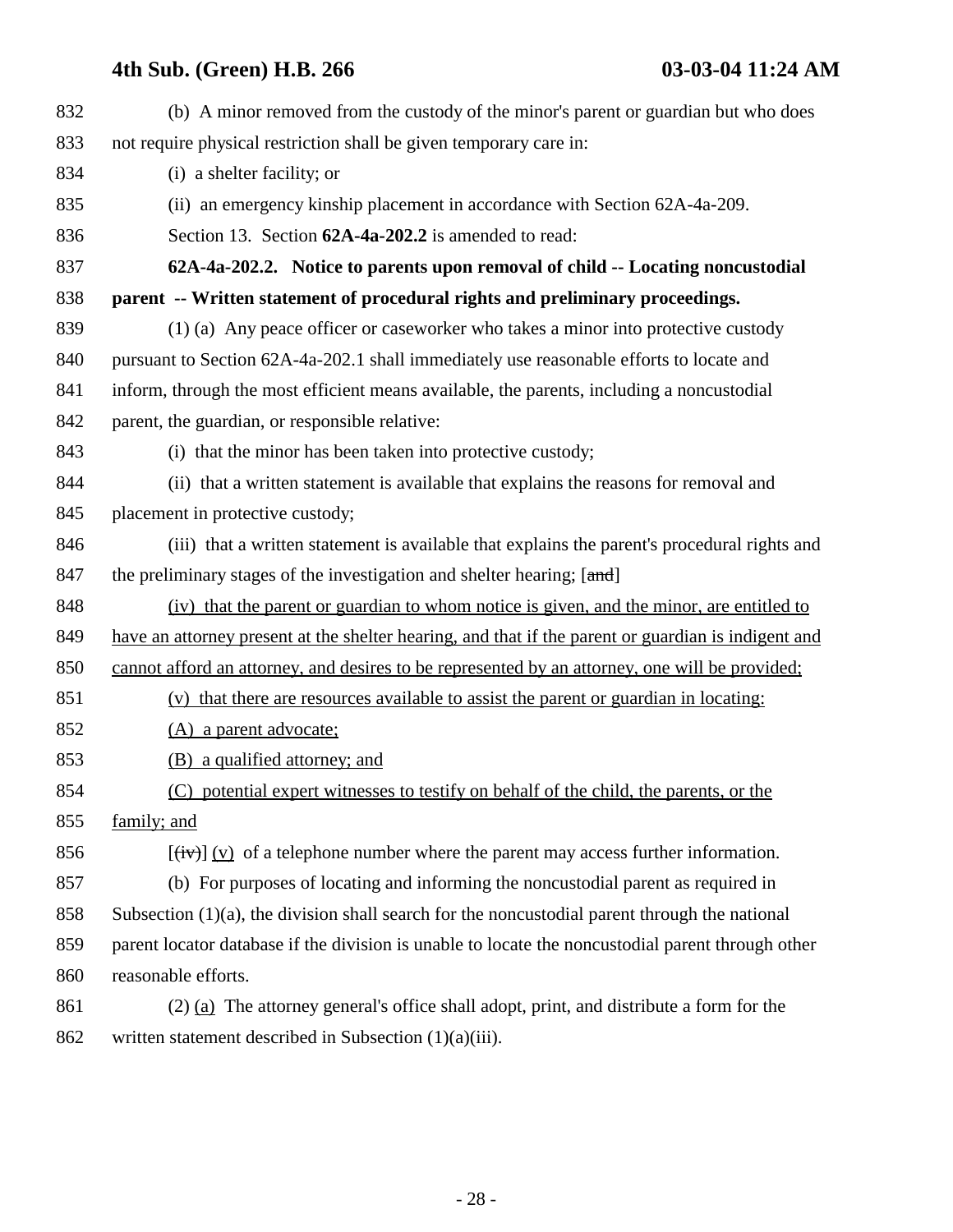863 (b) The statement shall be made available to the division and for distribution in 864 schools, health care facilities, local police and sheriff's offices, the division, and any other 865 appropriate office within the Department of Human Services.

866 (c) The notice shall be in simple language and include at least the following 867 information:

868  $[(a)]$  (i) the conditions under which a minor may be released, hearings that may be 869 required, and the means by which the parent may access further specific information about a 870 minor's case and conditions of protective and temporary custody; and

871  $[(\theta)]$  (ii) the rights of a minor and of the parent or guardian to legal counsel and to 872 appeal.

873 (3) If a good faith attempt was made by the peace officer or caseworker to notify the 874 parent or guardian in accordance with the requirements of Subsection (1), failure to notify shall 875 be considered to be due to circumstances beyond the control of the peace officer or caseworker 876 and may not be construed to permit a new defense to any juvenile or judicial proceeding or to 877 interfere with any rights, procedures, or investigations provided for by this chapter or Title 78, 878 Chapter 3a, Juvenile Courts.

879 Section 14. Section **62A-4a-203** is amended to read:

880 **62A-4a-203. Removal of a child from home -- Reasonable efforts to maintain** 881 **child in home -- Exception -- Reasonable efforts for reunification.**

882 (1) Because removal of a child from [his] the child's home may affect protected, 883 constitutional rights of the parent, the division shall:

884 (a) when possible and appropriate, without danger to the child's welfare, make 885 reasonable efforts to prevent or eliminate the need for removal of a child from [his] the child's 886 home prior to placement in substitute care;

887 (b) determine whether there is substantial cause to believe that a child has been or is in 888 danger of abuse or neglect, in accordance with the guidelines described in Title 78, Chapter 3a, 889 Part 3, Abuse, Neglect, and Dependency Proceedings, prior to removing the child from [his] 890 the child's home; and

891 (c) when it is possible and appropriate, and in accordance with the limitations and 892 requirements of Sections 78-3a-311 and 78-3a-312, make reasonable efforts to make it possible 893 for a child in substitute care to return to [his] the child's home.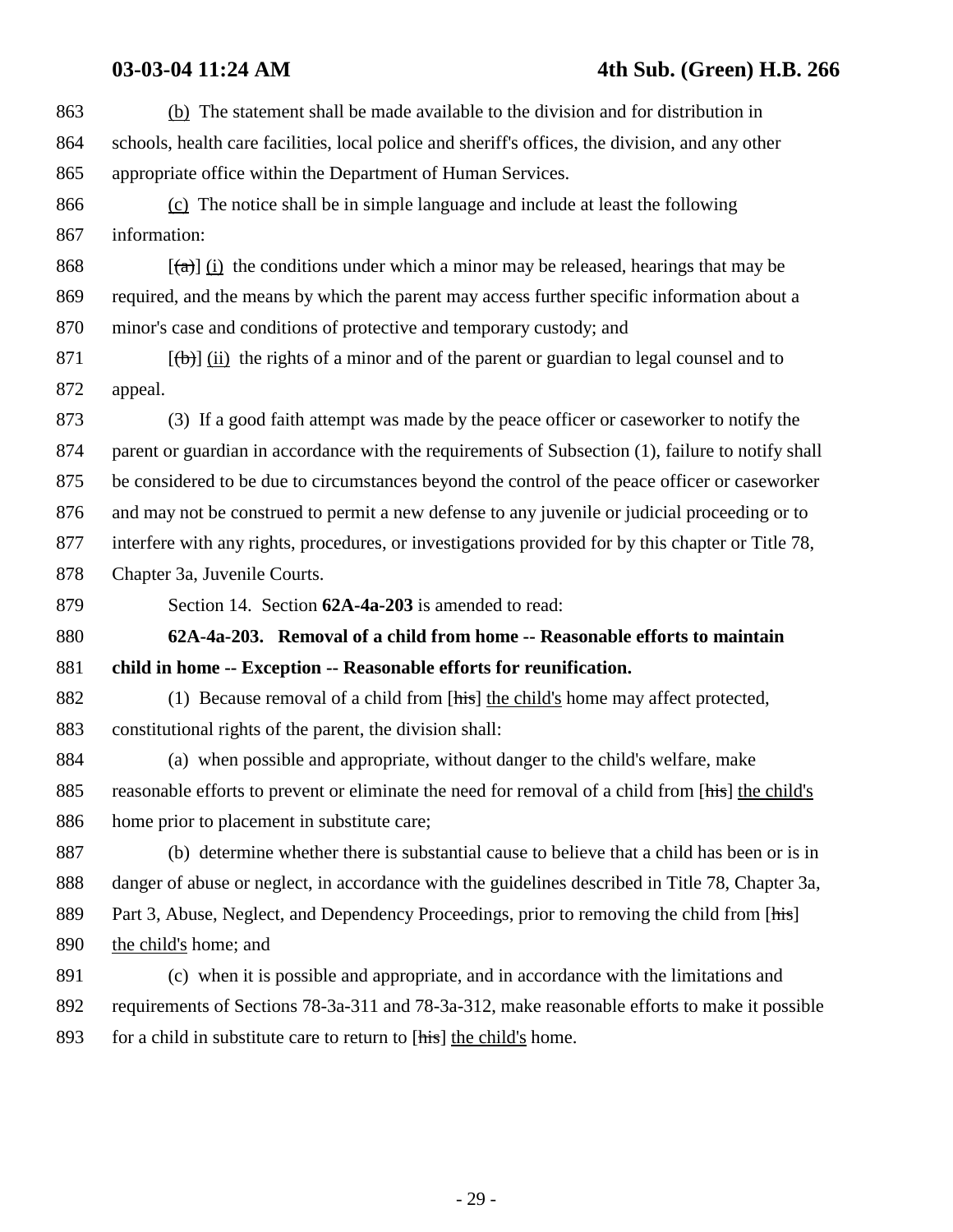| 894 | (2) In determining the reasonableness of efforts needed to maintain a child in $[\overline{\text{his}}]$ the |
|-----|--------------------------------------------------------------------------------------------------------------|
| 895 | child's home or to return a child to [his] the child's home, in accordance with Subsection $(1)(a)$          |
| 896 | or (c), the child's health, safety, and welfare shall be the [paramount] primary concern.                    |
| 897 | Additionally, the division shall consider whether those services would be effective within a                 |
| 898 | six-month period, and whether they would be likely to prevent reabuse or continued neglect of                |
| 899 | the child.                                                                                                   |
| 900 | (3) When removal and placement in substitute care is necessary to protect a child, the                       |
| 901 | "efforts" described in Subsections (1) and (2) would not be reasonable or appropriate and,                   |
| 902 | therefore, should not be utilized.                                                                           |
| 903 | (4) In cases where obvious sexual abuse, abandonment, $[\sigma r]$ serious physical abuse, or                |
| 904 | serious neglect are involved, the state has no duty to make "reasonable efforts" or to, in any               |
| 905 | other way, attempt to maintain a child in [his] the child's home, provide reunification services,            |
| 906 | or to attempt to rehabilitate the offending parent or parents. This subsection does not exempt               |
| 907 | the division from providing court ordered services.                                                          |
| 908 | Section 15. Section 62A-4a-205 is amended to read:                                                           |
| 909 | 62A-4a-205. Treatment plans.                                                                                 |
| 910 | (1) No more than 45 days after a child enters the temporary custody of the division, the                     |
| 911 | child's treatment plan shall be finalized.                                                                   |
| 912 | (2) The division shall use an interdisciplinary team approach in developing each                             |
| 913 | treatment plan. An interdisciplinary team shall include, but is not limited to, representatives              |
| 914 | from mental health, education, and, where appropriate, a representative of law enforcement.                  |
| 915 | (3) (a) The division shall involve all of the following in the development of a child's                      |
| 916 | treatment plan:                                                                                              |
| 917 | (i) both of the child's natural parents, unless the whereabouts of a parent are unknown;                     |
| 918 | (ii) the child;                                                                                              |
| 919 | (iii) the child's foster parents; and                                                                        |
| 920 | (iv) where appropriate, the child's stepparent.                                                              |
| 921 | (b) In relation to all information considered by the division in developing a treatment                      |
| 922 | plan, additional weight and attention shall be given to the input of the child's natural and foster          |
| 923 | parents upon their involvement pursuant to Subsections $(3)(a)(i)$ and $(iii)[\cdot]$ , including their      |
| 924 | preference to participate in a particular treatment program or receive services from a particular            |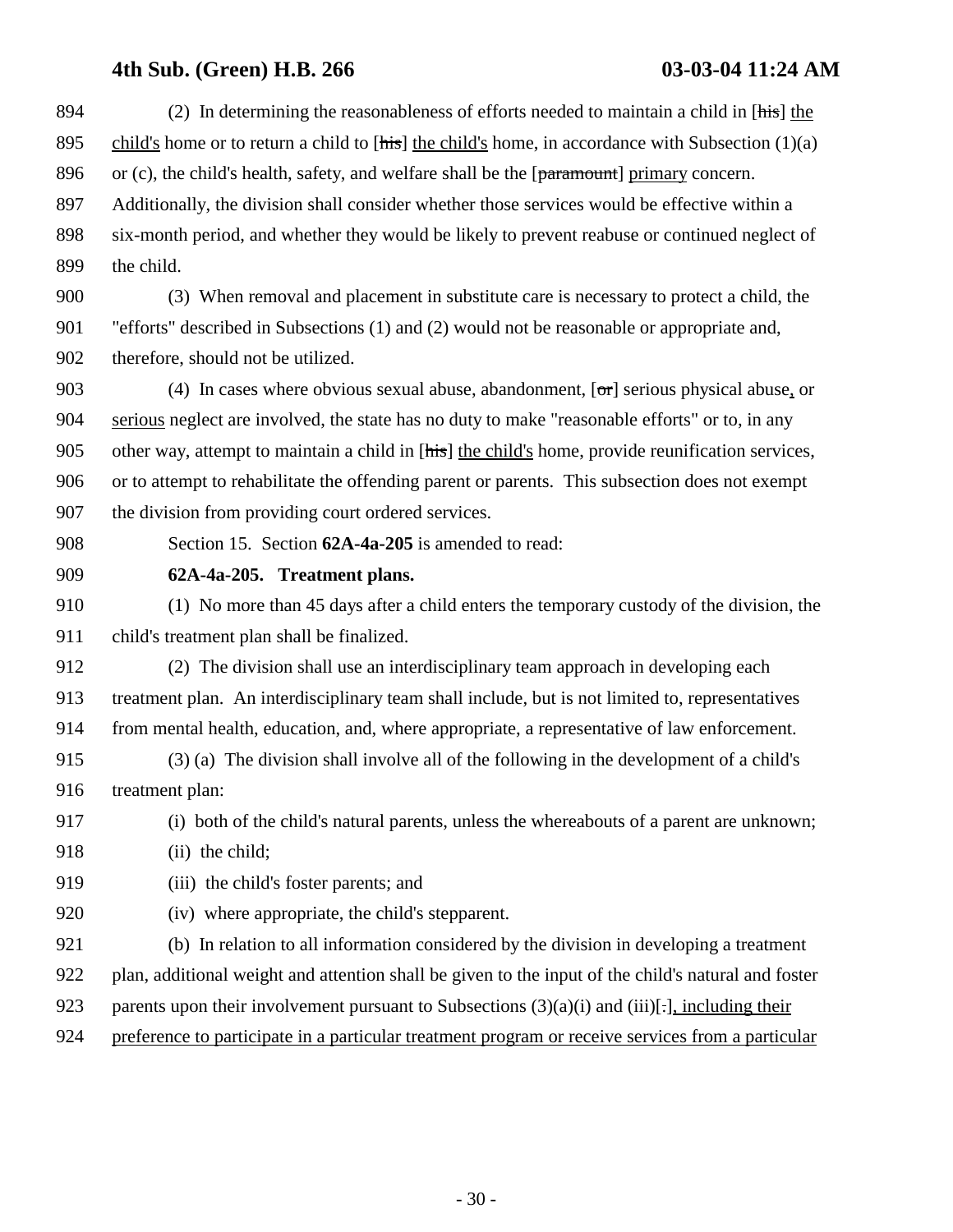| 925 | medical or mental health professional.                                                                         |
|-----|----------------------------------------------------------------------------------------------------------------|
| 926 | $(4)$ (a) The division shall attempt to develop a treatment plan with which the parents                        |
| 927 | agree.                                                                                                         |
| 928 | (b) If a parent does not agree to the treatment plan:                                                          |
| 929 | (i) the division shall inform the court of the disagreement;                                                   |
| 930 | (ii) the parent shall be permitted to submit an alternate treatment plan for the court's                       |
| 931 | consideration; and                                                                                             |
| 932 | (c) the court shall consider the division's plan and the parent's alternate plan, if                           |
| 933 | submitted, prior to ordering a treatment plan.                                                                 |
| 934 | $[\frac{4}{3}]$ (5) A copy of the treatment plan shall be provided to the guardian ad litem[;] and             |
| 935 | to the child's natural parents and foster parents immediately upon completion, or as soon as is                |
| 936 | reasonably possible thereafter.                                                                                |
| 937 | $[56]$ (6) Each treatment plan shall specifically provide for the safety of the child, in                      |
| 938 | accordance with federal law, and clearly define what actions or precautions will, or may be,                   |
| 939 | necessary to provide for the health, safety, protection, and welfare of the child.                             |
| 940 | $[\left(\overline{\Theta}\right)]$ (7) The plan shall set forth, with specificity, at least the following:     |
| 941 | (a) the reason the child entered [Division of Child and Family Services] the division's                        |
| 942 | custody $\overline{z}$ , and];                                                                                 |
| 943 | (b) documentation of the reasonable efforts made to prevent placement[-] or                                    |
| 944 | [documentation of] the emergency situation that existed and that prevented reasonable efforts;                 |
| 945 | $[\langle \theta \rangle]$ (c) the primary permanency goal for the child and the reason for selection of that  |
| 946 | goal;                                                                                                          |
| 947 | $[\text{(-c)}]$ (d) the concurrent permanency goal for the child and the reason for the selection              |
| 948 | of that goal;                                                                                                  |
| 949 | $[\text{(\text{d})}]$ (e) if the plan is for the child to return to the child's family, specifically what the  |
| 950 | parents must do in order to enable the child to be returned home[, specifically] including how                 |
| 951 | those requirements may be accomplished[,] and how those requirements will be measured;                         |
| 952 | $[\text{e}\text{e}]$ (f) the specific services needed to reduce the problems that necessitated placement       |
| 953 | in the division's custody, and who will provide for and be responsible for case management;                    |
| 954 | $[\text{f}(\hat{f})]$ (g) a parent-time schedule between the natural parent and the child;                     |
| 955 | $\left[\frac{1}{2}\right]$ (h) the health care to be provided to the child[;] and the mental health care to be |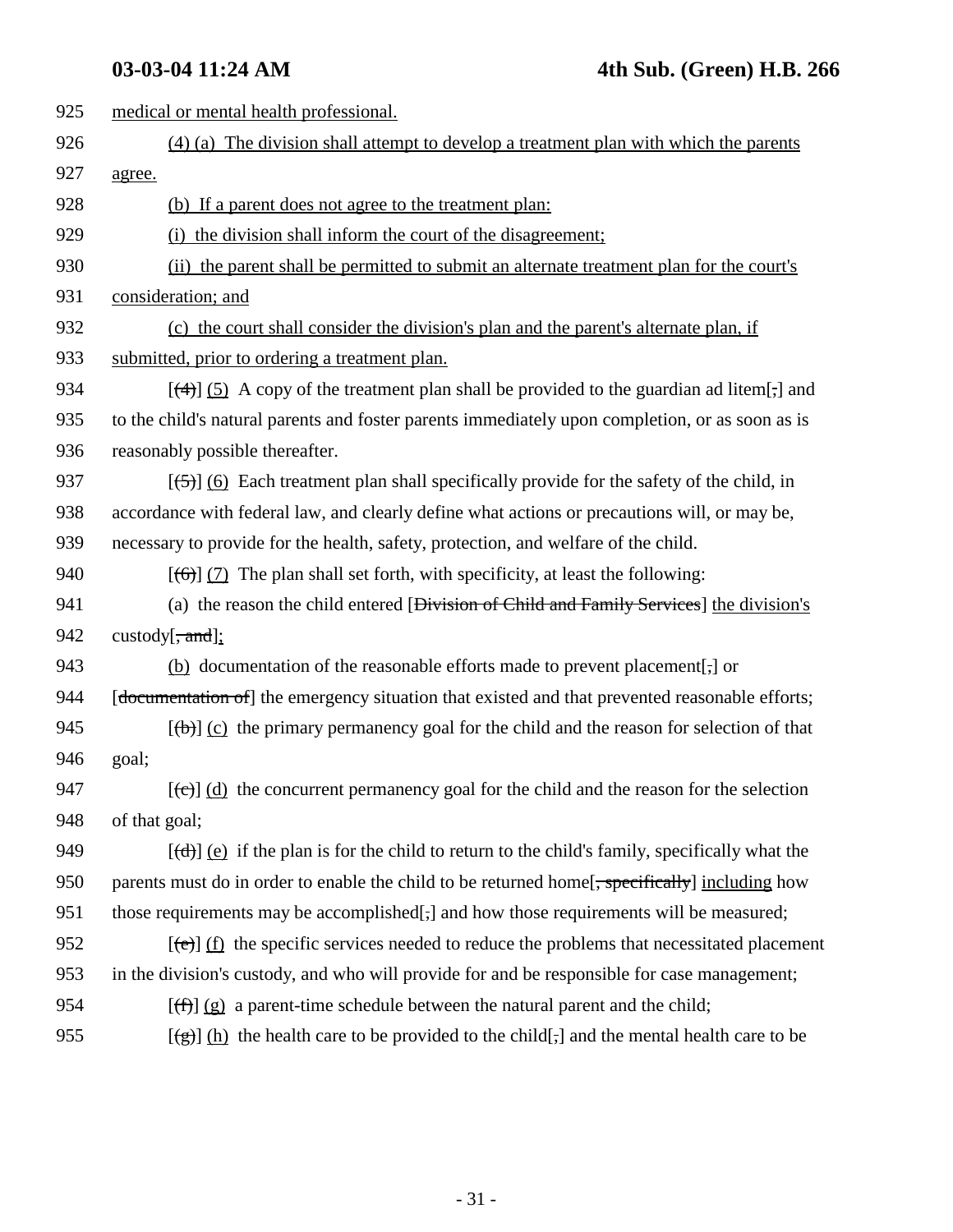| 956 | provided to address any known or diagnosed mental health needs of the child. If residential                |
|-----|------------------------------------------------------------------------------------------------------------|
| 957 | treatment, rather than a foster home, is the proposed placement, a specialized assessment of the           |
| 958 | child's health needs shall be conducted, including an assessment of mental illness and behavior            |
| 959 | and conduct disorders]; and                                                                                |
| 960 | $[\frac{h}{\ln}]$ (i) social summaries that include case history information pertinent to case             |
| 961 | planning.                                                                                                  |
| 962 | $(8)$ (a) For purposes of Subsection $(7)(g)$ , parent-time may be denied only:                            |
| 963 | (i) to protect the physical safety or life of the child;                                                   |
| 964 | (ii) if the child suffered at the hands of the parent:                                                     |
| 965 | (A) sexual abuse or sexual exploitation; or                                                                |
| 966 | (B) physical abuse or mental cruelty; or                                                                   |
| 967 | (iii) if parent-time would cause the child emotional anguish.                                              |
| 968 | (b) For purposes of Subsection $(7)(h)$ :                                                                  |
| 969 | (i) if residential treatment, rather than a foster home, is the proposed placement, a                      |
| 970 | specialized assessment of the child's health needs shall be conducted, including an assessment             |
| 971 | of mental illness and behavior and conduct disorders; and                                                  |
| 972 | (ii) parents retain the right to seek separate medical and mental health diagnoses from                    |
| 973 | licensed or other practitioners of their choice.                                                           |
| 974 | $[\overline{(\tau)}]$ (9) (a) Each treatment plan shall be specific to each child and the child's family,  |
| 975 | rather than general. The division shall train its workers to develop treatment plans that comply           |
| 976 | with federal mandates and the specific needs of the particular child and the child's family.               |
| 977 | (b) All treatment plans and expectations shall be individualized and contain specific                      |
| 978 | time frames.                                                                                               |
| 979 | (c) Treatment plans shall address problems that keep children in placement and keep                        |
| 980 | them from achieving permanence in their lives[.], but shall be limited:                                    |
| 981 | (i) to addressing findings made by the court; or                                                           |
| 982 | (ii) to other items requested or approved by the child's parents.                                          |
| 983 | (d) Each treatment plan shall be designed to minimize disruption to the normal                             |
| 984 | activities of the child's family, including employment and school.                                         |
| 985 | $[\text{(\text{d})}]$ (e) The child's natural parents, foster parents, and where appropriate, stepparents, |
| 986 | shall be kept informed of and supported to participate in important meetings and procedures                |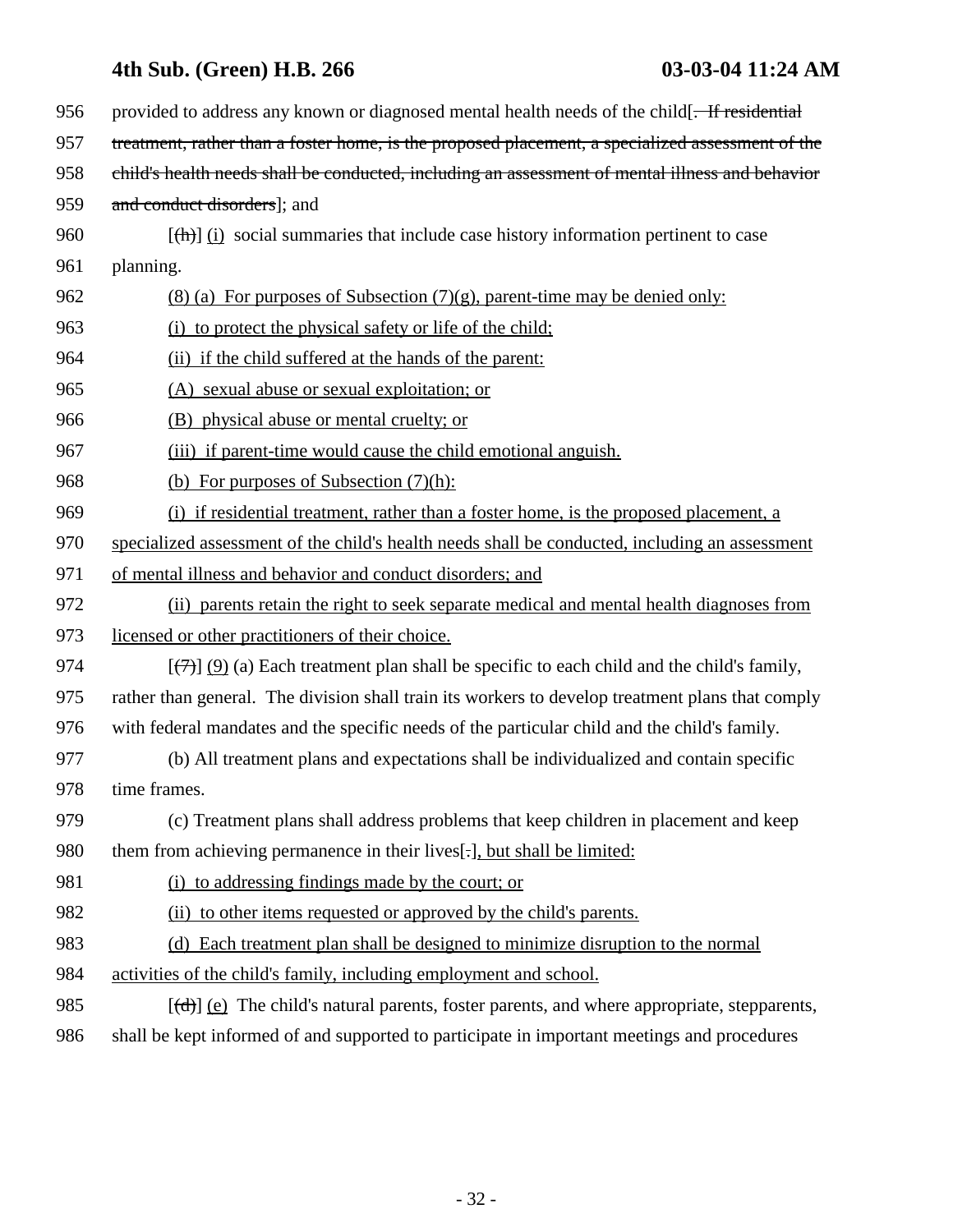| 987  | related to the child's placement.                                                                  |
|------|----------------------------------------------------------------------------------------------------|
| 988  | $[\frac{100}{10}]$ With regard to a child who is three years of age or younger, if the goal is not |
| 989  | to return the child home, the permanency plan for that child shall be adoption. However, if the    |
| 990  | division documents to the court that there is a compelling reason that adoption, reunification,    |
| 991  | guardianship, and kinship placement are not in the child's best interest, the court may order      |
| 992  | another planned permanent living arrangement in accordance with federal law.                       |
| 993  | Section 16. Section 62A-4a-302 is amended to read:                                                 |
| 994  | 62A-4a-302. Definitions.                                                                           |
| 995  | As used in this part $[\cdot(1)$ "Council"], "council" means the Child Abuse Advisory              |
| 996  | Council established under Section 62A-4a-311.                                                      |
| 997  | [(2) "Child abuse and neglect" means the same as the term "child abuse or neglect,"                |
| 998  | defined in Section 62A-4a-402.]                                                                    |
| 999  | Section 17. Section 62A-4a-402 is amended to read:                                                 |
| 1000 | 62A-4a-402. Definitions.                                                                           |
| 1001 | As used in this part:                                                                              |
| 1002 | (1) "A person responsible for a child's care" means the child's parent, guardian, or other         |
| 1003 | person responsible for the child's care, whether in:                                               |
| 1004 | (a) the same home as the child[,];                                                                 |
| 1005 | (b) a relative's home[;];                                                                          |
| 1006 | $(c)$ a group, family, or center day care facility[,]:                                             |
| 1007 | (d) a foster care home[ $\frac{1}{2}$ ]; or                                                        |
| 1008 | (e) a residential institution.                                                                     |
| 1009 | (2) "Child" means a person under 18 years of age.                                                  |
| 1010 | (3) "Child abuse" [or neglect" means causing harm or threatened harm to a child's                  |
| 1011 | health or welfare. [ has the same meaning as "abuse" defined in Section 62A-4a-101.                |
| 1012 | $(4)$ "Neglect" has the same meaning as defined in Section 62A-4a-101.                             |
| 1013 | $[(4)$ "Harm or threatened harm" means damage or threatened damage to the physical or              |
| 1014 | emotional health and welfare of a child through neglect or abuse, and includes but is not          |
| 1015 | limited to:                                                                                        |
| 1016 | $[(a)$ causing nonaccidental physical or mental injury;                                            |
| 1017 | $[\text{(b)$ incest;]                                                                              |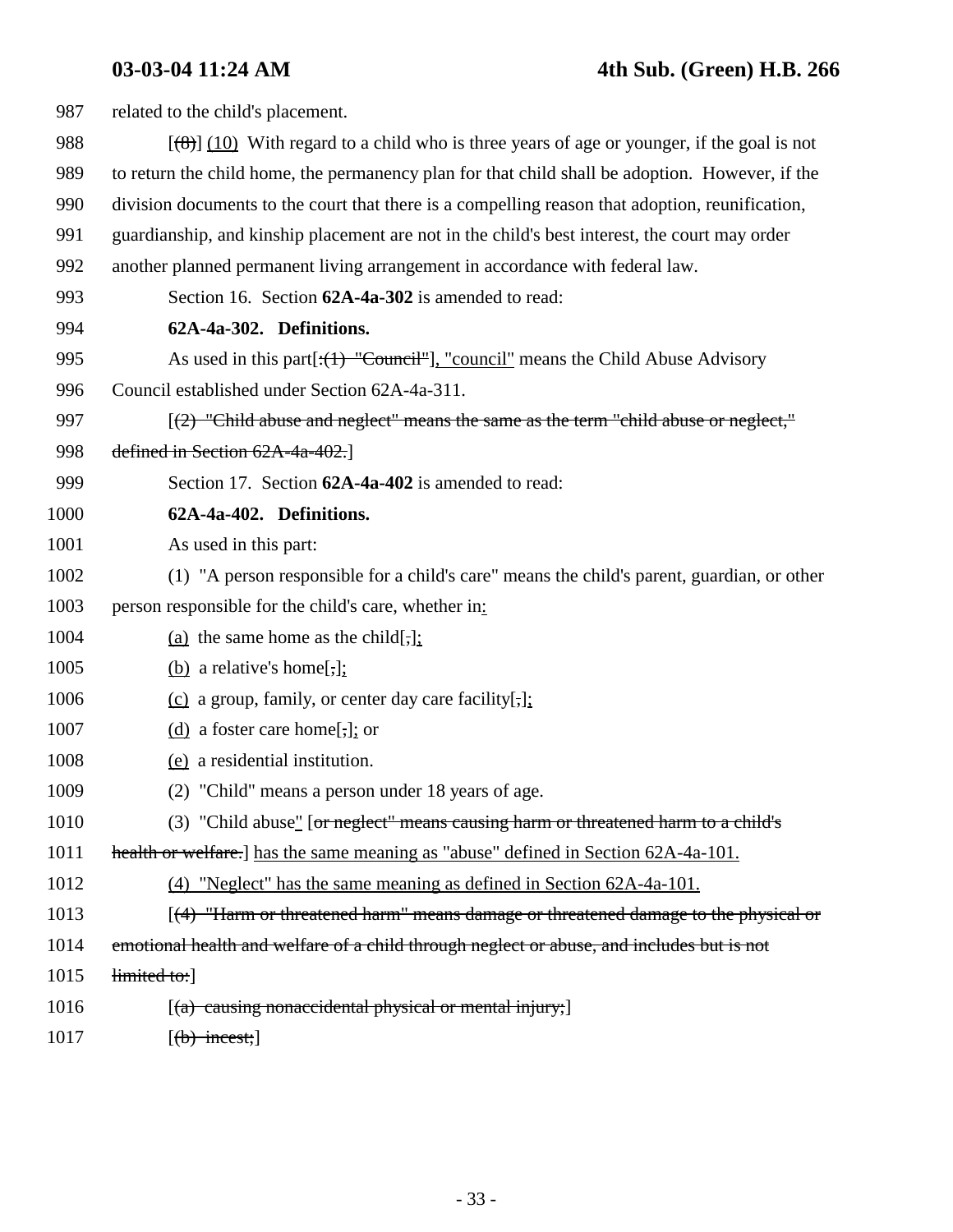| 1018 | $[$ (c) sexual abuse; $]$                                                                                               |
|------|-------------------------------------------------------------------------------------------------------------------------|
| 1019 | $[(d)$ sexual exploitation;                                                                                             |
| 1020 | $[$ (e) molestation; or                                                                                                 |
| 1021 | [(f) repeated negligent treatment or maltreatment.]                                                                     |
| 1022 | (5) "Incest" means having sexual intercourse with a person whom the perpetrator                                         |
| 1023 | knows to be [his or her] the perpetrator's ancestor, descendant, brother, sister, uncle, aunt,                          |
| 1024 | nephew, niece, or first cousin. The relationships referred to in this Subsection (5) include:                           |
| 1025 | (a) blood relationships of the whole or half blood without regard to legitimacy $\left[\frac{1}{2}, \frac{1}{2}\right]$ |
| 1026 | include];                                                                                                               |
| 1027 | $(b)$ relationships of parent and child by adoption[ $\frac{1}{2}$ ]; and                                               |
| 1028 | (c) relationships of stepparent and stepchild while the marriage creating the                                           |
| 1029 | relationship of a stepparent and stepchild exists.                                                                      |
| 1030 | (6) "Molestation" means:                                                                                                |
| 1031 | (a) touching the anus or any part of the genitals of a child or otherwise taking indecent                               |
| 1032 | liberties with a child[ $\frac{1}{2}$ ]; or                                                                             |
| 1033 | (b) causing a child to take indecent liberties with the perpetrator or another with the                                 |
| 1034 | intent to arouse or gratify the sexual desire of any person.                                                            |
| 1035 | (7) "Sexual abuse" means acts or attempted acts of sexual intercourse, sodomy, or                                       |
| 1036 | molestation directed towards a child.                                                                                   |
| 1037 | (8) (a) "Sexual exploitation of minors" means:                                                                          |
| 1038 | (i) knowingly employing, using, persuading, inducing, enticing or coercing any minor                                    |
| 1039 | to pose in the nude for the purpose of sexual arousal of any person or for profit $[\frac{1}{2}, \frac{1}{2}]$          |
| 1040 | (ii) engaging in any sexual or simulated sexual conduct for the purpose of                                              |
| 1041 | photographing, filming, recording, or displaying in any way the sexual or simulated sexual                              |
| 1042 | conduct[ $\frac{1}{2}$ and].                                                                                            |
| 1043 | (b) "Sexual exploitation of minors" includes displaying, distributing, possessing for the                               |
| 1044 | purpose of distribution, or selling material depicting minors in the nude or engaging in sexual                         |
| 1045 | or simulated sexual conduct.                                                                                            |
| 1046 | (9) "Subject" or "subject of the report" means any person reported under this part,                                     |
| 1047 | including, but not limited to, a child, parent, guardian, or other person responsible for a child's                     |
| 1048 | care.                                                                                                                   |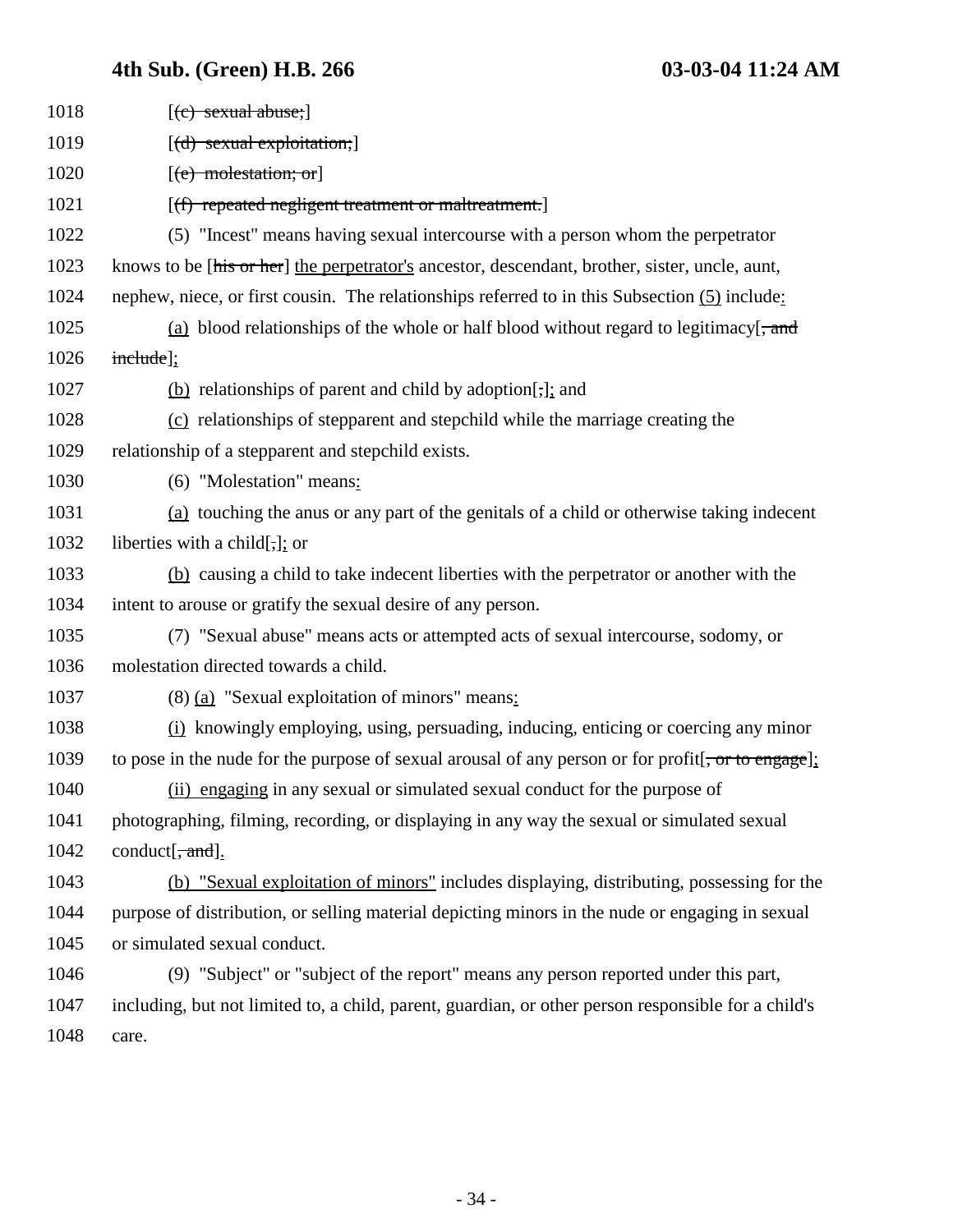1049 Section 18. Section **62A-4a-403** is amended to read:

### 1050 **62A-4a-403. Reporting requirements.**

1051 (1) Except as provided in [Subsection] Subsections (2) through (4), when any person 1052 including persons licensed under Title 58, Chapter 67, Utah Medical Practice Act, or Title 58, 1053 Chapter 31b, Nurse Practice Act, has reason to believe that a child has been subjected to incest, 1054 molestation, sexual exploitation, sexual abuse, physical abuse, or neglect, or who observes a 1055 child being subjected to conditions or circumstances which would reasonably result in sexual 1056 abuse, physical abuse, or neglect,  $[\text{he}]$  that person shall immediately notify the nearest peace 1057 officer, law enforcement agency, or office of the division. On receipt of this notice, the peace 1058 officer or law enforcement agency shall immediately notify the nearest office of the division. If 1059 an initial report of child abuse or neglect is made to the division, the division shall immediately 1060 notify the appropriate local law enforcement agency. The division shall, in addition to its own 1061 investigation, comply with and lend support to investigations by law enforcement undertaken 1062 pursuant to a report made under this section.

1063 (2) The notification requirements of Subsection (1) do not apply to a clergyman or 1064 priest, without the consent of the person making the confession, with regard to any confession 1065 made to [him] the clergyman or priest in [his] the clergyman's or priest's professional character 1066 in the course of discipline enjoined by the church to which  $[he]$  the clergyman or priest 1067 belongs, if:

1068 (a) the confession was made directly to the clergyman or priest by the perpetrator; and

1069 (b) the clergyman or priest is, under canon law or church doctrine or practice, bound to 1070 maintain the confidentiality of that confession.

1071 (3) (a) When a clergyman or priest receives information about incest, molestation, 1072 sexual exploitation, sexual abuse, abuse, or neglect from any source other than confession of 1073 the perpetrator,  $[he]$  the clergyman or priest is required to give notification under Subsection  $1074$  (1) on the basis of that information even though  $[he]$  the clergyman or priest may have also 1075 received a report of abuse or neglect from the confession of the perpetrator.

1076 (b) Exemption of notification requirements for a clergyman or priest does not exempt a 1077 clergyman or priest from any other efforts required by law to prevent further abuse or neglect 1078 by the perpetrator.

1079 (4) In a case of potential medical neglect, notification under Subsection (1) is not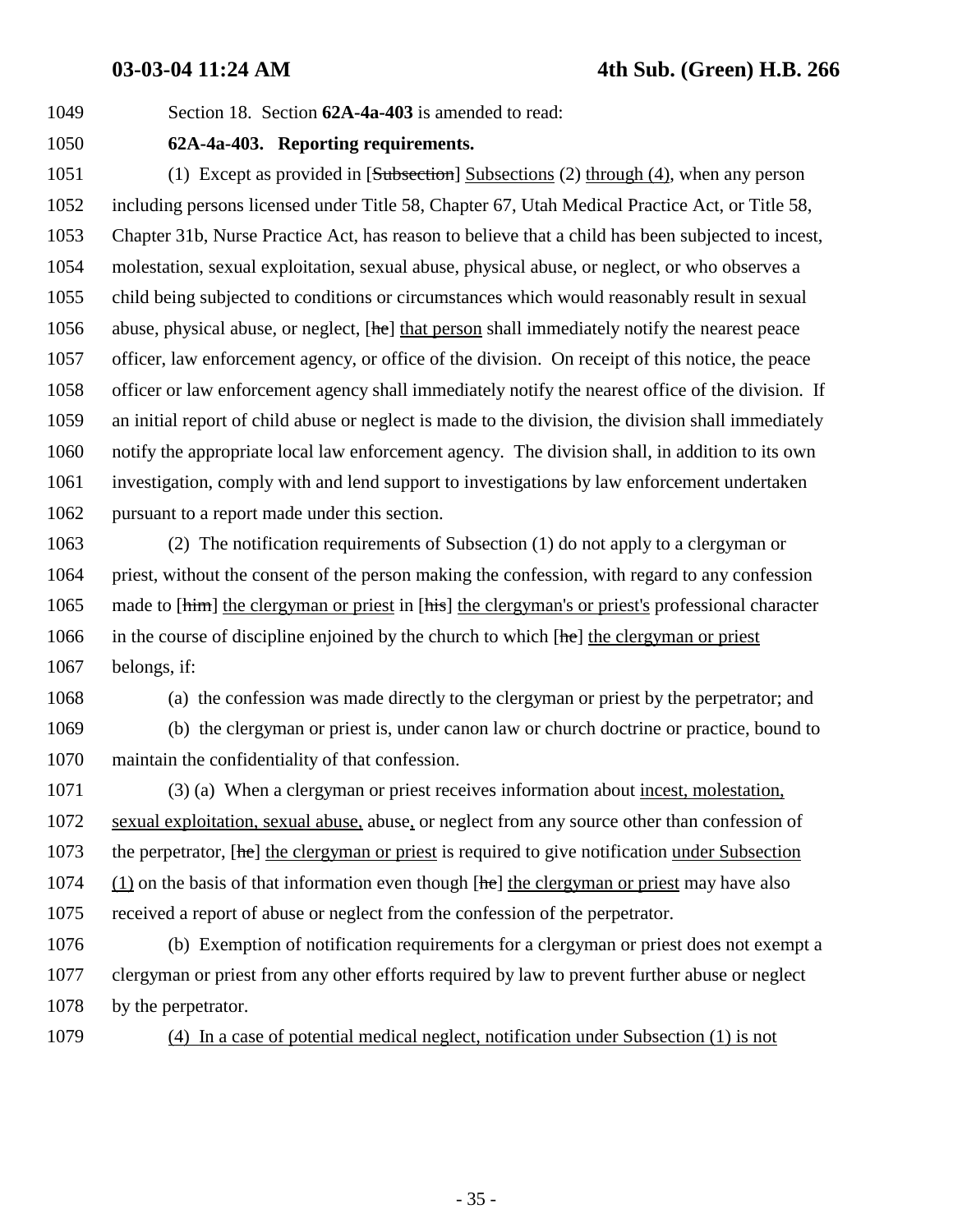1080 required if the parents or guardian of the child: 1081 (a) decline counsel or treatment on behalf of the child to seek the counsel or treatment 1082 of one or more other licensed practitioners; 1083 (b) obtain counsel or treatment from a medical, mental health, or other practitioner 1084 other than the child's usual primary care doctor or specialist; 1085 (c) decline treatment on behalf of the child when the treatment poses a substantial risk 1086 of serious harm to the child's immediate or future physical or mental health; 1087 (d) obtain nontraditional treatment from a medical or mental health practitioner; or 1088 (e) otherwise act in a manner consistent with what a reasonable parent or guardian 1089 would do under similar circumstances. 1090 Section 19. Section **62A-4a-409** is amended to read: 1091 **62A-4a-409. Investigation by division -- Temporary protective custody --** 1092 **Preremoval interviews of children.** 1093 (1) The division shall make a thorough pre-removal investigation upon receiving either 1094 an oral or written report of alleged abuse, neglect, fetal alcohol syndrome, or fetal drug 1095 dependency, when there is reasonable cause to suspect a situation of abuse, neglect, fetal 1096 alcohol syndrome, or fetal drug dependency. The primary purpose of [that] the investigation 1097 shall be protection of the child. 1098 (2) The preremoval investigation shall include the same investigative requirements 1099 described in Section 62A-4a-202.3. 1100 (3) The division shall make a written report of its investigation. The written report 1101 shall include a determination regarding whether the alleged abuse or neglect was 1102 [substantiated, unsubstantiated] supported, unsupported, or without merit. 1103 (4) (a) The division shall use an interdisciplinary approach whenever possible in 1104 dealing with reports made under this part. 1105 (b) For this purpose, the division shall convene appropriate interdisciplinary "child 1106 protection teams" to assist it in its protective, diagnostic, assessment, treatment, and 1107 coordination services. 1108 (c) A representative of the division shall serve as the team's coordinator and chair. 1109 Members of the team shall serve at the coordinator's invitation, and whenever possible, the 1110 team shall include representatives of health, mental health, education, law enforcement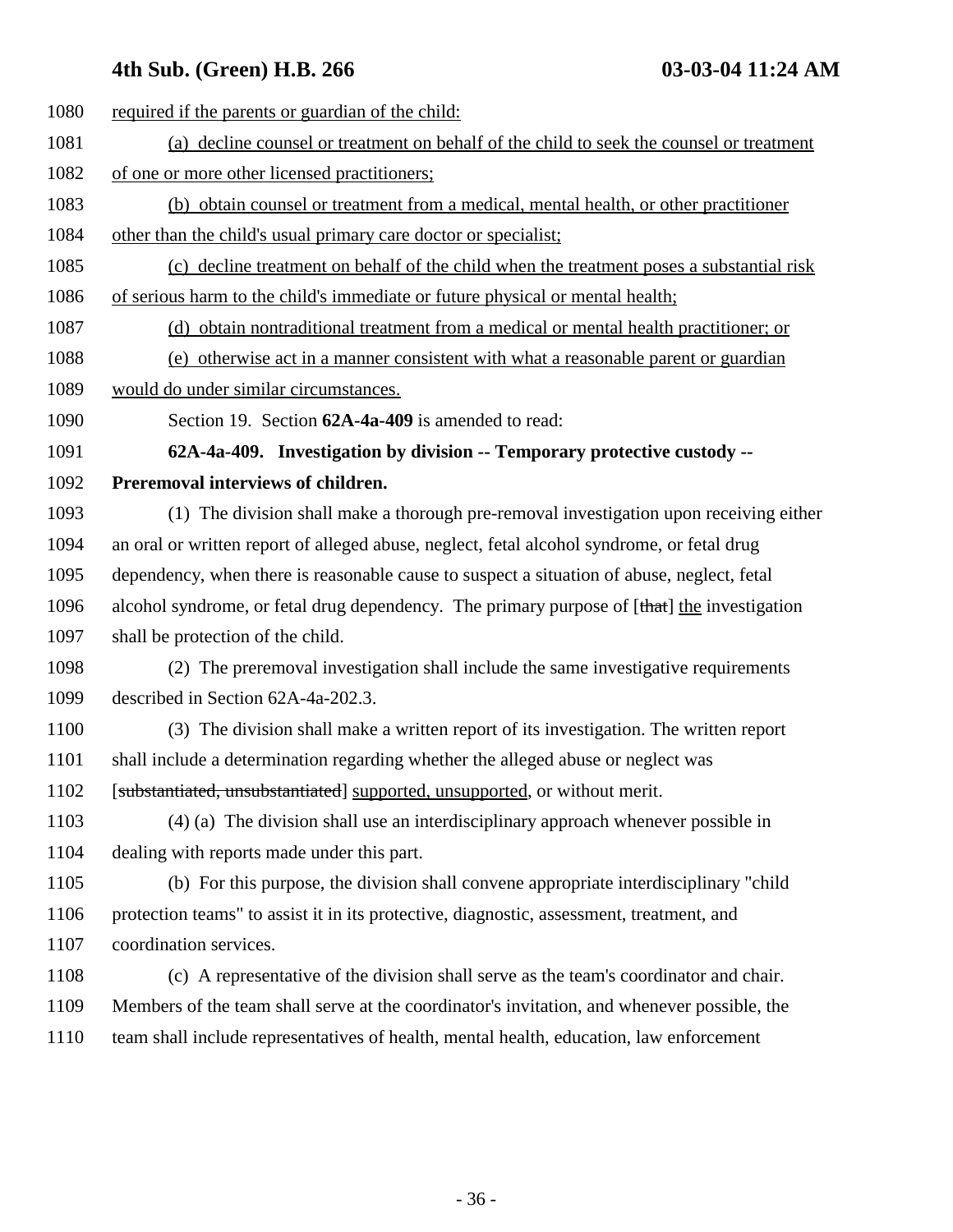**03-03-04 11:24 AM 4th Sub. (Green) H.B. 266**

| 1111 | agencies, and other appropriate agencies or individuals.                                              |
|------|-------------------------------------------------------------------------------------------------------|
| 1112 | (5) In any case where the division supervises, governs, or directs the affairs of any                 |
| 1113 | individual, institution, or facility that has been alleged to be involved in acts or omissions of     |
| 1114 | child abuse or neglect, the investigation of the reported child abuse or neglect shall be             |
| 1115 | conducted by an agency other than the division.                                                       |
| 1116 | (6) If a report of neglect is based upon or includes an allegation of educational neglect             |
| 1117 | the division shall immediately consult with school authorities to verify the child's status in        |
| 1118 | accordance with Sections 53A-11-101 through 53A-11-103.                                               |
| 1119 | (7) When the division has completed its initial investigation under this part, it shall               |
| 1120 | give notice of that completion to the person who made the initial report.                             |
| 1121 | (8) Division workers or other child protection team members have authority to enter                   |
| 1122 | upon public or private premises, using appropriate legal processes, to investigate reports of         |
| 1123 | alleged child abuse or neglect.                                                                       |
| 1124 | (9) With regard to any interview of a child prior to removal of that child from the                   |
| 1125 | child's home:                                                                                         |
| 1126 | (a) except as provided in Subsection $(9)(b)$ or (c), the division shall [notify] inform a            |
| 1127 | parent of the child prior to the interview[;] of:                                                     |
| 1128 | (i) the specific allegations concerning the child; and                                                |
| 1129 | (ii) the time and place of the interview;                                                             |
| 1130 | (b) if a child's parent or stepparent, or a parent's paramour has been identified as the              |
| 1131 | alleged perpetrator, the division need not notify a parent of the child prior to an initial interview |
| 1132 | with the child;                                                                                       |
| 1133 | (c) if the perpetrator is unknown, or if the perpetrator's relationship to the child's family         |
| 1134 | is unknown, the division may conduct a minimal interview, not to exceed 15 minutes, with the          |
| 1135 | child prior to notification of the child's parent;                                                    |
| 1136 | (d) in all cases described in Subsection $(9)(b)$ or (c), a parent of the child shall be              |
| 1137 | notified as soon as practicable after the child has been interviewed, but in no case later than 24    |
| 1138 | hours after the interview has taken place;                                                            |
| 1139 | (e) a child's parents shall be notified of the time and place of all subsequent interviews            |
| 1140 | with the child; and                                                                                   |
| 1141 | (f) the child shall be allowed to have a support person of the child's choice present[ $-$            |
|      |                                                                                                       |

- 37 -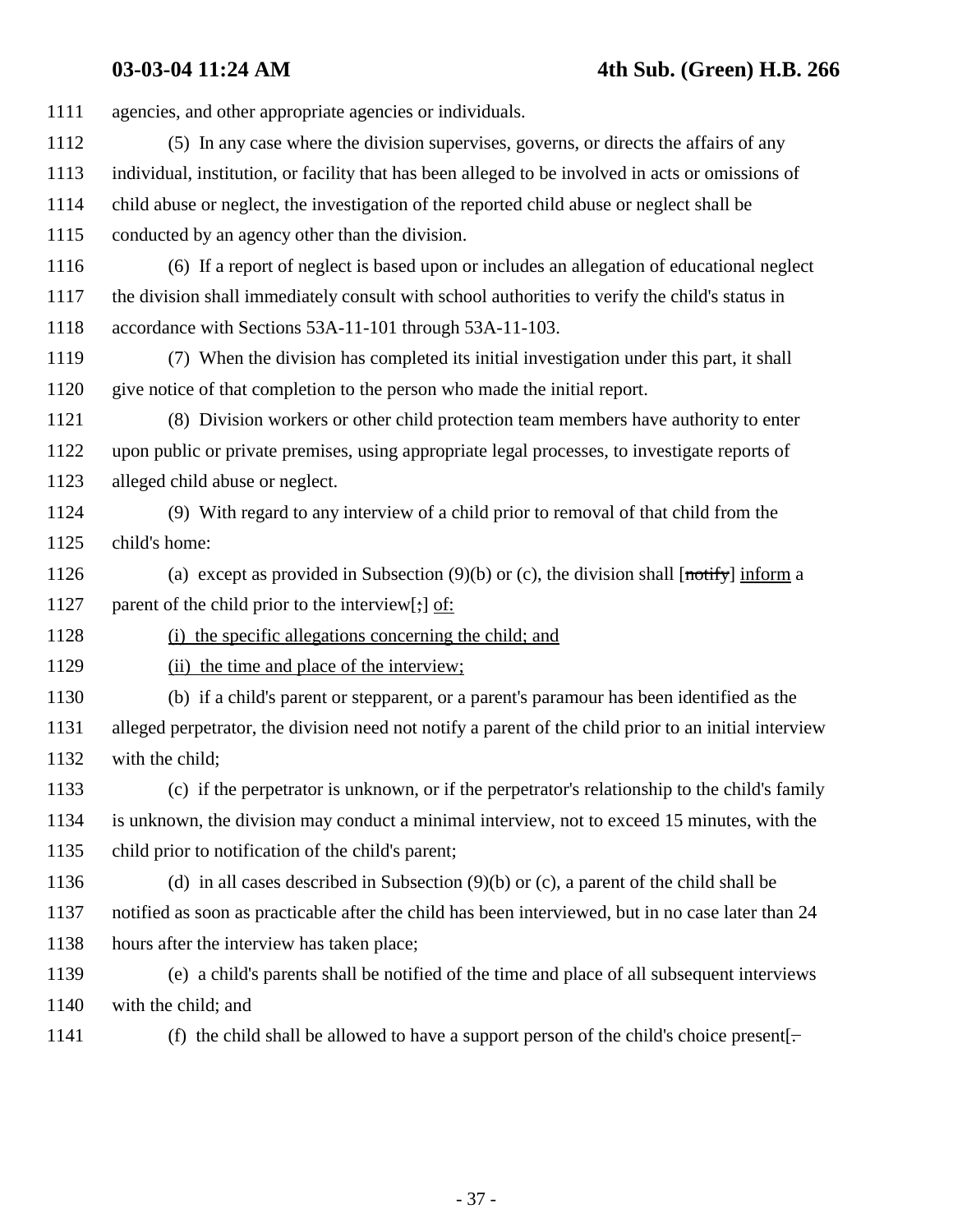| 1142 | That support person: (i) may include, but is not limited to,  :                                    |
|------|----------------------------------------------------------------------------------------------------|
| 1143 | (i) the person described in Subsection (9)(f) may include a school teacher $[\sigma_{\text{r}}]$ , |
| 1144 | administrator, guidance counselor, or child care provider; and                                     |
| 1145 | (ii) the person described in Subsection $(9)(f)$ may not be a person who is alleged to be,         |
| 1146 | or potentially may be, the perpetrator.                                                            |
| 1147 | (10) In accordance with the procedures and requirements of Sections 62A-4a-202.1                   |
| 1148 | through 62A-4a-202.3, a division worker or child protection team member may take a child           |
| 1149 | into protective custody and deliver the child to a law enforcement officer, or place the child in  |
| 1150 | an emergency shelter facility approved by the juvenile court, at the earliest opportunity          |
| 1151 | subsequent to the child's removal from the child's original environment. Control and               |
| 1152 | jurisdiction over the child is determined by the provisions of Title 78, Chapter 3a, Juvenile      |
| 1153 | Court Act of 1996, and as otherwise provided by law.                                               |
| 1154 | (11) With regard to cases in which law enforcement has or is conducting an                         |
| 1155 | investigation of alleged abuse or neglect of a child:                                              |
| 1156 | (a) the division shall coordinate with law enforcement to ensure that there is an                  |
| 1157 | adequate safety plan to protect the child from further abuse or neglect; and                       |
| 1158 | (b) the division is not required to duplicate an aspect of the investigation that, in the          |
| 1159 | division's determination, has been satisfactorily completed by law enforcement.                    |
| 1160 | Section 20. Section 63-55-262 is amended to read:                                                  |
| 1161 | 63-55-262. Repeal dates, Title 62A.                                                                |
| 1162 | $[(1)$ Section 62A-4a-202.7, Pilot Program for Differentiated Responses to Child Abuse             |
| 1163 | and Neglect Reports, is repealed July 1, 2005.                                                     |
| 1164 | $[\frac{1}{2}]$ Title 62A, Chapter 4a, Part 8, Safe Relinquishment of a Newborn Child, is          |
| 1165 | repealed July 1, 2006.                                                                             |
| 1166 | Section 21. Section 76-5-109 is amended to read:                                                   |
| 1167 | 76-5-109. Child abuse.                                                                             |
| 1168 | (1) As used in this section:                                                                       |
| 1169 | (a) "Child" means a human being who is under 18 years of age.                                      |
| 1170 | (b) "Child abuse" means any offense described in Subsection $(2)$ or $(3)$ [ $,$ ] or in Section   |
| 1171 | 76-5-109.1[.], but does not include:                                                               |
| 1172 | (i) unintentional incidents, including unintentional accidents and unintentional injuries;         |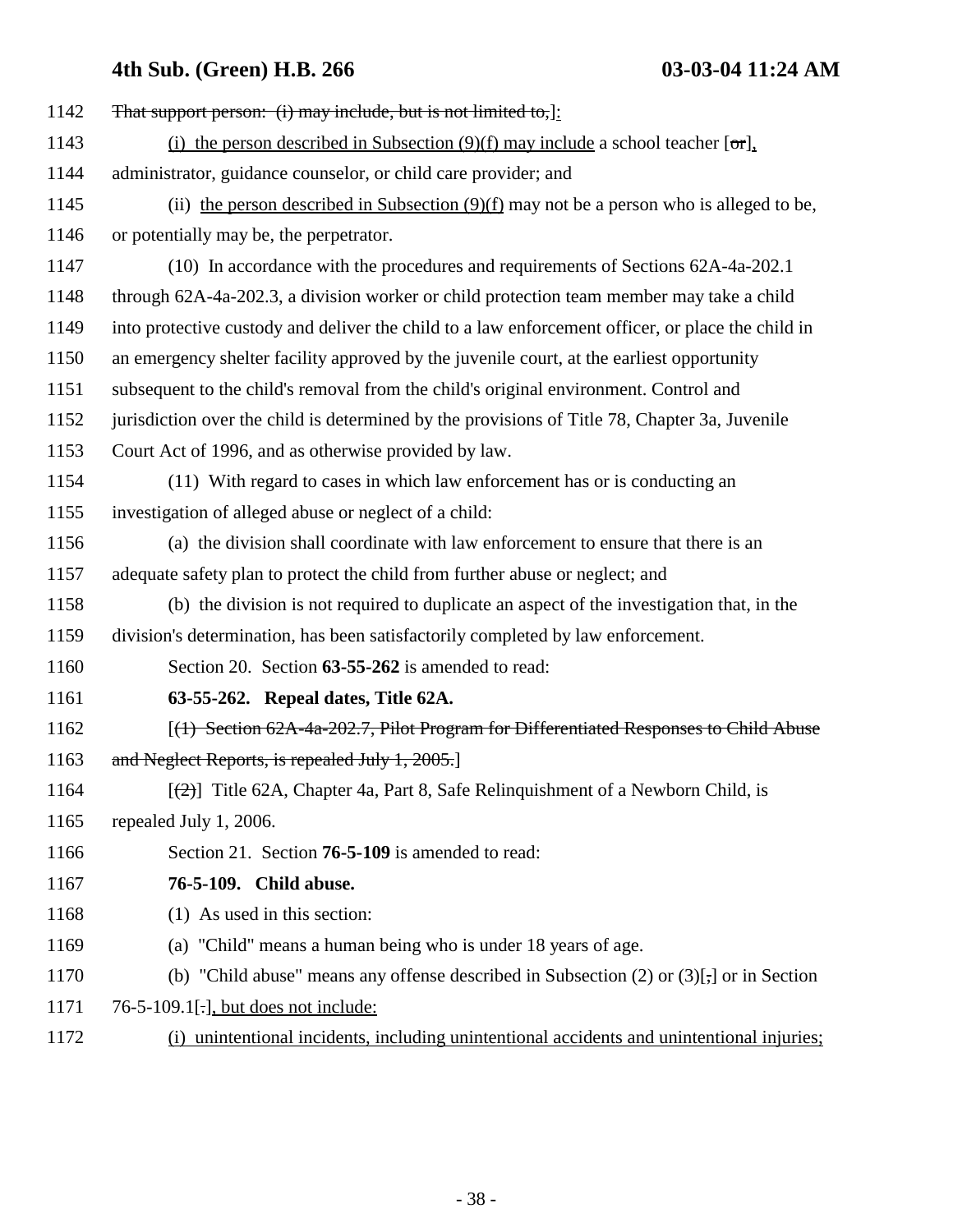| 1173 | and                                                                                                                                                      |
|------|----------------------------------------------------------------------------------------------------------------------------------------------------------|
| 1174 | (ii) reasonable parental discipline or management of a child with which a child may                                                                      |
| 1175 | disagree, including prohibiting the use of an automobile or other possession and the                                                                     |
| 1176 | withholding of other privileges.                                                                                                                         |
| 1177 | (c) "Mental cruelty" means conduct which:                                                                                                                |
| 1178 | (i) causes serious chronic anguish in a child;                                                                                                           |
| 1179 | (ii) impairs the child's social and emotional functioning; or                                                                                            |
| 1180 | (iii) causes substantial emotional harm to a child.                                                                                                      |
| 1181 | $[\text{(-c)}]$ (d) "Physical injury" means an injury to or <u>health</u> condition of a child which                                                     |
| 1182 | [ <i>impairs</i> ] results in actual harm to the physical condition or health of the child and is not a                                                  |
| 1183 | serious physical injury, including:                                                                                                                      |
| 1184 | (i) a bruise or other contusion of the skin;                                                                                                             |
| 1185 | (ii) a minor laceration or abrasion;                                                                                                                     |
| 1186 | (iii) failure to thrive or malnutrition; or                                                                                                              |
| 1187 | (iv) $\left[\frac{any \text{ other}}{a}\right]$ a condition which imperils the child's health $\left[\frac{or \text{ welfare}}{or} \right]$ and which is |
| 1188 | not a serious physical injury as defined in Subsection $(1)(d)$ .                                                                                        |
| 1189 | $[\text{d} \cdot \text{d}]$ (e) "Serious physical injury" means any physical injury or set of injuries which                                             |
| 1190 | [seriously impairs the child's] results in serious harm to the physical health [, or which] of the                                                       |
| 1191 | child, involves physical torture [or causes serious emotional harm to] of the child, or which                                                            |
| 1192 | involves a substantial risk of death to the child, including:                                                                                            |
| 1193 | (i) fracture of any bone or bones;                                                                                                                       |
| 1194 | (ii) intracranial bleeding, swelling or contusion of the brain, whether caused by blows,                                                                 |
| 1195 | shaking, or causing the child's head to impact with an object or surface;                                                                                |
| 1196 | (iii) any burn, including burns inflicted by hot water, or those caused by placing a hot                                                                 |
| 1197 | object upon the skin or body of the child;                                                                                                               |
| 1198 | (iv) any injury caused by use of a dangerous weapon as defined in Section 76-1-601;                                                                      |
| 1199 | (v) any combination of two or more reportable physical injuries inflicted by the same                                                                    |
| 1200 | person, either at the same time or on different occasions within a two-year period;                                                                      |
| 1201 | (vi) any damage to internal organs of the body;                                                                                                          |
| 1202 | (vii) any conduct toward a child which results in [severe emotional harm, severe]                                                                        |
| 1203 | serious developmental delay or retardation[;] or [severe] serious impairment of the child's                                                              |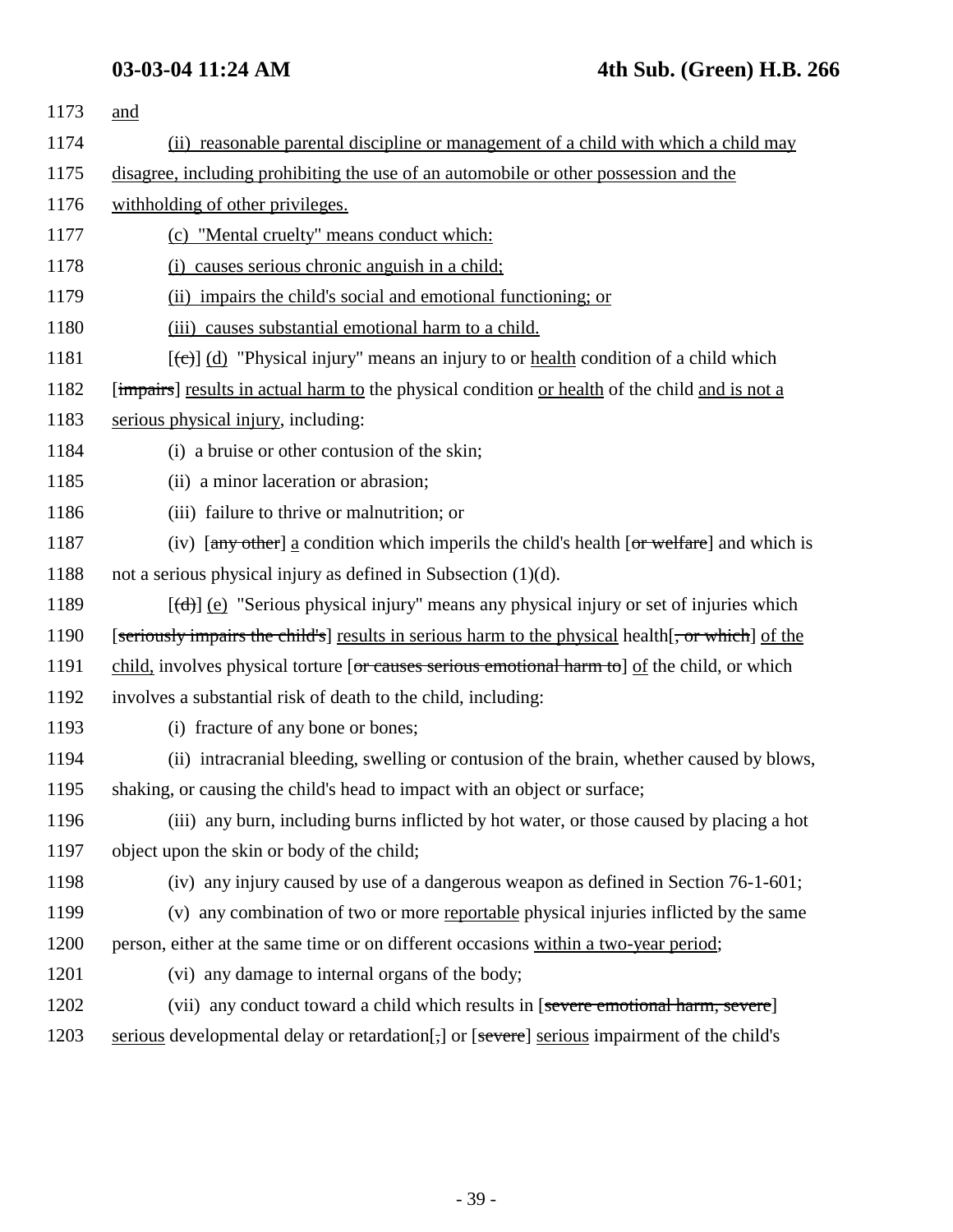| 1204 | ability to function;                                                                                         |
|------|--------------------------------------------------------------------------------------------------------------|
| 1205 | (viii) any injury which creates a permanent disfigurement or protracted loss or                              |
| 1206 | impairment of the function of a bodily member, limb, or organ;                                               |
| 1207 | (ix) any conduct which causes a child to cease breathing, even if resuscitation is                           |
| 1208 | successful following the conduct; or                                                                         |
| 1209 | (x) any conduct which results in starvation or failure to thrive or malnutrition that                        |
| 1210 | jeopardizes the child's life.                                                                                |
| 1211 | (2) Any person who inflicts upon a child serious physical injury or mental cruelty or,                       |
| 1212 | having the care or custody of such child, causes or permits another to inflict serious physical              |
| 1213 | injury or mental cruelty upon a child is guilty of an offense as follows:                                    |
| 1214 | (a) if done intentionally or knowingly, the offense is a felony of the second degree;                        |
| 1215 | (b) if done recklessly, the offense is a felony of the third degree; or                                      |
| 1216 | (c) if done with criminal negligence, the offense is a class A misdemeanor.                                  |
| 1217 | (3) Any person who inflicts upon a child physical injury or, having the care or custody                      |
| 1218 | of such child, causes or permits another to inflict physical injury upon a child is guilty of an             |
| 1219 | offense as follows:                                                                                          |
| 1220 | (a) if done intentionally or knowingly, the offense is a class A misdemeanor;                                |
| 1221 | (b) if done recklessly, the offense is a class B misdemeanor; or                                             |
| 1222 | (c) if done with criminal negligence, the offense is a class C misdemeanor.                                  |
| 1223 | (4) A parent or legal guardian who provides a child with treatment by spiritual means                        |
| 1224 | alone through prayer, in lieu of medical or mental health treatment, in accordance with the                  |
| 1225 | tenets and practices of an established church or religious denomination of which the parent or               |
| 1226 | legal guardian is a member or adherent shall not, for that reason alone, be [ <del>deemed</del> ] considered |
| 1227 | to have committed an offense under this section.                                                             |
| 1228 | (5) A parent or legal guardian who refuses traditional medical or mental health                              |
| 1229 | treatment on behalf of a child in order for the child to receive nontraditional medical or mental            |
| 1230 | health treatment under the care of a medical, mental health, licensed, or approved practitioner              |
| 1231 | may not, for that reason alone, be considered to have committed an offense under this section.               |
| 1232 | Section 22. Section <b>76-5-110</b> is amended to read:                                                      |
| 1233 | 76-5-110. Abuse or neglect of disabled child.                                                                |
| 1234 | (1) As used in this section:                                                                                 |
|      |                                                                                                              |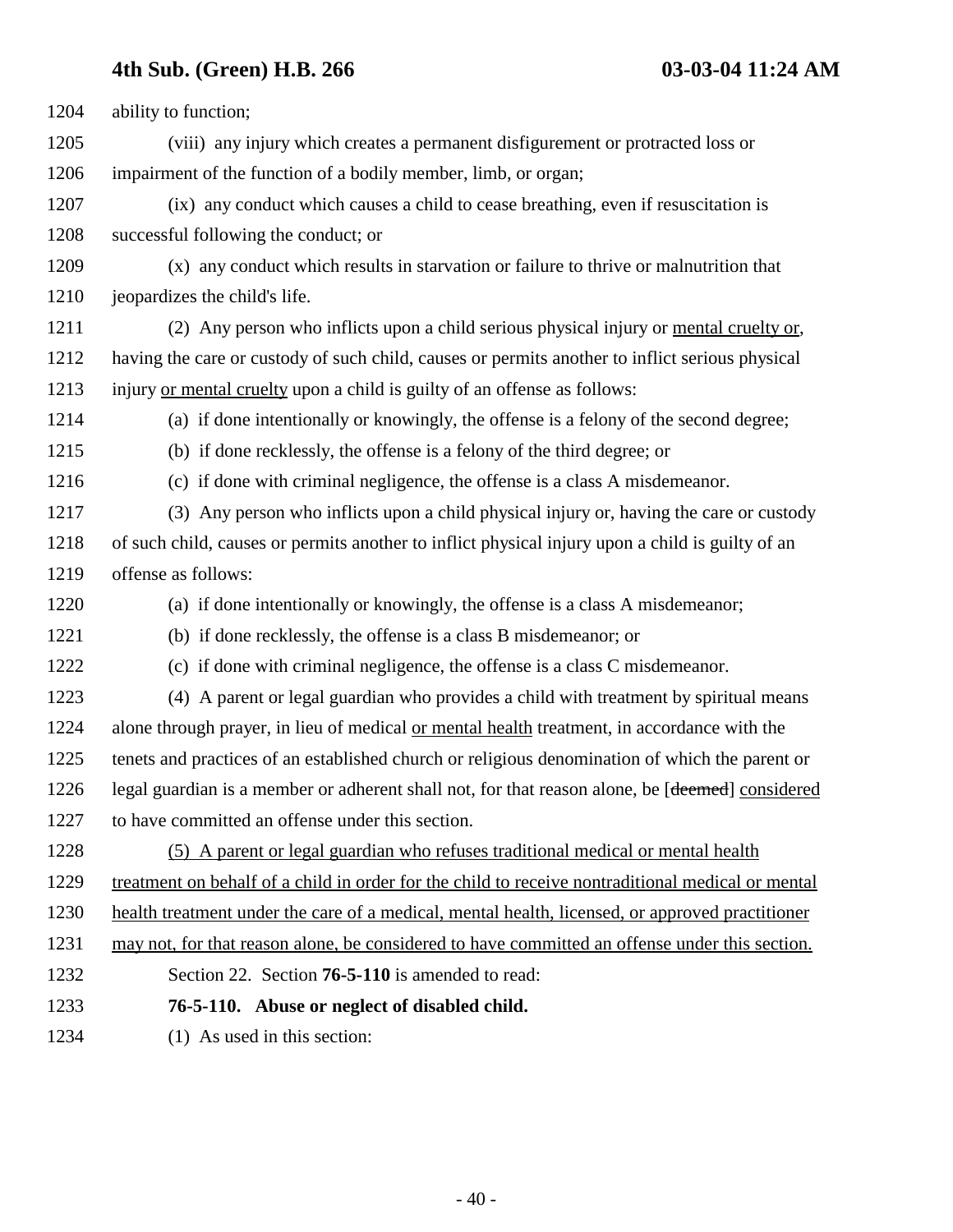**03-03-04 11:24 AM 4th Sub. (Green) H.B. 266** 1235 (a) "Abuse" means: 1236 (i) inflicting physical injury, as that term is defined in Section 76-5-109; 1237 (ii) having the care or custody of a disabled child, causing or permitting another to 1238 inflict physical injury, as that term is defined in Section 76-5-109; or 1239 (iii) unreasonable confinement. 1240 (b) "Caretaker" means: 1241 (i) any parent, legal guardian, or other person having under [his] the person's care and 1242 custody a disabled child; or 1243 (ii) any person, corporation, or public institution that has assumed by contract or court 1244 order the responsibility to provide food, shelter, clothing, medical or mental health, and other 1245 necessities to a disabled child. 1246 (c) "Disabled child" means any person under 18 years of age who is impaired because 1247 of mental illness, mental deficiency, physical illness or disability, or other cause, to the extent 1248 that  $[\frac{\text{he}}{\text{he}}]$  the person is unable to care for his own personal safety or to provide necessities such 1249 as food, shelter, clothing, and medical care. 1250 (d) "Neglect" means failure by a caretaker to provide reasonable care, nutrition, 1251 clothing, shelter, supervision, or medical care. 1252 (2) Any caretaker who abuses or neglects a disabled child is guilty of a third degree 1253 felony. 1254 (3) (a) A parent or legal guardian who provides a child with treatment by spiritual 1255 means alone through prayer, in lieu of medical or mental health treatment, in accordance with 1256 the tenets and practices of an established church or religious denomination of which the parent 1257 or legal guardian is a member or adherent shall not, for that reason alone, be considered to be 1258 in violation under this section. 1259 (b) The exception under Subsection (3)(a) shall not preclude a court from ordering, 1260 subject to the limits of Subsection 78-3a-118(2)(n), medical services from a [physician] 1261 licensed [to engage in the practice of medicine] medical practitioner to be provided to the child 1262 where there is substantial risk of harm to the child's physical health or welfare if the treatment 1263 is not provided. 1264 Section 23. Section **78-3a-103 (Effective 07/01/04)** is amended to read: 1265 **78-3a-103 (Effective 07/01/04). Definitions.**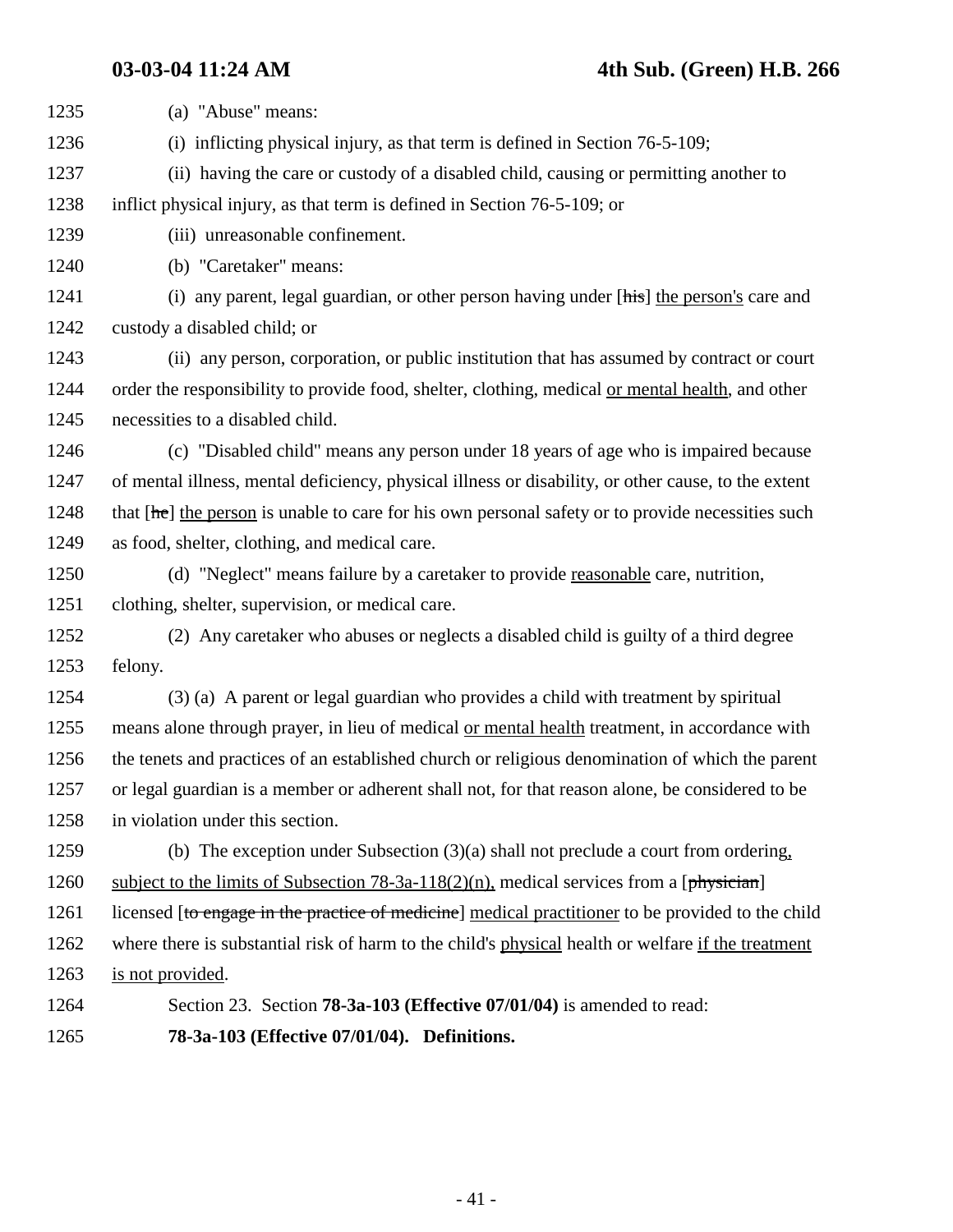| 1266 | (1) As used in this chapter:                                                                                      |
|------|-------------------------------------------------------------------------------------------------------------------|
| 1267 | (a) (i) "Abused child" [includes] means a minor less than 18 years of age who $\left[\div(\mathbf{i})\right]$ has |
| 1268 | suffered [or been threatened with nonaccidental physical or mental harm, negligent treatment,                     |
| 1269 | or sexual exploitation; or (ii) has been the victim of any sexual abuse.]:                                        |
| 1270 | (A) physical abuse;                                                                                               |
| 1271 | (B) serious physical abuse;                                                                                       |
| 1272 | (C) mental cruelty;                                                                                               |
| 1273 | (D) sexual exploitation;                                                                                          |
| 1274 | (E) sexual abuse; or                                                                                              |
| 1275 | any injury, accident, or other incident that was caused intentionally knowingly,<br>(F)                           |
| 1276 | recklessly, or with criminal negligence as defined in Section 76-2-103.                                           |
| 1277 | (ii) "Abused child" does not include a child who has been the subject of:                                         |
| 1278 | (A) unintentional incidents, including unintentional accidents and unintentional                                  |
| 1279 | injuries; and                                                                                                     |
| 1280 | (B) reasonable parental discipline or management with which the child may disagree,                               |
| 1281 | including prohibiting the use of an automobile or other possession and the withholding of other                   |
| 1282 | privileges.                                                                                                       |
| 1283 | (b) "Adjudication" means a finding by the court, incorporated in a decree, that the facts                         |
| 1284 | alleged in the petition have been proved.                                                                         |
| 1285 | (c) "Adult" means a person 18 years of age or over, except that persons 18 years or                               |
| 1286 | over under the continuing jurisdiction of the juvenile court pursuant to Section 78-3a-121 shall                  |
| 1287 | be referred to as minors.                                                                                         |
| 1288 | (d) "Board" means the Board of Juvenile Court Judges.                                                             |
| 1289 | (e) "Child placement agency" means:                                                                               |
| 1290 | (i) a private agency licensed to receive minors for placement or adoption under this                              |
| 1291 | code; or                                                                                                          |
| 1292 | (ii) a private agency receiving minors for placement or adoption in another state, which                          |
| 1293 | agency is licensed or approved where such license or approval is required by law.                                 |
| 1294 | (f) "Commit" means to transfer legal custody.                                                                     |
| 1295 | (g) "Court" means the juvenile court.                                                                             |
| 1296 | (h) "Dependent child" includes a minor who is homeless or without [proper] adequate                               |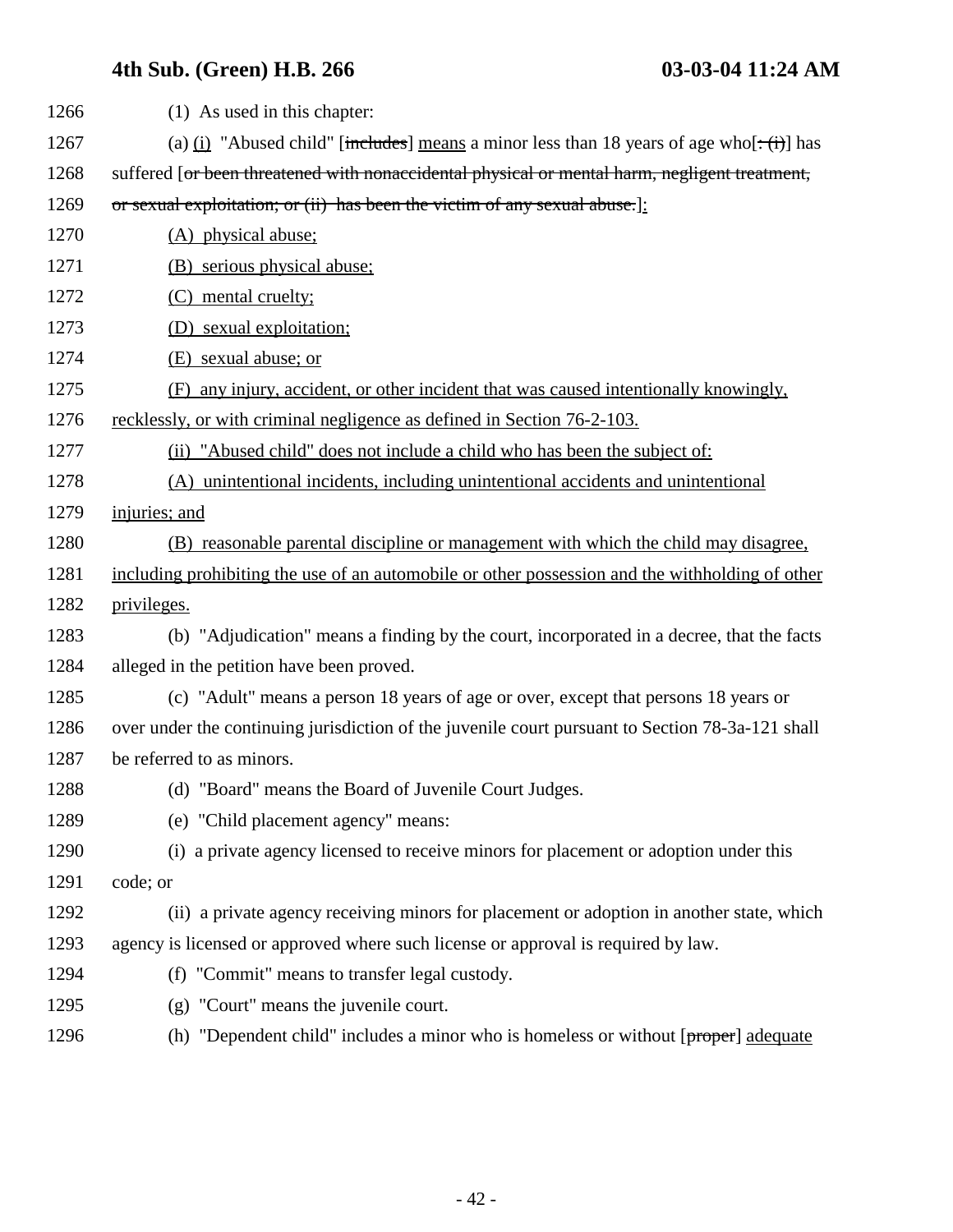### **03-03-04 11:24 AM 4th Sub. (Green) H.B. 266**

1297 care through no fault of [his] the child's parent, guardian, or custodian. 1298 (i) "Deprivation of custody" means transfer of legal custody by the court from a parent 1299 or the parents or a previous legal custodian to another person, agency, or institution. 1300 (j) "Detention" means home detention and secure detention as defined in Section 1301 62A-7-101 for the temporary care of minors who require secure custody in physically 1302 restricting facilities: 1303 (i) pending court disposition or transfer to another jurisdiction; or 1304 (ii) while under the continuing jurisdiction of the court. 1305 (k) "Division" means the Division of Child and Family Services. 1306 (l) "Formal referral" means a written report from a peace officer or other person 1307 informing the court that a minor is or appears to be within the court's jurisdiction and that a 1308 petition may be filed. 1309 (m) "Group rehabilitation therapy" means psychological and social counseling of one 1310 or more persons in the group, depending upon the recommendation of the therapist. 1311 (n) "Guardianship of the person" includes the authority to consent to: 1312 (i) marriage $[\text{, to]}$ ; 1313 (ii) enlistment in the armed forces $[\frac{1}{2}, \frac{1}{2}]$ ; 1314 (iii) major medical[ $\tau$ ] or surgical[ $\tau$ ] treatment; 1315 (iv) psychiatric <u>or other mental health</u> treatment[;]; and  $[t\sigma]$ 1316 (v) legal custody, if legal custody is not vested in another person, agency, or institution. 1317 (o) "Habitual truant" is a school-age minor who has received more than two truancy 1318 citations within one school year from the school in which the minor is or should be enrolled 1319 and eight absences without a legitimate or valid excuse or who, in defiance of efforts on the 1320 part of school authorities as required under Section 53A-11-103, refuses to regularly attend 1321 school or any scheduled period of the school day. 1322 (p) "Legal custody" means a relationship embodying the following rights and duties: 1323 (i) the right to physical custody of the minor; 1324 (ii) the right and duty to protect, train, and discipline the minor; 1325 (iii) the duty to provide the minor with food, clothing, shelter, education, and ordinary 1326 medical care; 1327 (iv) the right to determine where and with whom the minor shall live; and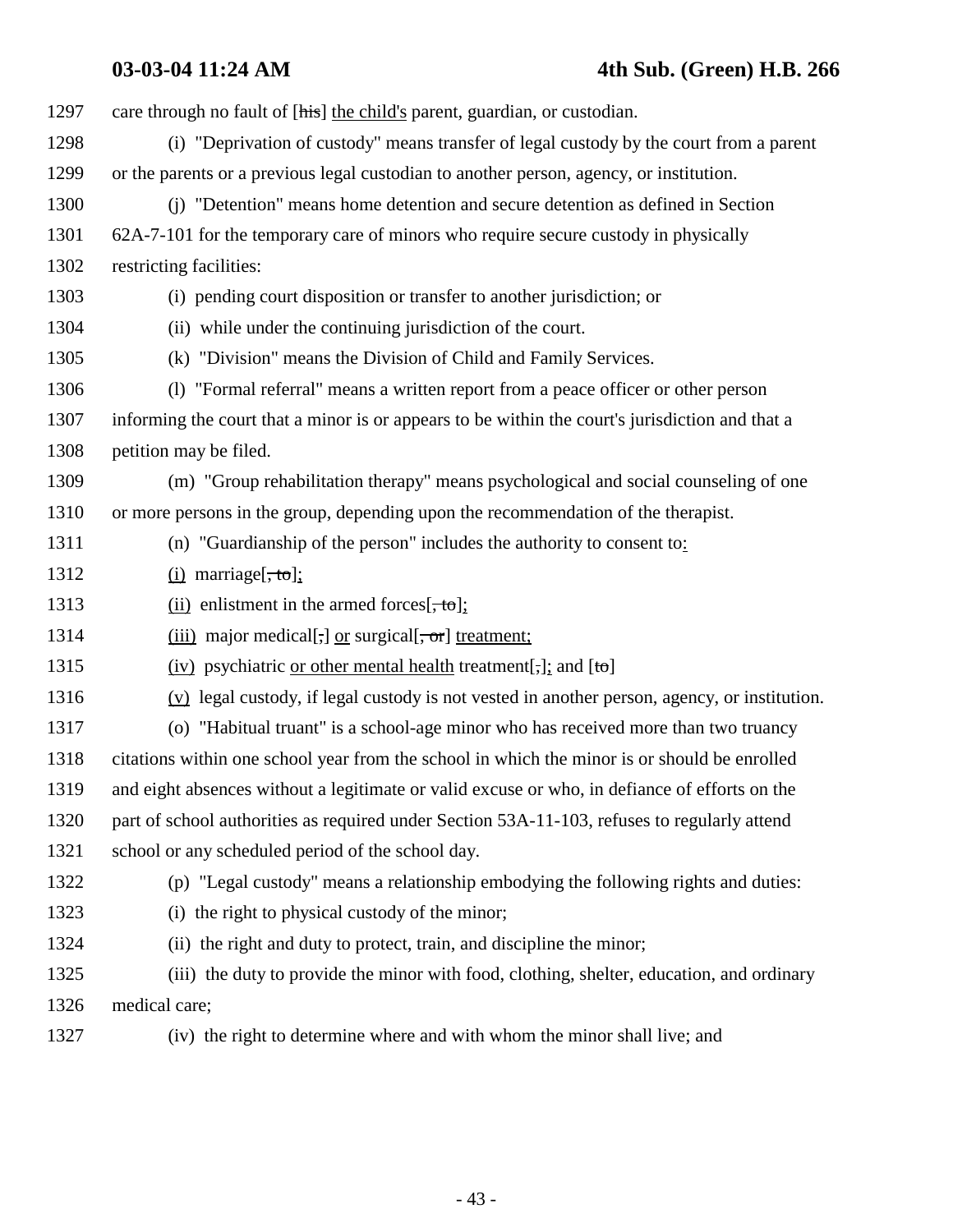| 1328 | (v) the right, in an emergency, to authorize surgery or other extraordinary care.                                 |
|------|-------------------------------------------------------------------------------------------------------------------|
| 1329 | (q) "Mental cruelty" has the same meaning as defined in Section 76-5-109.                                         |
| 1330 | $[\text{f}\text{g}(\text{f})]$ (r) "Minor" means a person under the age of 18 years. It includes the term "child" |
| 1331 | as used in other parts of this chapter.                                                                           |
| 1332 | $[\text{f}(\text{f})]$ (s) "Natural parent" means a minor's biological or adoptive parent, and includes           |
| 1333 | the minor's noncustodial parent.                                                                                  |
| 1334 | $[\text{fs}]$ (t) (i) "Neglected child" means a minor $[\text{f}(\text{A})]$ whose parent, guardian, or           |
| 1335 | custodian has demonstrated repeated or substantial failure to provide adequate food, shelter,                     |
| 1336 | clothing, training, physical safety, or any other care necessary for the health, safety, or                       |
| 1337 | well-being of the minor.                                                                                          |
| 1338 | (ii) "Neglected child" includes:                                                                                  |
| 1339 | (A) a minor whose parent, guardian, or custodian has:                                                             |
| 1340 | (I) abandoned the minor, except as provided in Title 62A, Chapter 4a, Part 8, Safe                                |
| 1341 | Relinquishment of a Newborn Child; or                                                                             |
| 1342 | (II) demonstrated a lack of adequate care for the minor;                                                          |
| 1343 | [(B) whose parent, guardian, or custodian has subjected the minor to mistreatment or                              |
| 1344 | $abuse$ ;                                                                                                         |
| 1345 | $[\text{(\theta)}]$ (B) a minor who lacks proper parental care by reason of the fault or habits of the            |
| 1346 | parent, guardian, or custodian; and                                                                               |
| 1347 | $(6)$ whose parent, guardian, or custodian fails or refuses to provide proper or                                  |
| 1348 | necessary subsistence, education, or medical care, including surgery or psychiatric services                      |
| 1349 | when required, or any other care necessary for health, safety, morals, or well-being; or                          |
| 1350 | $f(E)$ who is at risk of being a neglected or abused child as defined in this chapter                             |
| 1351 | because another minor in the same home is a neglected or abused child as defined in this                          |
| 1352 | chapter.]                                                                                                         |
| 1353 | $[(iii)$ The aspect of neglect related to education, described in Subsection $(1)(s)(i)(D)$ ,                     |
| 1354 | means that,                                                                                                       |
| 1355 | (C) a minor whose parent or guardian, after receiving notice that $[a]$ the minor has been                        |
| 1356 | frequently absent from school without good cause [, or that the minor has failed to cooperate                     |
| 1357 | with school authorities in a reasonable manner, a parent or guardian] fails to make a good faith                  |
| 1358 | effort to ensure that the minor receives an appropriate education.                                                |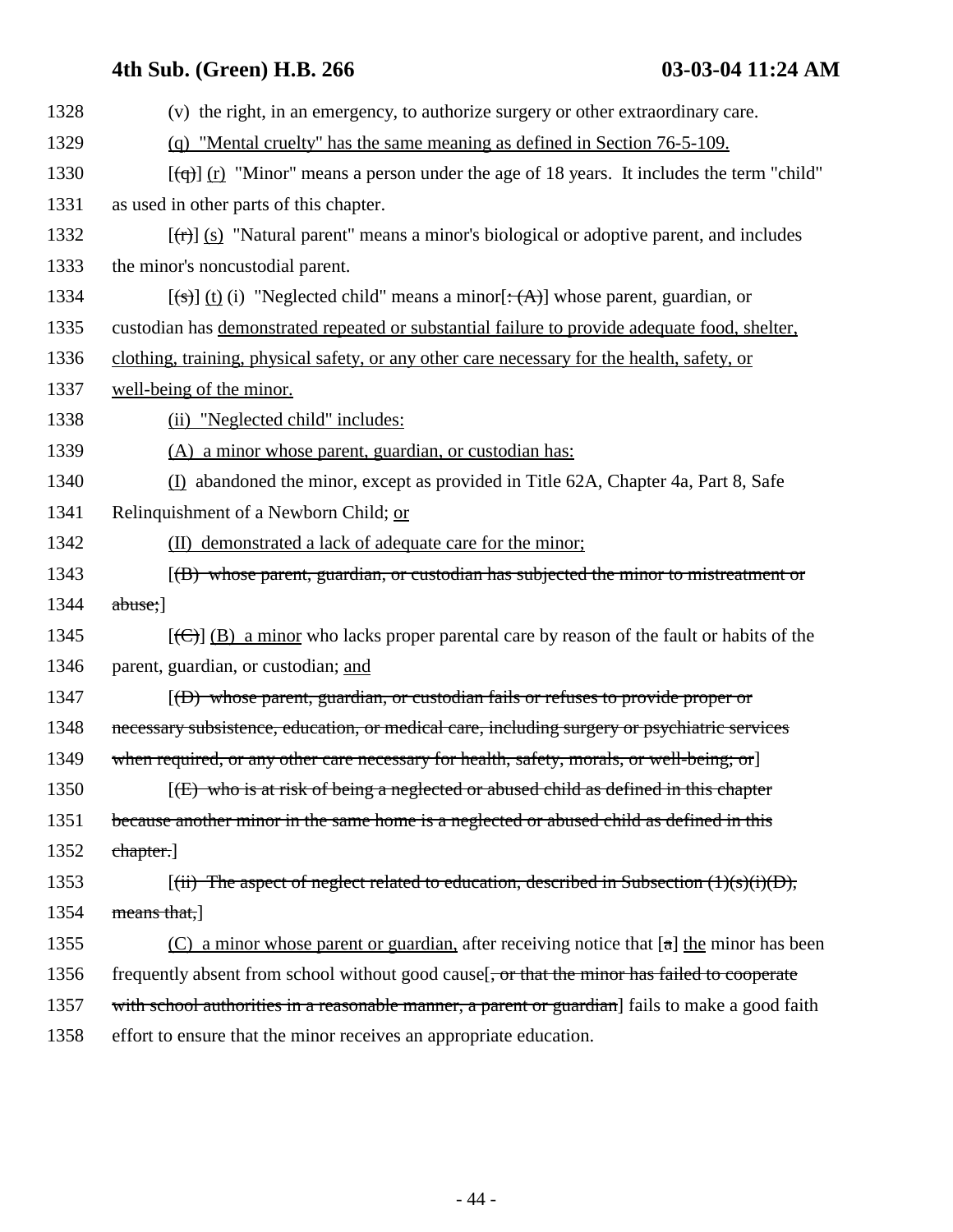1359 (iii) [A] "Neglected child" does not include: 1360 (A) a minor whose parent  $[\sigma r]$ , guardian, or custodian is legitimately practicing 1361 religious beliefs and who, for that reason, does not provide specified medical or mental health 1362 treatment for  $\lceil a \rceil$  the minor  $\lceil a \rceil$ , is not guilty of neglect.  $\lceil a \rceil$ ; or 1363 (B) a minor who experiences unintentional incidents, or reasonable parental discipline 1364 or management, described in Subsection  $(1)(a)(ii)$ . 1365  $[(t)]$  (u) "Nonjudicial adjustment" means closure of the case by the assigned probation 1366 officer without judicial determination upon the consent in writing of the minor, the parent, 1367 legal guardian or custodian, and the assigned probation officer. 1368 (v) "Physical abuse" has the same meaning as "physical injury," as defined in Section 1369 76-5-109. 1370  $[(\text{tr})](w)$  "Probation" means a legal status created by court order following an 1371 adjudication on the ground of a violation of law or under Section 78-3a-104, whereby the 1372 minor is permitted to remain in [his] the minor's home under prescribed conditions and under 1373 supervision by the probation department or other agency designated by the court, subject to 1374 return to the court for violation of any of the conditions prescribed. 1375  $[\forall \forall] (x)$  "Protective supervision" means a legal status created by court order following 1376 an adjudication on the ground of abuse, neglect, or dependency, whereby the minor is permitted 1377 to remain in [his] the minor's home, and supervision and assistance to correct the abuse, 1378 neglect, or dependency is provided by the probation department or other agency designated by 1379 the court. 1380  $[\langle \overline{w} \rangle]$  (y) "Residual parental rights and duties" means those rights and duties remaining 1381 with the parent after legal custody or guardianship, or both, have been vested in another person

1382 or agency, including the responsibility for support, the right to consent to adoption, the right to 1383 determine the child's religious affiliation, and the right to reasonable parent-time unless 1384 restricted by the court. If no guardian has been appointed, "residual parental rights and duties" 1385 also include the right to consent to marriage, to enlistment, and to major medical, surgical, or 1386 psychiatric or other mental health treatment.

1387  $[(x)] (z)$  "Secure facility" means any facility operated by or under contract with the 1388 Division of Juvenile Justice Services, that provides 24-hour supervision and confinement for 1389 youth offenders committed to the division for custody and rehabilitation.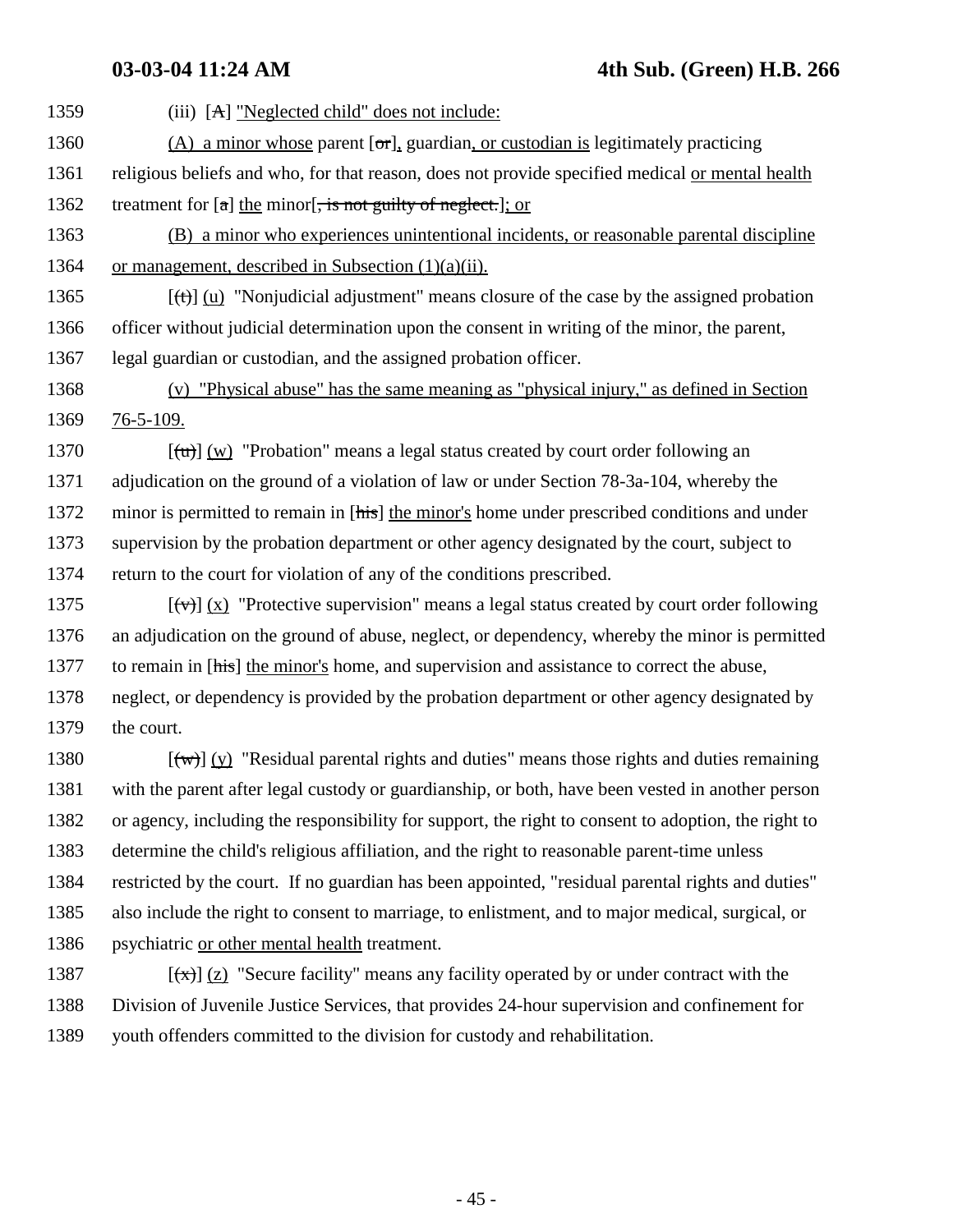- 1390 (aa) "Serious neglect" has the same meaning as defined in Section 62A-4a-101.
- 1391 (bb) "Serious physical abuse" has the same meaning as "serious physical injury," as 1392 defined in Section 76-5-109.
- 1393  $[\forall x]$  (cc) "Shelter" means the temporary care of minors in physically unrestricted 1394 facilities pending court disposition or transfer to another jurisdiction.
- 1395  $\lceil (z) \rceil$  (dd) "State supervision" means a disposition which provides a more intensive 1396 level of intervention than standard probation but is less intensive or restrictive than a 1397 community placement with the Division of Juvenile Justice Services.
- 1398  $\left[\frac{(\text{aa})}{(\text{ea})}\right]$  (ee) "Substantiated" has the same meaning as defined in Section 62A-4a-101.
- 1399  $[(bb)]$  (ff) "Supported" has the same meaning as defined in Section 62A-4a-101.
- 1400  $[(ee)]$  (gg) "Termination of parental rights" means the permanent elimination of all 1401 parental rights and duties, including residual parental rights and duties, by court order.
- 1402 [(dd)] (hh) "Therapist" means a person employed by a state division or agency for the 1403 purpose of conducting psychological treatment and counseling of a minor in its custody, or any 1404 other person licensed or approved by the state for the purpose of conducting psychological 1405 treatment and counseling.
- 1406  $[\text{(\text{ee})}]$  (ii) "Unsubstantiated" has the same meaning as defined in Section 62A-4a-101.
- 1407  $[fff]$  (ii) "Without merit" has the same meaning as defined in Section 62A-4a-101.
- 1408 (2) As used in Part 3, Abuse, Neglect, and Dependency Proceedings, with regard to the 1409 division [<del>of Child and Family Services</del>]:
- 1410 (a) "Custody" means the custody of a minor in the division [of Child and Family 1411 Services as of the date of disposition.
- 1412 (b) "Protective custody" means the shelter of a minor by the division [of Child and 1413 Family Services] from the time the minor is removed from home until the shelter hearing, or 1414 the minor's return home, whichever occurs earlier.
- 1415 (c) "Temporary custody" means the custody of a minor in the division [of Child and 1416 Family Services] from the date of the shelter hearing until disposition.
- 
- 1417 Section 24. Section **78-3a-106** is amended to read:
- 1418 **78-3a-106. Search warrants and subpoenas -- Authority to issue.**
- 1419 (1) The court has authority to issue search warrants, subpoenas, or investigative 1420 subpoenas in criminal cases, delinquency, and abuse, neglect, and dependency proceedings for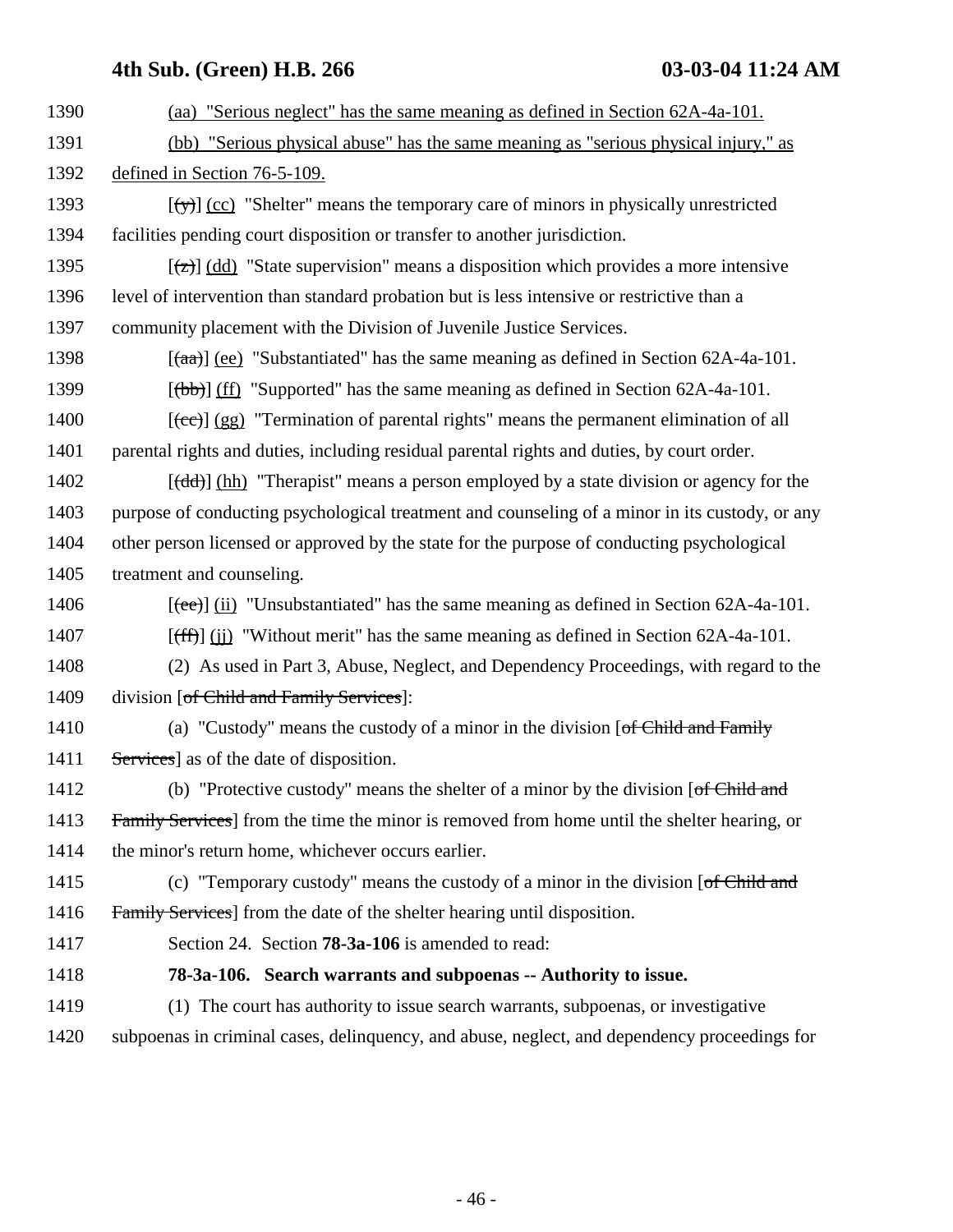| 1421 | the same purposes, in the same manner and pursuant to the same procedures set forth in the                  |
|------|-------------------------------------------------------------------------------------------------------------|
| 1422 | code of criminal procedure for the issuance of search warrants, subpoenas, or investigative                 |
| 1423 | subpoenas in other trial courts in the state.                                                               |
| 1424 | (2) (a) The court may issue a warrant authorizing a child protective services worker or                     |
| 1425 | peace officer to search for a child and take the child into protective custody if:                          |
| 1426 | (i) it appears to the court upon a verified petition, recorded sworn testimony or an                        |
| 1427 | affidavit sworn to by a peace officer or any other person, and upon the examination of other                |
| 1428 | witnesses, if required by the judge, that there is probable cause to believe that:                          |
| 1429 | (i) there is an immediate threat to the safety of a child; $[1]$                                            |
| 1430 | (ii) without protective custody the child will be at substantial risk of abuse or neglect;                  |
| 1431 | and                                                                                                         |
| 1432 | $[\overrightarrow{t})$ (iii) the applicant certifies to the court in writing or by recorded sworn testimony |
| 1433 | as to the efforts, if any, that have been made to give notice to the minor's parent or guardian             |
| 1434 | and the reasons supporting the claim that notice and an opportunity to be heard should not be               |
| 1435 | required.                                                                                                   |
| 1436 | (b) A warrant removing a child from [his] the child's home or school, or having the                         |
| 1437 | effect of depriving a parent or guardian of the care, custody, and control of their minor child,            |
| 1438 | may not be issued without notice to the minor's parents and opportunity to be heard unless the              |
| 1439 | requirements of [Subsections] Subsection $(2)(a)$ [ $(i)$ and $(ii)$ ] have been satisfied.                 |
| 1440 | (c) In a case of potential medical neglect, a warrant may not be issued under this                          |
| 1441 | Subsection $(2)$ :                                                                                          |
| 1442 | (i) on the basis alone that the parents or guardian have:                                                   |
| 1443 | (A) declined counsel or treatment on behalf of the child to seek the counsel or                             |
| 1444 | treatment of one or more other licensed practitioners;                                                      |
| 1445 | (B) obtained counsel or treatment from a medical, mental health, or other practitioner                      |
| 1446 | other than the child's usual primary care doctor or specialist;                                             |
| 1447 | declined treatment on behalf of the child when the treatment poses a substantial<br>(C)                     |
| 1448 | risk of serious harm to the child's immediate or future physical or mental health;                          |
| 1449 | (D) obtained nontraditional treatment from a medical or mental health practitioner; or                      |
| 1450 | otherwise acted in a manner consistent with what a reasonable parent or guardian<br>(E)                     |
| 1451 | would do under similar circumstances; and                                                                   |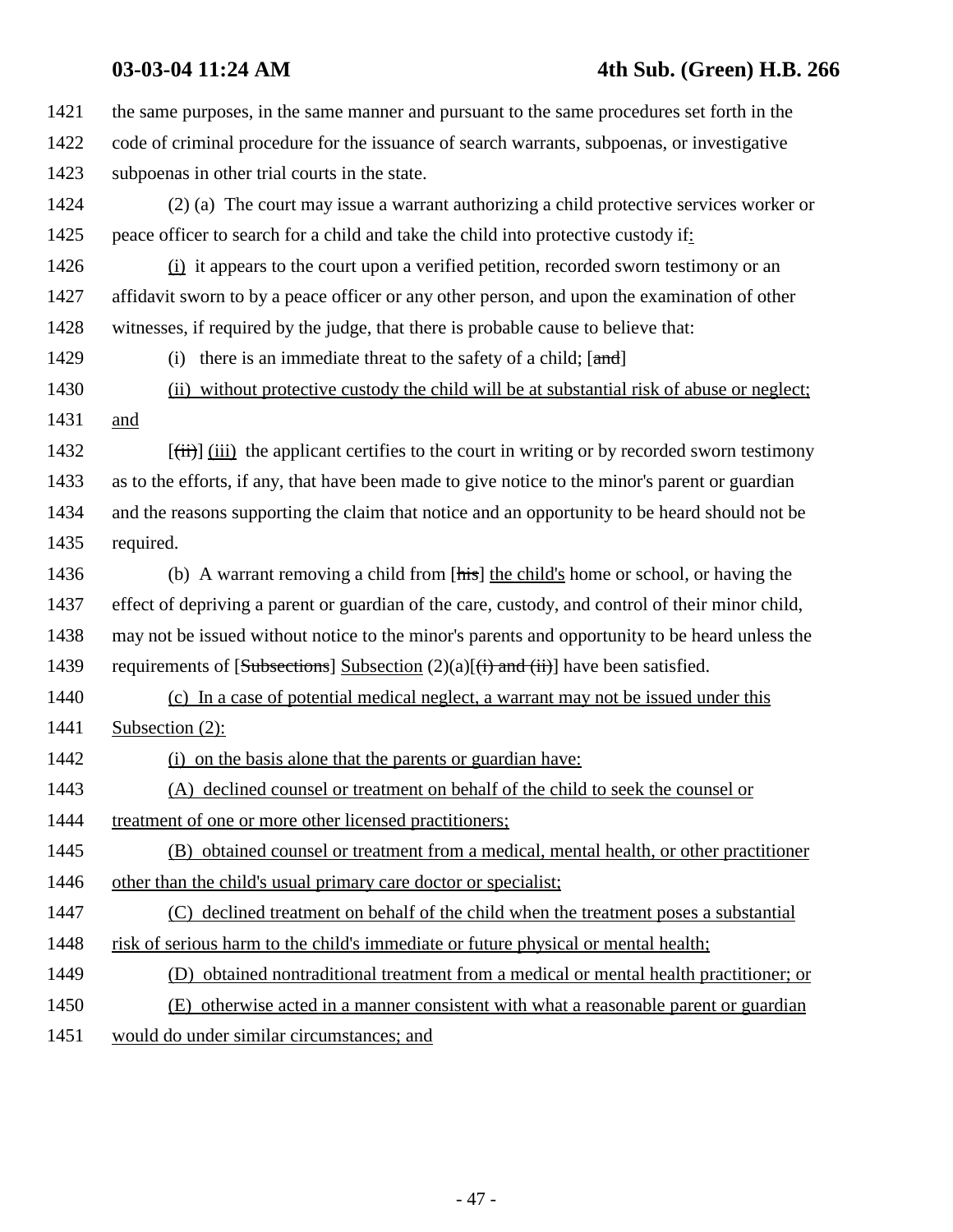| 1452 | (ii) unless not practicable, a warrant may not be issued on the basis of medical neglect               |
|------|--------------------------------------------------------------------------------------------------------|
| 1453 | until the court examines the parents' or guardian's oral or written responses to the allegation of     |
| 1454 | medical or mental health neglect.                                                                      |
| 1455 | $[\text{(\text{c})}]$ (d) Pursuant to Section 77-23-210, a peace officer making the search may enter a |
| 1456 | house or premises by force, if necessary, in order to remove the child.                                |
| 1457 | $[\text{(\text{d})}]$ (e) The person executing the warrant shall then take the child to the place of   |
| 1458 | shelter designated by the court.                                                                       |
| 1459 | (3) The parent or guardian to be notified must be the minor's primary caregiver, or the                |
| 1460 | person who has custody of the minor, when the order is sought.                                         |
| 1461 | Section 25. Section <b>78-3a-110</b> is amended to read:                                               |
| 1462 | 78-3a-110. Summons -- Service and process -- Issuance and contents -- Notice to                        |
| 1463 | absent parent or guardian -- Emergency medical or surgical treatment -- Compulsory                     |
| 1464 | process for attendance of witnesses when authorized.                                                   |
| 1465 | (1) After a petition is filed the court shall promptly issue a summons, unless the judge               |
| 1466 | directs that a further investigation is needed. No summons is required as to any person who            |
| 1467 | appears voluntarily or who files a written waiver of service with the clerk of the court at or         |
| 1468 | prior to the hearing.                                                                                  |
| 1469 | (2) The summons shall contain:                                                                         |
| 1470 | (a) the name of the court;                                                                             |
| 1471 | (b) the title of the proceedings; and                                                                  |
| 1472 | (c) except for a published summons, a brief statement of the substance of the                          |
| 1473 | allegations in the petition.                                                                           |
| 1474 | (3) A published summons shall state:                                                                   |
| 1475 | (a) that a proceeding concerning the minor is pending in the court; and                                |
| 1476 | (b) an adjudication will be made.                                                                      |
| 1477 | (4) The summons shall require the person or persons who have physical custody of the                   |
| 1478 | minor to appear personally and bring the minor before the court at a time and place stated. If         |
| 1479 | the person or persons summoned are not the parent, parents, or guardian of the minor, the              |
| 1480 | summons shall also be issued to the parent, parents, or guardian, as the case may be, notifying        |
| 1481 | them of the pendency of the case and of the time and place set for the hearing.                        |
| 1482 | (5) Summons may be issued requiring the appearance of any other person whose                           |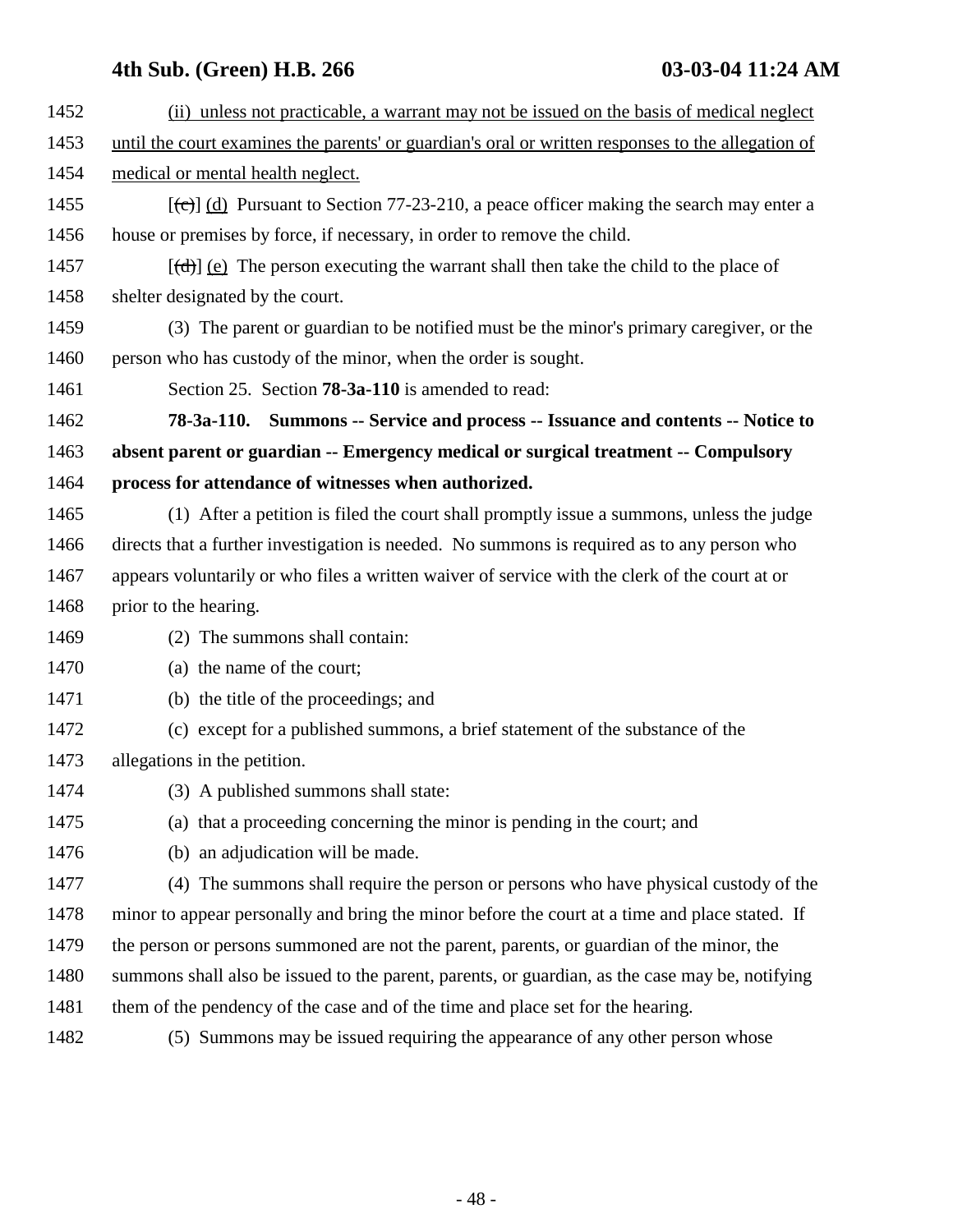1483 presence the court finds necessary.

- 1484 (6) If it appears to the court that the welfare of the minor or the welfare of the public 1485 requires that the minor be taken into custody, the court may by endorsement upon the summons 1486 direct that the person serving the summons take the minor into custody at once.
- 1487 (7) [Upon] Subject to the provisions of Subsection  $78-3a-118(2)(n)$  and upon the sworn 1488 testimony of one or more reputable physicians, the court may order emergency medical or 1489 surgical treatment that is immediately necessary for a minor concerning whom a petition has 1490 been filed pending the service of summons upon [his] the minor's parents, guardian, or 1491 custodian.
- 1492 (8) (a) A parent or guardian is entitled to the issuance of compulsory process for the 1493 attendance of witnesses on [his] the parent's or guardian's own behalf or on behalf of the minor.
- 1494 (b) A guardian ad litem or a probation officer is entitled to compulsory process for the 1495 attendance of witnesses on behalf of the minor.
- 1496 (9) Service of summons and process and proof of service shall be made in the manner 1497 provided in the Utah Rules of Civil Procedure.
- 1498 (10) Service of summons or process shall be made by the sheriff of the county where 1499 the service is to be made, or by [his] the sheriff's deputy[; but], except that upon request of the 1500 court, service shall be made by any other peace officer, or by another suitable person selected 1501 by the court.
- 1502 (11) (a) Service of summons in the state shall be made personally[ $\frac{1}{2}$ ] by delivering a 1503 copy to the person summoned[; provided, however, that].
- 1504 (b) If the parents of a minor are living together at their usual place of abode  $[\text{max}]$ , 1505 both may be served by personal delivery to either parent of copies of the summons, one copy 1506 for each parent.
- 1507 (12) If  $[the]$  a judge makes a written finding that  $[he]$  the judge has reason to believe 1508 that personal service of the summons will be unsuccessful, or will not accomplish notification 1509 within a reasonable time after issuance of the summons, [he] the judge may order service by 1510 registered mail, with a return receipt to be signed by the addressee only, to be addressed to the 1511 last-known address of the person to be served in the state. Service shall be complete upon 1512 return to the court of the signed receipt.
- 1513 (13) (a) If the parents, parent, or guardian required to be summoned under Subsection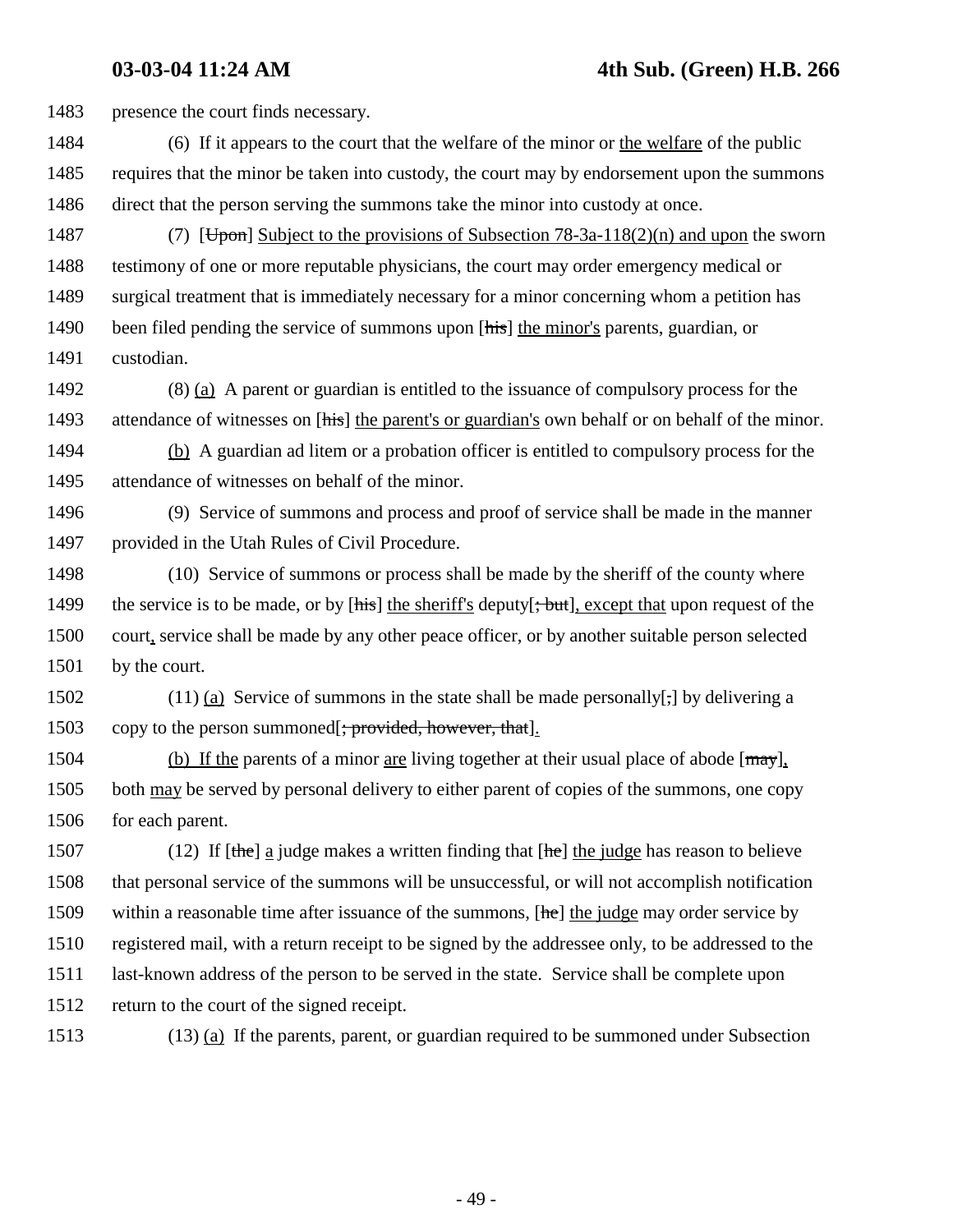1514 (4) cannot be found within the state, the fact of their minor's presence within the state shall 1515 confer jurisdiction on the court in proceedings in minor's cases under this chapter as to any 1516 absent parent or guardian, provided that due notice has been given [in the following manner:] 1517 as provided in Subsection (13)(b).

1518  $[\hat{a}]$  (b) (i) If the address of the parent or guardian is known, due notice is given by 1519 sending him a copy of the summons by registered mail with a return receipt to be signed by the 1520 addressee only, or by personal service outside the state, as provided in the Utah Rules of Civil 1521 Procedure. Service by registered mail shall be complete upon return to the court of the signed 1522 receipt.

1523  $[(\theta)]$  (ii) If the address or whereabouts of the parent or guardian outside the state 1524 cannot after diligent inquiry be ascertained, due notice is given by publishing a summons in a 1525 newspaper having general circulation in the county in which the proceeding is pending. The 1526 summons shall be published once a week for four successive weeks. Service shall be complete 1527 on the day of the last publication.

1528 (c) Service of summons as provided in this Subsection (13) shall vest the court with 1529 jurisdiction over the parent or guardian served in the same manner and to the same extent as if 1530 the person served was served personally within the state.

1531 (14) (a) In the case of service in the state, service completed not less than 48 hours 1532 before the time set in the summons for the appearance of the person served, shall be sufficient 1533 to confer jurisdiction.

1534 (b) In the case of service outside the state, service completed not less than five days 1535 before the time set in the summons for appearance of the person served, shall be sufficient to 1536 confer jurisdiction.

1537 (15) Computation of periods of time under this chapter shall be made in accordance 1538 with the Utah Rules of Civil Procedure.

1539 Section 26. Section **78-3a-115** is amended to read:

1540 **78-3a-115. Hearings -- Public excluded, exceptions -- Victims admitted -- Minor's** 1541 **cases heard separately from adult cases -- Minor or parents or custodian heard**

1542 **separately -- Continuance of hearing -- Consolidation of proceedings involving more than** 1543 **one minor.**

1544 (1) Hearings in minor's cases shall be held before the court without a jury and may be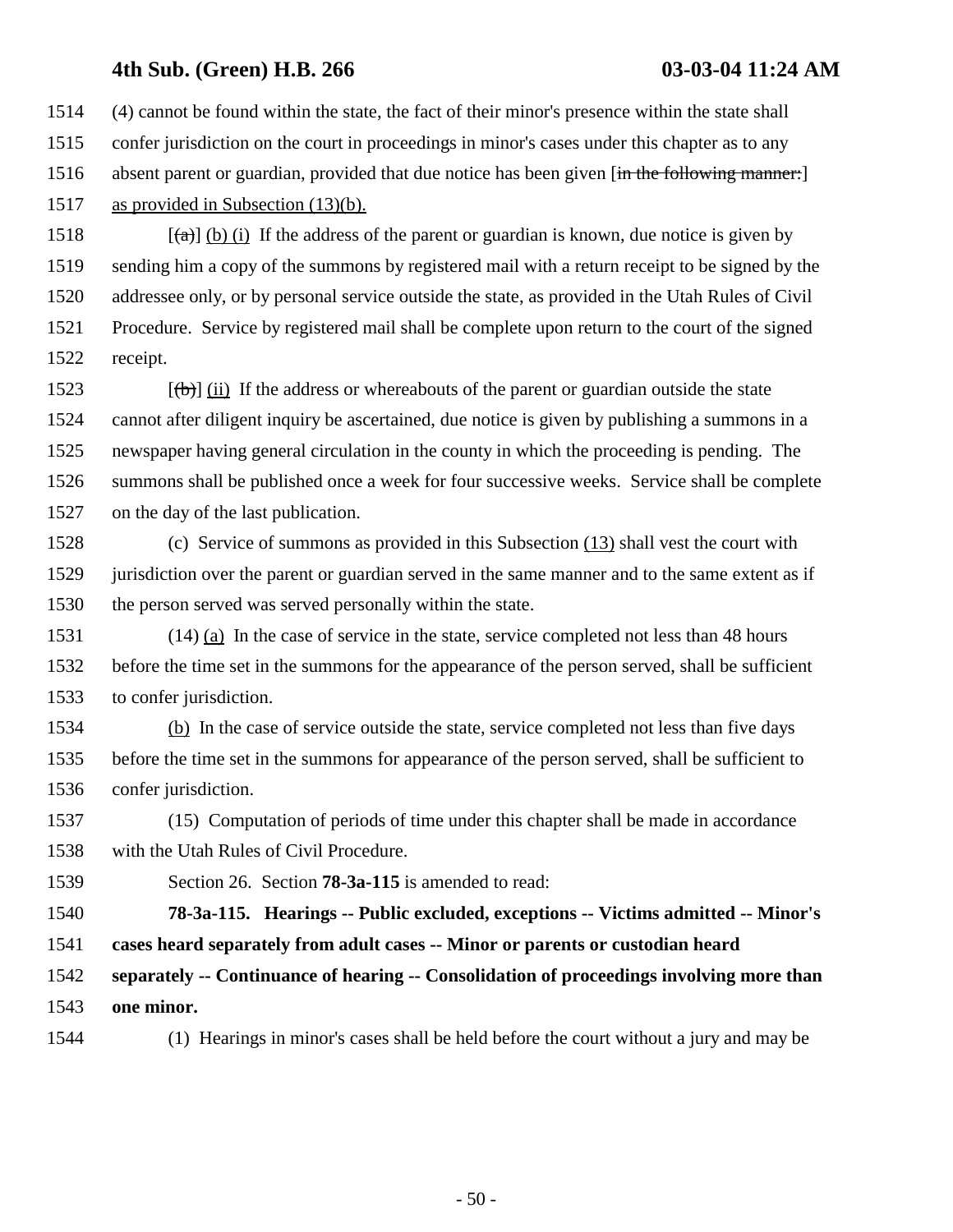| 1545 | conducted in an informal manner.                                                                      |
|------|-------------------------------------------------------------------------------------------------------|
| 1546 | (a) $(i)$ In abuse, neglect, and dependency cases in all districts other than pilot districts         |
| 1547 | selected by the Judicial Council under Subsection 78-3-21(15)(a), the court shall exclude $\lceil$ aH |
| 1548 | persons] the general public from hearings held prior to July 1, 2005 and admit only those             |
| 1549 | persons who [do not] have a direct interest in the proceedings[:] or who have been requested by       |
| 1550 | the parent or legal guardian to be present.                                                           |
| 1551 | (ii) The court may exclude a person from a hearing under Subsection $(1)(a)(i)$ , by                  |
| 1552 | motion of a party to the proceeding or its own motion, after making a finding described in            |
| 1553 | Subsection 78-3a-115.1(2)(a).                                                                         |
| 1554 | (iii) The court shall allow a person requested by the parent or legal guardian to be                  |
| 1555 | present at a proceeding under Subsection $(1)(a)(i)$ , and not excluded under Subsection              |
| 1556 | $(1)(a)(ii)$ , to submit testimony to the court.                                                      |
| 1557 | (b) In delinquency cases the court shall admit all persons who have a direct interest in              |
| 1558 | the case and may admit persons requested by the parent or legal guardian to be present. The           |
| 1559 | court shall exclude all other persons except as provided in Subsection $(1)(c)$ .                     |
| 1560 | (c) In delinquency cases in which the minor charged is 14 years of age or older, the                  |
| 1561 | court shall admit any person unless the hearing is closed by the court upon findings on the           |
| 1562 | record for good cause if:                                                                             |
| 1563 | (i) the minor has been charged with an offense which would be a felony if committed                   |
| 1564 | by an adult; or                                                                                       |
| 1565 | (ii) $(A)$ the minor is charged with an offense that would be a class A or B misdemeanor              |
| 1566 | if committed by an adult[ $\frac{1}{2}$ ]; and                                                        |
| 1567 | (B) the minor has been previously charged with an offense which would be a                            |
| 1568 | misdemeanor or felony if committed by an adult.                                                       |
| 1569 | (d) $(i)$ The victim of any act charged in a petition or information involving an offense             |
| 1570 | committed by a minor which if committed by an adult would be a felony or a class A or class B         |
| 1571 | misdemeanor shall, upon request, be afforded all rights afforded victims in Title 77, Chapter         |
| 1572 | 36, Cohabitant Abuse Procedures Act, Title 77, Chapter 37, Victims' Rights, and Title 77,             |
| 1573 | Chapter 38, Rights of Crime Victims Act.                                                              |
| 1574 | (ii) The notice provisions in Section 77-38-3 do not apply to important juvenile justice              |
| 1575 | hearings as defined in Section 77-38-2.                                                               |
|      |                                                                                                       |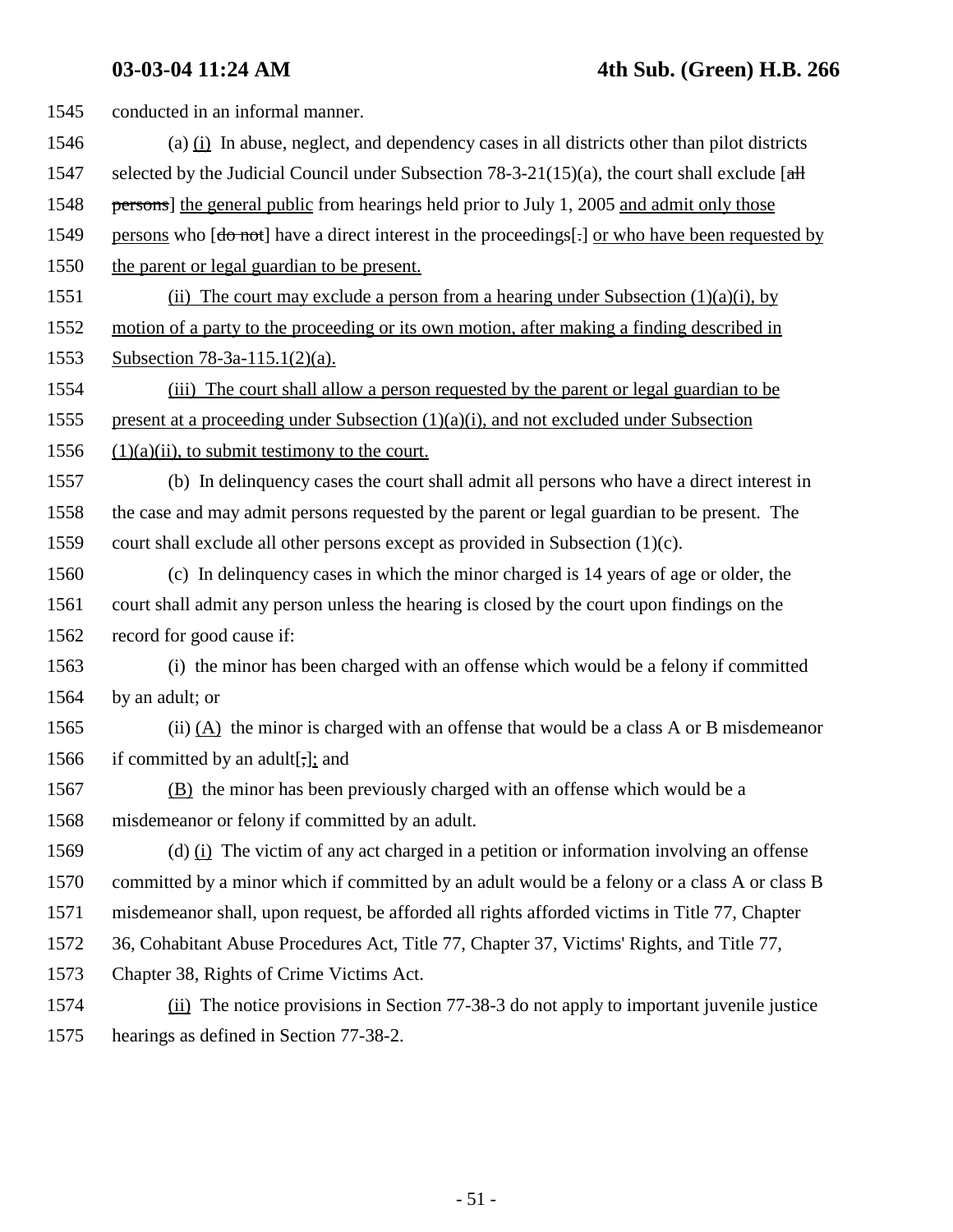| 1576 | (e) A victim, upon request to appropriate juvenile court personnel, shall have the right          |
|------|---------------------------------------------------------------------------------------------------|
| 1577 | to inspect and duplicate juvenile court legal records that have not been expunged concerning:     |
| 1578 | (i) the scheduling of any court hearings on the petition;                                         |
| 1579 | (ii) any findings made by the court; and                                                          |
| 1580 | (iii) any sentence or decree imposed by the court.                                                |
| 1581 | $(2)$ (a) Minor's cases shall be heard separately from a dult cases.                              |
| 1582 | (b) The minor or [his] the minor's parents or custodian may be heard separately when              |
| 1583 | considered necessary by the court.                                                                |
| 1584 | (c) The hearing may be continued from time to time to a date specified by court order.            |
| 1585 | (3) When more than one minor is involved in a home situation which may be found to                |
| 1586 | constitute neglect or dependency, or when more than one minor is alleged to be involved in the    |
| 1587 | same law violation, the proceedings may be consolidated, except that separate hearings may be     |
| 1588 | held with respect to disposition.                                                                 |
| 1589 | Section 27. Section <b>78-3a-118</b> (Effective 07/01/04) is amended to read:                     |
| 1590 | 78-3a-118 (Effective 07/01/04). Adjudication of jurisdiction of juvenile court --                 |
| 1591 | Disposition of cases -- Enumeration of possible court orders -- Considerations of court --        |
| 1592 | <b>Obtaining DNA sample.</b>                                                                      |
| 1593 | $(1)$ (a) When a minor is found to come within the provisions of Section 78-3a-104, the           |
| 1594 | court shall so adjudicate. The court shall make a finding of the facts upon which it bases its    |
| 1595 | jurisdiction over the minor. However, in cases within the provisions of Subsection                |
| 1596 | 78-3a-104(1), findings of fact are not necessary.                                                 |
| 1597 | (b) If the court adjudicates a minor for a crime of violence or an offense in violation of        |
| 1598 | Title 76, Chapter 10, Part 5, Weapons, it shall order that notice of the adjudication be provided |
| 1599 | to the school superintendent of the district in which the minor resides or attends school. Notice |
| 1600 | shall be made to the district superintendent within three days of the adjudication and shall      |
| 1601 | include the specific offenses for which the minor was adjudicated.                                |
| 1602 | (2) Upon adjudication the court may make the following dispositions by court order:               |
| 1603 | (a) (i) The court may place the minor on probation or under protective supervision in             |
| 1604 | the minor's own home and upon conditions determined by the court, including compensatory          |
| 1605 | service as provided in Section 78-11-20.7.                                                        |
| 1606 | (ii) The court may place the minor in state supervision with the probation department             |
|      |                                                                                                   |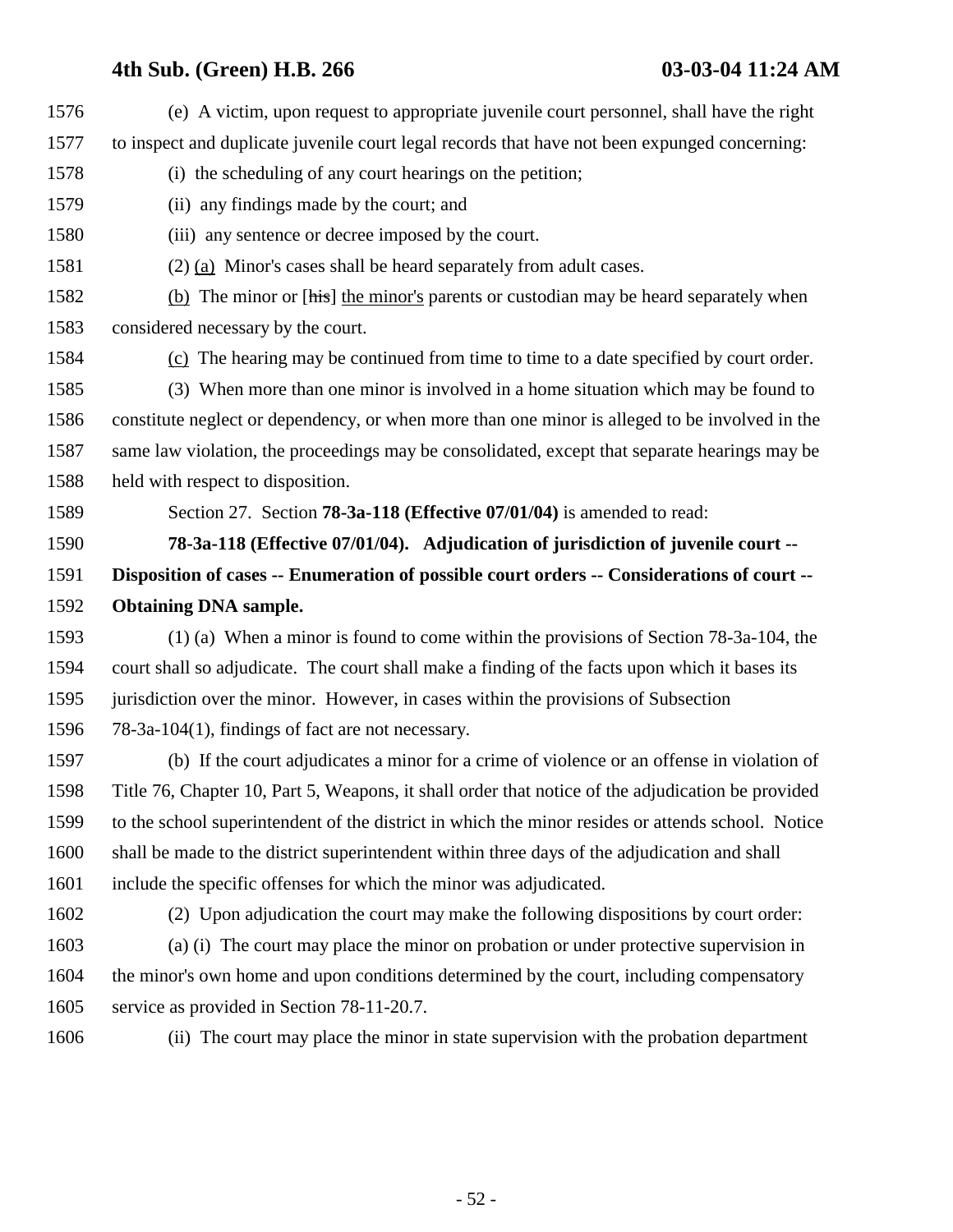| 1607 | of the court, under the legal custody of:                                                    |
|------|----------------------------------------------------------------------------------------------|
| 1608 | (A) $[\overline{h}$ the minor's parent or guardian;                                          |
| 1609 | (B) the Division of Juvenile Justice Services; or                                            |
| 1610 | (C) the Division of Child and Family Services.                                               |
| 1611 | (iii) If the court orders probation or state supervision, the court shall direct that notice |
| 1612 | of its order be provided to designated persons in the local law enforcement agency and the   |
| 1613 | school or transferee school, if applicable, which the minor attends. The designated persons  |
| 1614 | may receive the information for purposes of the minor's supervision and student safety.      |
| 1615 | (iv) Any employee of the local law enforcement agency and the school which the               |
| 1616 | minor attends who discloses the court's order of probation is not:                           |
| 1617 | (A) civilly liable except when the disclosure constitutes fraud or malice as provided in     |
| 1618 | Section $63-30-4$ ; and                                                                      |
| 1619 | (B) civilly or criminally liable except when the disclosure constitutes a knowing            |
| 1620 | violation of Section 63-2-801.                                                               |
| 1621 | (b) The court may place the minor in the legal custody of a relative or other suitable       |
| 1622 | person, with or without probation or protective supervision, but the juvenile court may not  |
| 1623 | assume the function of developing foster home services.                                      |
| 1624 | $(c)$ (i) The court may:                                                                     |
| 1625 | (A) vest legal custody of the minor in the Division of Child and Family Services,            |
| 1626 | Division of Juvenile Justice Services, or the Division of Substance Abuse and Mental Health; |
| 1627 | and                                                                                          |
| 1628 | (B) order the Department of Human Services to provide dispositional                          |
| 1629 | recommendations and services.                                                                |
| 1630 | (ii) For minors who may qualify for services from two or more divisions within the           |
| 1631 | Department of Human Services, the court may vest legal custody with the department.          |
| 1632 | (iii) (A) Minors who are committed to the custody of the Division of Child and Family        |
| 1633 | Services on grounds other than abuse or neglect are subject to the provisions of Title 78,   |
| 1634 | Chapter 3a, Part 3A, Minors in Custody on Grounds Other Than Abuse or Neglect, and Title     |
| 1635 | 62A, Chapter 4a, Part 2A, Minors in Custody on Grounds Other Than Abuse or Neglect.          |
| 1636 | (B) Prior to the court entering an order to place a minor in the custody of the Division     |
| 1637 | of Child and Family Services on grounds other than abuse or neglect, the court shall provide |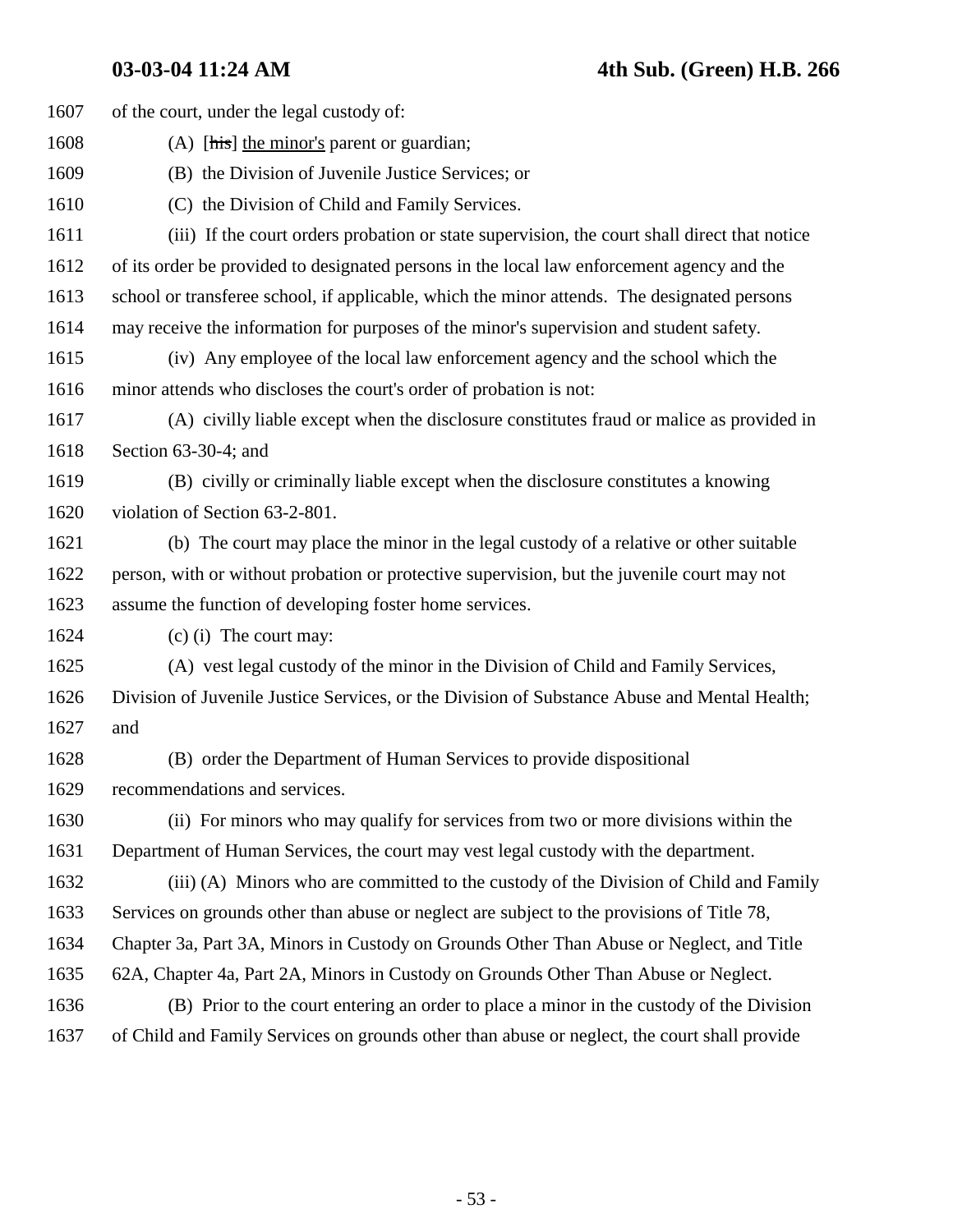1638 the division with notice of the hearing no later than five days before the time specified for the 1639 hearing so the division may attend the hearing. 1640 (C) Prior to committing a minor to the custody of the Division of Child and Family 1641 Services, the court shall make a finding as to what reasonable efforts have been attempted to 1642 prevent the minor's removal from [his] the minor's home. 1643 (d) (i) The court may commit the minor to the Division of Juvenile Justice Services for 1644 secure confinement. 1645 (ii) A minor under the jurisdiction of the court solely on the ground of abuse, neglect, 1646 or dependency under Subsection 78-3a-104(1)(c) may not be committed to the Division of 1647 Juvenile Justice Services. 1648 (e) The court may commit the minor, subject to the court retaining continuing 1649 jurisdiction over [him] the minor, to the temporary custody of the Division of Juvenile Justice 1650 Services for observation and evaluation for a period not to exceed 45 days, which period may 1651 be extended up to 15 days at the request of the director of the Division of Juvenile Justice

1652 Services.

1653 (f) (i) The court may commit the minor to a place of detention or an alternative to 1654 detention for a period not to exceed 30 days subject to the court retaining continuing 1655 jurisdiction over the minor. This commitment may be stayed or suspended upon conditions 1656 ordered by the court.

1657 (ii) This Subsection (2)(f) applies only to those minors adjudicated for:

1658 (A) an act which if committed by an adult would be a criminal offense; or

1659 (B) contempt of court under Section 78-3a-901.

1660 (g) The court may vest legal custody of an abused, neglected, or dependent minor in 1661 the Division of Child and Family Services or any other appropriate person in accordance with 1662 the requirements and procedures of Title 78, Chapter 3a, Part 3, Abuse, Neglect, and 1663 Dependency Proceedings.

1664 (h) (i) The court may place the minor on a ranch or forestry camp, or similar facility for 1665 care and also for work, if possible, if the person, agency, or association operating the facility 1666 has been approved or has otherwise complied with all applicable state and local laws.

1667 (ii) A minor placed in a forestry camp or similar facility may be required to work on 1668 fire prevention, forestation and reforestation, recreational works, forest roads, and on other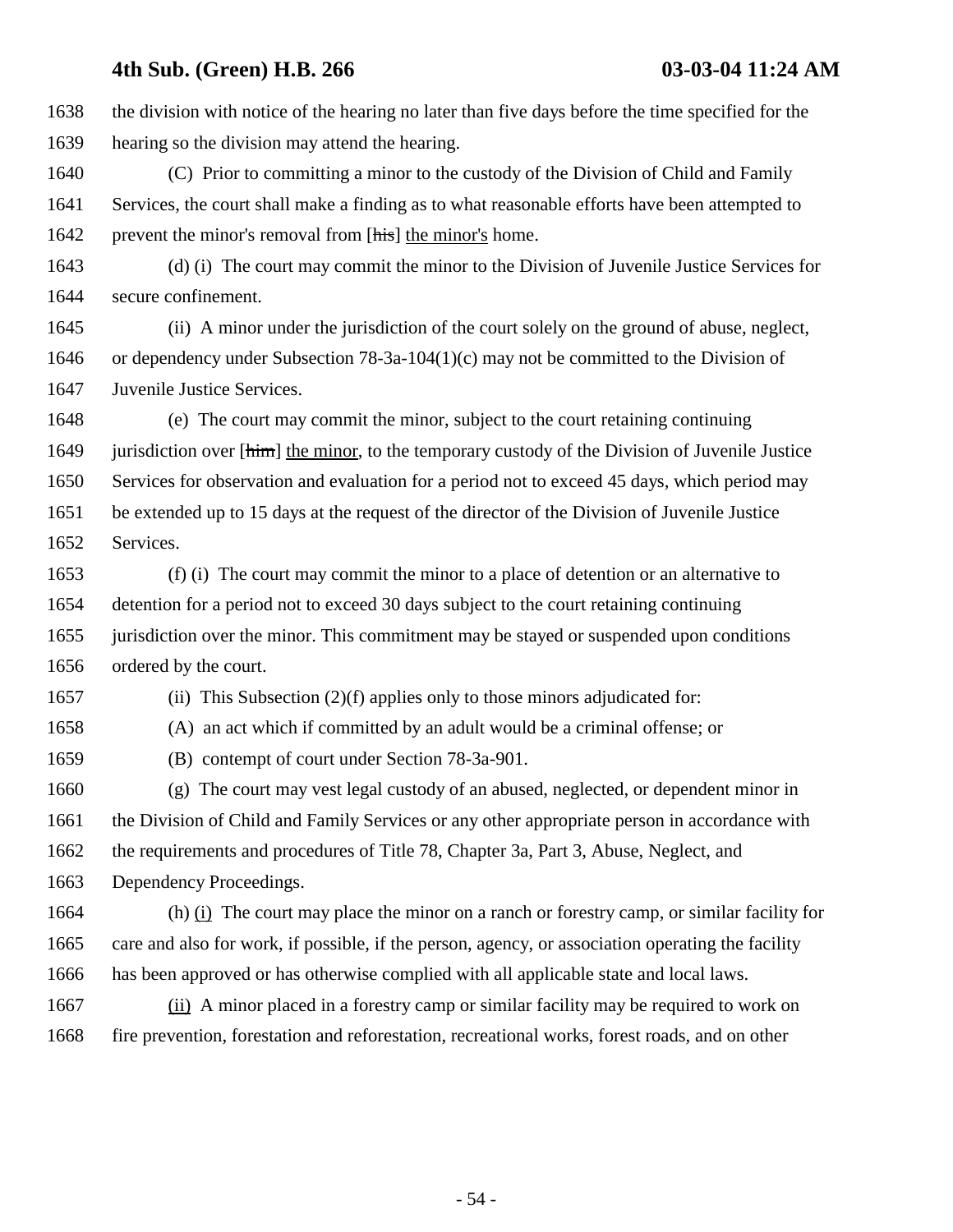1669 works on or off the grounds of the facility and may be paid wages, subject to the approval of 1670 and under conditions set by the court. 1671 (i) (A) The court may order the minor to repair, replace, or otherwise make restitution 1672 for damage or loss caused by the minor's wrongful act, including costs of treatment as stated in 1673 Section 78-3a-318, and impose fines in limited amounts. 1674 (B) The court may also require the minor to reimburse an individual, entity, or 1675 governmental agency who offered and paid a reward to a person or persons for providing 1676 information resulting in a court adjudication that the minor is within the jurisdiction of the 1677 juvenile court due to the commission of a criminal offense. 1678 (C) If a minor has been returned to this state under the Interstate Compact on Juveniles, 1679 the court may order the minor to make restitution for costs expended by any governmental 1680 entity for the return. 1681 (j) The court may issue orders necessary for the collection of restitution and fines 1682 ordered by the court, including garnishments, wage withholdings, and executions. 1683 (k) (i) The court may through its probation department encourage the development of 1684 employment or work programs: 1685 (A) to enable minors to fulfill their obligations under Subsection (2)(i); and 1686 (B) for other purposes considered desirable by the court. 1687 (ii) Consistent with the order of the court, the probation officer may permit the minor 1688 found to be within the jurisdiction of the court to participate in a program of work restitution or 1689 compensatory service in lieu of paying part or all of the fine imposed by the court. 1690 (l) (i) In violations of traffic laws within the court's jurisdiction, the court may, in 1691 addition to any other disposition authorized by this section: 1692 (A) restrain the minor from driving for periods of time the court considers necessary; 1693 and 1694 (B) take possession of the minor's driver license. 1695 (ii) The court may enter any other disposition under Subsection  $(2)(1)(i)$ ; however, the 1696 suspension of driving privileges for an offense under Section 78-3a-506 [are] is governed only 1697 by Section 78-3a-506. 1698 (m) (i) When a minor is found within the jurisdiction of the juvenile court under 1699 Section 78-3a-104 because of violating Section 58-37-8, Title 58, Chapter 37a, Utah Drug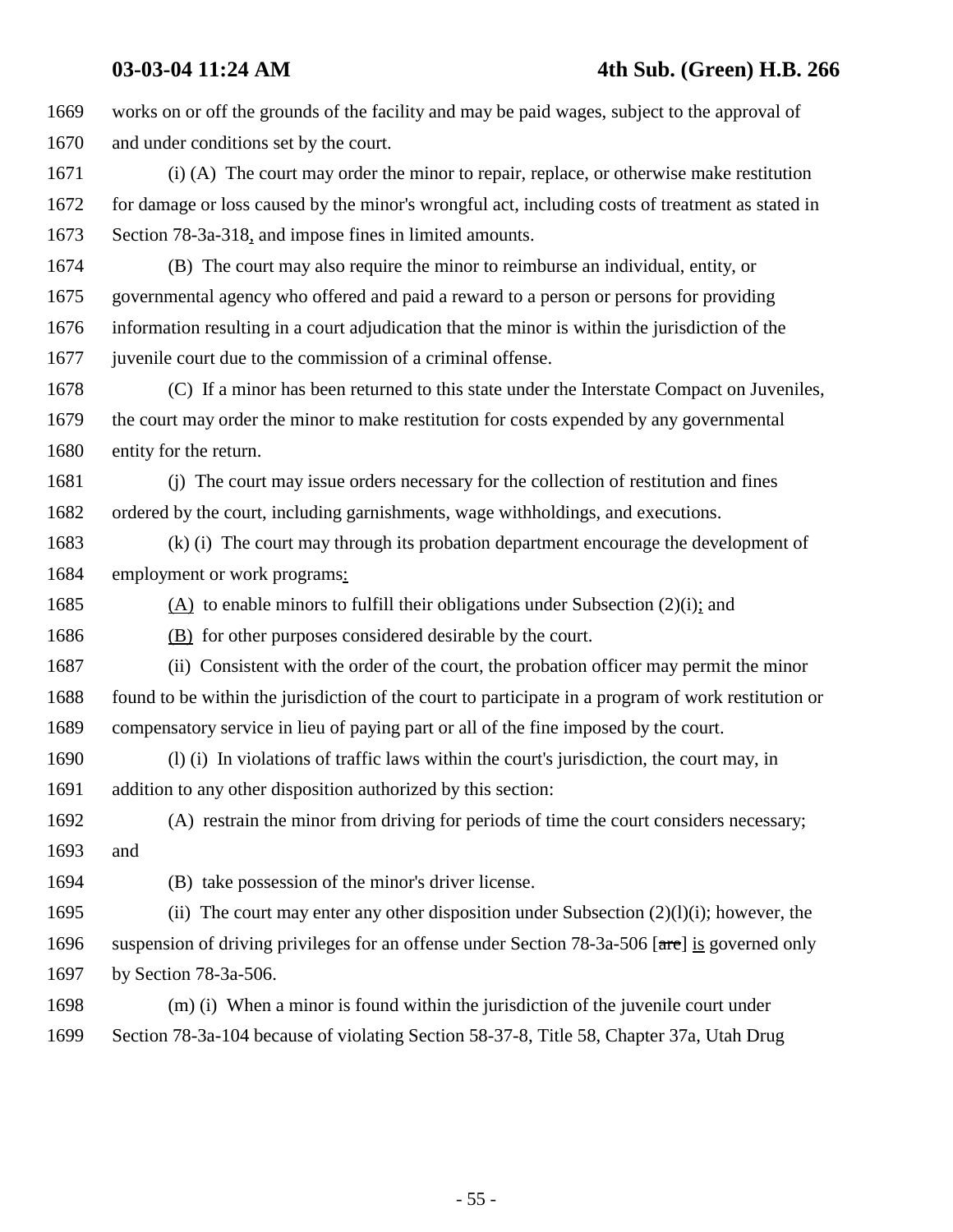1700 Paraphernalia Act, or Title 58, Chapter 37b, Imitation Controlled Substances Act, the court 1701 shall, in addition to any fines or fees otherwise imposed, order that the minor perform a 1702 minimum of 20 hours, but no more than 100 hours, of compensatory service. Satisfactory 1703 completion of an approved substance abuse prevention or treatment program may be credited 1704 by the court as compensatory service hours.

1705 (ii) When a minor is found within the jurisdiction of the juvenile court under Section 1706 78-3a-104 because of a violation of Section 32A-12-209 or Subsection 76-9-701(1), the court 1707 may, upon the first adjudication, and shall, upon a second or subsequent adjudication, order 1708 that the minor perform a minimum of 20 hours, but no more than 100 hours of compensatory 1709 service, in addition to any fines or fees otherwise imposed. Satisfactory completion of an 1710 approved substance abuse prevention or treatment program may be credited by the court as 1711 compensatory service hours.

1712 (n) (i) [The] Except as provided in Subsection  $(2)(n)(ii)$ , the court may order that the 1713 minor be examined or treated by a physician, surgeon, psychiatrist, or psychologist or that [he] 1714 the minor receive other special care. For these purposes the court may place the minor in a 1715 hospital or other suitable facility.

1716 (ii) In a case involving potential medical or mental health neglect, the court may not 1717 order an examination, treatment, or special care under Subsection  $(2)(n)(i)$  or any other 1718 provision of law unless: 1719 (A) at least one of the minor's parents or guardian consents to the examination, 1720 treatment, or special care; 1721 (B) the examination, treatment, or special care ordered by the court does not pose a 1722 significant risk of producing serious side effects, including: 1723 (I) death; 1724 (II) blindness; 1725 (III) suppression of growth; 1726 (IV) behavior disturbances;

- 1727 (V) thought disorders;
- 1728 (VI) tardive dyskenisia;
- 1729 (VII) brain function impairment; or
- 1730 (VIII) emotional or physical harm resulting from the compulsory nature of the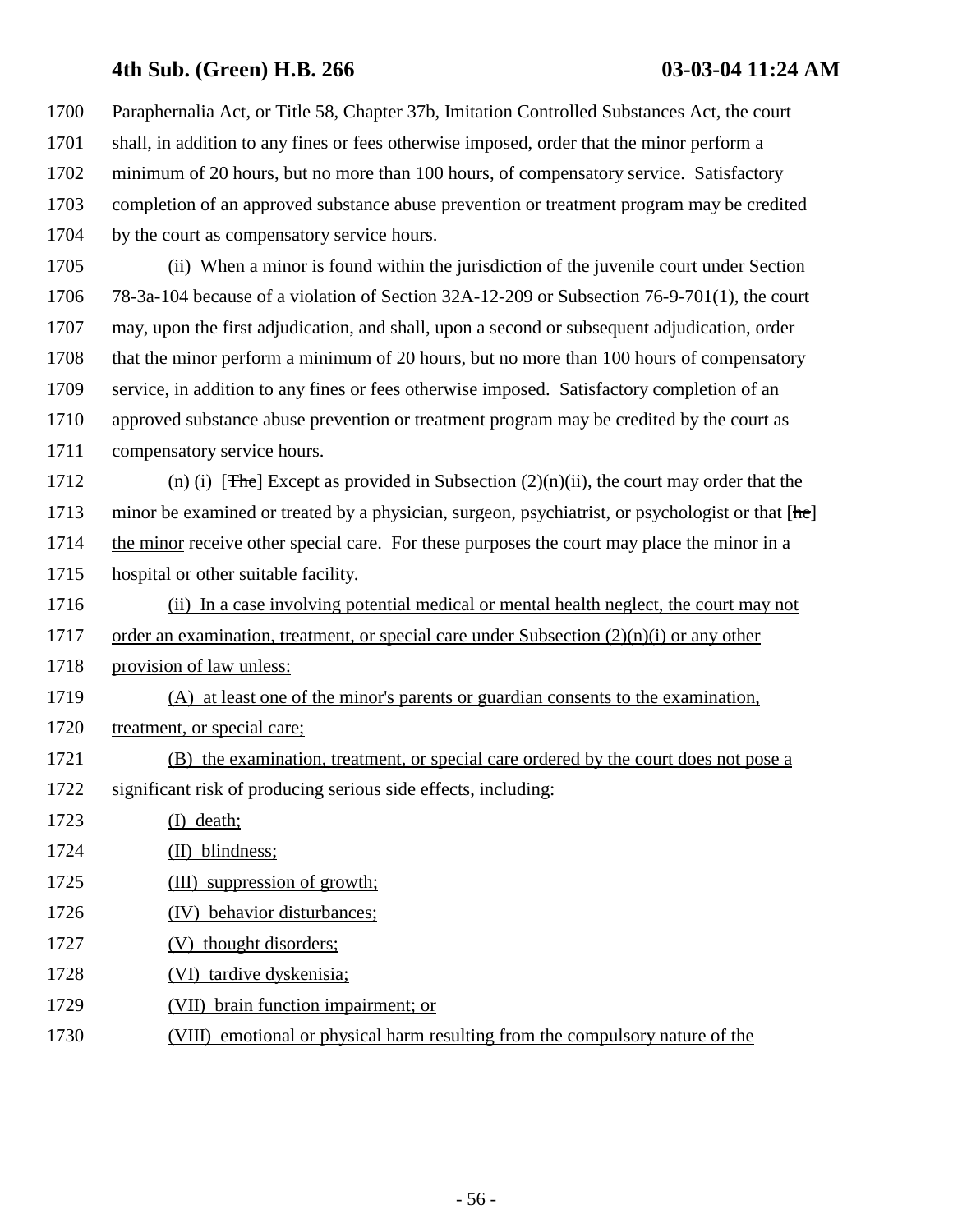| 1731 | treatment or special care; or                                                                     |
|------|---------------------------------------------------------------------------------------------------|
| 1732 | (C) evidence demonstrates beyond a reasonable doubt that the examination, treatment,              |
| 1733 | or special care provided by the parents or legal guardian, or the lack thereof, will result in an |
| 1734 | immediate serious threat to the life or essential physiological functions of the minor.           |
| 1735 | (o) (i) The court may appoint a guardian for the minor if $[it]$ an appointment appears           |
| 1736 | necessary in the interest of the minor, and may appoint as guardian a public or private           |
| 1737 | institution or agency in which legal custody of the minor is vested.                              |
| 1738 | (ii) In placing a minor under the guardianship or legal custody of an individual or of a          |
| 1739 | private agency or institution, the court shall give primary consideration to the welfare of the   |
| 1740 | minor. [When practicable, the] The court [may] shall take into consideration the religious        |
| 1741 | preferences of the minor and of the minor's parents.                                              |
| 1742 | (p) (i) In support of a decree under Section 78-3a-104, the court may order reasonable            |
| 1743 | conditions to be complied with by the parents or guardian, the minor, the minor's custodian, or   |
| 1744 | any other person who has been made a party to the proceedings. Conditions may include:            |
| 1745 | (A) parent-time by the parents or one parent;                                                     |
| 1746 | (B) restrictions on the minor's associates;                                                       |
| 1747 | (C) restrictions on the minor's occupation and other activities; and                              |
| 1748 | (D) requirements to be observed by the parents or custodian.                                      |
| 1749 | (ii) A minor whose parents or guardians successfully complete a family or other                   |
| 1750 | counseling program may be credited by the court for detention, confinement, or probation time.    |
| 1751 | (q) The court may order the minor to be committed to the physical custody of a local              |
| 1752 | mental health authority, in accordance with the procedures and requirements of Title 62A,         |
| 1753 | Chapter 15, Part 7, Commitment of Persons Under Age 18 to Division of Substance Abuse and         |
| 1754 | Mental Health.                                                                                    |
| 1755 | (r) (i) The court may make an order committing a minor within its jurisdiction to the             |
| 1756 | Utah State Developmental Center if the minor has mental retardation in accordance with the        |
| 1757 | provisions of Title 62A, Chapter 5, Part 3, Admission to Mental Retardation Facility.             |
| 1758 | (ii) The court shall follow the procedure applicable in the district courts with respect to       |
| 1759 | judicial commitments to the Utah State Developmental Center when ordering a commitment            |
| 1760 | under Subsection $(2)(r)(i)$ .                                                                    |
| 1761 | (s) The court may terminate all parental rights upon a finding of compliance with the             |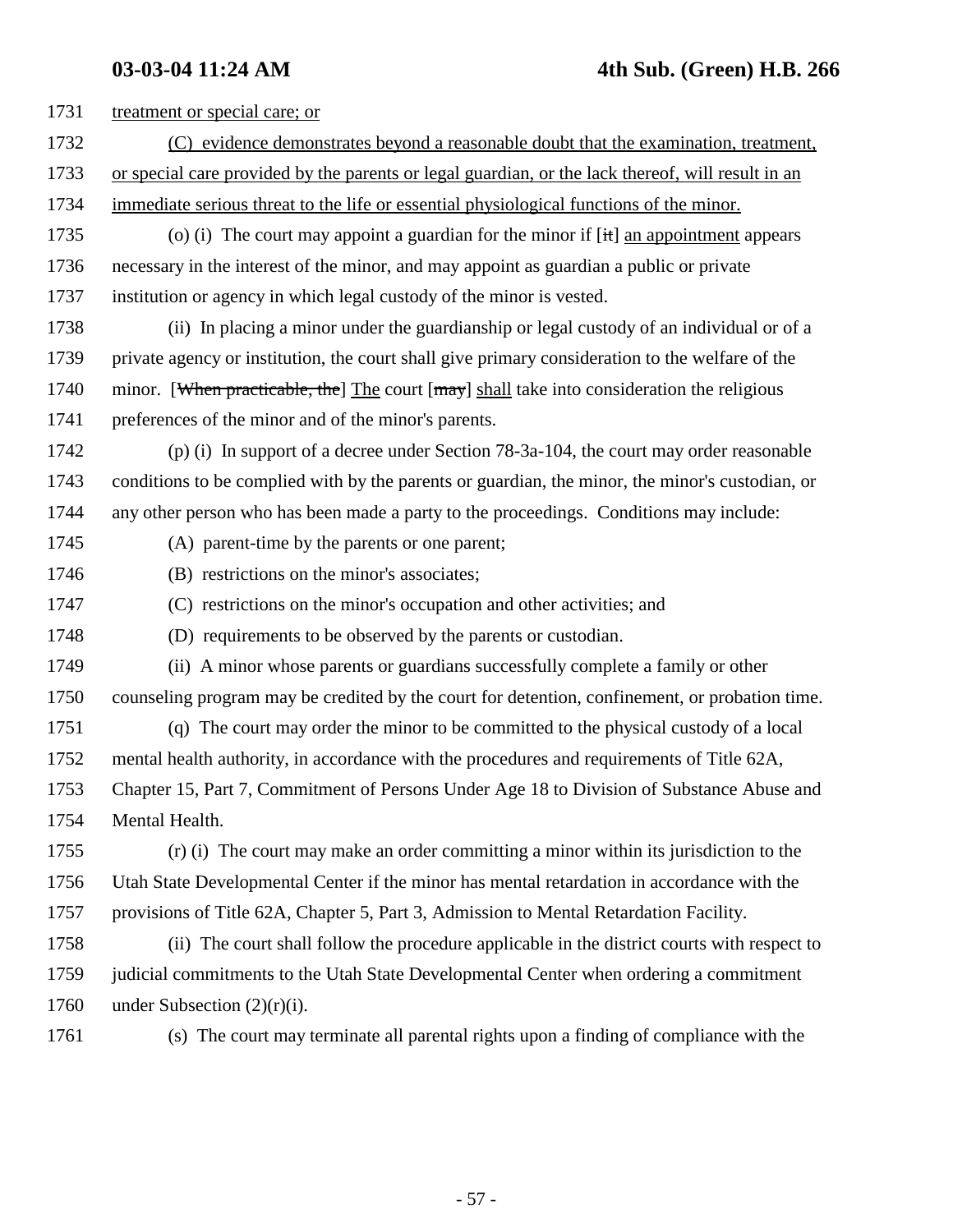1762 provisions of Title 78, Chapter 3a, Part 4, Termination of Parental Rights Act.

1763 (t) The court may make any other reasonable orders for the best interest of the minor or 1764 as required for the protection of the public, except that a person younger than 18 years of age 1765 may not be committed to jail or prison.

1766 (u) The court may combine the dispositions listed in this section if they are compatible.

1767 (v) (i) Before depriving any parent of custody, the court shall give due consideration to 1768 the rights of parents concerning their minor.

1769 (ii) The court may transfer custody of a minor to another person, agency, or institution 1770 in accordance with the requirements and procedures of Title 78, Chapter 3a, Part 3, Abuse, 1771 Neglect, and Dependency Proceedings.

1772 (w) Except as provided in Subsection  $(2)(y)(i)$ , an order under this section for 1773 probation or placement of a minor with an individual or an agency shall include a date certain 1774 for a review of the case by the court. A new date shall be set upon each review.

1775 (x) In reviewing foster home placements, special attention shall be given to making 1776 adoptable minors available for adoption without delay.

1777 (y) (i) The juvenile court may enter an order of permanent custody and guardianship 1778 with a relative or individual of a minor where the court has previously acquired jurisdiction as 1779 a result of an adjudication of abuse, neglect, or dependency. The juvenile court may enter an 1780 order for child support on behalf of the minor child against the natural or adoptive parents of 1781 the child.

1782 (ii) Orders under Subsection  $(2)(y)(i)$ :

1783 (A) shall remain in effect until the minor reaches majority;

1784 (B) are not subject to review under Section 78-3a-119; and

1785 (C) may be modified by petition or motion as provided in Section 78-3a-903.

1786 (iii) Orders permanently terminating the rights of a parent, guardian, or custodian and 1787 permanent orders of custody and guardianship do not expire with a termination of jurisdiction 1788 of the juvenile court.

1789 (3) In addition to the dispositions described in Subsection (2), when a minor comes 1790 within the court's jurisdiction  $[\frac{\text{he}}{\text{he}}]$ , the minor may be given a choice by the court to serve in the 1791 National Guard in lieu of other sanctions, provided:

1792 (a) the minor meets the current entrance qualifications for service in the National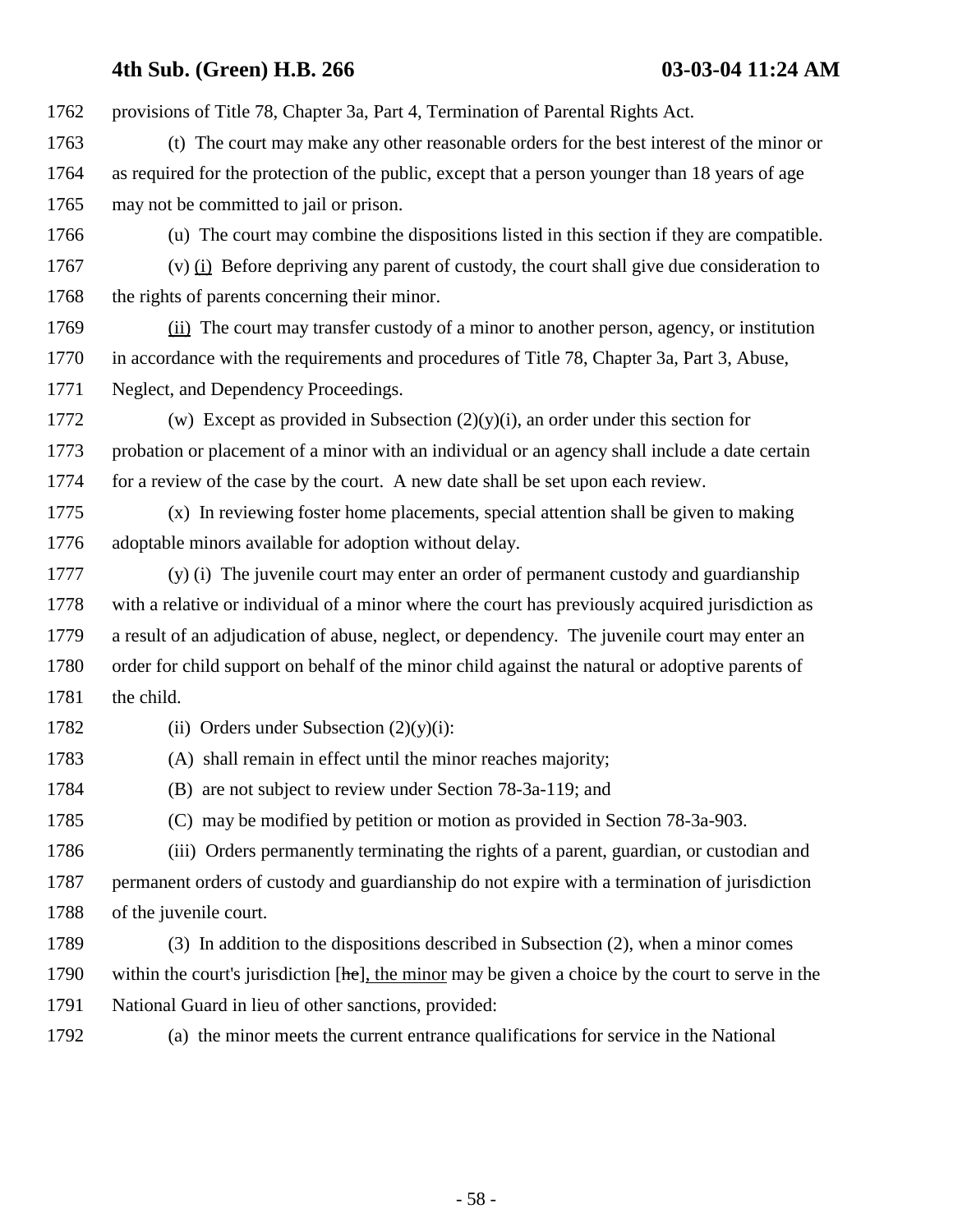1793 Guard as determined by a recruiter, whose determination is final; 1794 (b) the minor is not under the jurisdiction of the court for any act that: 1795 (i) would be a felony if committed by an adult; 1796 (ii) is a violation of Title 58, Chapter 37, Utah Controlled Substances Act; or 1797 (iii) was committed with a weapon; and 1798 (c) the court retains jurisdiction over the minor under conditions set by the court and 1799 agreed upon by the recruiter or the unit commander to which the minor is eventually assigned. 1800 (4) (a) A DNA specimen shall be obtained from a minor who is under the jurisdiction 1801 of the court as described in Subsection 53-10-403(3). The specimen shall be obtained by: 1802 (i) designated employees of the court; or[,] 1803 (ii) if the minor is in the legal custody of the Division of Juvenile Justice Services, 1804 [then] by designated employees of the division under Subsection  $53-10-404(5)(b)$ . 1805 (b) The responsible agency shall ensure that employees designated to collect the saliva 1806 DNA specimens receive appropriate training and that the specimens are obtained in accordance 1807 with accepted protocol. 1808 (c) Reimbursements paid under Subsection 53-10-404(2)(a) shall be placed in the DNA 1809 Specimen Restricted Account created in Section 53-10-407. 1810 (d) Payment of the reimbursement is second in priority to payments the minor is 1811 ordered to make for restitution under this section and treatment under Section 78-3a-318. 1812 Section 28. Section **78-3a-301 (Effective 07/01/04)** is amended to read: 1813 **78-3a-301 (Effective 07/01/04). Court-ordered protective custody of a minor** 1814 **following petition filing -- Grounds.** 1815 (1) After a petition has been filed under Subsection 78-3a-305(1), if the minor who is 1816 the subject of the petition is not in the protective custody of the division, a court may order that 1817 the minor be removed from the minor's home or otherwise taken into protective custody if the 1818 court finds, by a preponderance of the evidence, that any one or more of the following 1819 circumstances exist: 1820 (a) there is an imminent danger to the physical health or safety of the minor and the 1821 minor's physical health or safety may not be protected without removing the minor from the 1822 custody of the minor's parent or guardian. If a minor has previously been adjudicated as 1823 abused, neglected, or dependent, and a subsequent incident of abuse, neglect, or dependency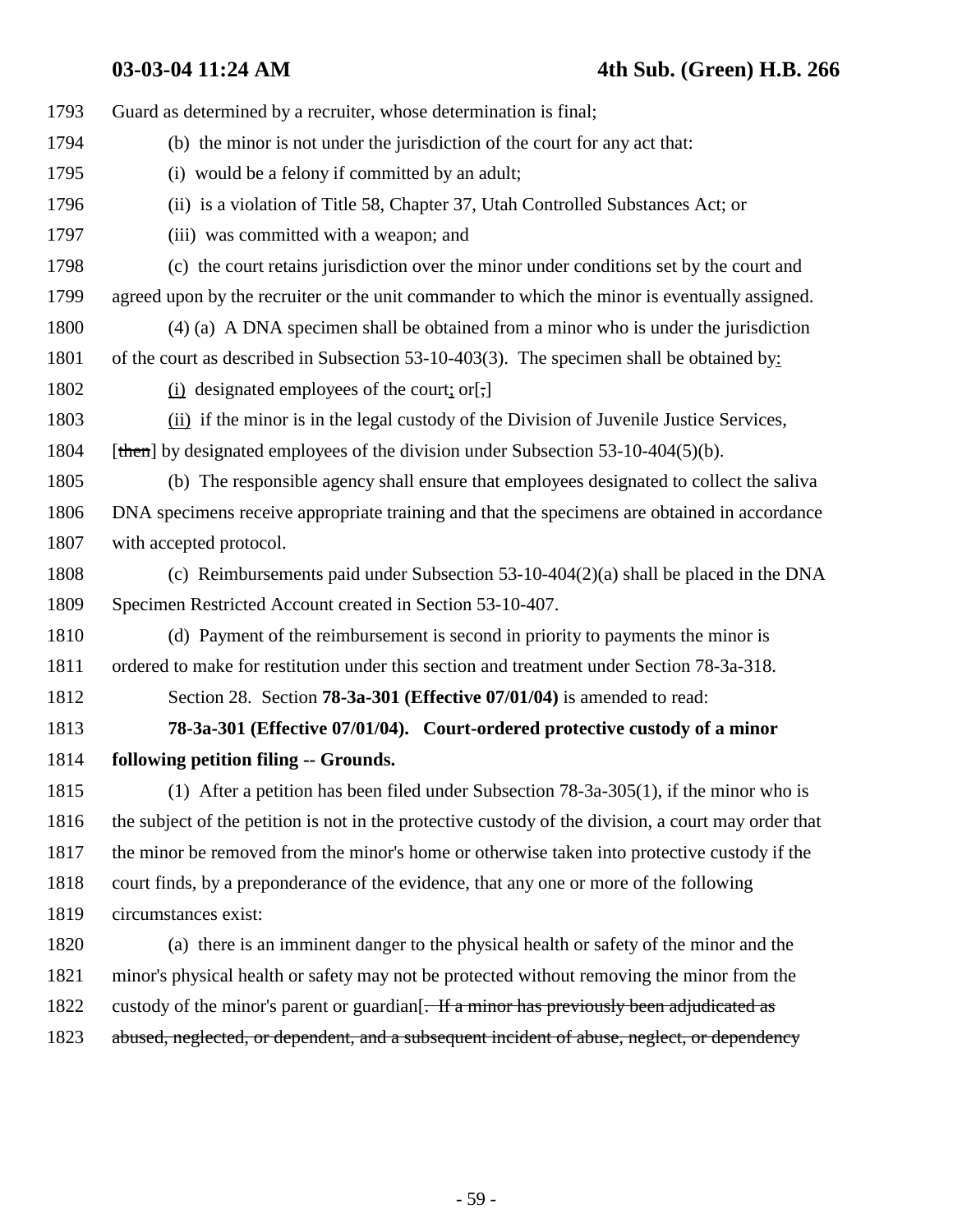1824 has occurred involving the same alleged abuser or under similar circumstance as the previous 1825 abuse, that fact constitutes prima facie evidence that the minor cannot safely remain in the 1826 custody of the minor's parent];

1827 (b) a parent or guardian engages in [or threatens the minor with] unreasonable conduct 1828 that causes the minor [to suffer] serious emotional damage or constitutes mental cruelty and 1829 there are no reasonable means available by which the minor's emotional health may be 1830 protected without removing the minor from the custody of the minor's parent or guardian;

1831 (c)  $[\overrightarrow{(t)}]$  the minor or another minor residing in the same household has been physically 1832 or sexually abused, or is considered to be at substantial risk of being physically or sexually 1833 abused, by a parent or guardian, a member of the parent's or guardian's household, or other 1834 person known to the parent or guardian.

1835 [(ii) For purposes of this Subsection  $(1)(c)$ , another minor residing in the same 1836 household may not be removed from the home unless that minor is considered to be at 1837 substantial risk of being physically or sexually abused as described in Subsection  $(1)(c)(i)$  or  $1838 \quad (iii).$ 

1839 [(iii) If a parent or guardian has received actual notice that physical or sexual abuse by 1840 a person known to the parent has occurred, and there is evidence that the parent or guardian 1841 failed to protect the minor by allowing the minor to be in the physical presence of the alleged 1842 abuser, that fact constitutes prima facie evidence that the minor is at substantial risk of being 1843 physically or sexually abused;

1844 (d) the parent or guardian is unwilling to have physical custody of the minor;

1845 (e) the minor has been abandoned or left without any provision for the minor's support;

1846 (f) a parent or guardian who has been incarcerated or institutionalized has not arranged 1847 or cannot arrange for safe and appropriate care for the minor;

1848 (g) a relative or other adult custodian with whom the minor has been left by the parent 1849 or guardian is unwilling or unable to provide care or support for the minor, the whereabouts of 1850 the parent or guardian are unknown, and reasonable efforts to locate the parent or guardian 1851 have been unsuccessful;

1852 (h) the minor is in immediate need of medical care;

1853 (i) (i) a parent's or guardian's actions, omissions, or habitual action create an 1854 environment that poses a serious or substantial threat to the minor's health or safety; or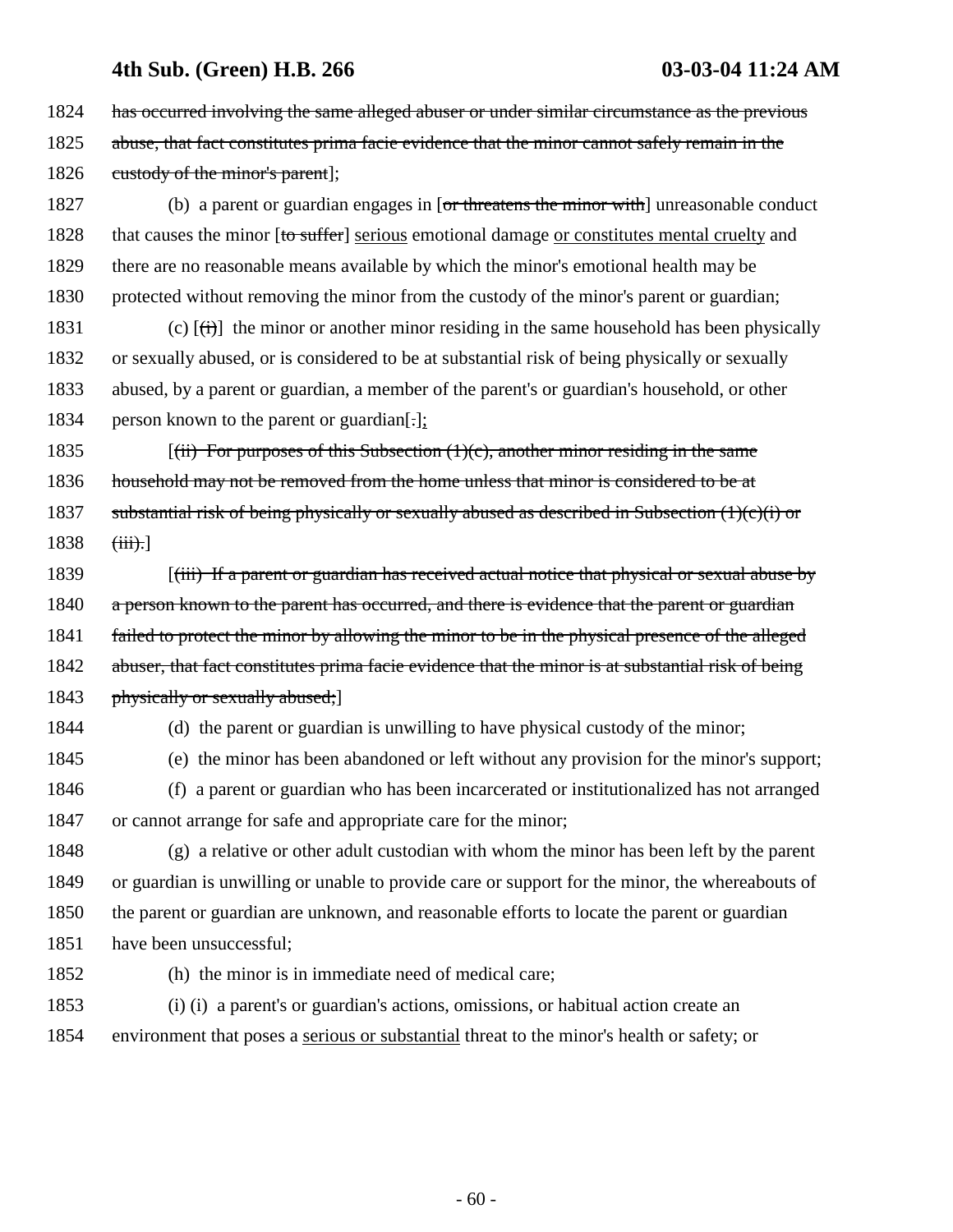| 1855 | (ii) a parent's or guardian's action in leaving a minor unattended would reasonably pose                   |
|------|------------------------------------------------------------------------------------------------------------|
| 1856 | a serious or substantial threat to the minor's health or safety;                                           |
| 1857 | (j) $[\overrightarrow{(t)}]$ the minor or another minor residing in the same household has been neglected; |
| 1858 | [ $and$ ]                                                                                                  |
| 1859 | $[(iii)$ for purposes of Subsection $(1)(j)(i)$ , another minor residing in the same household             |
| 1860 | may not be removed unless that minor is considered to be at substantial risk of being                      |
| 1861 | neglected;                                                                                                 |
| 1862 | (k) an infant has been abandoned, as defined in Section 78-3a-313.5;                                       |
| 1863 | (1) the parent or guardian, or an adult residing in the same household as the parent or                    |
| 1864 | guardian, has been charged or arrested pursuant to Title 58, Chapter 37d, Clandestine Drug Lab             |
| 1865 | Act, and any clandestine laboratory operation, as defined in Section 58-37d-3, was located in              |
| 1866 | the residence or on the property where the minor resided; or                                               |
| 1867 | (m) the minor's welfare is otherwise endangered.                                                           |
| 1868 | $(2)$ (a) For purposes of Subsection (1)(a), if a minor has previously been adjudicated as                 |
| 1869 | abused, neglected, or dependent, and a subsequent incident of abuse, neglect, or dependency                |
| 1870 | has occurred involving the same substantiated abuser or under similar circumstance as the                  |
| 1871 | previous abuse, that fact constitutes prima facie evidence that the minor cannot safely remain in          |
| 1872 | the custody of the minor's parent.                                                                         |
| 1873 | (b) For purposes of Subsection $(1)(c)$ :                                                                  |
| 1874 | (i) another minor residing in the same household may not be removed from the home                          |
| 1875 | unless that minor is considered to be at substantial risk of being physically or sexually abused           |
| 1876 | as described in Subsection $(1)(c)$ or $(2)(b)(ii)$ ; and                                                  |
| 1877 | (ii) if a parent or guardian has received actual notice that physical or sexual abuse by a                 |
| 1878 | person known to the parent has occurred, and there is evidence that the parent or guardian                 |
| 1879 | failed to protect the minor by allowing the minor to be in the physical presence of the alleged            |
| 1880 | abuser, that fact constitutes prima facie evidence that the minor is at substantial risk of being          |
| 1881 | physically or sexually abused.                                                                             |
| 1882 | (c) For purposes of Subsection $(1)(i)$ , another minor residing in the same household                     |
| 1883 | may not be removed unless that minor is considered to be at substantial risk of being neglected.           |
| 1884 | $[\frac{1}{2}]$ (3) A court may not remove a minor from the parent's or guardian's custody on the          |
| 1885 | basis of educational neglect, in the absence of one of the factors described in Subsection (1).            |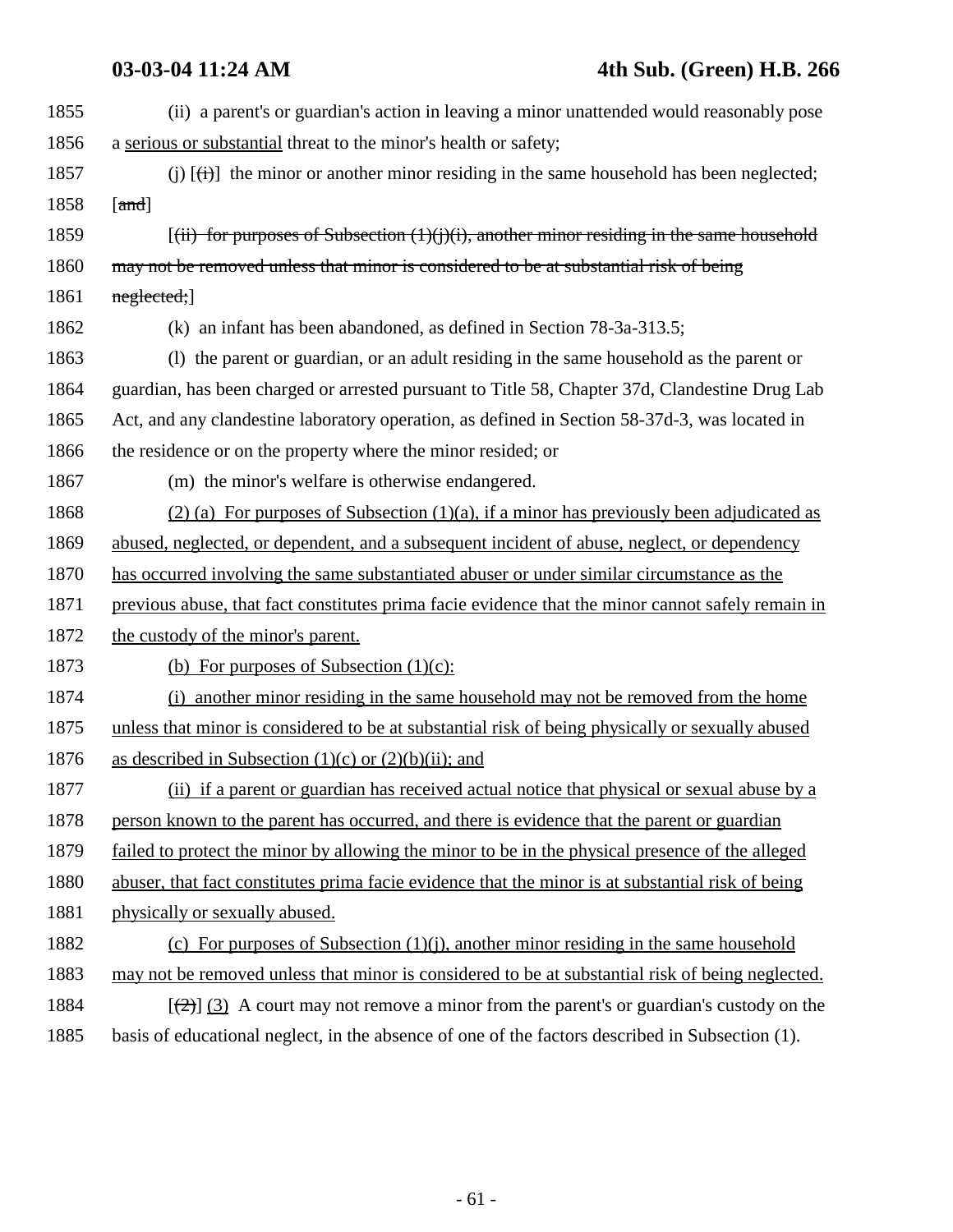| 1886 | $[\frac{1}{3}]$ (4) A court may not remove a minor from the parent's or guardian's custody on the        |
|------|----------------------------------------------------------------------------------------------------------|
| 1887 | basis of mental illness or poverty of the parent or guardian, in the absence of one of the factors       |
| 1888 | described in Subsection (1).                                                                             |
| 1889 | $[\frac{4}{3}]$ (5) A minor removed from the custody of the minor's parent or guardian under             |
| 1890 | this section may not be placed or kept in a secure detention facility pending further court              |
| 1891 | proceedings unless the minor is detainable based on guidelines promulgated by the Division of            |
| 1892 | Juvenile Justice Services.                                                                               |
| 1893 | $[\frac{1}{2}, \frac{1}{2}]$ (6) This section does not preclude removal of a minor from the minor's home |
| 1894 | without a warrant or court order under Section 62A-4a-202.1.                                             |
| 1895 | Section 29. Section <b>78-3a-306</b> is amended to read:                                                 |
| 1896 | 78-3a-306. Shelter hearing.                                                                              |
| 1897 | (1) A shelter hearing shall be held within 72 hours excluding weekends and holidays                      |
| 1898 | after any one or all of the following occur:                                                             |
| 1899 | (a) removal of the child from $[\overline{h}$ the child's home by the division $[\overline{f}$ Child and |
| 1900 | Family Services];                                                                                        |
| 1901 | (b) placement of the child in the protective custody of the division $[of Child and]$                    |
| 1902 | Family Services];                                                                                        |
| 1903 | (c) emergency kinship placement under Subsection 62A-4a-202.1(4); or                                     |
| 1904 | (d) as an alternative to removal of the child, a parent has entered a domestic violence                  |
| 1905 | shelter at the request of the division [of Child and Family Services].                                   |
| 1906 | (2) Upon the occurrence of any of the circumstances described in Subsections $(1)(a)$                    |
| 1907 | through $(1)(d)$ , the division shall issue a notice that contains all of the following:                 |
| 1908 | (a) the name and address of the person to whom the notice is directed;                                   |
| 1909 | (b) the date, time, and place of the shelter hearing;                                                    |
| 1910 | (c) the name of the minor on whose behalf a petition is being brought;                                   |
| 1911 | (d) a concise statement regarding:                                                                       |
| 1912 | the reasons for removal or other action of the division under Subsection (1); and<br>(i)                 |
| 1913 | (ii) the allegations and code sections under which the proceeding has been instituted;                   |
| 1914 | (e) a statement that the parent or guardian to whom notice is given, and the minor, are                  |
| 1915 | entitled to have an attorney present at the shelter hearing, and that if the parent or guardian is       |
| 1916 | indigent and cannot afford an attorney, and desires to be represented by an attorney, one will be        |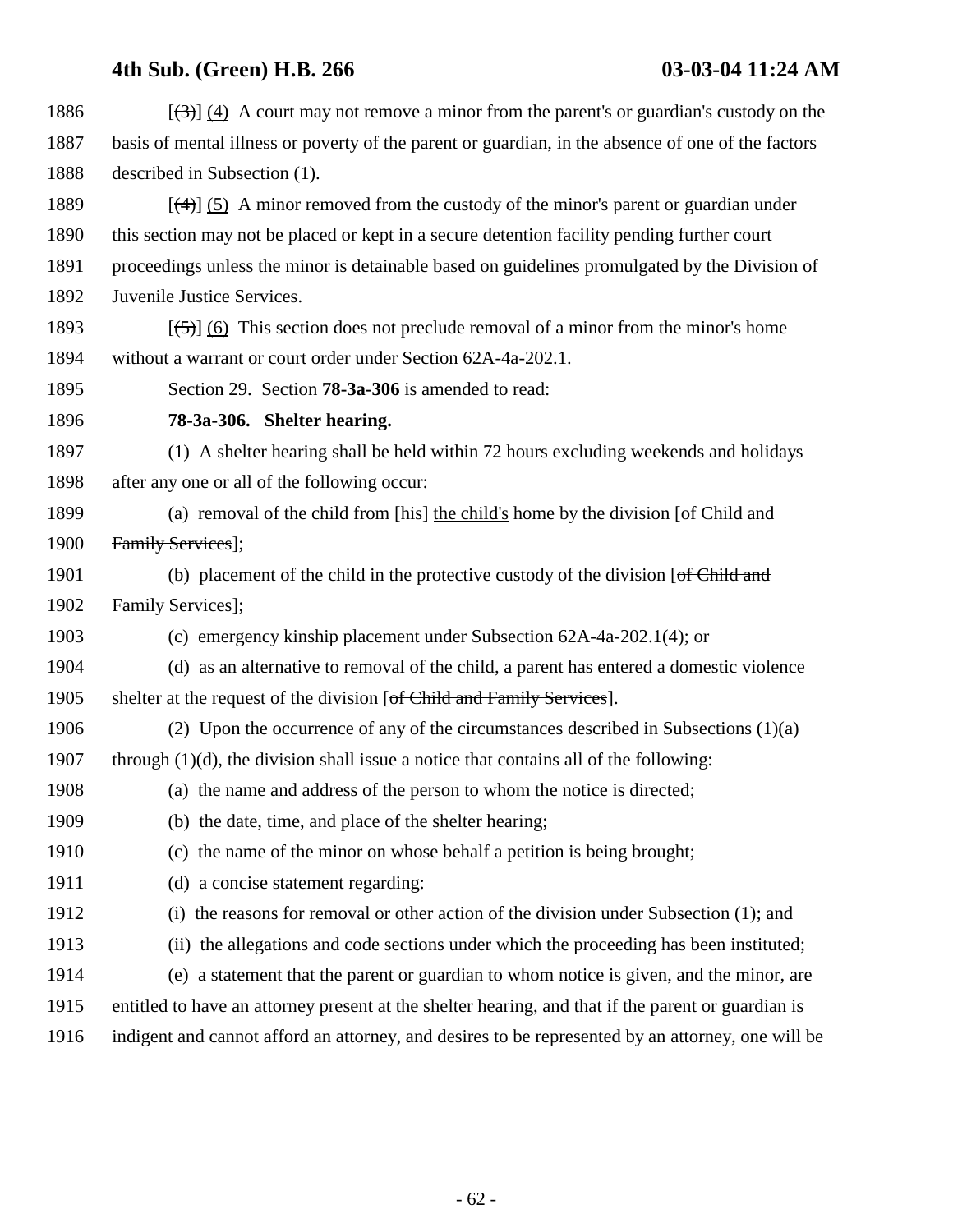| 1917 | provided; and                                                                                     |
|------|---------------------------------------------------------------------------------------------------|
| 1918 | (f) a statement that the parent or guardian is liable for the cost of support of the minor        |
| 1919 | in the protective custody, temporary custody, and custody of the division, and the cost for legal |
| 1920 | counsel appointed for the parent or guardian under Subsection $(2)(e)$ , according to [his] the   |
| 1921 | parent's or guardian's financial ability.                                                         |
| 1922 | (3) That notice shall be personally served as soon as possible, but no later than one             |
| 1923 | business day after removal of a child from [his] the child's home, on:                            |
| 1924 | (a) the appropriate guardian ad litem; and                                                        |
| 1925 | (b) both parents and any guardian of the minor, unless they cannot be located.                    |
| 1926 | (4) The following persons shall be present at the shelter hearing:                                |
| 1927 | (a) the child, unless it would be detrimental for the child;                                      |
| 1928 | (b) the child's parents or guardian, unless they cannot be located, or fail to appear in          |
| 1929 | response to the notice;                                                                           |
| 1930 | (c) counsel for the parents, if one has been requested;                                           |
| 1931 | (d) the child's guardian ad litem;                                                                |
| 1932 | (e) the caseworker from the division [of Child and Family Services] who has been                  |
| 1933 | assigned to the case; and                                                                         |
| 1934 | (f) the attorney from the attorney general's office who is representing the division.             |
| 1935 | $(5)$ (a) $(i)$ At the shelter hearing, the court shall provide an opportunity for the minor's    |
| 1936 | parent or guardian, if present, and any other person having relevant knowledge, including any     |
| 1937 | person requested by the parent or guardian to be present, to provide relevant testimony.          |
| 1938 | (ii) The court may also provide an opportunity for the minor to testify.                          |
| 1939 | (b) (i) The court may consider all relevant evidence, in accordance with the Utah Rules           |
| 1940 | of Juvenile Procedure.                                                                            |
| 1941 | (ii) The court shall hear relevant evidence presented by the minor, [his] the minor's             |
| 1942 | parent or guardian, the requesting party, or their counsel, but may in its discretion limit       |
| 1943 | testimony and evidence to only that which goes to the issues of removal and the child's need for  |
| 1944 | continued protection.                                                                             |
| 1945 | (6) If the child is in the protective custody of the division, the division shall report to       |
| 1946 | the court:                                                                                        |
| 1947 | (a) the reasons why the minor was removed from the parent's or guardian's custody;                |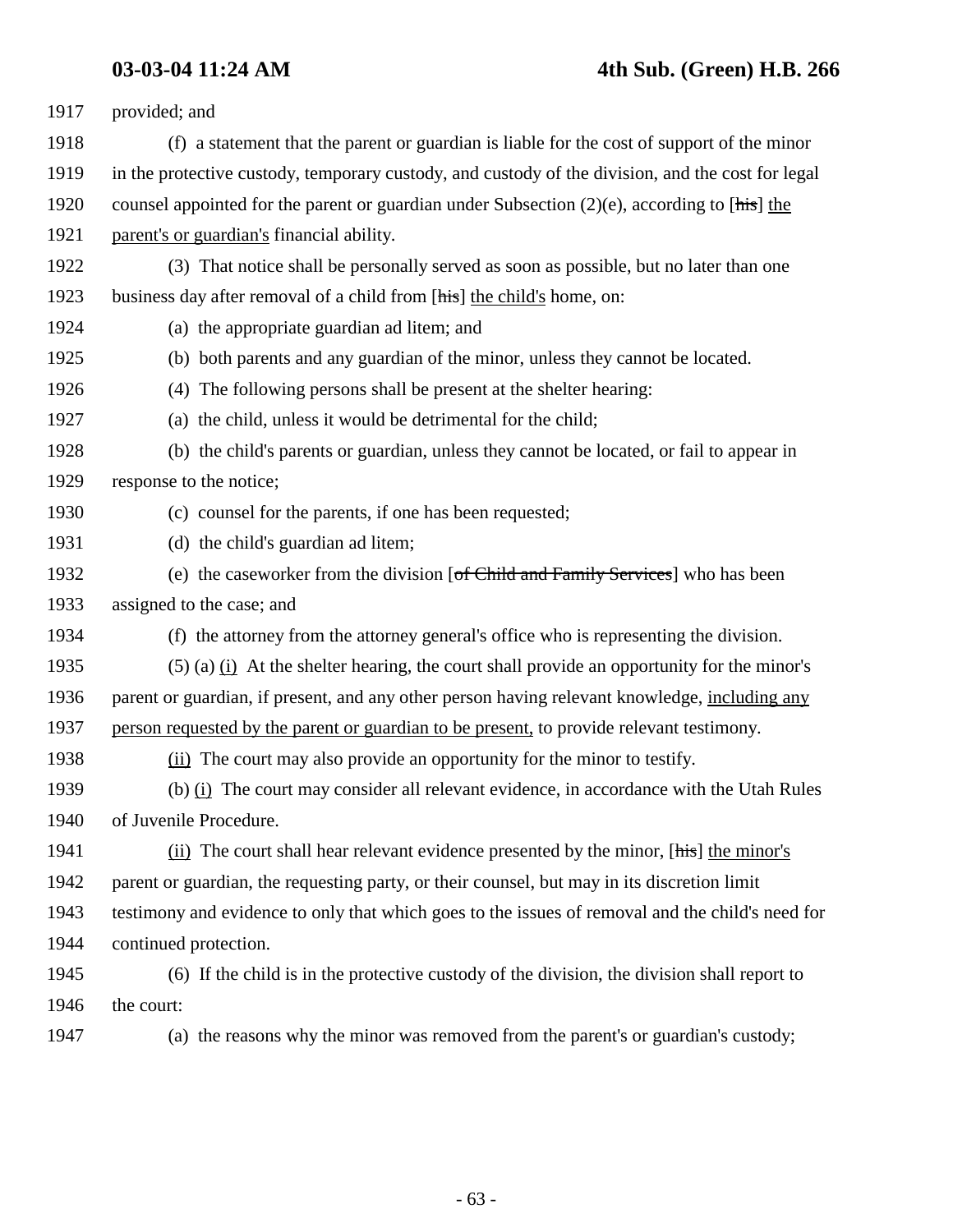| 1948 | (b) any services provided to the child and [his] the child's family in an effort to prevent         |
|------|-----------------------------------------------------------------------------------------------------|
| 1949 | removal;                                                                                            |
| 1950 | (c) the need, if any, for continued shelter;                                                        |
| 1951 | (d) the available services that could facilitate the return of the minor to the custody of          |
| 1952 | [his] the minor's parent or guardian; and                                                           |
| 1953 | (e) whether the child has any relatives who may be able and willing to take temporary               |
| 1954 | custody.                                                                                            |
| 1955 | (7) The court shall consider all relevant evidence provided by persons or entities                  |
| 1956 | authorized to present relevant evidence pursuant to this section.                                   |
| 1957 | $(8)$ (a) If necessary to protect the child, preserve the rights of a party, or for other good      |
| 1958 | cause shown, the court may grant no more than one time-limited continuance, not to exceed           |
| 1959 | five judicial days.                                                                                 |
| 1960 | (b) If the child's parent or guardian requests a continuance under Subsection $(8)(a)$ , the        |
| 1961 | court shall honor the request as nearly as practicable.                                             |
| 1962 | $(9)$ (a) If the child is in the protective custody of the division, the court shall order that     |
| 1963 | the minor be released from the protective custody of the division unless it finds, by a             |
| 1964 | preponderance of the evidence, that any one of the following exist:                                 |
| 1965 | $[\hat{a}]$ (i) there is a substantial danger to the physical health or safety of the minor and     |
| 1966 | the minor's physical health or safety may not be protected without removing [him] the minor         |
| 1967 | from [his parent's] the custody[ <del>. If a minor has previously been adjudicated as abused,</del> |
| 1968 | neglected, or dependent and a subsequent incident of abuse, neglect, or dependency occurs, that     |
| 1969 | fact constitutes prima facie evidence that the child cannot safely remain in the custody of his     |
| 1970 | parent] of the minor's parent;                                                                      |
| 1971 | $[\text{(b)] (ii)$ the minor is suffering emotional damage, as may be indicated by, but is not      |
| 1972 | limited to, extreme anxiety, depression, withdrawal, or negative aggressive behavior toward         |
| 1973 | self or others], and there are no reasonable means available by which the minor's emotional         |
| 1974 | health may be protected without removing the minor from the custody of [his] the minor's            |
| 1975 | parent;                                                                                             |
| 1976 | (iii) without continued custody the minor is at substantial risk of abuse;                          |
| 1977 | $[\text{(-c)}]$ (iv) the minor or another minor residing in the same household has been             |
| 1978 | physically or sexually abused, or is considered to be at substantial risk of being physically or    |
|      |                                                                                                     |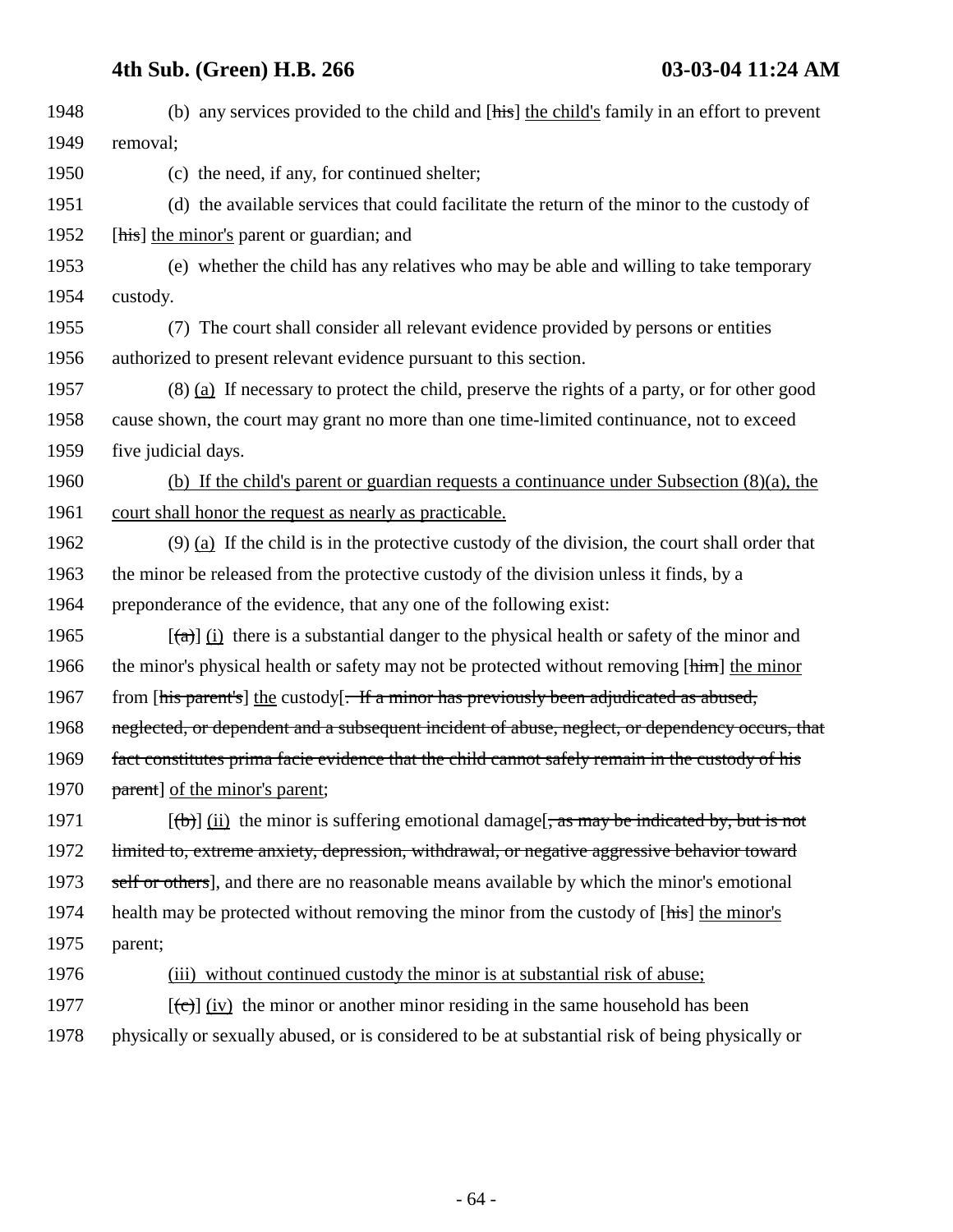**03-03-04 11:24 AM 4th Sub. (Green) H.B. 266**

| 1979 | sexually abused, by a parent, a member of the parent's household, or other person known to the                   |
|------|------------------------------------------------------------------------------------------------------------------|
| 1980 | parent. For a parent has received actual notice that physical or sexual abuse by a person known                  |
| 1981 | to the parent has occurred, and there is evidence that the parent has allowed the child to be in                 |
| 1982 | the physical presence of the alleged abuser, that fact constitutes prima facie evidence that the                 |
| 1983 | child is at substantial risk of being physically or sexually abused];                                            |
| 1984 | $[\text{(\text{d})}](y)$ the parent is unwilling to have physical custody of the child;                          |
| 1985 | $[\text{e}\text{e}]$ (vi) the minor has been left without any provision for [his] the minor's support;           |
| 1986 | $[\text{f}^{\text{f}}]$ (vii) a parent who has been incarcerated or institutionalized has not or cannot          |
| 1987 | arrange for safe and appropriate care for the minor;                                                             |
| 1988 | $[\frac{1}{2}(\frac{1}{2})]$ (viii) a relative or other adult custodian with whom the minor has been left by the |
| 1989 | parent is unwilling or unable to provide care or support for the minor, the whereabouts of the                   |
| 1990 | parent are unknown, and reasonable efforts to locate [him] the parent have been unsuccessful;                    |
| 1991 | $[(h)$ the minor is in immediate need of medical care;                                                           |
| 1992 | $[\overrightarrow{t}]$ (ix) the physical environment or the fact that the child is left unattended beyond a      |
| 1993 | reasonable period of time poses a threat to the child's health or safety;                                        |
| 1994 | $\left[\right(\mathbf{r})$ the minor or another minor residing in the same household has been neglected;         |
| 1995 | $[\frac{f(k)}{x}]$ (x) the parent, or an adult residing in the same household as the parent, has been            |
| 1996 | charged or arrested pursuant to Title 58, Chapter 37d, Clandestine Drug Lab Act, and any                         |
| 1997 | clandestine laboratory operation, as defined in Section 58-37d-3, was located in the residence                   |
| 1998 | or on the property where the child resided; or                                                                   |
| 1999 | $[\text{H}]$ (xi) the child's welfare is [otherwise] substantially endangered.                                   |
| 2000 | (b) (i) For purposes of Subsection $(9)(a)(i)$ , if a minor has previously been adjudicated                      |
| 2001 | as abused, neglected, or dependent and a subsequent incident of abuse or dependency occurs,                      |
| 2002 | that fact constitutes prima facie evidence that the child cannot safely remain in the custody of                 |
| 2003 | the minor's parent.                                                                                              |
| 2004 | (ii) For purposes of Subsection $(9)(a)(iv)$ , the child is at substantial risk of abuse if the                  |
| 2005 | court finds, by clear and convincing evidence, that the parent:                                                  |
| 2006 | (A) has received actual notice that abuse by a person known to the parent has occurred;                          |
| 2007 | and                                                                                                              |
| 2008 | (B) has allowed the child to be in the physical presence of the alleged abuser.                                  |
| 2009 | $(10)$ (a) The court shall also make a determination on the record as to whether                                 |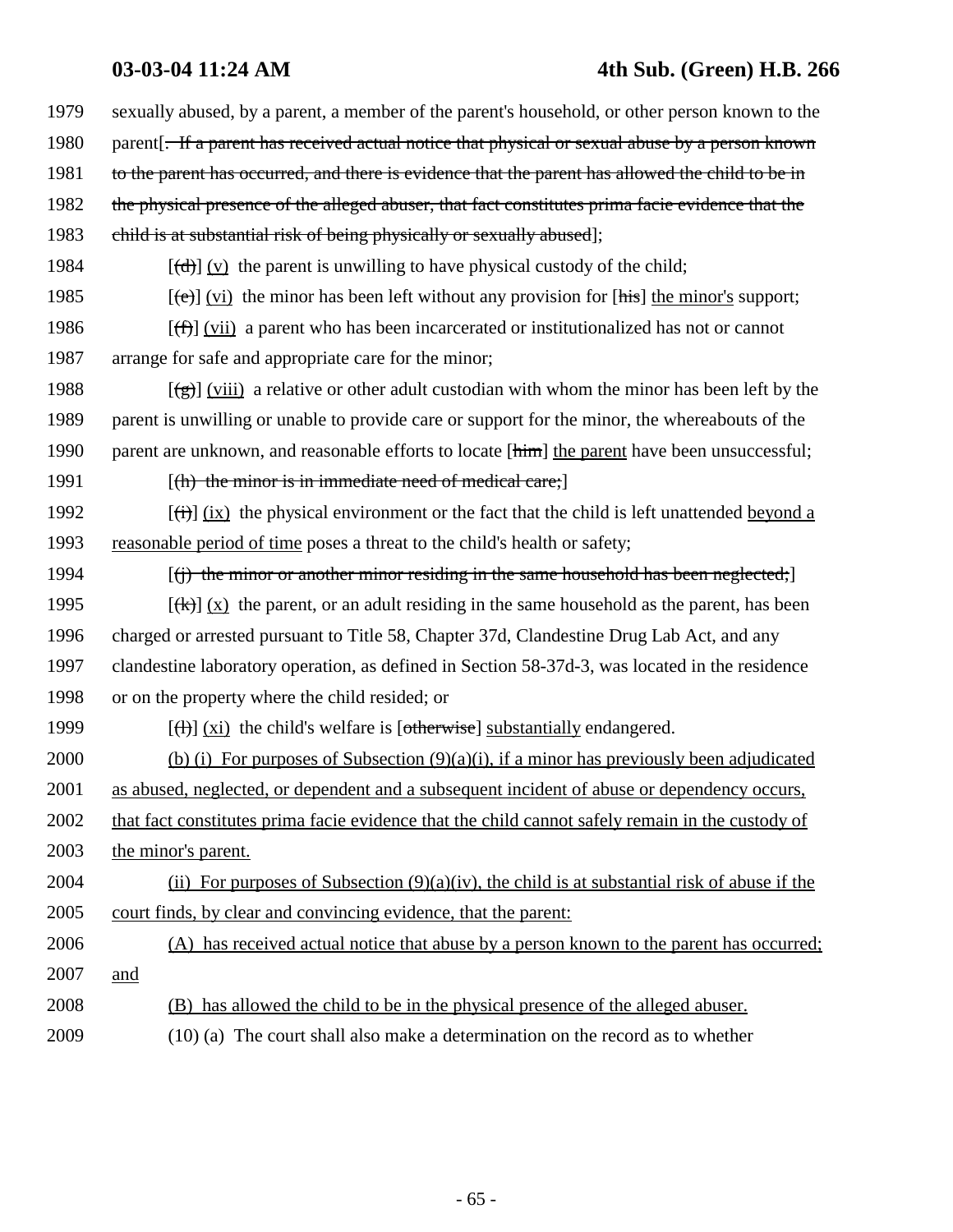2010 reasonable efforts were made to prevent or eliminate the need for removal of the minor from 2011 [his] the minor's home and whether there are available services that would prevent the need for 2012 continued removal. If the court finds that the minor can be safely returned to the custody of 2013 [his] the minor's parent or guardian through the provision of those services, it shall place the 2014 minor with [his] the minor's parent or guardian and order that those services be provided by the 2015 division.

2016 (b) In making that determination, and in ordering and providing services, the child's 2017 health, safety, and welfare shall be the  $[paramount]$  primary concern, in accordance with 2018 federal law.

2019 (11) Where the division's first contact with the family occurred during an emergency 2020 situation in which the child could not safely remain at home, the court shall make a finding that 2021 any lack of preplacement preventive efforts was appropriate.

2022 (12) In cases where actual sexual abuse or abandonment, or serious physical abuse or 2023 neglect are involved, neither the division nor the court has any duty to make "reasonable 2024 efforts" or to, in any other way, attempt to maintain a child in [his] the child's home, return a 2025 child to [his] the child's home, provide reunification services, or attempt to rehabilitate the 2026 offending parent or parents.

2027 (13) The court may not order continued removal of a minor solely on the basis of 2028 educational neglect [as described in Subsection  $78-3a-103(1)(s)(ii)$ ].

2029 (14) (a) Whenever a court orders continued removal of a minor under this section, it 2030 shall state the facts on which that decision is based.

2031 (b) If no continued removal is ordered and the minor is returned home, the court shall 2032 state the facts on which that decision is based.

2033 (15) If the court finds that continued removal and temporary custody are necessary for 2034 the protection of a child [because harm may result to the child if he were returned home], it 2035 shall order continued removal regardless of any error in the initial removal of the child, or the 2036 failure of a party to comply with notice provisions, or any other procedural requirement of this 2037 chapter or Title 62A, Chapter 4a, Child and Family Services.

2038 Section 30. Section **78-3a-311** is amended to read:

2039 **78-3a-311. Dispositional hearing -- Reunification services -- Exceptions.**

2040 (1) The court may make any of the dispositions described in Section 78-3a-118, place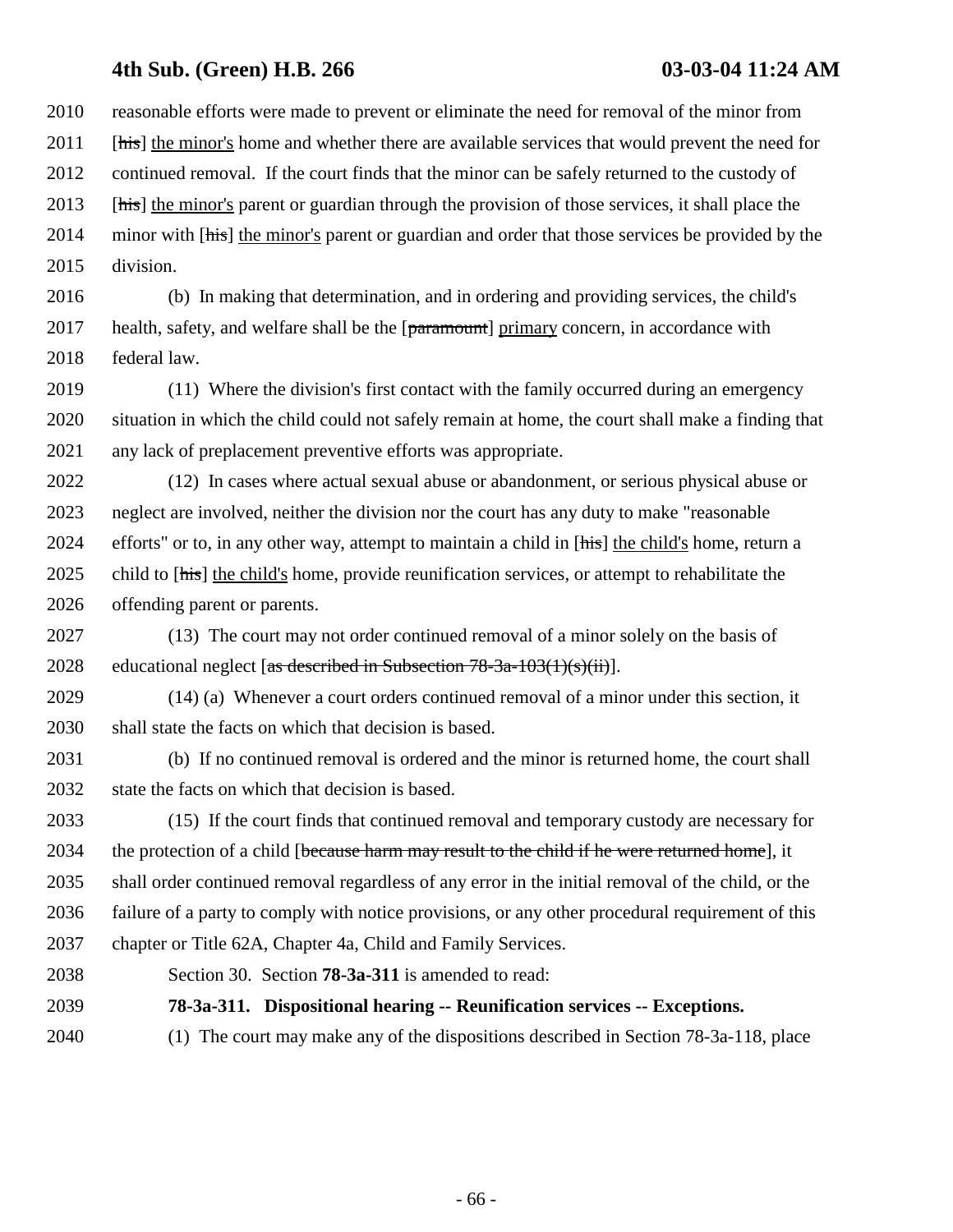2041 the child in the custody or guardianship of any individual or public or private entity or agency, 2042 or order protective supervision, family preservation, medical or mental health treatment, or 2043 other services.

2044 (2) (a) (i) Whenever the court orders continued removal at the dispositional hearing, 2045 and that the minor remain in the custody of the division [of Child and Family Services], it shall 2046 first establish a primary permanency goal for the minor and determine whether, in view of the 2047 primary permanency goal, reunification services are appropriate for the child and the child's 2048 family, pursuant to Subsection (3).

2049 (ii) When the court determines that reunification services are appropriate for the child 2050 and the child's family, the court shall provide for reasonable parent-time with the parent or 2051 parents from whose custody the child was removed, unless:

2052 (A) parent-time [is not in the best interest] would threaten the physical safety or life of 2053 the child.];

2054 (B) the child suffered at the hands of the parent:

2055 (I) sexual abuse or sexual exploitation; or

2056 (II) physical abuse or mental cruelty; or

2057 (C) parent-time would cause the child emotional anguish.

2058 (iii) In cases where obvious sexual abuse, abandonment, or serious physical abuse or 2059 serious neglect are involved, neither the division nor the court has any duty to make 2060 "reasonable efforts" or to, in any other way, attempt to provide reunification services, or to 2061 attempt to rehabilitate the offending parent or parents. In all cases, the child's health, safety, 2062 and welfare shall be the court's  $[paramount]$  primary concern in determining whether 2063 reasonable efforts to reunify should be made.

2064 (b) (i) In addition to the primary permanency goal, the court shall establish a 2065 concurrent permanency goal. The concurrent permanency goal shall include a representative 2066 list of the conditions under which the primary permanency goal will be abandoned in favor of 2067 the concurrent permanency goal and an explanation of the effect of abandoning or modifying 2068 the primary permanency goal.

2069 (ii) A permanency hearing shall be conducted in accordance with Subsection 2070 78-3a-312(1)(b) within 30 days if something other than reunification is initially established as a 2071 child's primary permanency goal.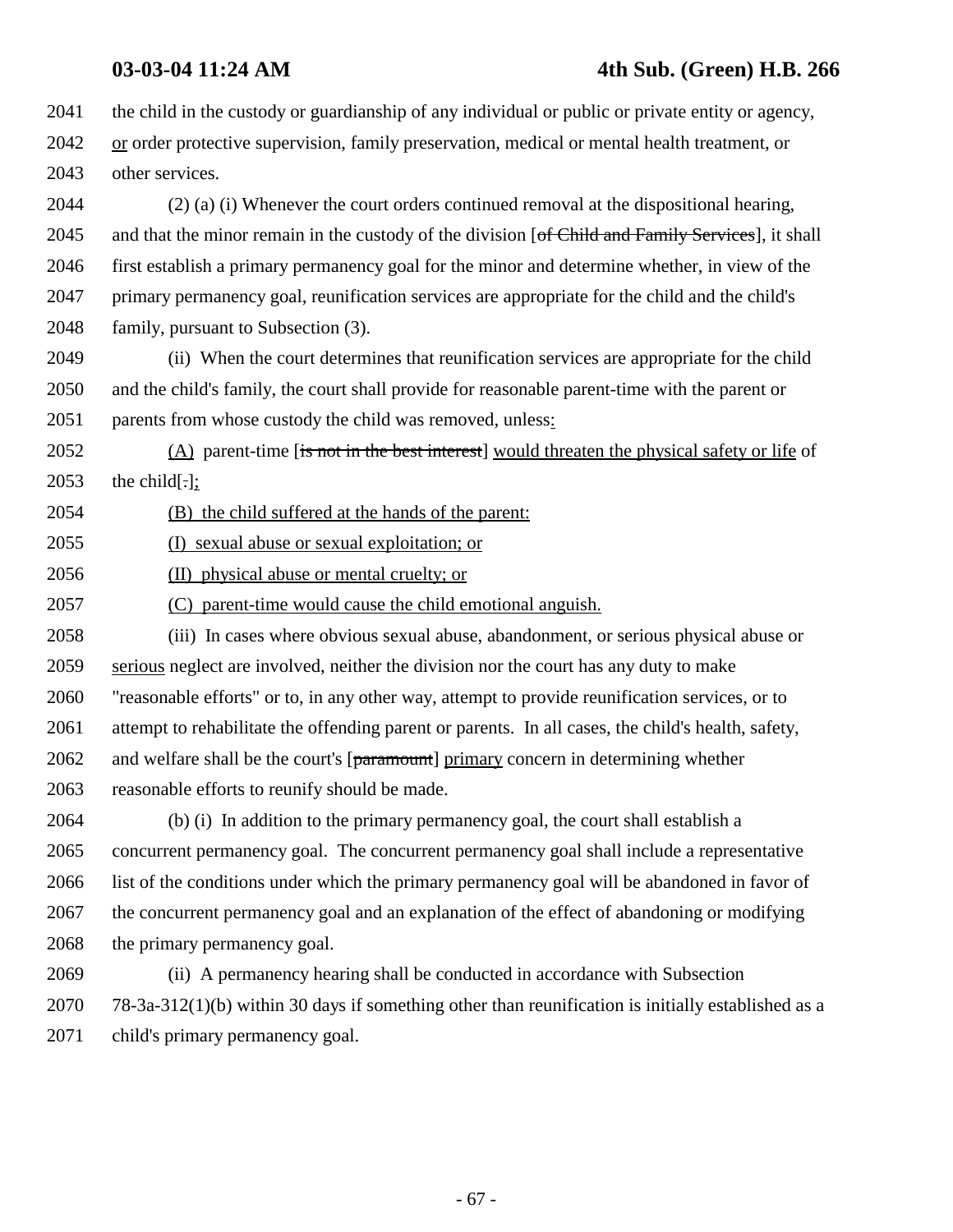2072 (iii) (A) The court may amend a child's primary permanency goal before the 2073 establishment of a final permanency plan under Section 78-3a-312. The court is not limited to 2074 the terms of the concurrent permanency goal in the event that the primary permanency goal is 2075 abandoned.

2076 (B) If, at anytime, the court determines that reunification is no longer a child's primary 2077 permanency goal, the court shall conduct a permanency hearing in accordance with Section 2078 78-3a-312 within the earlier of 30 days of the court's determination or 12 months from the 2079 original removal of the child.

2080 (c) (i) If the court determines that reunification services are appropriate, it shall order 2081 that the division make reasonable efforts to provide services to the child and the child's parent 2082 for the purpose of facilitating reunification of the family, for a specified period of time. In 2083 providing those services, the child's health, safety, and welfare shall be the division's 2084 [paramount] primary concern, and the court shall so order.

2085 (ii) The court shall determine whether the services offered or provided by the division 2086 under the treatment plan constitute "reasonable efforts" on the part of the division. The court 2087 shall also determine and define the responsibilities of the parent under the treatment plan. 2088 Those duties and responsibilities shall be identified on the record, for the purpose of assisting 2089 in any future determination regarding the provision of reasonable efforts, in accordance with 2090 state and federal law.

2091 (iii) The time period for reunification services may not exceed 12 months from the date 2092 that the child was initially removed from the child's home. Nothing in this section may be 2093 construed to entitle any parent to an entire 12 months of reunification services.

2094 (iv) If reunification services have been ordered, the court may terminate those services 2095 at any time.

2096 (v) If, at any time, continuation of reasonable efforts to reunify a child is determined to 2097 be inconsistent with the final permanency plan for the child established pursuant to Subsection 2098 78-3a-312, then measures shall be taken, in a timely manner, to place the child in accordance 2099 with the permanency plan, and to complete whatever steps are necessary to finalize the 2100 permanent placement of the child.

2101 (d) Any physical custody of the minor by the parent or a relative during the period 2102 described in Subsection (2)(c) does not interrupt the running of the period.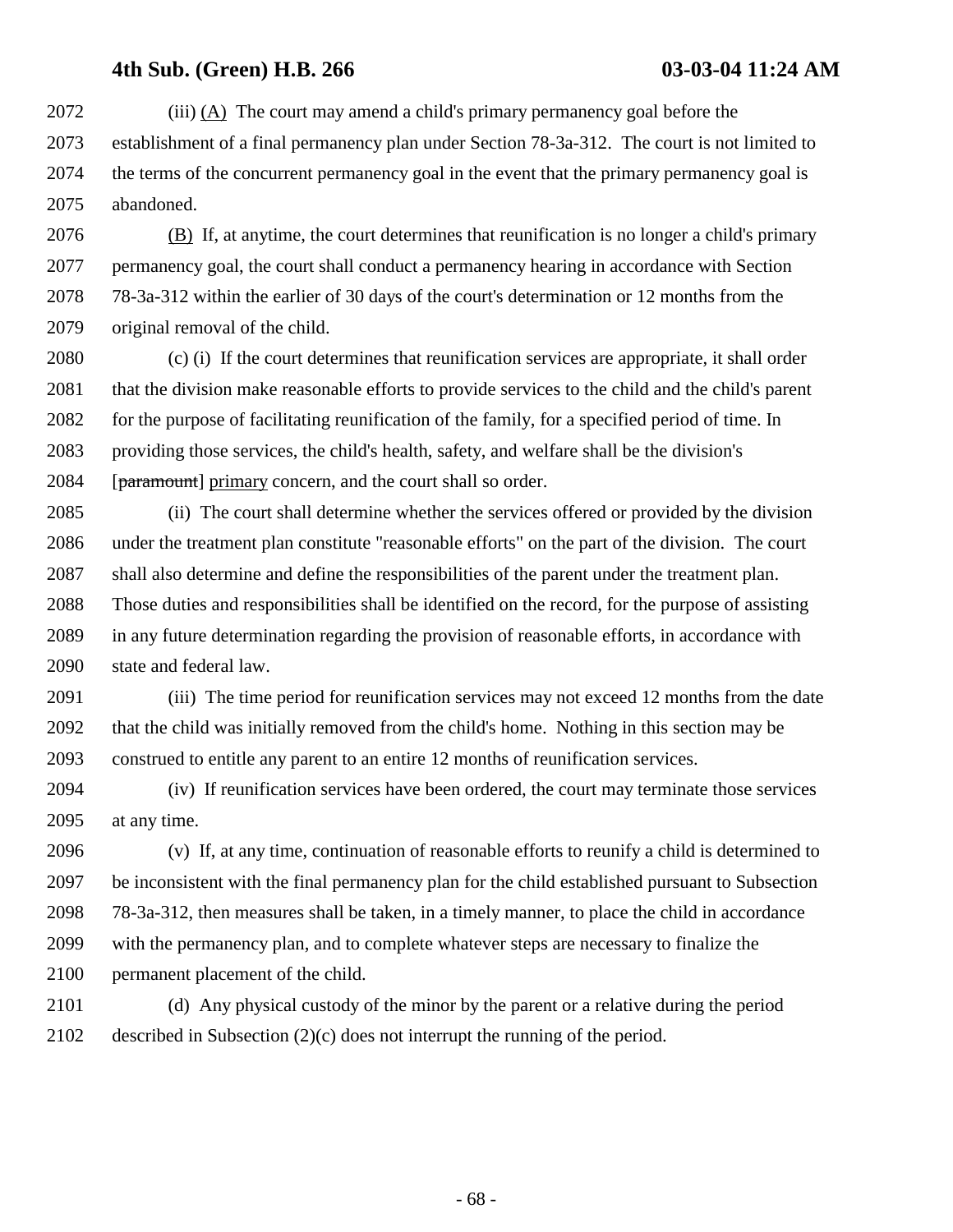### **03-03-04 11:24 AM 4th Sub. (Green) H.B. 266**

2103 (e) (i) If reunification services have been ordered, a permanency hearing shall be 2104 conducted by the court in accordance with Section 78-3a-312 at the expiration of the time 2105 period for reunification services. The permanency hearing shall be held no later than 12 2106 months after the original removal of the child. 2107 (ii) If reunification services have not been ordered, a permanency hearing shall be 2108 conducted within 30 days, in accordance with Section 78-3a-312. 2109 (f) With regard to a child who is 36 months of age or younger at the time the child is 2110 initially removed from the home, the court shall: 2111 (i) hold a permanency hearing eight months after the date of the initial removal, 2112 pursuant to Section 78-3a-312; and 2113 (ii) order the discontinuance of those services after eight months from the initial 2114 removal of the child from the home if the parent or parents have not made substantial efforts to 2115 comply with the treatment plan. 2116 (g) With regard to a child in the custody of the division whose parent or parents have 2117 been ordered to receive reunification services but who have abandoned that child for a period 2118 of six months since the date that reunification services were ordered, the court shall terminate 2119 reunification services, and the division shall petition the court for termination of parental 2120 rights. 2121 (3) (a) Because of the state's interest in and responsibility to protect and provide 2122 permanency for children who are abused, neglected, or dependent, the Legislature finds that a 2123 parent's interest in receiving reunification services is limited. The court may determine that 2124 efforts to reunify a child with the child's family are not reasonable or appropriate, based on the 2125 individual circumstances, and that reunification services should not be provided. In 2126 determining "reasonable efforts" to be made with respect to a child, and in making "reasonable 2127 efforts," the child's health, safety, and welfare shall be the [paramount] primary concern. 2128 (b) (i) There is a presumption that reunification services should not be provided to a 2129 parent if the court finds, by clear and convincing evidence, that any of the following 2130 circumstances exist: 2131  $[\vec{t}] (A)$  the whereabouts of the parents are unknown, based upon a verified affidavit 2132 indicating that a reasonably diligent search has failed to locate the parent; 2133  $[\overrightarrow{iii}]$  (B) the parent is suffering from a mental illness of such magnitude that it renders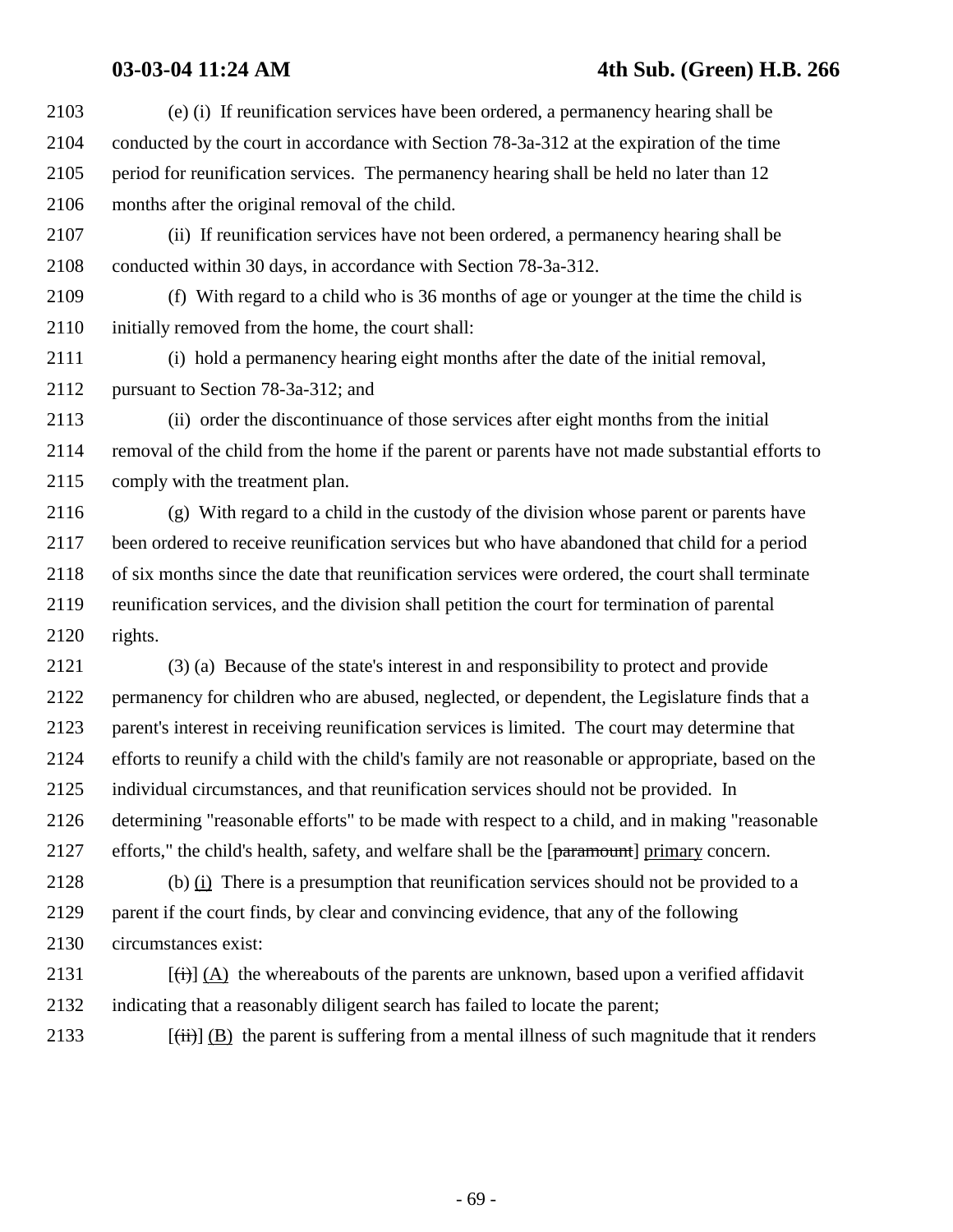2134 [him] the parent incapable of utilizing reunification services; [that finding shall be based on

2135 competent evidence from mental health professionals establishing that, even with the provision

2136 of services, the parent is unlikely to be capable of adequately caring for the child within 12  $2137$  months;

2138  $\left[\left(\frac{iii}{ii}\right)\right]$  (C) the minor has been previously adjudicated as an abused child due to physical 2139 or sexual abuse, that following the adjudication the [child] minor was removed from the 2140 custody of [his] the minor's parent, was subsequently returned to the custody of that parent, and 2141 the minor is being removed due to additional physical or sexual abuse;

2142  $[(iv)] (D)$  the parent has caused the death of another child through abuse or neglect or 2143 has committed, aided, abetted, attempted, conspired, or solicited to commit murder or 2144 manslaughter of a child or child abuse homicide;

2145  $[\forall \forall]$  (E) the minor has suffered [severe] serious abuse by the parent or by any person 2146 known by the parent, if the parent knew or reasonably should have known that the person was 2147 abusing the minor;

2148  $[\overrightarrow{(v)}]$  (F) the minor has been adjudicated an abused child as a result of [severe] serious 2149 abuse by the parent, and the court finds that it would not benefit the child to pursue 2150 reunification services with the offending parent;

2151  $[\overrightarrow{(\text{with})}]$  (G) the parent's rights have been terminated with regard to any other child; 2152  $[\overrightarrow{viii}] (H)$  the child has been removed from [his] the child's home on at least two

2153 previous occasions and reunification services were offered or provided to the family at those 2154 times; or

2155 [(ix)] (I) the parent has abandoned the child for a period of six months or longer[; or]. 2156  $(x)$  any other circumstance that the court determines should preclude reunification 2157 efforts or services.]

2158 (ii) The finding under Subsection  $(3)(b)(i)(B)$  shall be based on competent evidence 2159 from at least two mental health or medical professionals, who are not associates, establishing 2160 that, even with the provision of services, the parent is unlikely to be capable of adequately

2161 caring for the child within 12 months.

2162 (4) (a) Failure of the parent to [respond to previous services or] substantially comply 2163 with  $\frac{1}{(a\pi)^{2}}$  a previous treatment plan, the fact that the child was abused while the parent was 2164 under the influence of drugs or alcohol, a past history of violent behavior directed at the child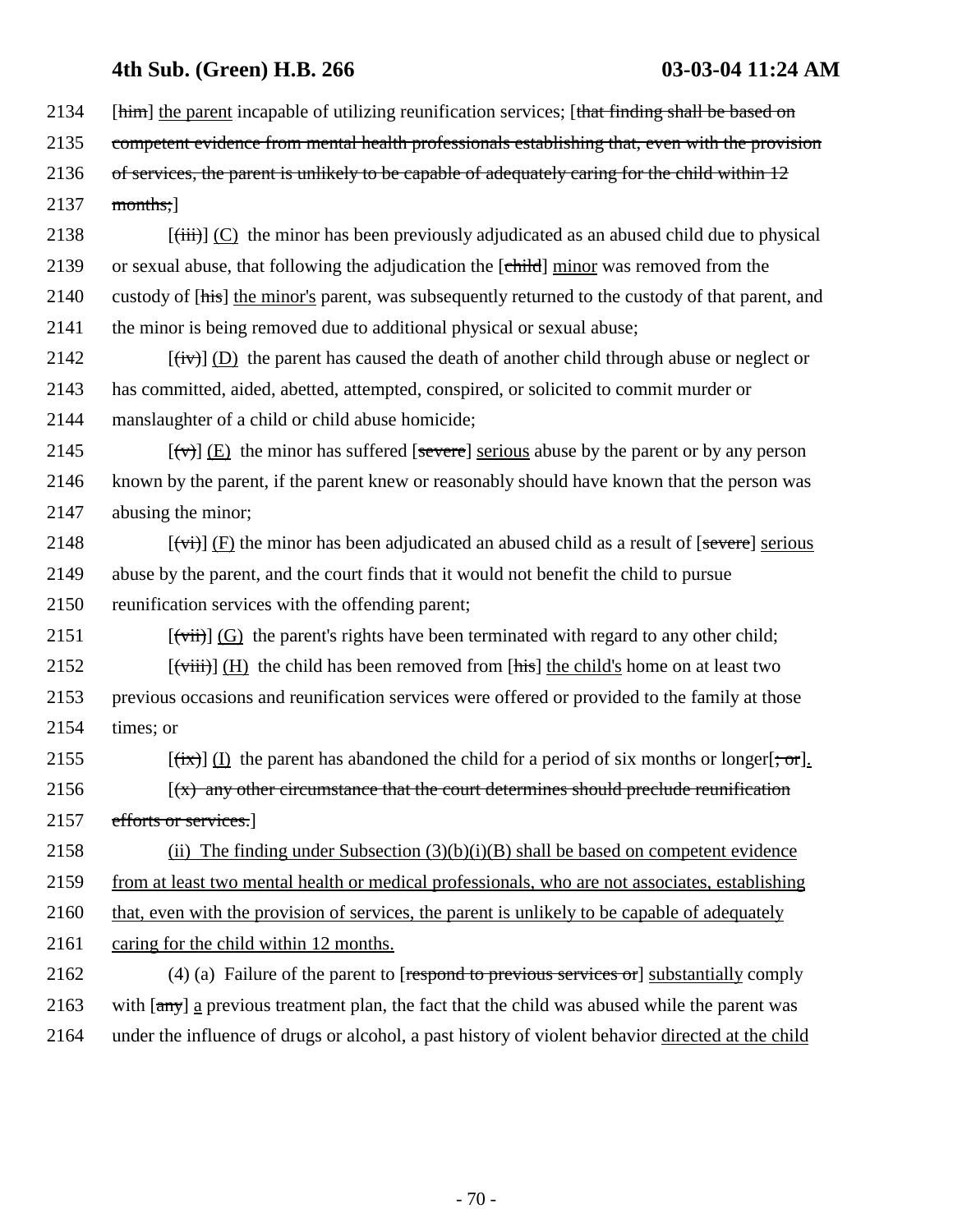# **03-03-04 11:24 AM 4th Sub. (Green) H.B. 266**

| 2165 | or an immediate family member, whether a parent continues to live with an individual who                                                                                                                                              |
|------|---------------------------------------------------------------------------------------------------------------------------------------------------------------------------------------------------------------------------------------|
| 2166 | abused the child, or any patterns of the parent's behavior that have exposed the child to                                                                                                                                             |
| 2167 | repeated abuse [, or testimony by a competent professional that the parent's behavior is unlikely                                                                                                                                     |
| 2168 | to be successful,] shall be considered in determining whether reunification services are                                                                                                                                              |
| 2169 | appropriate.                                                                                                                                                                                                                          |
| 2170 | (b) The court shall also consider whether the parent has expressed an interest in                                                                                                                                                     |
| 2171 | reunification with the child, in determining whether reunification services are appropriate.                                                                                                                                          |
| 2172 | (5) If reunification services are not ordered pursuant to Subsection $(3)(a)$ , and the                                                                                                                                               |
| 2173 | whereabouts of a parent become known within six months of the out-of-home placement of the                                                                                                                                            |
| 2174 | minor, the court may order the division to provide reunification services. The time limits                                                                                                                                            |
| 2175 | described in Subsection (2), however, are not tolled by the parent's absence.                                                                                                                                                         |
| 2176 | $(6)$ (a) If a parent is incarcerated or institutionalized, the court shall order reasonable                                                                                                                                          |
| 2177 | services unless it determines that those services would be seriously detrimental to the health or                                                                                                                                     |
| 2178 | safety of the minor. In determining detriment, the court shall consider:                                                                                                                                                              |
| 2179 | $(i)$ the age of the child[,];                                                                                                                                                                                                        |
| 2180 | $(ii)$ the degree of parent-child bonding[,];                                                                                                                                                                                         |
| 2181 | $(iii)$ the length of the sentence[,];                                                                                                                                                                                                |
| 2182 | $(iv)$ the nature of the treatment[,];                                                                                                                                                                                                |
| 2183 | $(v)$ the nature of the crime or [illness,] mental incapacity;                                                                                                                                                                        |
| 2184 | (vi) the degree of detriment to the [child] child's health and safety if services are not                                                                                                                                             |
| 2185 | offered $[\text{and},]$ ;                                                                                                                                                                                                             |
| 2186 | (vii) for minors ten years of age or older, the minor's attitude toward the                                                                                                                                                           |
| 2187 | implementation of family reunification services [, and], which shall be given particular                                                                                                                                              |
| 2188 | consideration and weight; and                                                                                                                                                                                                         |
| 2189 | (viii) any other appropriate factors.                                                                                                                                                                                                 |
| 2190 | (b) (i) Reunification services for an incarcerated parent are subject to the 12-month                                                                                                                                                 |
| 2191 | limitation imposed in Subsection (2).                                                                                                                                                                                                 |
| 2192 | (ii) Reunification services for an institutionalized parent are subject to the 12-month                                                                                                                                               |
| 2193 | limitation imposed in Subsection (2), unless the court determines that continued reunification                                                                                                                                        |
| 2194 | services would be in the child's best interest.                                                                                                                                                                                       |
| 2195 | (7) If, pursuant to Subsection $(3)(b)$ [ $(\overrightarrow{ii}), (\overrightarrow{iv}), (\overrightarrow{v}), (\overrightarrow{vi}), (\overrightarrow{vii}), (\overrightarrow{ix}), \overrightarrow{or} (\overrightarrow{x})]$ , the |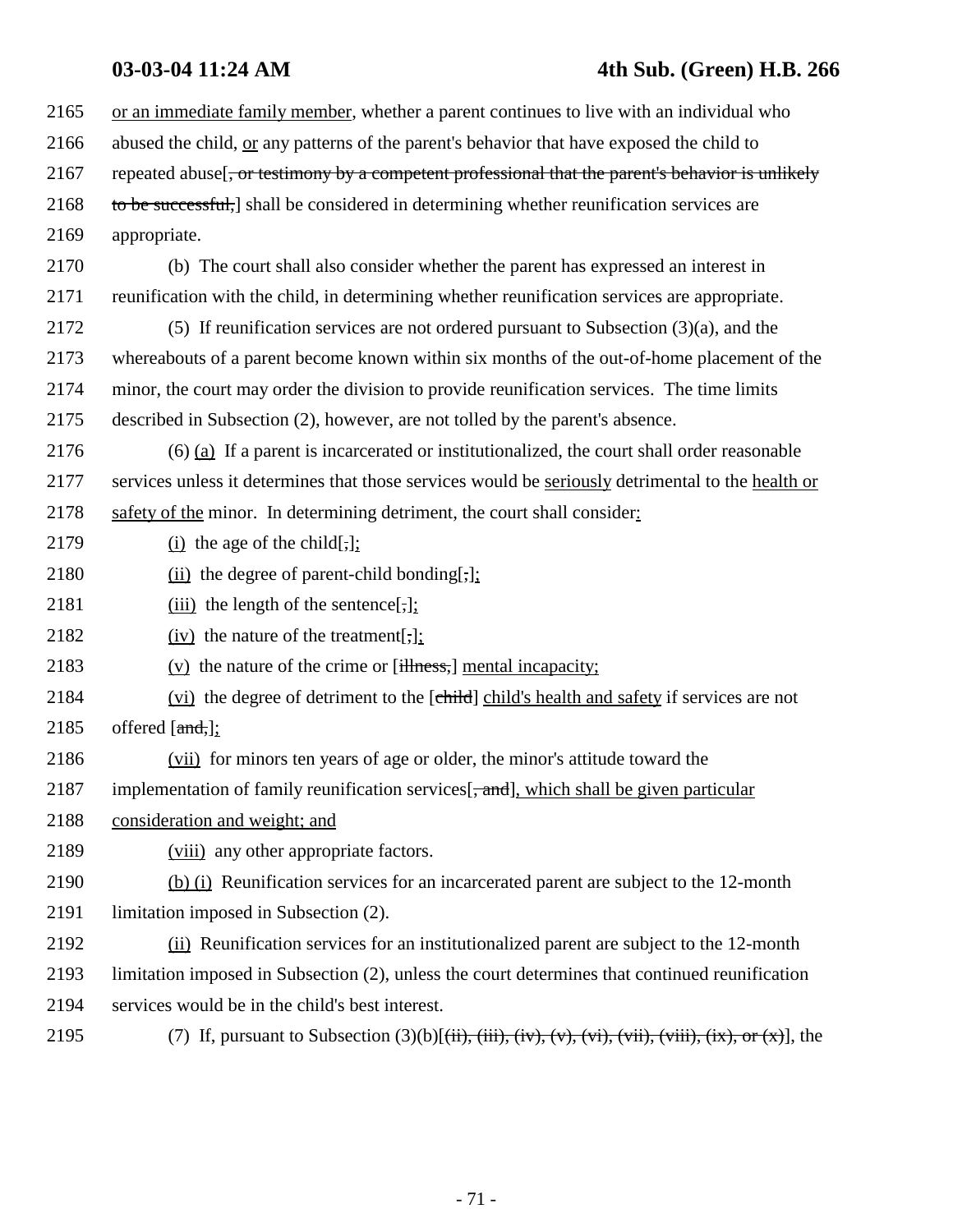| 2196 | court does not order reunification services, a permanency hearing shall be conducted within 30      |
|------|-----------------------------------------------------------------------------------------------------|
| 2197 | days, in accordance with Section 78-3a-312.                                                         |
| 2198 | Section 31. Section <b>78-3a-320</b> is amended to read:                                            |
| 2199 | 78-3a-320. Additional finding at adjudication hearing -- Petition -- Court records.                 |
| 2200 | (1) Upon the filing with the court of a petition under Section 78-3a-305 by the Division            |
| 2201 | of Child and Family Services or any interested person informing the court, among other things,      |
| 2202 | that the division has made a supported finding of one or more of the [severe] serious types of      |
| 2203 | child abuse or neglect described in Subsection 62A-4a-116.1(2), the court shall:                    |
| 2204 | (a) make a finding of substantiated, unsubstantiated, or without merit;                             |
| 2205 | (b) include the finding described in Subsection $(1)(a)$ in a written order; and                    |
| 2206 | (c) deliver a certified copy of the order described in Subsection $(1)(b)$ to the division.         |
| 2207 | The judicial finding under Subsection (1) shall be made:<br>(2)                                     |
| 2208 | (a) as part of or at the conclusion of the adjudication hearing; or                                 |
| 2209 | (b) as part of a court order entered pursuant to a written stipulation of the parties.              |
| 2210 | (3) Any person described in Subsection $62A-4a-116.6(1)$ may at any time file with the              |
| 2211 | court a petition for removal of the person's name from the Licensing Information System. At         |
| 2212 | the conclusion of the hearing on the petition, the court shall:                                     |
| 2213 | (a) make a finding of substantiated, unsubstantiated, or without merit;                             |
| 2214 | (b) include the finding described in Subsection $(1)(a)$ in a written order; and                    |
| 2215 | (c) deliver a certified copy of the order described in Subsection $(1)(b)$ to the division.         |
| 2216 | (4) A proceeding for adjudication of a supported finding of a $[n$ onserverel nonserious            |
| 2217 | type of abuse or neglect under this section may be joined in the juvenile court with an             |
| 2218 | adjudication of a [severe] serious type of abuse or neglect.                                        |
| 2219 | (5) If a person whose name appears on the Licensing Information system prior to May                 |
| 2220 | 6, 2002 files a petition during the time that an alleged perpetrator's application for clearance to |
| 2221 | work with children or vulnerable adults is pending, the court shall hear the matter and enter a     |
| 2222 | final decision no later than 60 days after the filing of the petition.                              |
| 2223 | (6) For the purposes of licensing under Sections $26-21-9.5$ , $26-39-105.5$ , $62A-1-118$ ,        |
| 2224 | and 62A-2-121:                                                                                      |
| 2225 | (a) the court shall make available records of its findings under Subsections (1) and (2)            |
| 2226 | for licensing purposes, only to those with statutory authority to access also the Licensing         |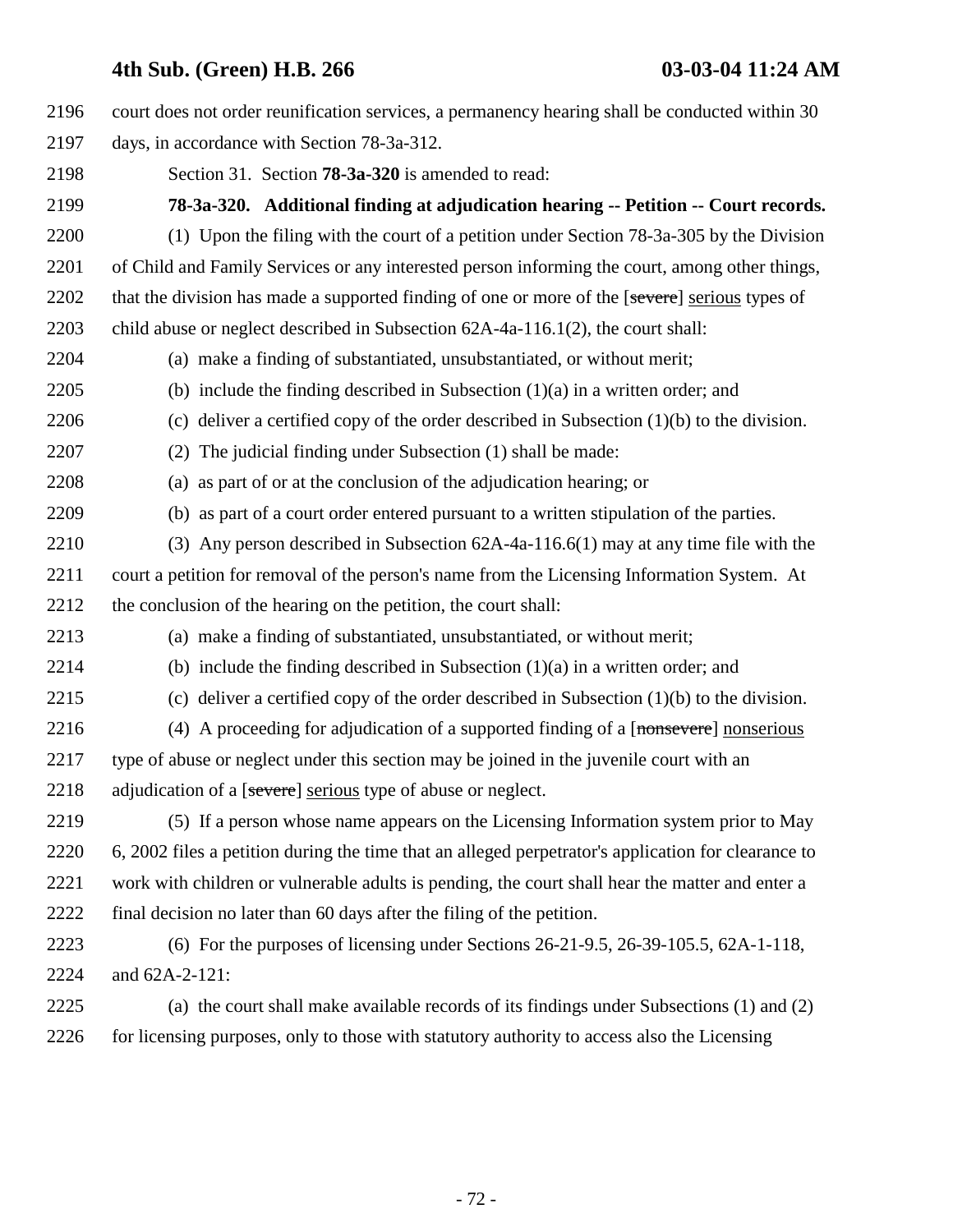- 2227 Information System created under Section 62A-4a-116.2; and
- 2228 (b) any appellate court shall make available court records of appeals from juvenile 2229 court decisions under Subsections (1), (2), (3), and (4) for licensing purposes, only to those 2230 with statutory authority to access also the Licensing Information System.
- 2231 Section 32. Section **78-3a-402** is amended to read:

2232 **78-3a-402. Judicial process for termination -- Parent unfit or incompetent -- Best** 2233 **interest of child.**

- 2234 (1) This part provides a judicial process for voluntary and involuntary severance of the 2235 parent-child relationship, designed to safeguard the rights and interests of all parties concerned 2236 and promote their welfare and that of the state.
- 2237 (2) Wherever possible family life should be strengthened and preserved, but if a parent 2238 is found, by reason of [his] the parent's conduct or condition, to be unfit or incompetent based 2239 upon any of the grounds for termination described in this part, the court shall then consider the 2240 welfare and best interest of the child of [paramount] primary importance in determining 2241 whether termination of parental rights shall be ordered.
- 

2242 Section 33. Section **78-3a-406** is amended to read:

## 2243 **78-3a-406. Notice -- Nature of proceedings.**

2244 (1) After a petition for termination of parental rights has been filed, notice of that fact 2245 and of the time and place of the hearing shall be provided, in accordance with the Utah Rules 2246 of Civil Procedure, to the parents, the guardian, the person or agency having legal custody of 2247 the child, and to any person acting in loco parentis to the child.

2248 (2) A hearing shall be held specifically on the question of termination of parental rights 2249 no sooner than ten days after service of summons is complete. A verbatim record of the 2250 proceedings shall be taken and the parties shall be advised of their right to counsel. The 2251 summons shall contain a statement to the effect that the rights of the parent or parents are 2252 proposed to be permanently terminated in the proceedings. That statement may be contained in 2253 the summons originally issued in the proceeding or in a separate summons subsequently issued.

2254 (3) The proceedings are civil in nature and are governed by the Utah Rules of Civil 2255 Procedure. The court shall in all cases require the petitioner to establish the facts by clear and 2256 convincing evidence, and shall give full and careful consideration to all of the evidence 2257 presented with regard to the constitutional rights and claims of the parent and, if a parent is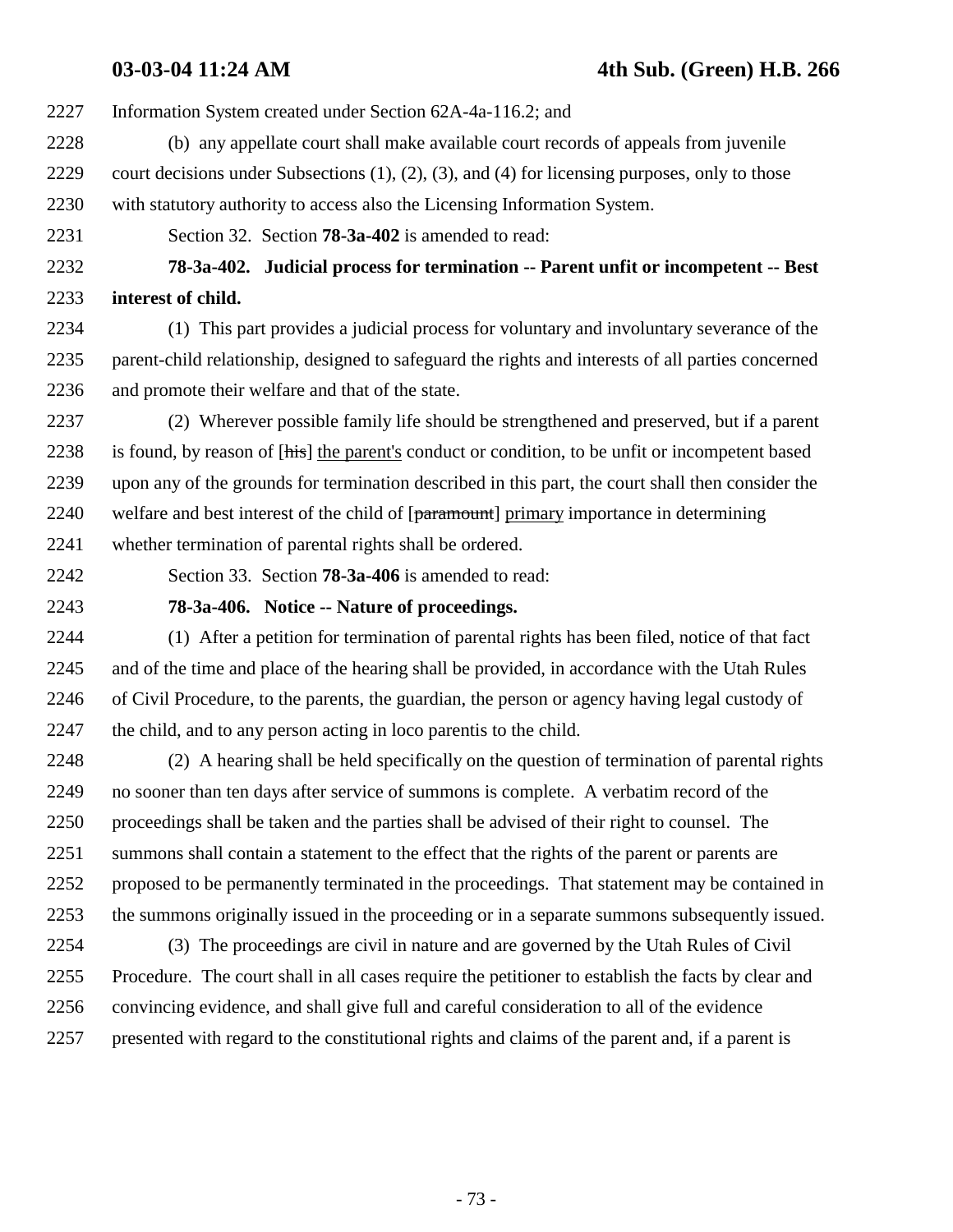# **4th Sub. (Green) H.B. 266 03-03-04 11:24 AM**

| 2258 | found, by reason of [his] the parent's conduct or condition, to be unfit or incompetent based                      |
|------|--------------------------------------------------------------------------------------------------------------------|
| 2259 | upon any of the grounds for termination described in this part, the court shall then consider the                  |
| 2260 | welfare and best interest of the child of [paramount] primary importance in determining                            |
| 2261 | whether termination of parental rights shall be ordered.                                                           |
| 2262 | Section 34. Section <b>78-3a-407</b> is amended to read:                                                           |
| 2263 | 78-3a-407. Grounds for termination of parental rights -- Findings regarding                                        |
| 2264 | reasonable efforts.                                                                                                |
| 2265 | (1) The court may terminate all parental rights with respect to a parent if it finds $\lceil \frac{any}{ } \rceil$ |
| 2266 | one or more of the following:                                                                                      |
| 2267 | (a) [that] the parent has abandoned the child;                                                                     |
| 2268 | $[(b)$ that the parent has neglected or abused the child;                                                          |
| 2269 | $[$ (c) that $]$ (b) the parent is:                                                                                |
| 2270 | (i) unfit or incompetent[;] by reason of conduct or condition which is seriously                                   |
| 2271 | detrimental to the health and safety of the child; and                                                             |
| 2272 | $[(d)$ that the child is being cared for in an out-of-home placement under the supervision                         |
| 2273 | of the court or the division and the parent has substantially neglected, wilfully refused, or has                  |
| 2274 | been unable or unwilling to remedy the circumstances that cause the child to be in an                              |
| 2275 | out-of-home placement, and there is a substantial likelihood that the parent will not be capable                   |
| 2276 | of exercising proper and effective parental care in the near future;                                               |
| 2277 | $[$ (e) failure of parental adjustment, as defined in this chapter;                                                |
| 2278 | $[(f)$ that only token efforts have been made by the parent:                                                       |
| 2279 | $[(i)$ to support or communicate with the child;                                                                   |
| 2280 | $[(ii)$ to prevent neglect of the child;                                                                           |
| 2281 | [(iii) to eliminate the risk of serious physical, mental, or emotional abuse of the child;                         |
| 2282 | $\sigma$ r]                                                                                                        |
| 2283 | [(iv) to avoid being an unfit parent;]                                                                             |
| 2284 | (ii) unable or unwilling to correct the unfitness or incompetence;                                                 |
| 2285 | (c) (i) the parent has committed serious physical or sexual abuse; and                                             |
| 2286 | (ii) it is not safe for the child to return home to the parent;                                                    |
| 2287 | $[\frac{1}{2}]$ (d) the parent has voluntarily relinquished the parent's parental rights to the child,             |
| 2288 | and the court finds that termination is in the child's best interest;                                              |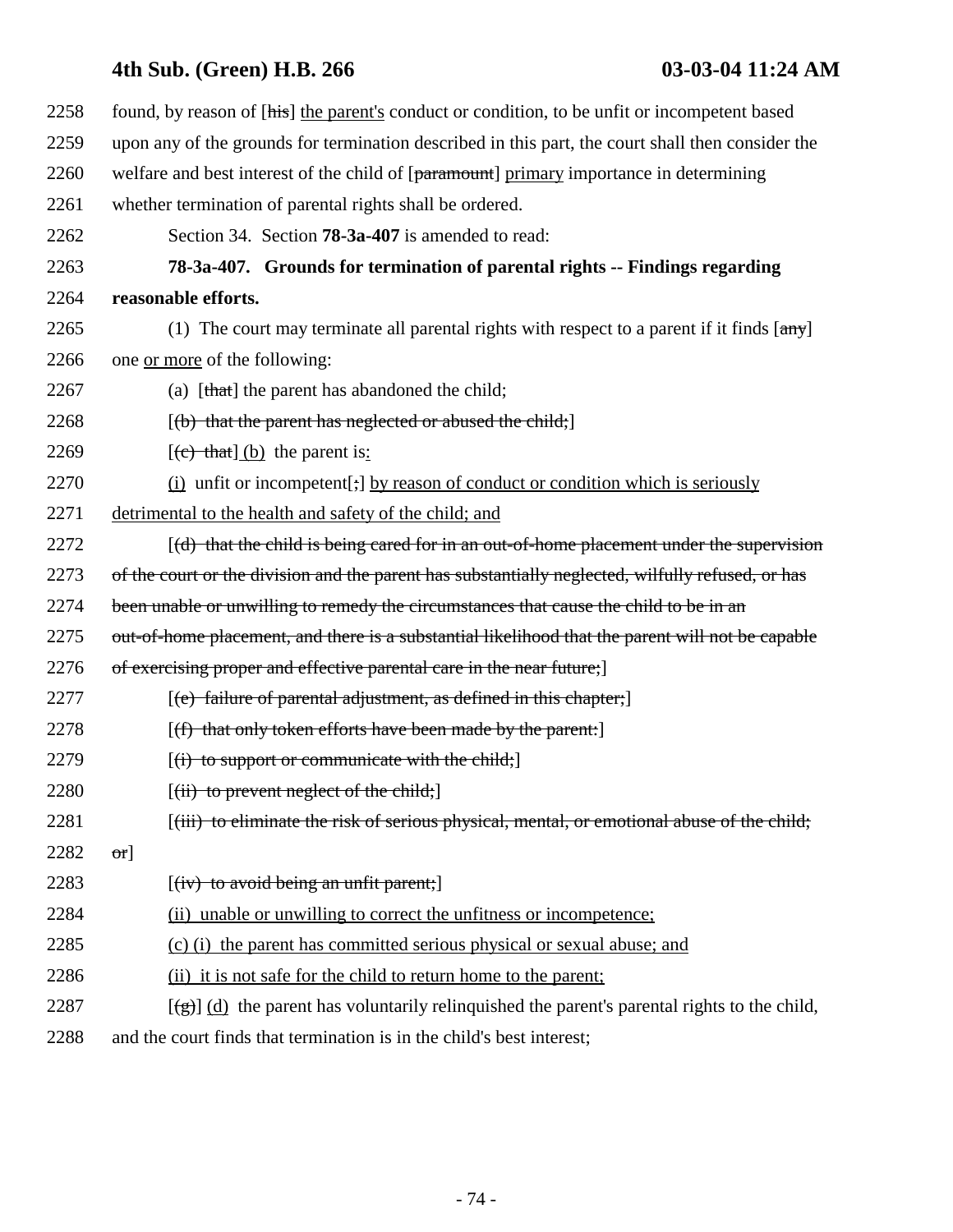| 2289 | $[\frac{h}{\theta}]$ (e) the parent, after a period of trial during which the child was left in the child's |
|------|-------------------------------------------------------------------------------------------------------------|
| 2290 | own home under protective supervision or probation or during which the child was returned to                |
| 2291 | live in the child's own home, substantially, and continuously or repeatedly, refused or failed to           |
| 2292 | give the child $[proper]$ adequate parental care and protection; $[\sigma]r]$                               |
| 2293 | (f) the parent has willfully failed to communicate via mail, telephone, or other means                      |
| 2294 | for one year with the child or show the normal interest of a natural parent, without just cause;            |
| 2295 | or                                                                                                          |
| 2296 | $[\overrightarrow{(t)}]$ (g) the terms and conditions of safe relinquishment of a newborn child have been   |
| 2297 | complied with, pursuant to Title 62A, Chapter 4a, Part 8, Safe Relinquishment of a Newborn                  |
| 2298 | Child.                                                                                                      |
| 2299 | (2) For purposes of Subsection $(1)(a)$ , it is prima facie evidence of abandonment that a                  |
| 2300 | parent, although having legal custody of the child:                                                         |
| 2301 | (a) has willfully surrendered physical custody of the child; and                                            |
| 2302 | (b) for a period of six months following the surrender, has not manifested to the child                     |
| 2303 | or to the person having the physical custody of the child a firm intention to resume physical               |
| 2304 | custody or to make arrangements for the care of the child.                                                  |
| 2305 | $[\frac{1}{2}]$ (3) The court may not terminate the parental rights of a parent because the parent          |
| 2306 | has failed to complete the requirements of a treatment plan.                                                |
| 2307 | $[\left(\frac{1}{2}\right)]$ (4) (a) In any case in which the court has directed the division to provide    |
| 2308 | reunification services to a parent, the court must find that the division made reasonable efforts           |
| 2309 | to provide those services before the court may terminate the parent's rights under Subsection               |
| 2310 | $(1)(b), (1)(c), [\frac{d}{c}, (1)(e), \text{ or } (1)(f), \text{ or } (\frac{h}{c})].$                     |
| 2311 | (b) The court is not required to make the finding under Subsection $[\frac{(3)}{(4)}]$ (4)(a) before        |
| 2312 | terminating a parent's rights:                                                                              |
| 2313 | (i) under Subsection (1) $[\theta]$ (c) based upon abuse or neglect found by the court to have              |
| 2314 | occurred subsequent to adjudication; or                                                                     |
| 2315 | (ii) if reasonable efforts are not required under federal law.                                              |
| 2316 | Section 35. Section <b>78-3a-408</b> is amended to read:                                                    |
| 2317 | 78-3a-408. Evidence of grounds for termination.                                                             |
| 2318 | $(1)$ In determining whether a parent or parents have abandoned a child, it is prima                        |
| 2319 | facie evidence of abandonment that the parent or parents:                                                   |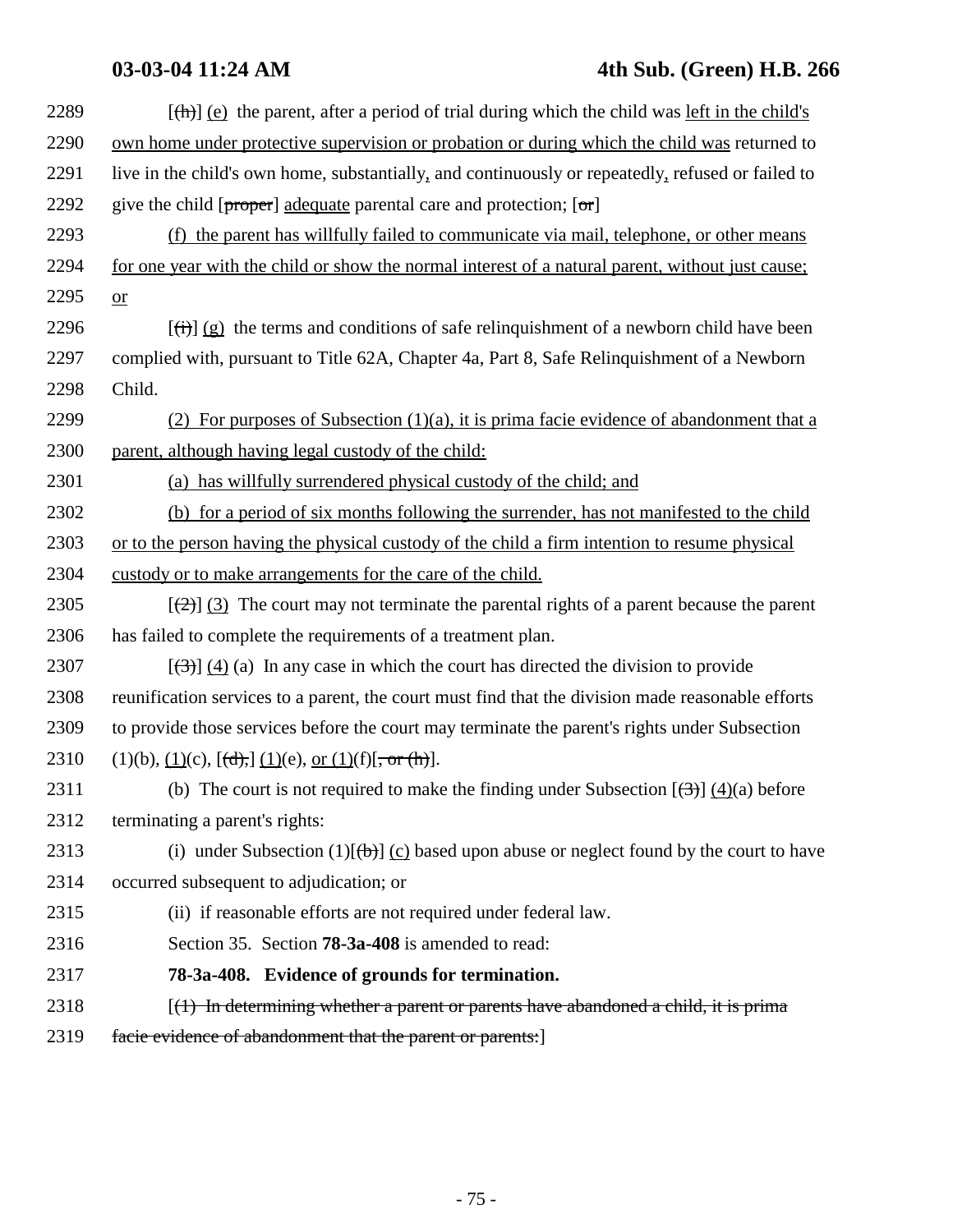# **4th Sub. (Green) H.B. 266 03-03-04 11:24 AM**

| 2321 | the child, and for a period of six months following the surrender have not manifested to the              |
|------|-----------------------------------------------------------------------------------------------------------|
|      |                                                                                                           |
| 2322 | child or to the person having the physical custody of the child a firm intention to resume                |
| 2323 | physical custody or to make arrangements for the care of the child;                                       |
| 2324 | $(\mathbf{b})$ have failed to communicate with the child by mail, telephone, or otherwise for six         |
| 2325 | months;                                                                                                   |
| 2326 | $[(c)$ failed to have shown the normal interest of a natural parent, without just cause; o]r              |
| 2327 | $[(d)$ have abandoned an infant, as described in Section 78-3a-313.5.                                     |
| 2328 | $(2)$ In determining whether a parent or parents are unfit or have neglected a child the                  |
| 2329 | court shall consider, but is not limited to, the following circumstances, conduct, or conditions:]        |
| 2330 | $[(a)$ emotional illness, mental illness, or mental deficiency of the parent that renders                 |
| 2331 | him unable to care for the immediate and continuing physical or emotional needs of the child              |
| 2332 | for extended periods of time;                                                                             |
| 2333 | (1) When considering evidence for grounds for terminating parental rights, the court                      |
| 2334 | shall consider any of the following circumstances, conduct, or conditions:                                |
| 2335 | $[\theta]$ (a) conduct toward a child of a physically, emotionally, or sexually cruel or                  |
| 2336 | abusive nature;                                                                                           |
| 2337 | $[\text{(-c)}]$ (b) habitual or excessive use of intoxicating liquors, controlled substances, or          |
| 2338 | dangerous drugs that render the parent unable to care for the child;                                      |
| 2339 | $[\text{(\text{d})}]$ (c) repeated or continuous failure to provide the child with adequate food,         |
| 2340 | clothing, shelter, education, or other care necessary for [his] the child's physical[,] and mental[,      |
| 2341 | and emotional] health and development by a parent or parents who are capable of providing                 |
| 2342 | that care[ <del>. However, a parent who, legitimately practicing his religious beliefs, does not</del>    |
| 2343 | provide specified medical treatment for a child is not for that reason alone a negligent or unfit         |
| 2344 | $part$ ];                                                                                                 |
| 2345 | $[\text{e}(\text{e})]$ (d) with regard to a child who is in the custody of the division, [if] whether the |
| 2346 | parent is incarcerated as a result of conviction of a felony, and the sentence is of such length          |
| 2347 | that the child will be deprived of a normal home for more than one year; $[\sigma r]$                     |
| 2348 | $[\text{f}(\text{f})]$ (e) a history of violent behavior[.]:                                              |
| 2349 | $(3)$ If a child has been placed in the custody of the division and the parent or parents                 |
| 2350 | fail to comply substantially with the terms and conditions of a plan within six months after the          |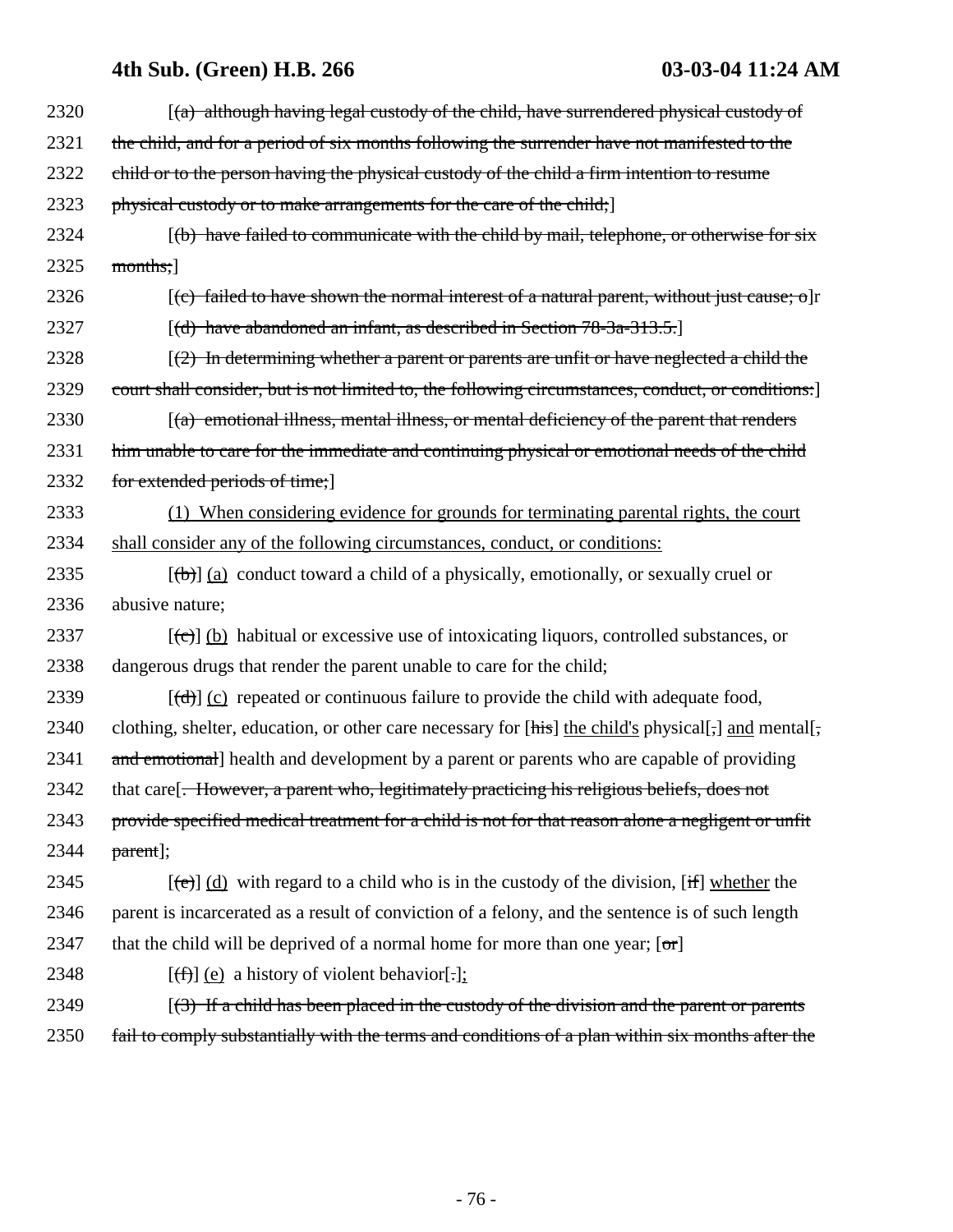| 2351 | date on which the child was placed or the plan was commenced, whichever occurs later, that                            |
|------|-----------------------------------------------------------------------------------------------------------------------|
| 2352 | failure to comply is evidence of failure of parental adjustment.                                                      |
| 2353 | [(4) The following circumstances constitute prima facie evidence of unfitness:]                                       |
| 2354 | $\left[\frac{a}{\alpha}\right]$ (f) sexual abuse, injury, or death of a sibling of the child, or of any child, due to |
| 2355 | known or substantiated abuse or neglect by the parent or parents;                                                     |
| 2356 | $[\frac{1}{2}]$ (g) conviction of a crime, if the facts surrounding the crime are of such a nature as                 |
| 2357 | to indicate the unfitness of the parent to provide adequate care to the extent necessary for the                      |
| 2358 | child's physical, mental, or emotional health and development;                                                        |
| 2359 | $[\text{(-c)}]$ (h) a single incident of life-threatening or gravely disabling injury to or                           |
| 2360 | disfigurement of the child; or                                                                                        |
| 2361 | $[\text{(\text{d})}]$ (i) the parent has committed, aided, abetted, attempted, conspired, or solicited to             |
| 2362 | commit murder or manslaughter of a child or child abuse homicide.                                                     |
| 2363 | (2) For purposes of Subsection $(1)(c)$ , a parent who, legitimately practicing the parent's                          |
| 2364 | religious beliefs, does not provide specified medical treatment for a child is not for that reason                    |
| 2365 | alone a negligent or unfit parent.                                                                                    |
| 2366 | (3) If a child has been placed in the custody of the division and the parent or parents                               |
| 2367 | fail to comply substantially with the terms and conditions of a plan within six months after the                      |
| 2368 | date on which the child was placed or the plan was commenced, whichever occurs later, that                            |
| 2369 | failure to comply is evidence of unfitness.                                                                           |
| 2370 | Section 36. Section <b>78-3a-414</b> is amended to read:                                                              |
| 2371 | 78-3a-414. Voluntary relinquishment -- Irrevocable.                                                                   |
| 2372 | (1) Voluntary relinquishment or consent for termination of parental rights shall be                                   |
| 2373 | signed or confirmed under oath either:                                                                                |
| 2374 | (a) before a judge of any court that has jurisdiction over proceedings for termination of                             |
| 2375 | parental rights in this state or any other state, or a public officer appointed by that court for the                 |
| 2376 | purpose of taking consents or relinquishments; or                                                                     |
| 2377 | (b) except as provided in Subsection (2), any person authorized to take consents or                                   |
| 2378 | relinquishments under Subsections 78-30-4.18(1) and (2).                                                              |
| 2379 | (2) Only the juvenile court is authorized to take consents or relinquishments from a                                  |
| 2380 | parent who has any child who is in the custody of a state agency or who has a child who is                            |
| 2381 | otherwise under the jurisdiction of the juvenile court.                                                               |
|      |                                                                                                                       |